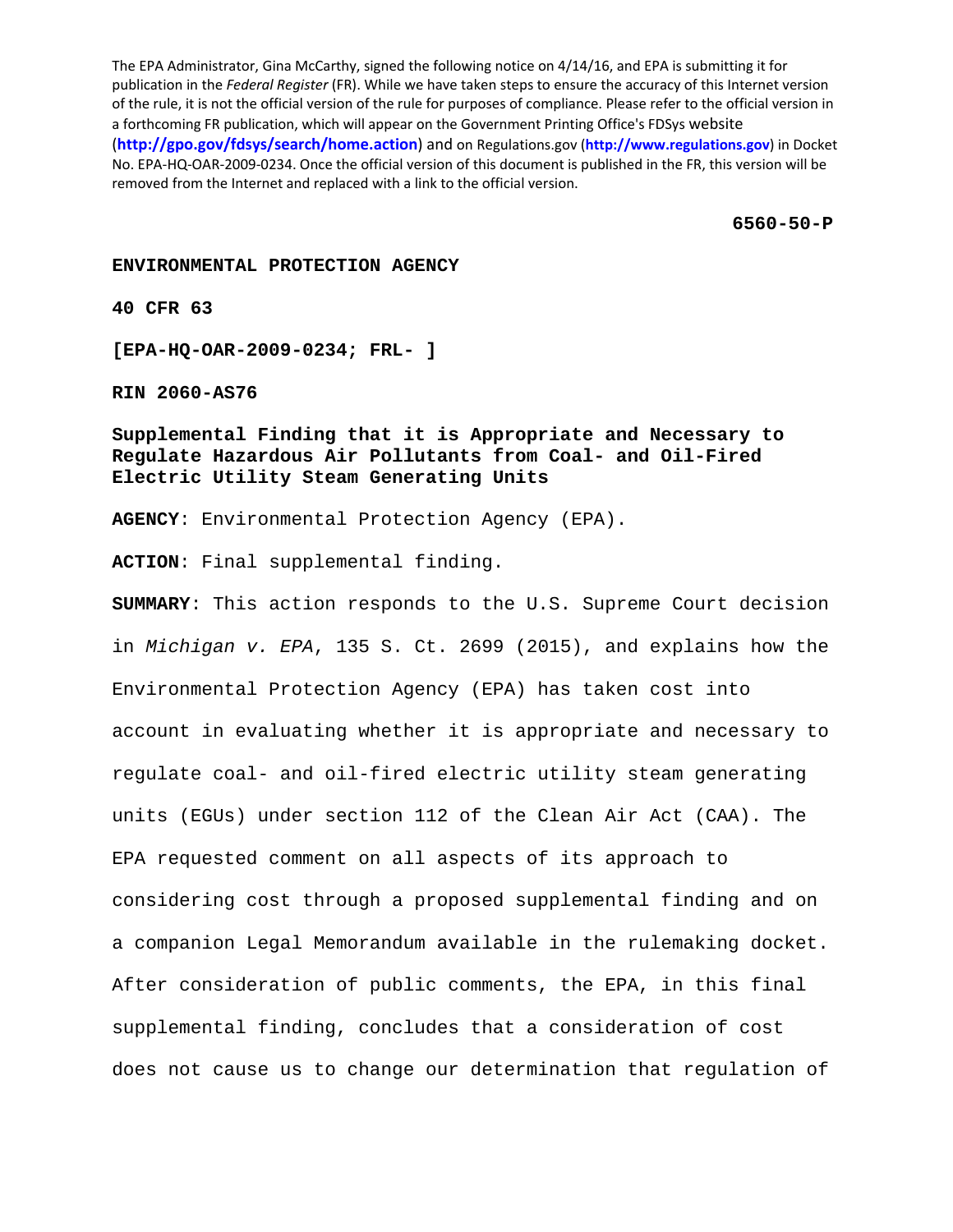hazardous air pollutant (HAP) emissions from coal- and oil-fired EGUs is appropriate and necessary and that EGUs are, therefore, properly included on the CAA section 112(c) list of sources that must be regulated under CAA section 112(d).

**DATES:** This final supplemental finding is effective on [**date of publication in the Federal Register**].

**ADDRESSES:** The EPA has an established docket for this action under Docket ID No. EPA-HQ-OAR-2009-0234 (National Emission Standards for Hazardous Air Pollutants for Coal- and Oil-fired Electric Utility Steam Generating Units). All documents in the docket are listed on the www.regulations.gov Web site. Although listed in the index, some information is not publicly available, *e.g.*, Confidential Business Information or other information whose disclosure is restricted by statute. Certain other material, such as copyrighted material, will be publicly available only in hard copy. Publicly available docket materials are available either electronically in www.regulations.gov or in hard copy at the EPA Docket Center (EPA/DC), Room 3334, EPA WJC West Building, 1301 Constitution Ave. NW, Washington, DC. The Public Reading Room is open from 8:30 a.m. to 4:30 p.m., Monday through Friday, excluding legal holidays. The telephone number for the Public Reading Room is (202) 566-1744, and the telephone number for the Air Docket is (202) 566-1742.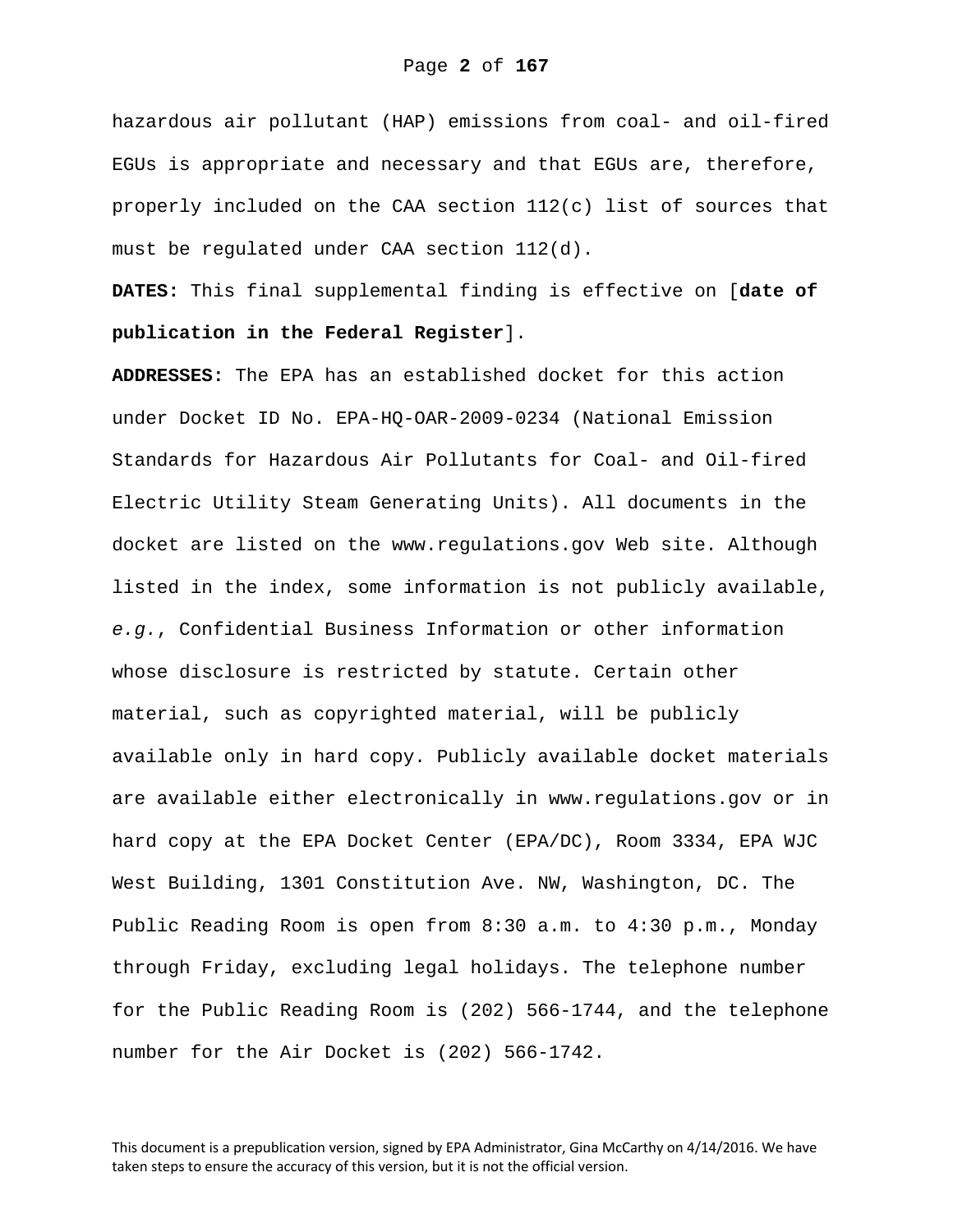**FOR FURTHER INFORMATION CONTACT:** Dr. Nick Hutson, Energy

Strategies Group, Sector Policies and Programs Division (D243-

01), U.S. EPA, Research Triangle Park, NC 27711; telephone

number (919) 541-2968, facsimile number (919) 541-5450; email

address: hutson.nick@epa.gov.

Organization of This Document. The information presented in

this notice is organized as follows:

# **I. General Information**

- A. Executive Summary
- B. Does this action apply to me?
- C. Where can I get a copy of this document?
- D. Judicial Review
- **II. Overview and Background on the Proposed Supplemental Finding**
- A. Overview
- B. 2000 Finding and 2012 Affirmation
- C. Proposed Supplemental Finding
- **III. Final Supplemental Finding and Affirmation**
- A. Supplemental Analyses Conducted in Response to Comments
- B. Basis for the Final Supplemental Finding
- C. Affirmation of the Appropriate and Necessary Finding
- **IV. Public Comments on the Proposed Supplemental Finding**
- A. Comments on Considerations of Cost
- B. Comments on Consideration of Benefit-Cost Analysis in the MATS RIA
- C. Comments on the Legal Interpretation of CAA Section 112(n)(1)
- D. Comments on Topics that are Beyond the Limited Scope of the Supplemental Finding

### **V. Statutory and Executive Order Reviews**

- A. Executive Order 12866: Regulatory Planning and Review and Executive Order 13563: Improving Regulation and Regulatory Review
- B. Paperwork Reduction Act (PRA)
- C. Regulatory Flexibility Act (RFA)
- D. Unfunded Mandates Reform Act (UMRA)
- E. Executive Order 13132: Federalism
- F. Executive Order 13175: Consultation and Coordination with Indian Tribal Governments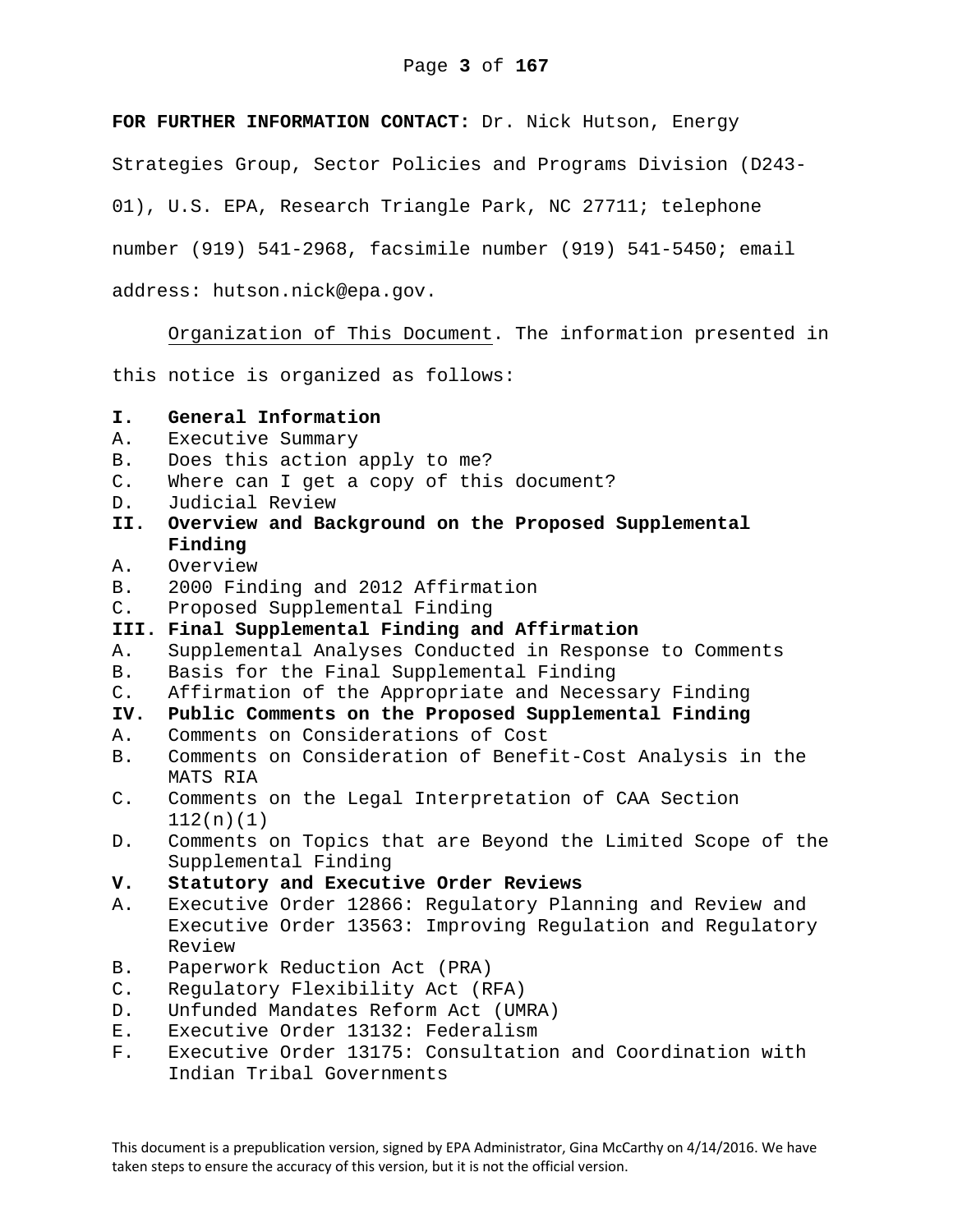- G. Executive Order 13045: Protection of Children from Environmental Health Risks and Safety Risks
- H. Executive Order 13211: Actions Concerning Regulations that Significantly Affect Energy Supply, Distribution, or Use
- I. National Technology Transfer and Advancement Act (NTTAA)
- J. Executive Order 12898: Federal Actions to Address Environmental Justice in Minority Populations and Low-Income Populations
- K. Congressional Review Act (CRA)
- L. Determination under CAA Section 307(d)
- **VI. Statutory Authority**

## **I. General Information**

A. Executive Summary

The EPA is taking this final action in response to (1) the U.S. Supreme Court (Supreme Court) decision in *Michigan v. EPA*, 135 S. Ct. 2699 (2015), which held that the EPA must consider cost in evaluating whether it is appropriate and necessary to regulate coal- and oil-fired EGUs under CAA section 112, and (2) the comments received on the agency's proposal.

After evaluating cost reasonableness using several different metrics, the Administrator has, in accordance with her statutory duty under CAA section  $112(n)(1)(A)$ , weighed cost against the previously identified advantages of regulating HAP emissions from EGUs -- including the agency's prior conclusions about the significant hazards to public health and the environment associated with such emissions and the volume of HAP that would be reduced by regulation of EGUs under CAA section 112.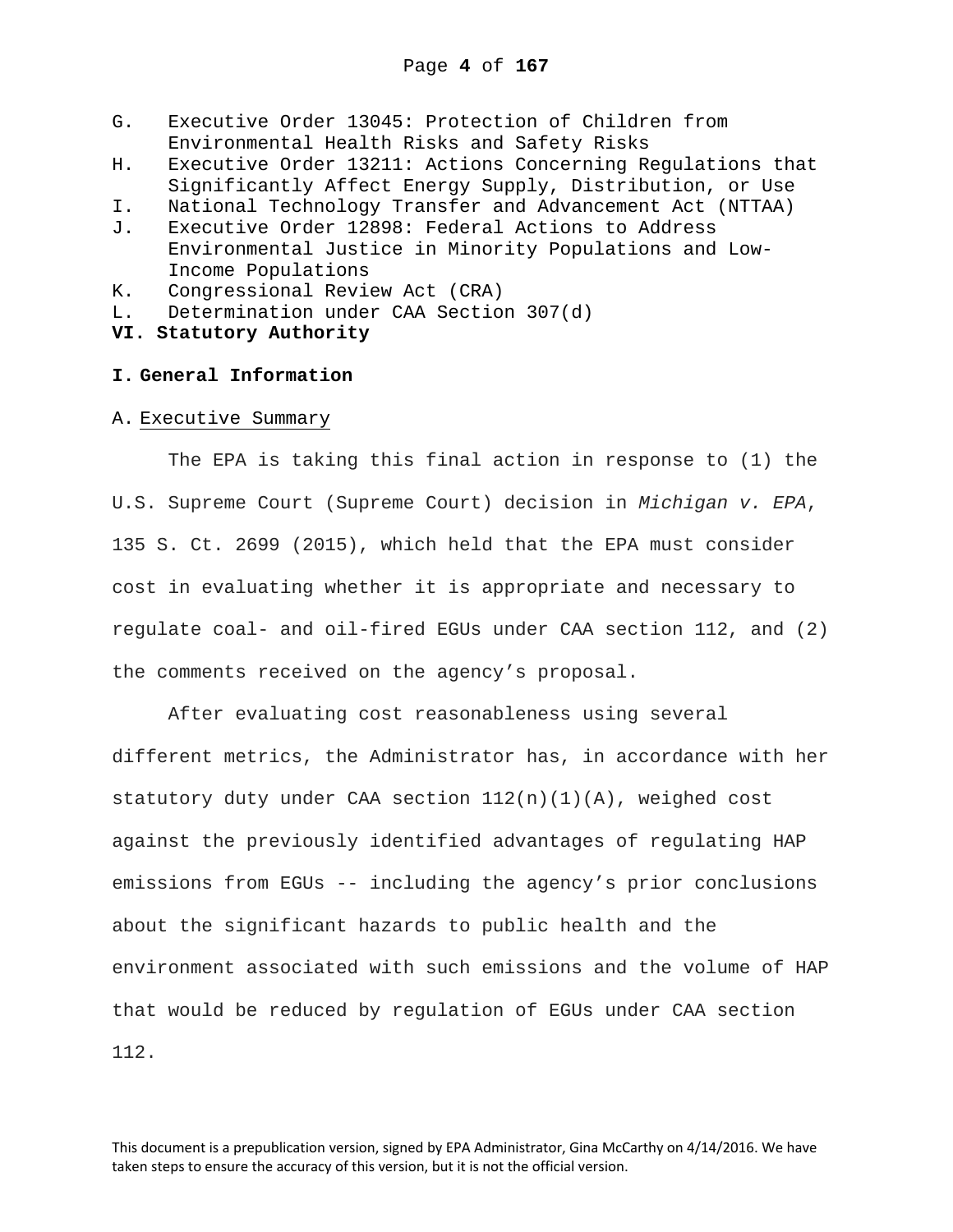In evaluating the costs of the Mercury and Air Toxics Standards (MATS), the EPA uses several cost metrics specific to the power sector to determine whether the costs of MATS are reasonable. The evaluations across each of the different metrics reveal that the cost of complying with MATS—compared to historical annual revenues, annual capital expenditures, and impacts on retail electricity prices—is well within the range of historical variability. The EPA further finds that the power sector is able to comply with the rule's requirements while maintaining its ability to perform its primary and unique function – the generation, transmission, and distribution of reliable electricity at reasonable cost to consumers. The EPA thus concludes that under every metric examined, the cost of MATS is reasonable and that no new information provided during the public comment period demonstrates otherwise.

In exercising the discretion granted to her under CAA section  $112(n)(1)(A)$ , the Administrator has taken numerous factors into account, in addition to the consideration of the cost of regulation, including Congress's concern about the hazardous nature of these pollutants, the wealth of public health and environmental effects research examined under the agency's prior findings showing substantial risks from the emission of HAP from EGUs, and the fact that the power sector is the largest remaining anthropogenic source of many HAP in the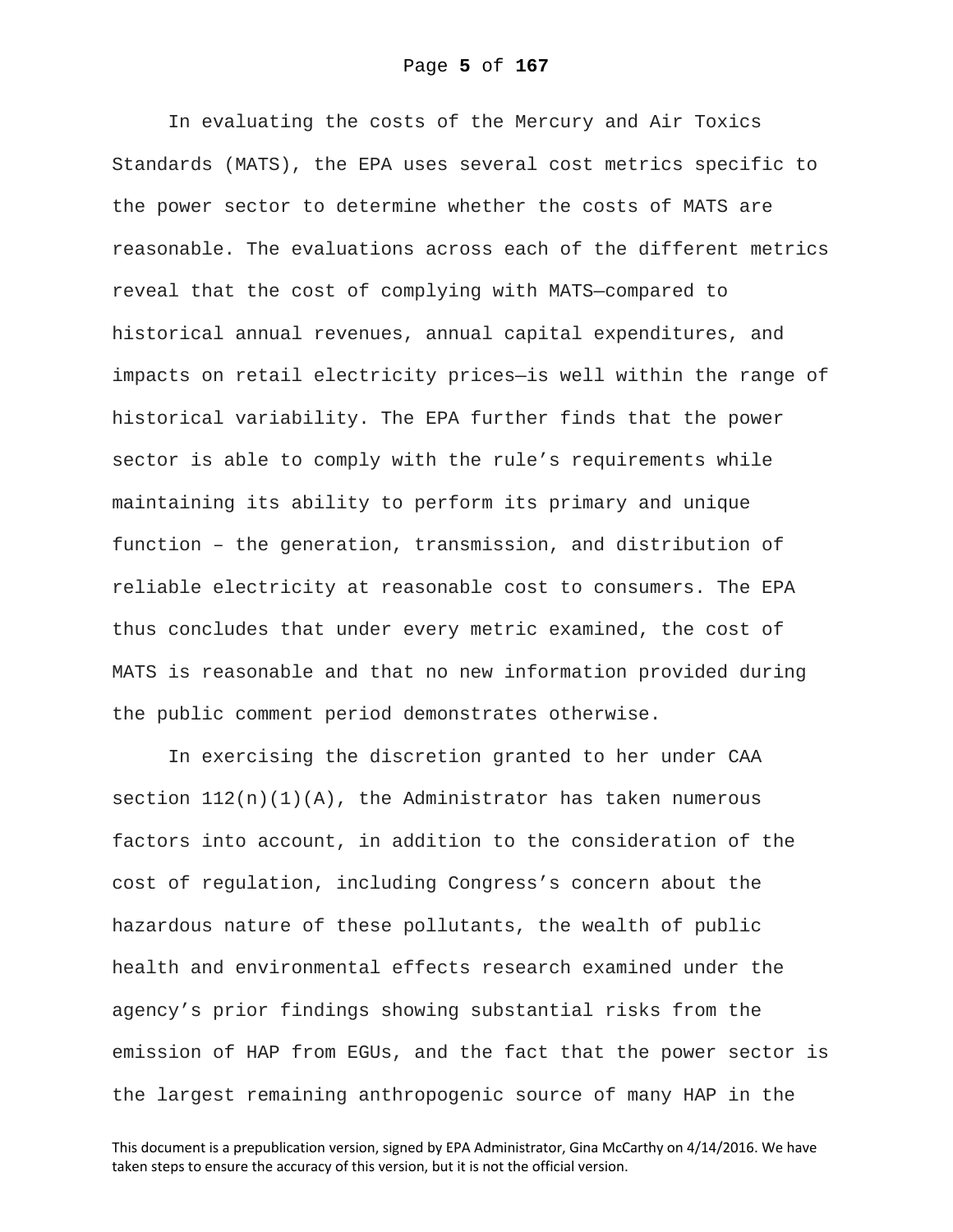U.S. The Administrator finds in this final action that, in her judgment, after determining under each metric examined that the cost of MATS is reasonable, and weighing this consideration against the many identified advantages to regulation, it clearly remains appropriate and necessary to regulate HAP emissions from EGUs.

The Administrator's approach to making her determination is fully consistent with the dictates of the statute and with the *Michigan* decision because it reflects her consideration of the full range of factors relevant to making a decision under CAA section 112(n)(1)(A) regarding whether it is appropriate to regulate HAP emissions from EGUs under CAA section 112. She prefers – and the CAA supports - this approach because, in addition to cost, it places value on the statutory goals of achieving prompt, permanent, and ongoing reductions in significant volumes of HAP emissions and on the important, and, in many cases, unquantifiable advantages of reducing the significant hazards to public health posed by such emissions, including addressing the risk to the most exposed and most sensitive members of society.

The EPA also presents in this action a second independent approach that supports the appropriate and necessary determination as informed by consideration of the cost of MATS: consideration of a formal benefit-cost analysis. Although the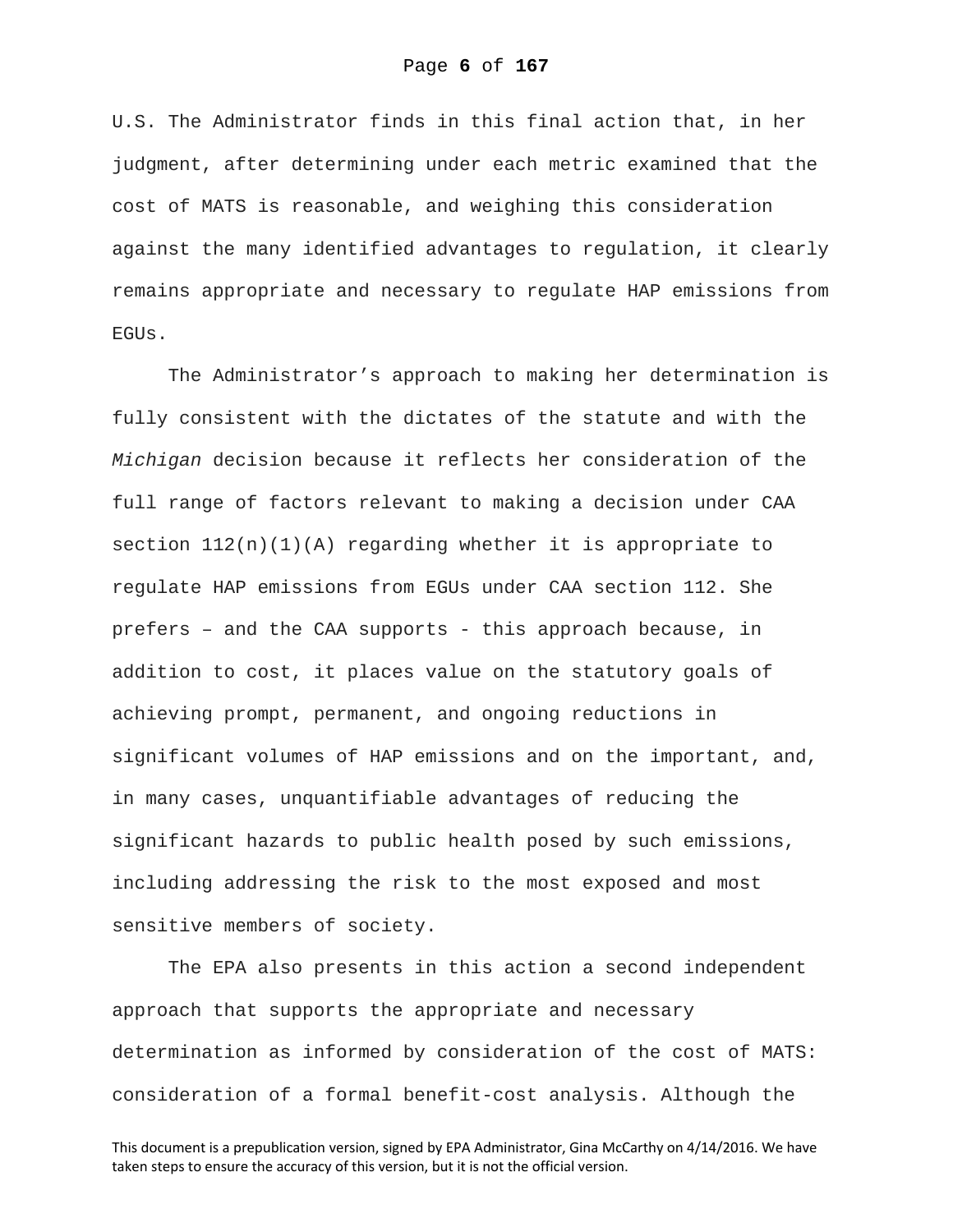EPA does not view formal benefit-cost analysis as required to support the appropriate finding, the agency had performed such an analysis for the regulatory impacts analysis  $(RIA)^1$  for the final MATS rule. In this final action – as in the proposal – the EPA finds that the analysis demonstrates that the benefits (monetized and non-monetized) of the rule are substantial and far outweigh the costs. The benefit-cost analysis, thus, fully and independently supports the finding that it is appropriate to regulate HAP emissions from EGUs.

The EPA provided an opportunity for public comment on both approaches through a proposed supplemental finding<sup>2</sup> published on December 1, 2015 and on a supporting Legal Memorandum.3 The EPA received numerous comments both supporting and opposing the proposed approaches and the agency has considered all of these comments.

Based on all of these considerations, the Administrator finds that both approaches - the preferred approach and the alternative benefit-cost analysis in the MATS RIA – support her

i<br>Li

This document is a prepublication version, signed by EPA Administrator, Gina McCarthy on 4/14/2016. We have taken steps to ensure the accuracy of this version, but it is not the official version.

<sup>1</sup> U.S. EPA. 2011. *Regulatory Impact Analysis for the Final Mercury and Air Toxics Standards*. EPA-452/R-11-011. Docket ID No. EPA-HQ-OAR-2009-0234-20131.

<sup>2 80</sup> FR 75025.

<sup>3 &</sup>quot;Legal Memorandum Accompanying the Proposed Supplemental Finding that it is Appropriate and Necessary to Regulate Hazardous Air Pollutants from Coal- and Oil-Fired Electric Utility Steam Generating Units (EGUs)" (Legal Memorandum). Docket ID No. EPA-HQ-OAR-2009-0234-20519.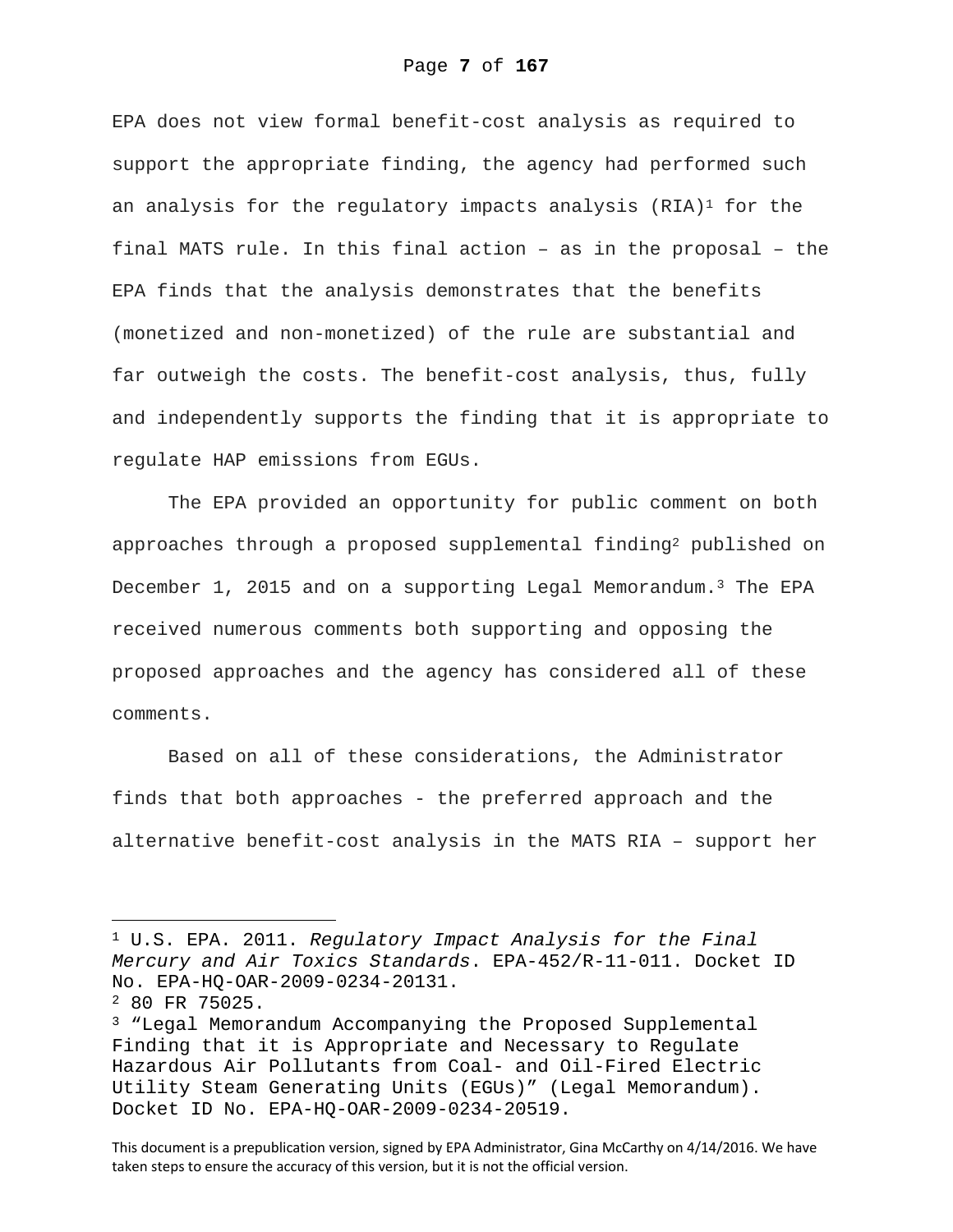determination that consideration of cost does not cause her to alter the previous conclusion that regulation of HAP emissions from EGUs is appropriate and necessary. Therefore, in this final notice, the Administrator affirms that it is appropriate and necessary to regulate coal- and oil-fired EGUs under CAA section 112 and that these sources are properly listed as an affected source category under CAA section 112(c).

#### B. Does this Action Apply to Me?

The regulated categories and entities potentially affected by this final supplemental finding are shown below in Table 1.

| Category     | <b>NAICS</b>      | Examples of Potentially             |  |  |  |  |
|--------------|-------------------|-------------------------------------|--|--|--|--|
|              | Code <sup>1</sup> | Affected Entities                   |  |  |  |  |
|              |                   | Fossil fuel-fired electric utility  |  |  |  |  |
| Industry     | 221112            | steam generating units.             |  |  |  |  |
|              |                   | Fossil fuel-fired electric utility  |  |  |  |  |
| Federal      | 2211222           | steam generating units owned by the |  |  |  |  |
| qovernment   |                   | federal government.                 |  |  |  |  |
|              |                   | Fossil fuel-fired electric utility  |  |  |  |  |
| State/local/ | 2211222           | steam generating units owned by     |  |  |  |  |
| tribal       |                   | municipalities.                     |  |  |  |  |
| qovernment   | 921150            | Fossil fuel-fired electric utility  |  |  |  |  |
|              |                   | steam generating units in Indian    |  |  |  |  |
|              |                   | country.                            |  |  |  |  |

**Table 1. Potentially Affected Regulated Categories and Entities** 

1 North American Industry Classification System (NAICS). 2 Federal, state, or local government-owned and operated establishments are classified according to the activity in which they are engaged.

This table is not intended to be exhaustive, but rather provides a guide for readers regarding entities that may be affected by this action. If you have any questions regarding the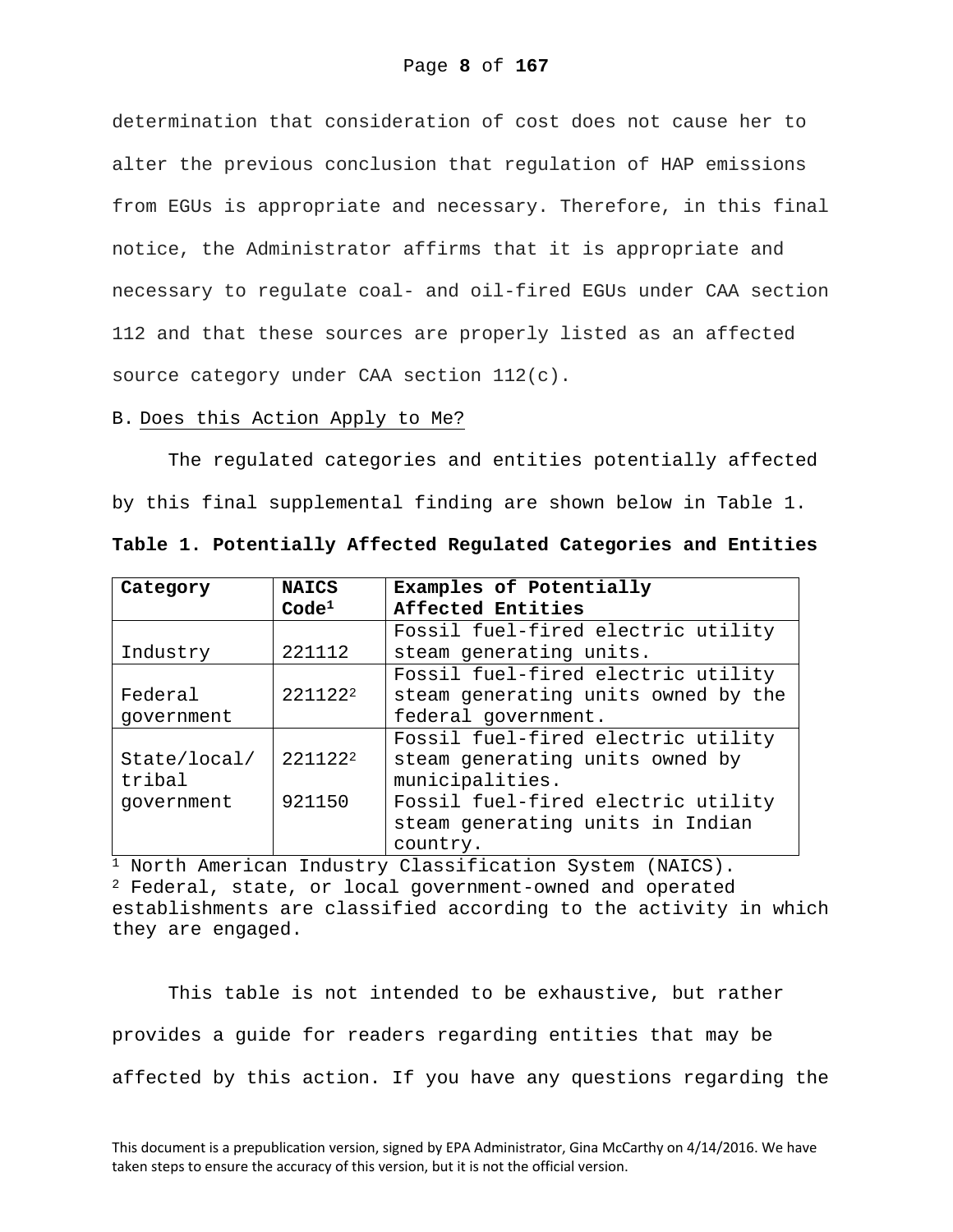applicability of this action to a particular entity, consult either the air permitting authority for the entity or your EPA Regional representative as listed in 40 CFR 60.4 or 40 CFR 63.13 (General Provisions).

### C. Where can I get a copy of this document?

In addition to being available in the docket, an electronic copy of this final action will also be available on the World Wide Web (WWW). Following signature, a copy of this final action will be posted at the following address:

*http://www3.epa.gov/mats/.* 

### D. Judicial Review

Under section 307(b)(1) of the CAA, judicial review of this final supplemental finding is available only by filing a petition for review in the U.S. Court of Appeals for the District of Columbia Circuit (D.C. Circuit Court) by [**insert date 60 days after date of publication in the Federal Register**]. Moreover, under section  $307(b)(2)$  of the CAA, the requirements established by this final supplemental finding may not be challenged separately in any civil or criminal proceedings brought by the EPA to enforce these requirements.

In the proposal, the EPA provided notice that CAA section 307(d) was applicable to this action and has followed the requirements of that subsection. 80 FR 75042. CAA section 307(d) establishes procedural requirements specific to certain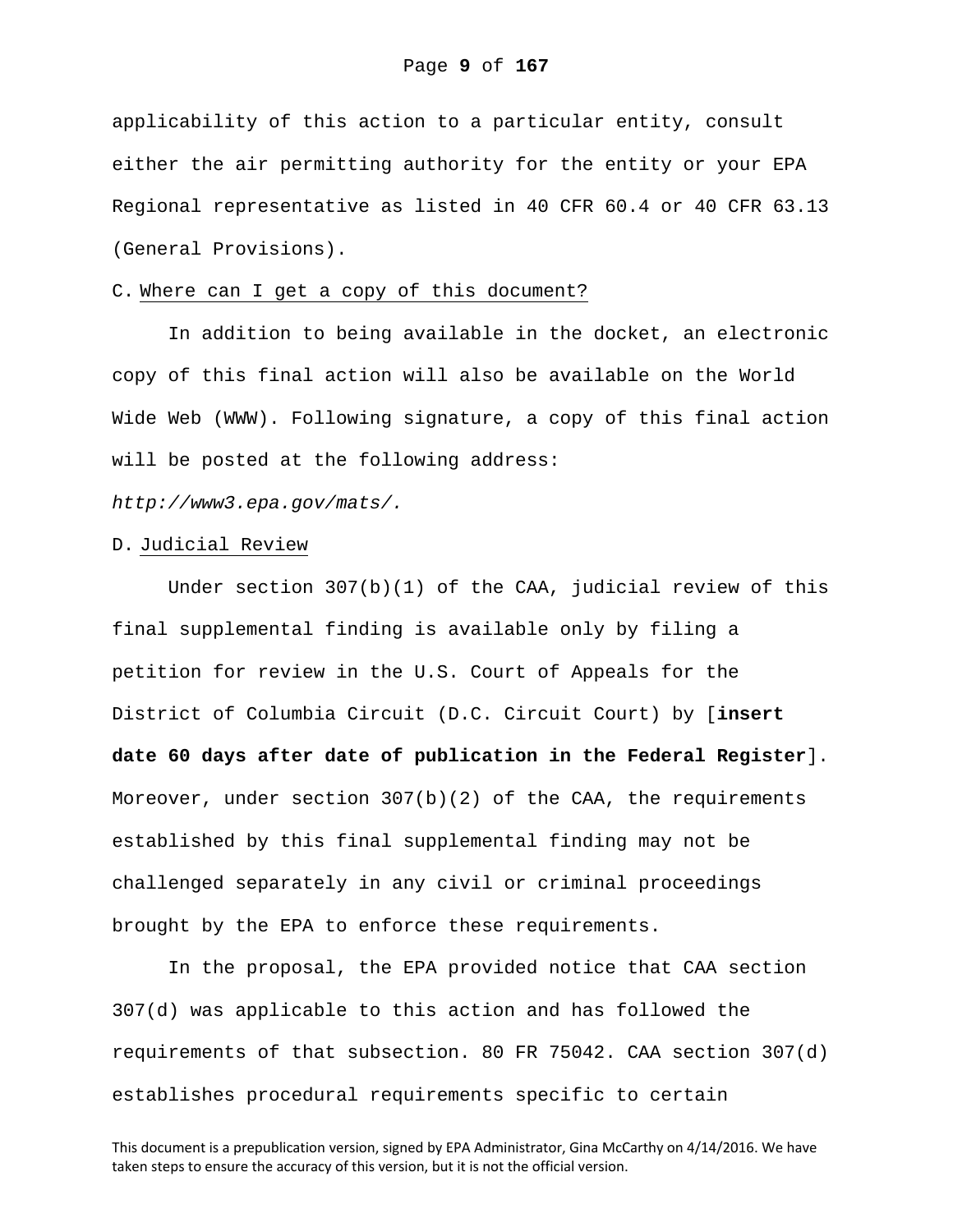enumerated rulemakings under the CAA, and CAA section 307(d)(1)(V) provides for the extension of these procedural requirements to "such other actions as the Administrator may determine." Section 307(d)(7)(B) of the CAA further provides that "[o]nly an objection to a rule or procedure which was raised with reasonable specificity during the period for public comment (including any public hearing) may be raised during judicial review." This section also provides a mechanism mandating the EPA to convene a proceeding for reconsideration "[i]f the person raising an objection can demonstrate to the EPA that it was impracticable to raise such objection within [the period for public comment] or if the grounds for such objection arose after the period for public comment (but within the time specified for judicial review) and if such objection is of central relevance to the outcome of the rule." Any person seeking to make such a demonstration should submit a Petition for Reconsideration to the Office of the Administrator, U.S. EPA, Room 3000, EPA WJC North Building, 1200 Pennsylvania Ave., NW, Washington, DC 20460, with a copy to both the person(s) listed in the preceding **FOR FURTHER INFORMATION CONTACT** section, and the Associate General Counsel for the Air and Radiation Law Office, Office of General Counsel (Mail Code 2344A), U.S. EPA, 1200 Pennsylvania Ave., NW, Washington, DC 20460.

This document is a prepublication version, signed by EPA Administrator, Gina McCarthy on 4/14/2016. We have taken steps to ensure the accuracy of this version, but it is not the official version.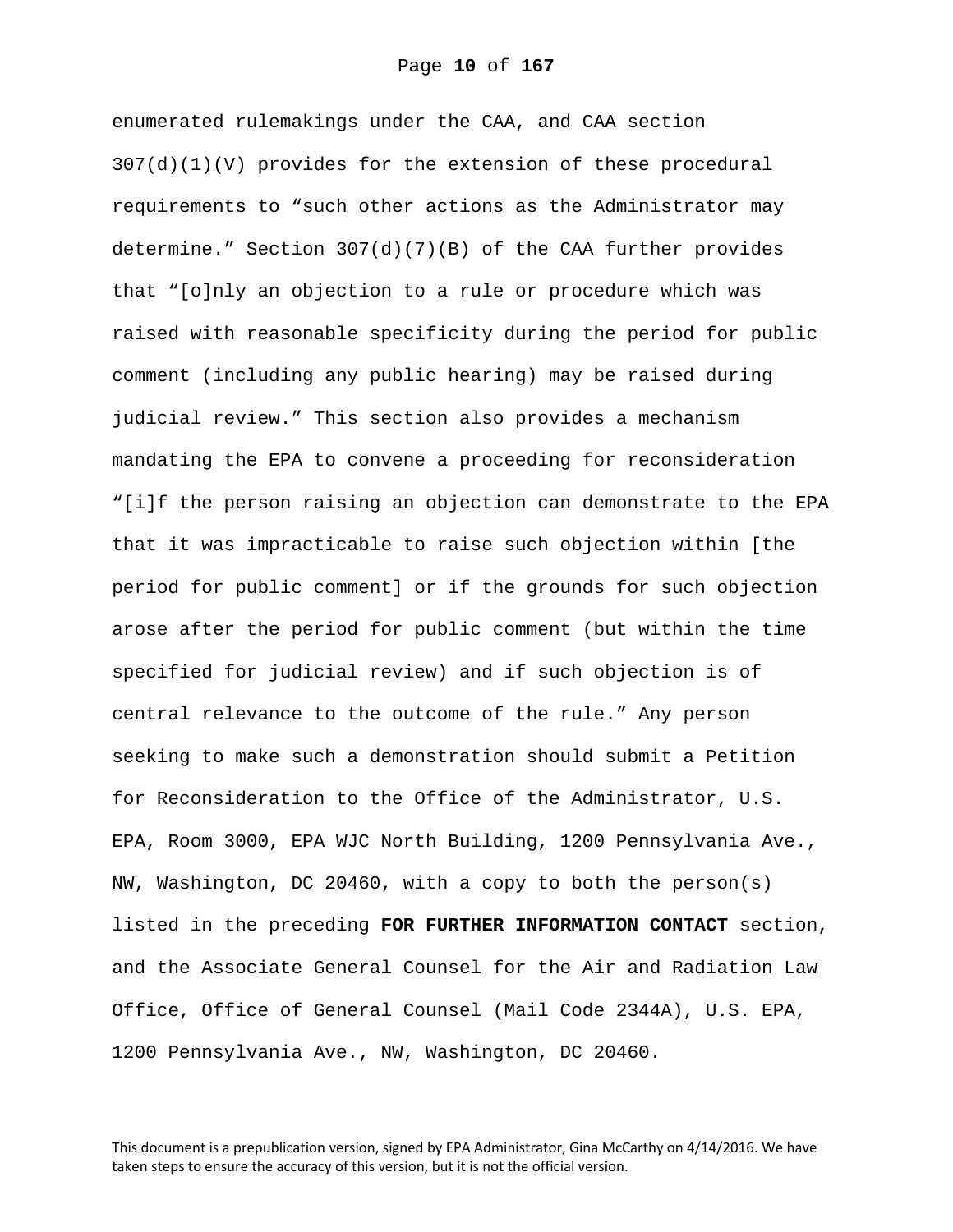# **II. Overview and Background on the Proposed Supplemental Finding**

### A. Overview

On June 29, 2015, the Supreme Court ruled in *Michigan v. EPA* that the agency had erred when it failed to take cost into account in evaluating whether it is appropriate to regulate HAP emissions from coal- and oil-fired EGUs. On December 1, 2015, in response to the *Michigan* ruling, the EPA published the proposed supplemental finding and companion Legal Memorandum. In the proposed supplemental finding, the EPA proposed to determine that including a consideration of cost does not cause the agency to alter its previous conclusion that regulation of HAP emissions from EGUs is appropriate and necessary.

In Section II.B of this final supplemental finding, the EPA provides background information regarding the 2000 appropriate and necessary finding and the 2012 affirmation. Section II.C provides a summary of the proposed consideration of cost, explaining that, in the preferred approach, the EPA evaluated the cost of MATS and compared those costs to other metrics relevant to the power sector. In evaluating those cost metrics, the EPA proposed to determine that the MATS compliance costs are reasonable and that the power sector is able to comply with the rule's requirements while retaining its ability to perform its primary and unique function – the generation, transmission, and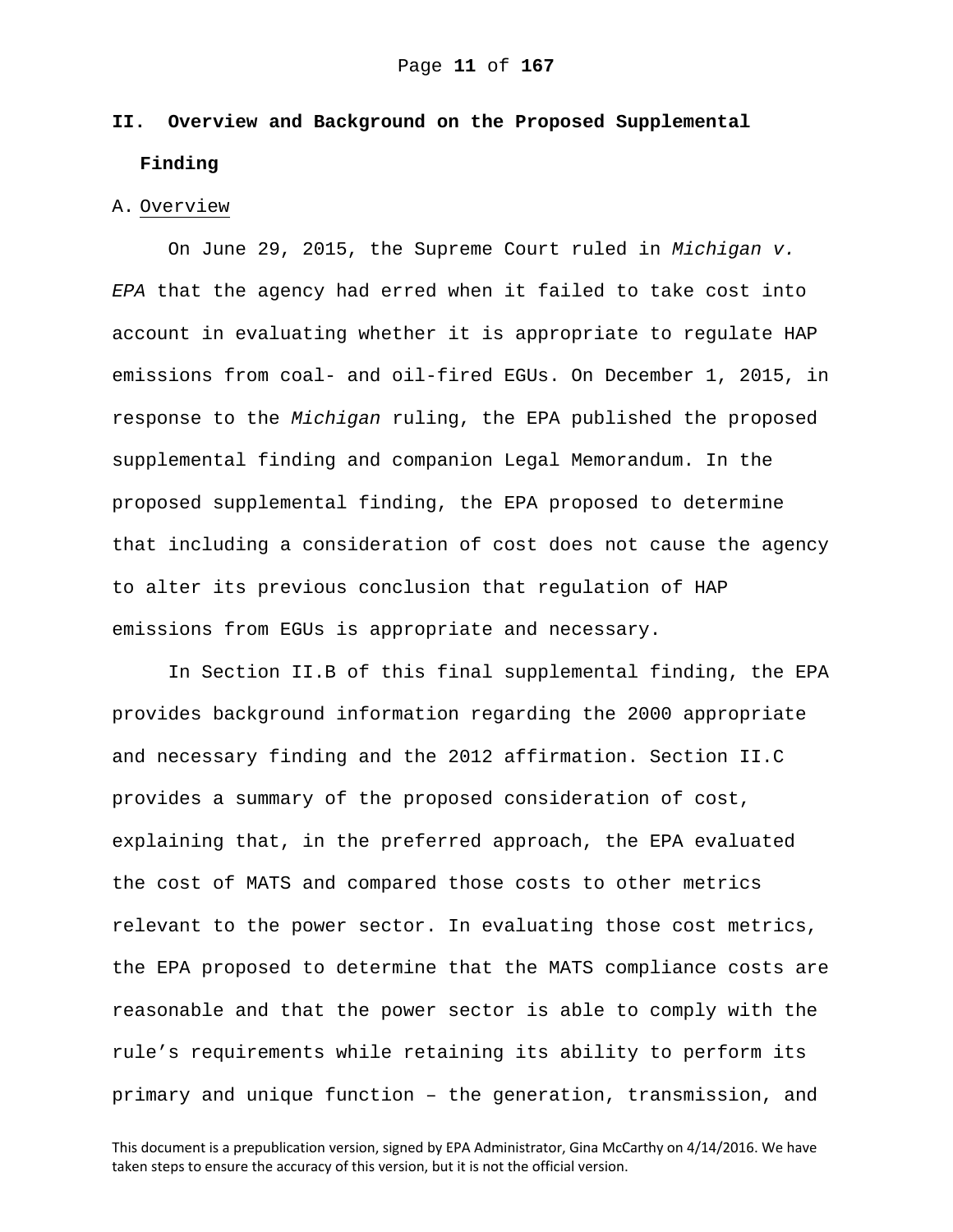distribution of reliable electricity at a reasonable cost to consumers. The Administrator then weighed this evaluation of cost against previously identified advantages of regulation such as addressing the significant hazards to public health and the environment posed by HAP emissions from EGUs. The EPA also considered the formal benefit-cost analysis from the final MATS RIA that showed the benefits (monetized and non-monetized) of the rule are substantial and far outweigh the costs. The EPA then proposed to find that consideration of such costs does not cause the agency to alter its previous finding that regulation of HAP emissions from EGUs is appropriate and necessary.

The EPA received numerous public comments on the proposed supplemental finding. In Section III.A below, the EPA explains how consideration of the public comments resulted in the addition of a limited analysis that reinforces the final supplemental finding. In Section III.B, we explain the basis for the final action, and, in Section III.C we affirm the proposed finding that a consideration of cost does not cause the EPA to change its conclusion that regulation of HAP emissions from coal- and oil-fired EGUs is appropriate and necessary and that EGUs are, therefore, properly included on the CAA section  $112(c)$ list of sources that must be regulated under CAA section 112(d).

In Section IV below, the EPA provides a summary of selected significant comments and the agency's response to those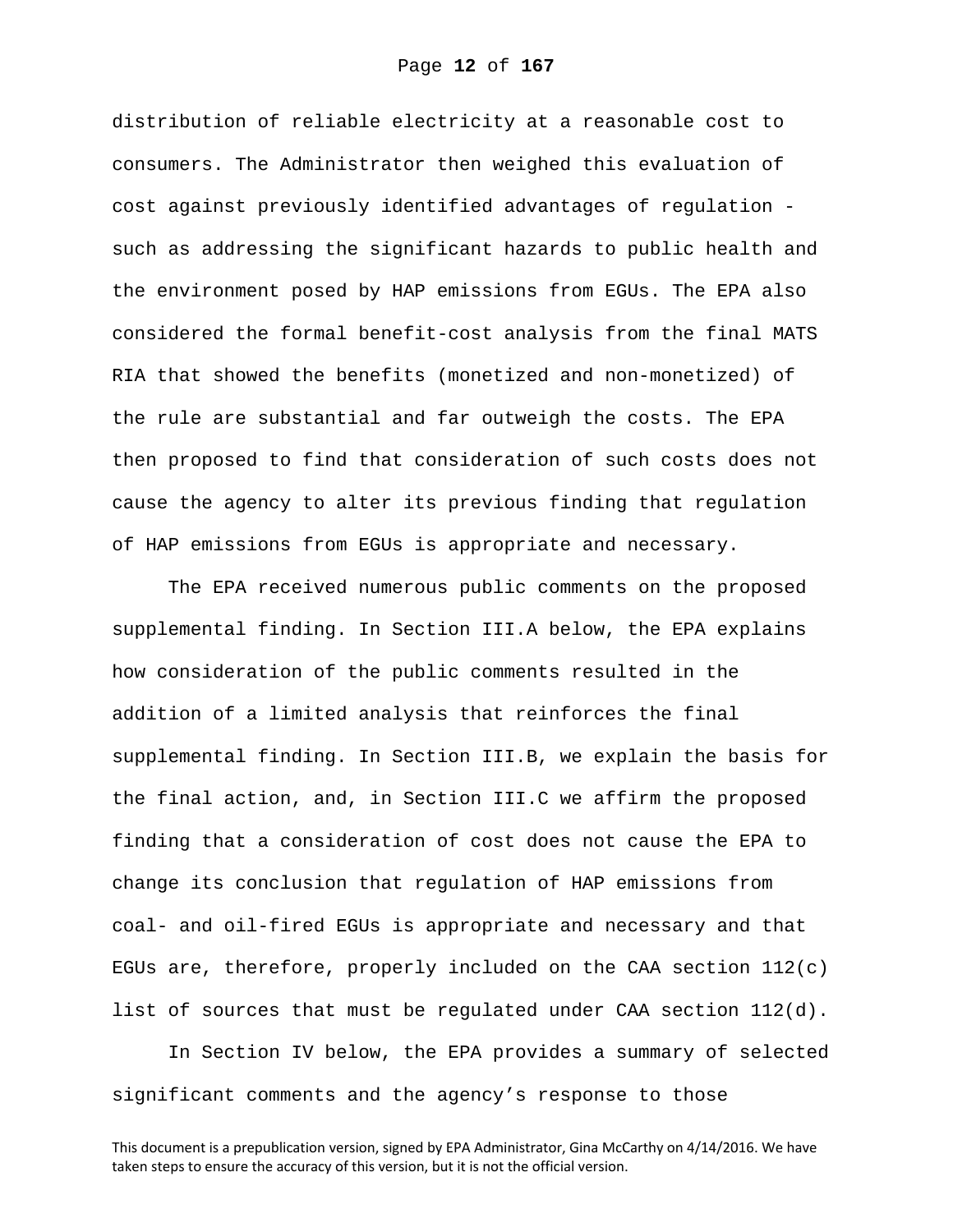comments. The Response to Comments (RTC) document<sup>4</sup> for this action summarizes all comments the EPA received. The RTC document also presents responses to significant comments or citations to Section IV below in the instances where relevant comment responses are presented in the preamble.

# B. 2000 Finding and 2012 Affirmation

i<br>Li

On December 20, 2000, the EPA determined, pursuant to CAA section  $112(n)(1)(A)$ , that it was appropriate and necessary to regulate coal- and oil-fired EGUs under CAA section 112 and added such units to the CAA section  $112(c)$  list of sources that must be regulated under CAA section 112(d). December 2000 Finding; 65 FR 79825. The appropriate and necessary finding was based primarily on consideration of the *Utility Study Report to Congress* (Utility Study),5 the *Mercury Study Report to Congress* (Mercury Study),6 the National Academy of Sciences' *Toxicological* 

This document is a prepublication version, signed by EPA Administrator, Gina McCarthy on 4/14/2016. We have taken steps to ensure the accuracy of this version, but it is not the official version.

<sup>4</sup> Response to Comments (RTC) for Supplemental Finding that it is Appropriate and Necessary to Regulate Hazardous Air Pollutants from Coal- and Oil-Fired Electric Utility Steam Generating Units. Available in the rulemaking docket. Docket ID EPA–HQ–OAR– 2009–0234.

<sup>5</sup> U.S. EPA. 1998. *Study of Hazardous Air Pollutant Emissions from Electric Utility Steam Generating Units — Final Report to Congress*. EPA-453/R-98-004a. February. Docket ID No. EPA-HQ-OAR-2009-0234-3052.

<sup>6</sup> U.S. EPA. 1997. *Mercury Study Report to Congress*. EPA–452/R–97– 003. December. Docket ID No. EPA-HQ-OAR-2009-0234-3054.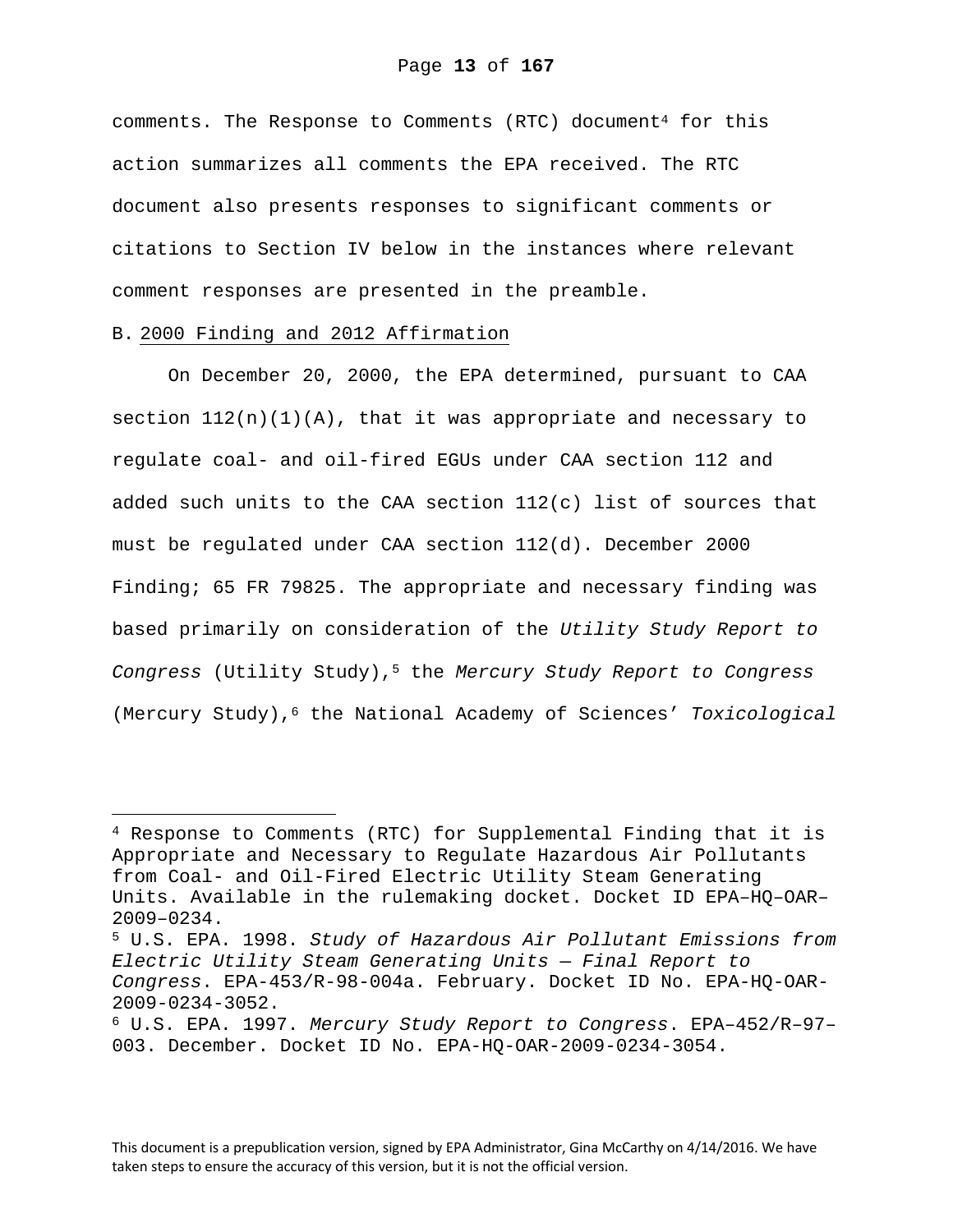*Effects of Methylmercury* (NAS Study),7 and mercury data collected from coal-fired EGUs after completion of the studies. 65 FR 79826. The EPA found that mercury is a significant hazard to public health, and EGUs are the largest domestic source of mercury emissions. The EPA also identified control strategies that would effectively reduce HAP emissions from U.S. EGUs. The EPA found that implementation of other requirements under the CAA would not adequately address the significant public health and environmental hazards arising from HAP emissions from U.S. EGUs. After consideration of this information, the EPA found that it was appropriate to regulate HAP emissions from EGUs because such emissions pose significant hazards to public health and the environment and also because there were available controls to effectively reduce mercury and other HAP emissions from EGUs. 64 FR 79825, 79830. The EPA found that it was necessary to regulate HAP emissions from EGUs because implementation of the other requirements of the CAA would not adequately address the serious hazards to public health and the environment posed by HAP emissions from EGUs and because CAA section 112 is the authority intended to regulate HAP emissions

i

<sup>7</sup> National Research Council. 2000. *Toxicological Effects of Methylmercury*. Committee on the Toxicological Effects of Methylmercury, National Academy Press, Washington, DC. Docket ID No. EPA-HQ-OAR-2009-0234-3055.

This document is a prepublication version, signed by EPA Administrator, Gina McCarthy on 4/14/2016. We have taken steps to ensure the accuracy of this version, but it is not the official version.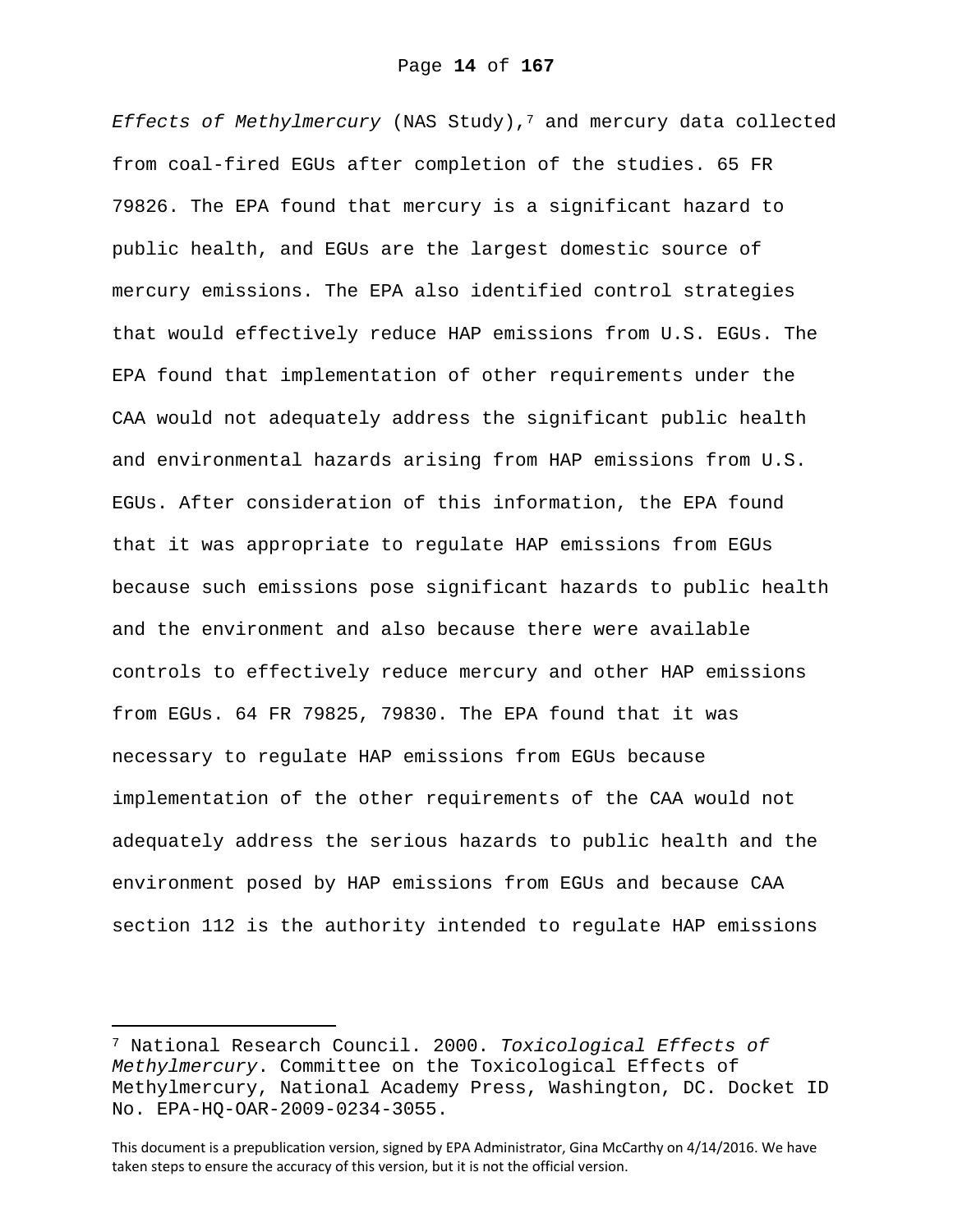from stationary sources. *Id.* See also 76 FR 24984–20985 (for further discussion of conclusions supporting the 2000 finding).

In 2005, the EPA issued the Section 112(n) Revision Rule (70 FR 15994) that revised the agency's December 2000 appropriate and necessary finding and removed coal- and oilfired EGUs from the CAA section 112(c) source category list. The agency also promulgated the Clean Air Mercury Rule (CAMR) which established CAA section 111 standards of performance for mercury emissions from EGUs. Several groups challenged these actions and on February 8, 2008, the D.C. Circuit Court vacated both the Section 112(n) Revision Rule and CAMR holding that the EPA had failed to comply with the requirements of CAA section  $112(c)(9)$ for delisting source categories. *New Jersey v. EPA*, 517 F.3d 574 (D.C. Cir. 2008).

In May 2011, in conjunction with the proposed MATS, the EPA conducted additional technical analyses to reaffirm the appropriate and necessary finding, including peer-reviewed risk assessments on human health effects associated with mercury and non-mercury HAP emissions from EGUs, focusing on risks to the most exposed and sensitive individuals in the population. These analyses found that mercury and non-mercury HAP emissions from EGUs remain a significant public health hazard and that EGUs are by far the largest U.S. anthropogenic source of mercury, selenium, hydrogen chloride, and hydrogen fluoride emissions,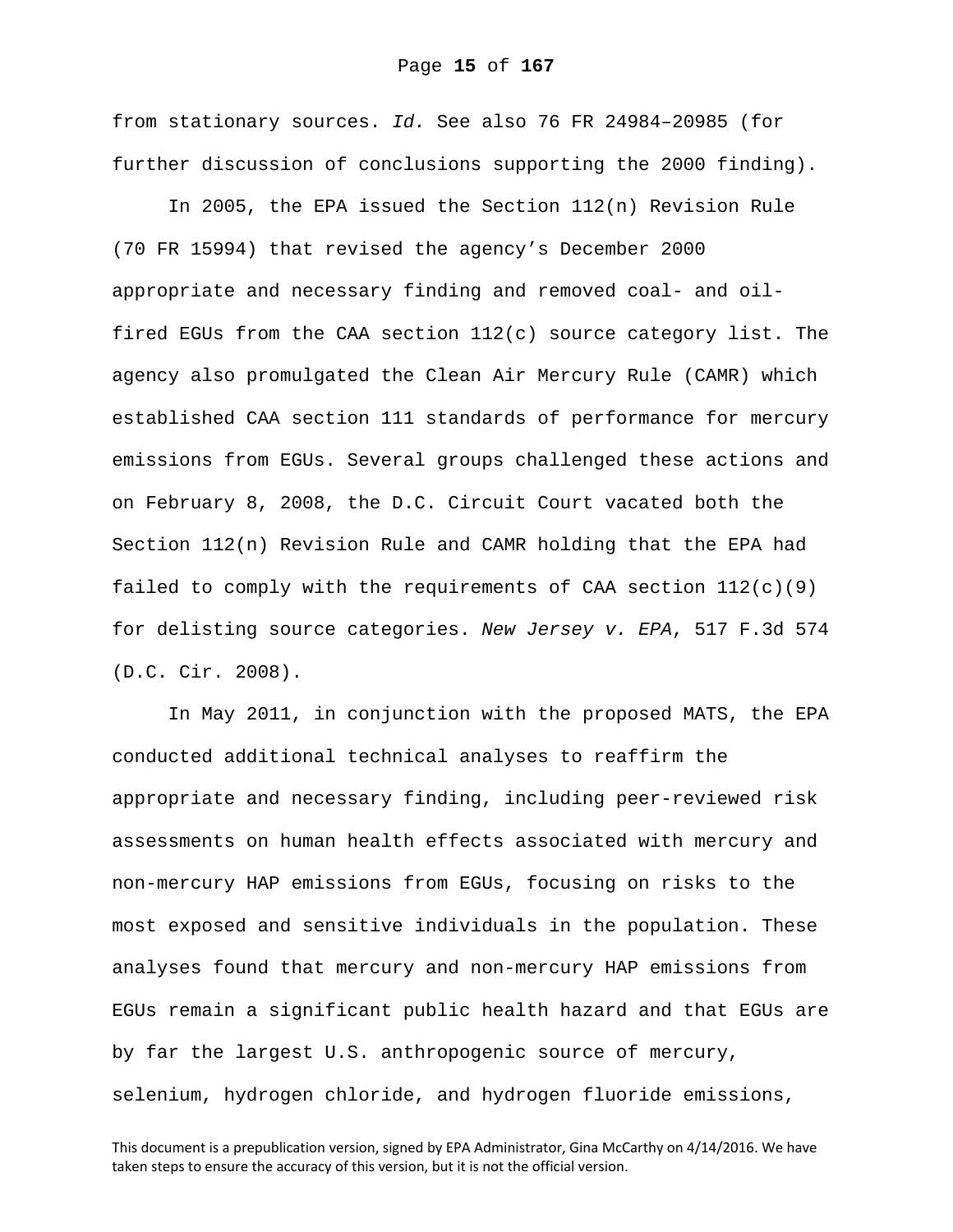and a significant source of other metallic HAP emissions including arsenic, chromium, and nickel.<sup>8</sup>

Between the proposed and final MATS rule, the EPA conducted peer reviews of the Mercury Risk Assessment<sup>9</sup> and the approach for estimating inhalation cancer risk from two non-mercury metal HAP, and the agency also changed the input data for the nonmercury HAP risk assessment based on new data and information obtained during the public comment period. The revised Mercury Risk Assessment<sup>10</sup> estimated that up to 29 percent of modeled watersheds potentially have sensitive populations at risk from

i<br>Li

<sup>&</sup>lt;sup>8</sup> Specifically, the EPA estimated that in 2005 (the most recent inventory year available during the MATS rulemaking), U.S. EGUs emitted approximately 50 percent of total domestic anthropogenic mercury emissions, 62 percent of total arsenic emissions, 39 percent of total cadmium emissions, 22 percent of total chromium emissions, 82 percent of total hydrogen chloride emissions, 62 percent of total hydrogen fluoride emissions, 28 percent of total nickel emissions, and 83 percent of total selenium emissions. Docket ID No. EPA–HQ–OAR–2009–0234–19914.

<sup>9</sup> U.S. EPA. 2011. *National-Scale Assessment of Mercury Risk to Populations with High Consumption of Self-caught Freshwater Fish In Support of the Appropriate and Necessary Finding for Coaland Oil-Fired Electric Generating Units*. Office of Air Quality Planning and Standards. November. EPA–452/R–11–009. Docket ID. EPA-HQ-OAR-2009-0234-3057.

<sup>10</sup> U.S. EPA. 2011. *Revised Technical Support Document: National-Scale Assessment of Mercury Risk to Populations with High Consumption of Self-caught Freshwater Fish In Support of the Appropriate and Necessary Finding for Coal- and Oil-Fired Electric Generating Units*. Office of Air Quality Planning and Standards. November. EPA–452/R–11–009. Docket ID No. EPA–HQ–OAR– 2009–0234–19913.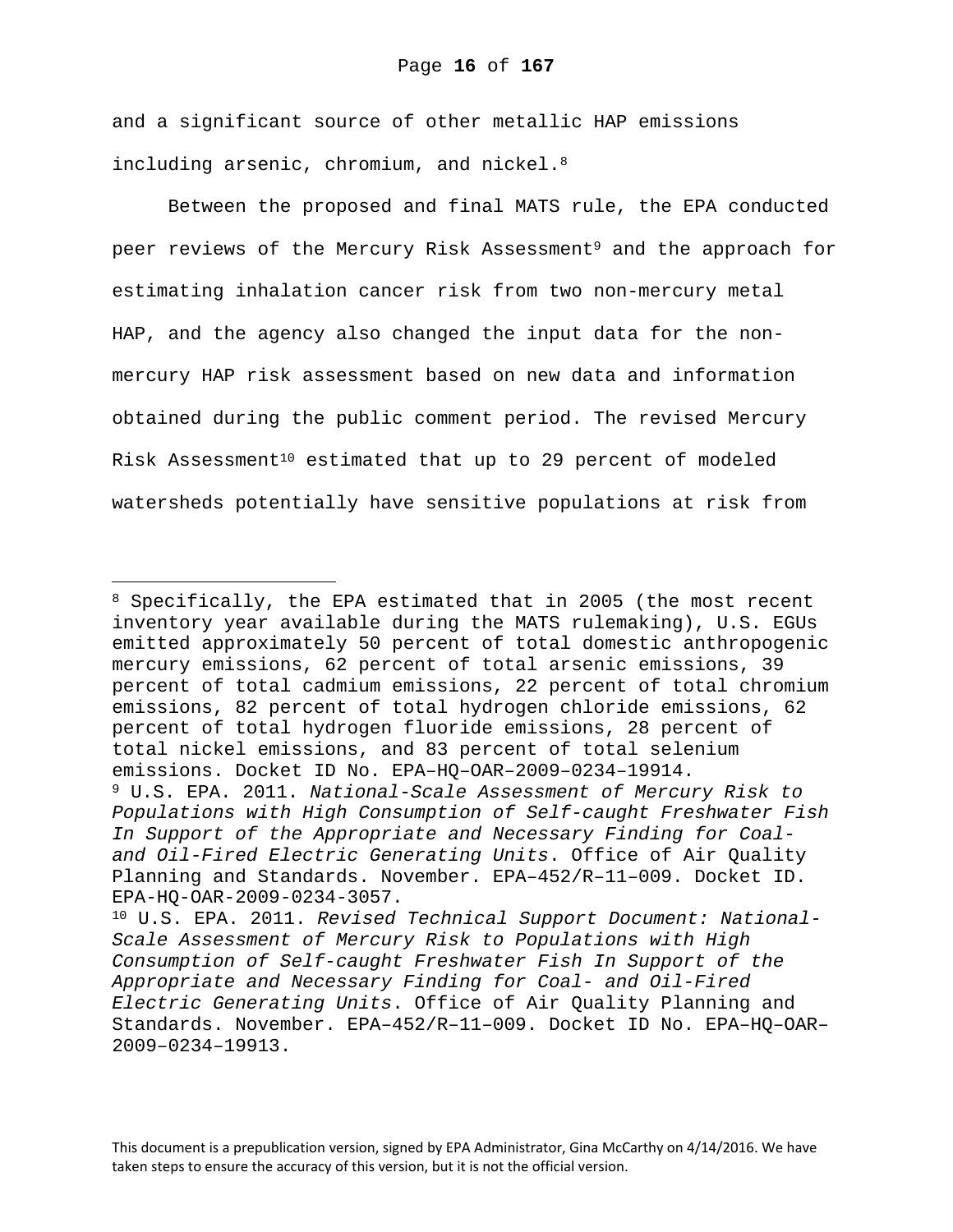exposure to mercury from U.S. EGUs, including up to 10 percent of modeled watersheds where deposition from U.S. EGUs alone leads to potential exposures that exceed the level above which there is increased risk of adverse health effects (*i.e.*, the reference dose). *See, e.g.*, 77 FR 9310–6. In addition, the revised inhalation risk assessment for non-mercury HAP11 of 16 facilities estimated a lifetime cancer risk<sup>12</sup> for an oil-fired EGU facility of 20-in-1 million, five coal-fired EGU facilities with cancer risks greater than 1-in-1 million, and one coalfired facility with cancer risks of 5-in-1 million. *See, e.g.*, 77 FR 9317–9. Further, qualitative analyses on ecosystem effects found that mercury emissions from U.S. EGUs contribute to adverse impacts on fish-eating birds and mammals and that acid gases contribute to environmental acidification and chronic noncancer (respiratory) toxicity. *See, e.g.*, 77 FR 9362–3.

Moreover, the EPA concluded that in 2016, after implementation of other provisions of the CAA, HAP emissions

i

<sup>11</sup> U.S. EPA. 2011. *Supplement to Non-mercury Case Study Chronic Inhalation Risk Assessment for the Utility MACT Appropriate and Necessary Analysis*. Office of Air Quality Planning and Standards. November. Docket ID No. EPA–HQ–OAR–2009–0234–19912. <sup>12</sup> As described in the preamble to the proposed MATS (76 FR 25011), the non-mercury risk assessments calculated the maximum individual risk (MIR) for each facility as the cancer risk associated with a continuous lifetime (24 hours per day, 7 days per week, and 52 weeks per year for a 70-year period) exposure to the maximum concentration at the centroid of an inhabited census block.

This document is a prepublication version, signed by EPA Administrator, Gina McCarthy on 4/14/2016. We have taken steps to ensure the accuracy of this version, but it is not the official version.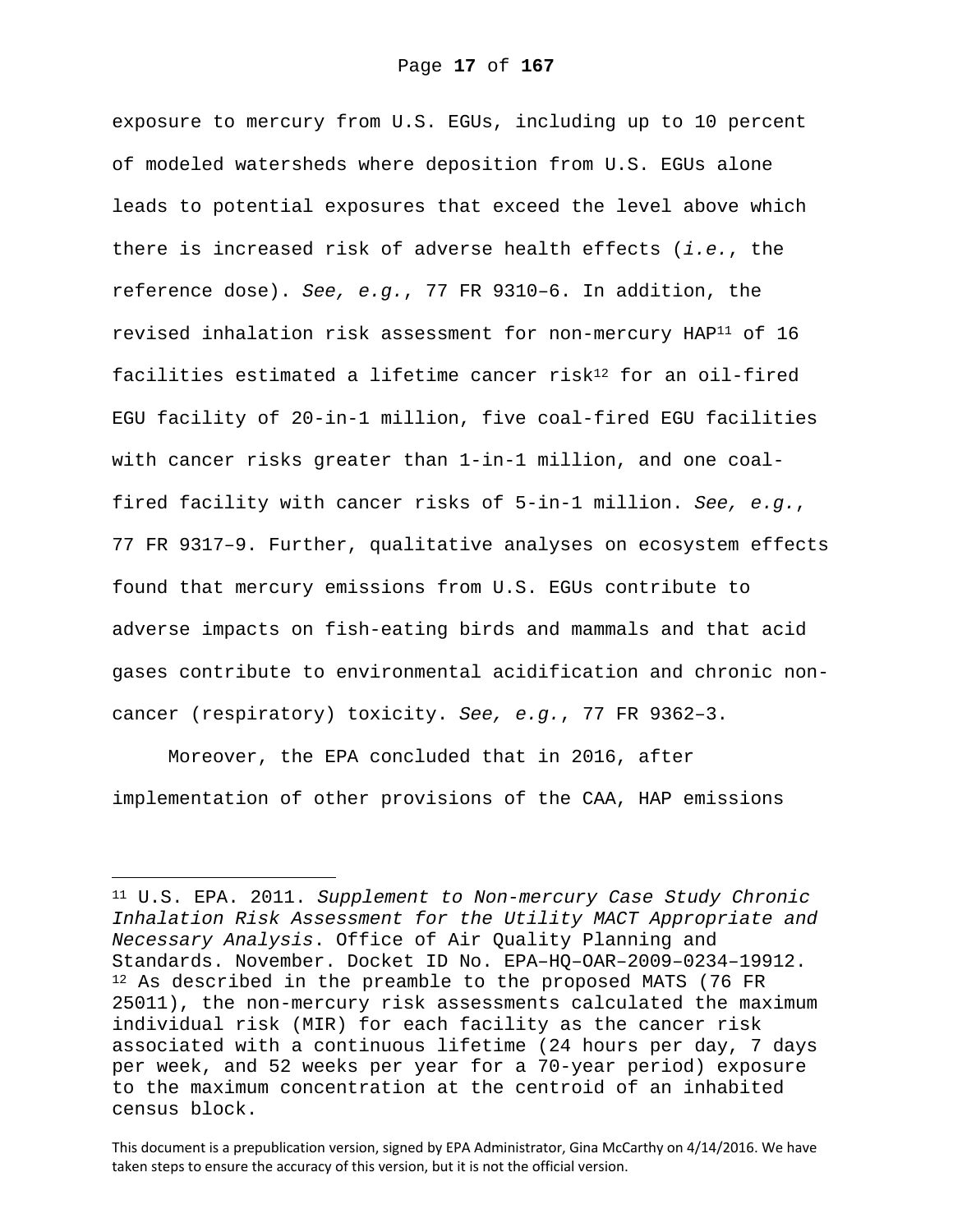from U.S. EGUs would still reasonably be anticipated to pose hazards to public health. *See, e.g.*, 77 FR 9362–3. Finally, the EPA stated that the only way to ensure permanent reductions in HAP emissions from U.S. EGUs and the associated risks to public health and the environment is through standards set under CAA section 112. 77 FR 9363.

Based on the agency's updated analyses, a consideration of the peer reviews of the analyses, and public comments, the EPA affirmed the findings in the February 2012 final rule (77 FR 9304) that mercury and non-mercury HAP emissions from U.S. EGUs pose hazards to public health and found that it remains appropriate to regulate U.S. EGUs under CAA section 112. The EPA also concluded, at that time, that it remains appropriate to regulate U.S. EGUs under CAA section 112 because of the magnitude of mercury and non-mercury HAP emissions, environmental effects of mercury and certain non-mercury HAP emissions, and the availability of controls to reduce HAP emissions from EGUs. In addition, the EPA concluded that the hazards to public health from mercury and non-mercury HAP emissions from U.S. EGUs are reasonably anticipated to remain after imposition of the requirements of the CAA. The same is true for hazards to the environment. Thus, the agency confirmed that it is necessary to regulate U.S. EGUs under CAA section 112. 77 FR 9311.

This document is a prepublication version, signed by EPA Administrator, Gina McCarthy on 4/14/2016. We have taken steps to ensure the accuracy of this version, but it is not the official version.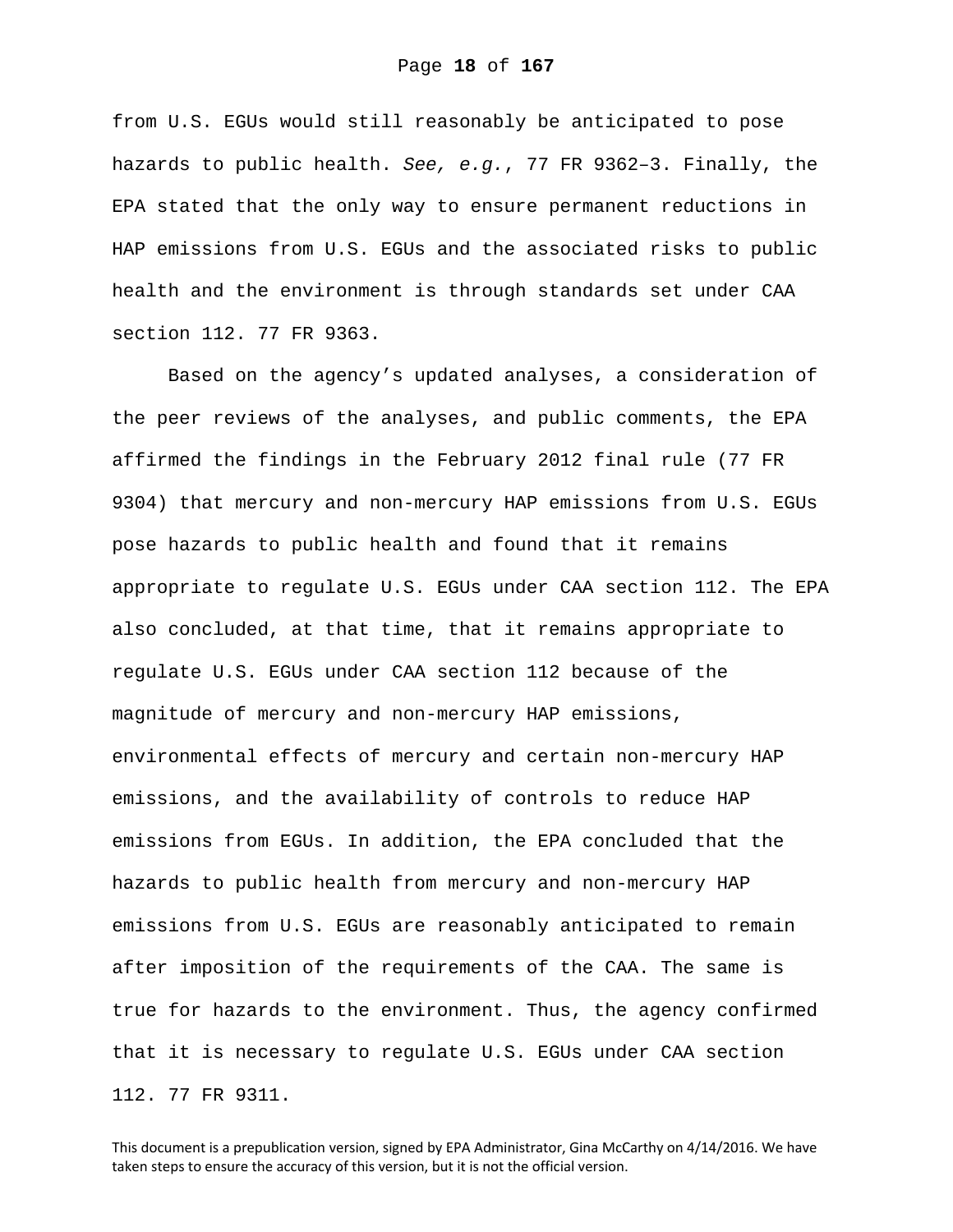After MATS was promulgated, industry, states, environmental organizations, and public health organizations challenged many aspects of the EPA's appropriate and necessary finding and the final MATS rule in the D.C. Circuit Court, and the Court denied all challenges. *White Stallion Energy Center v. EPA*, 748 F.3d 1222 (D.C. Cir. 2014). Some industry and state petitioners sought further review of the final MATS rule, and the Supreme Court granted *certiorari* to determine whether the EPA erred when it concluded that the appropriate and necessary finding under CAA section  $112(n)(1)(A)$  could be made without consideration of cost. On June 29, 2015, the Supreme Court ruled that the EPA acted unreasonably when it determined cost was irrelevant to the appropriate and necessary finding. *Michigan v. EPA*, 135 S. Ct. 2699 (2015). Specifically, the Supreme Court held that the agency must consider cost before deciding whether regulation under CAA section 112 is appropriate and necessary, noting also that it will be up to the agency "to decide, within the limits of reasonable interpretation, how to account for cost." *Michigan,* 135 S. Ct. at 2711*.*

### C. Proposed Supplemental Finding

In response to the Supreme Court's direction, the EPA proposed two different approaches to incorporate cost into the appropriate and necessary finding. 80 FR 75025. The first which the EPA identified as its preferred approach – evaluated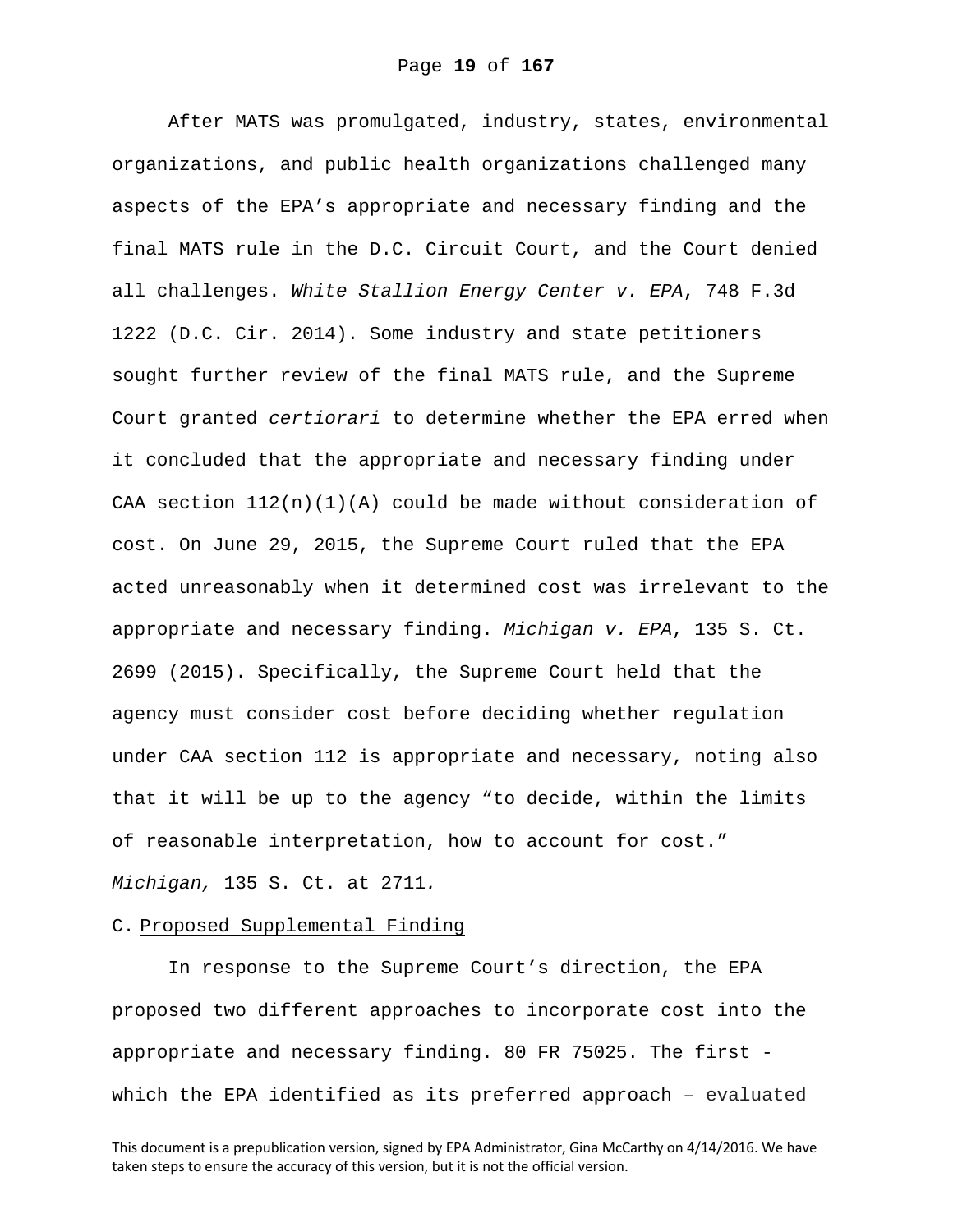the cost estimates in the RIA for the final MATS rule using several different metrics and weighed these costs against the previously identified advantages of regulating HAP emissions from EGUs - including the agency's prior conclusions about the significant hazards to public health and the environment associated with such emissions and the volume of HAP that would be reduced by regulation of EGUs under CAA section 112. In a second independent approach, the EPA proposed consideration of the formal benefit-cost analysis<sup>13</sup> in the RIA for the final MATS

i

<sup>13</sup> In this supplemental finding, we use the term "formal benefitcost analysis" to refer to an economic analysis that attempts to quantify all significant consequences of an action in monetary terms in order to determine whether an action increases economic efficiency. In other words, it is a determination of whether the willingness to pay for an action by those advantaged by it exceeds the willingness to pay to avoid the action by those disadvantaged by it. Measuring willingness to pay in a common metric of economic value, like dollars, is called monetization, and it allows for such comparisons across individuals. Assuming that all consequences can be monetized, actions with positive net benefits (*i.e.*, benefits exceed costs) improve economic efficiency. When there are technical limitations that prevent certain benefits or costs that may be of significant magnitude from being quantified or monetized, then information is provided describing those potentially important non-monetized benefits or costs. This usage is consistent with the definition of a benefit-cost analysis used in the economics literature and the EPA's *Guidelines for Preparing Economic Analyses* ("*Guidelines*")." U.S. EPA. 2010. *Guidelines for Preparing Economic Analyses*. EPA-240-R-10-001. National Center for Environmental Economics, Office of Policy. Washington, DC. December. Available at http://yosemite.epa.gov/ee/epa/eerm.nsf/vwAN/EE-0568-

<sup>50.</sup>pdf/\$file/EE-0568-50.pdf. Docket ID No. EPA-HQ-OAR-2009-0234- 20503.

This document is a prepublication version, signed by EPA Administrator, Gina McCarthy on 4/14/2016. We have taken steps to ensure the accuracy of this version, but it is not the official version.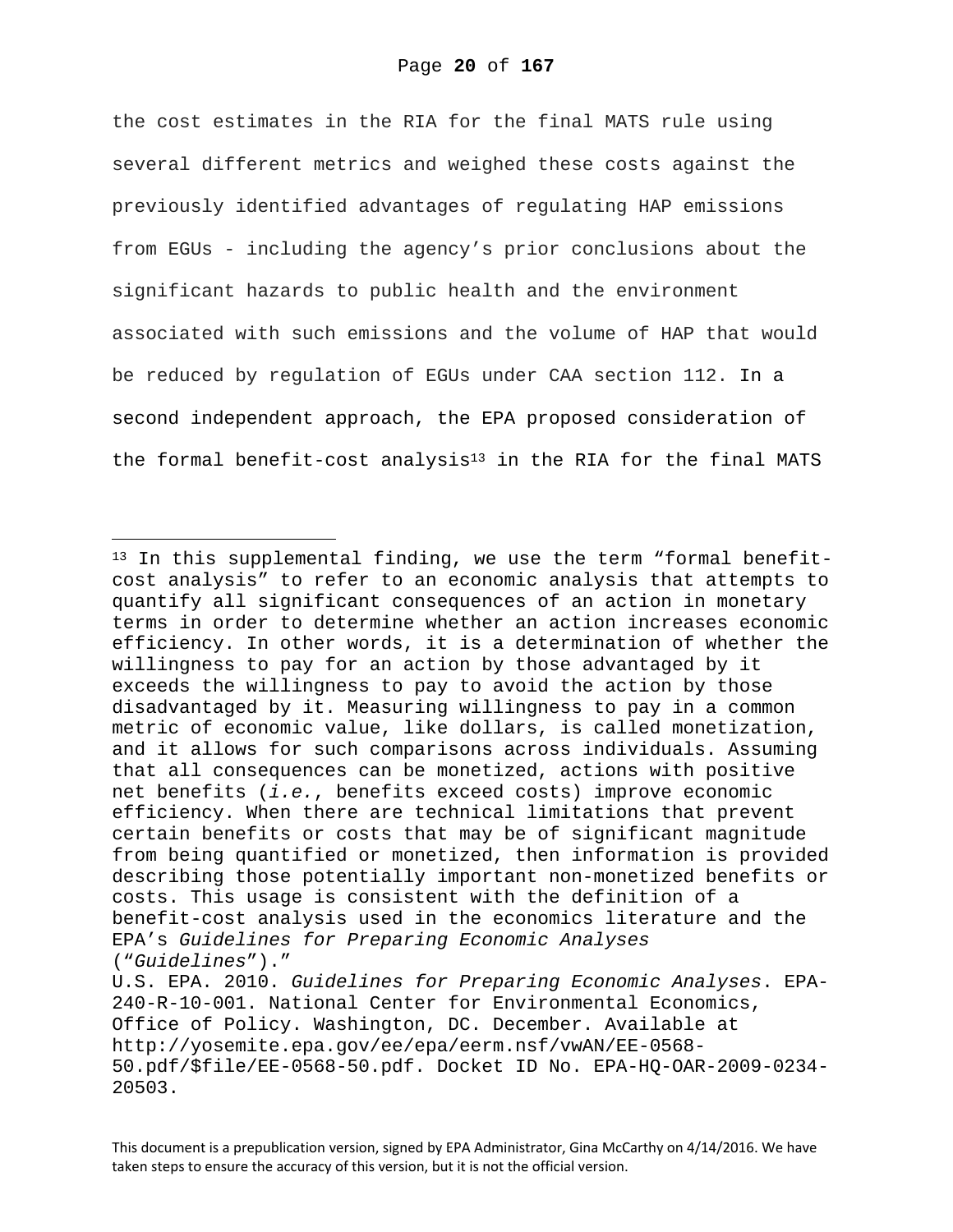rule, which demonstrates that the benefits (monetized and nonmonetized) of the rule are substantial and far outweigh the costs. Each of these approaches is discussed further below.

In the preferred approach, the EPA considered whether the cost of compliance with MATS is reasonable, and whether a consideration of such costs, when weighed against, among other things, the substantial hazards to public health and the environment posed by HAP emissions from power plants, causes the agency to alter its conclusion that regulation is appropriate and necessary. The EPA explained that it preferred this approach to a formal benefit-cost analysis given the statutory objectives of CAA section 112, in particular Congress' determination that HAP emissions are inherently harmful, and the instruction from Congress to protect the most sensitive populations from those harms. See Legal Memorandum at 6-20. The EPA found that CAA section  $112(n)(1)(A)'s$  emphasis on the required studies supported its interpretation that while cost is an important factor that it must consider in making the appropriate and necessary finding, it is one of several factors that must be considered and the statutory text does not support a conclusion that cost should be the predominant or overriding factor. *See id*. at 11-15. The EPA's preferred approach to considering cost allows the Administrator to weigh the full range of factors relevant to making a determination under CAA section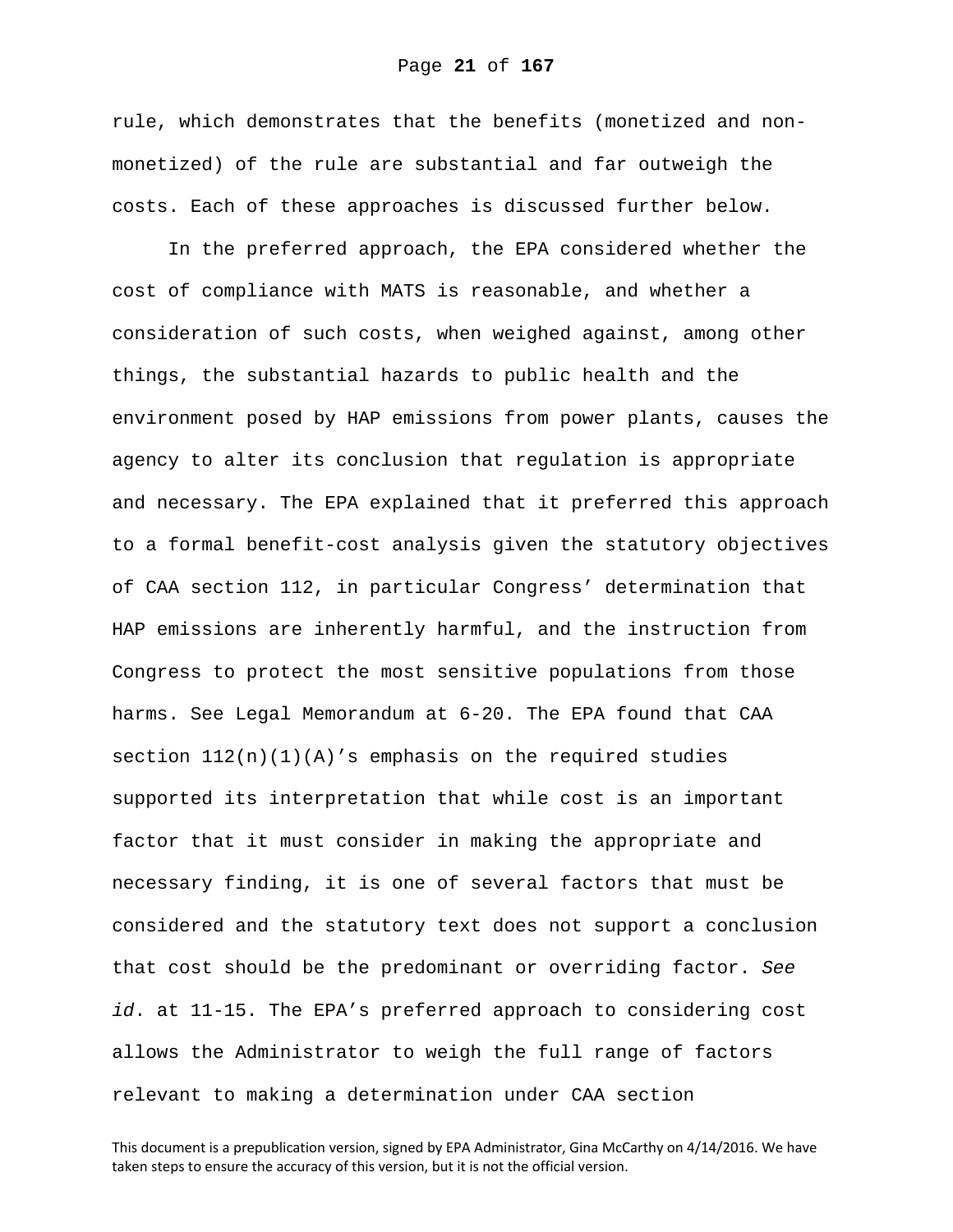$112(n)(1)(A)$  of whether it is appropriate and necessary to regulate HAP emissions from EGUs. Moreover, because the Supreme Court's holding did not disturb the scientific assessments and conclusions made in the original appropriate and necessary finding, many of which were challenged and upheld by the D.C. Circuit in *White Stallion*, the Administrator concluded that the task on remand was to determine whether a consideration of cost caused her to alter her prior conclusion that it was appropriate to regulate HAP emissions from EGUs under CAA section 112. See 80 FR 75038; Legal Memorandum at 20.

The agency further explained that, as a check on the conclusion that the cost of MATS is reasonable, the EPA considered the power industry's ability to comply with MATS and still perform its primary and unique function — to provide a reliable source of electricity at a reasonable cost to consumers.

Specifically, the EPA considered several metrics to evaluate whether the estimated cost of compliance with MATS is reasonable for the power sector.<sup>14</sup> First, the EPA evaluated the

i

<sup>14</sup> As explained in the proposed Supplemental Finding and described in the final MATS RIA and supporting materials for the RIA, the \$9.6 billion compliance cost is an estimate of the change in electricity power generation costs between a base case without MATS and a policy case with MATS. These compliance costs

This document is a prepublication version, signed by EPA Administrator, Gina McCarthy on 4/14/2016. We have taken steps to ensure the accuracy of this version, but it is not the official version.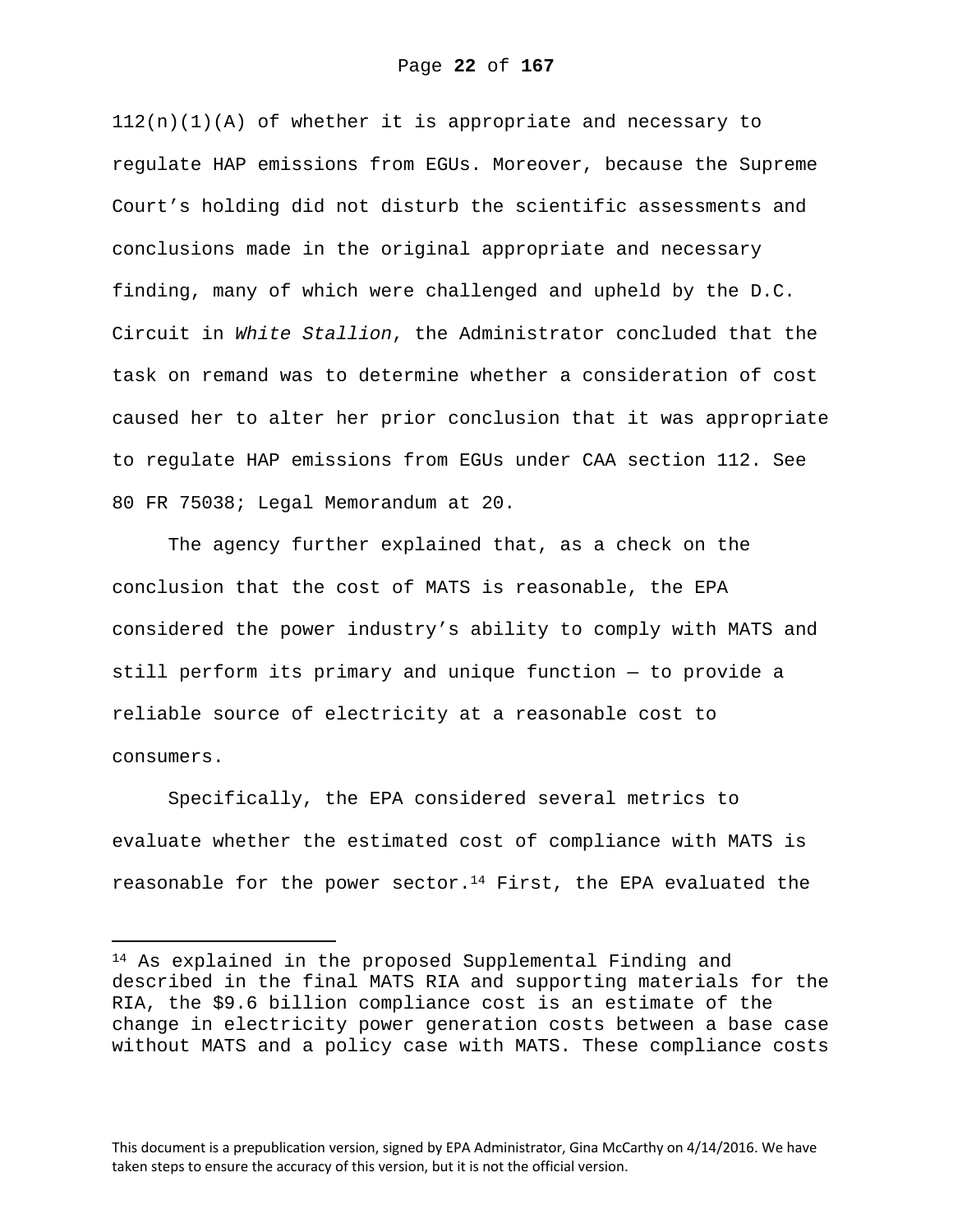annual compliance costs as a percent of the revenue from the power sector's annual retail electricity sales.15 The EPA found that the \$9.6 billion annual cost of MATS is a small fraction of the revenue from the sector's annual retail sales, which ranged from \$277.2 billion in 2000 to a peak of \$356.6 billion in 2008.16 *See* 80 FR 75033, Table 2. Thus, the projected annual cost for MATS represents between 2.7 and 3.5 percent of annual revenues from electricity sales from 2000 to 2011 – a small fraction of the value of overall sales.

A second way the EPA evaluated cost was to compare the annual capital expenditures due to MATS compliance to the range of variation in the power sector's annual capital expenditures between 2000 and 2011. As noted in the proposed supplemental finding, this comparison is a relevant metric because capital costs represent largely irreversible investments that must be

i

represent a projection of the increase in expenditures by EGUs required to serve a particular level of electricity demand as a result of MATS. The compliance cost includes capital, fuel, and other variable and operating costs and was projected in the final MATS RIA to be \$9.6 billion (2007 dollars) in 2015. The costs may be borne by electricity producers, or passed along to electricity consumers in the form of higher electricity prices. 15 In the proposed supplemental finding, the analysis of annual compliance costs as a percent of the revenue from the power sector's annual retail electricity sales was referred to as a "sales test."

<sup>16</sup> Unless otherwise noted, all dollar amounts reported in this section and elsewhere in this notice are expressed in 2007 dollar equivalents to be directly comparable to the estimates in the 2011 final MATS RIA, which were expressed in 2007 dollars.

This document is a prepublication version, signed by EPA Administrator, Gina McCarthy on 4/14/2016. We have taken steps to ensure the accuracy of this version, but it is not the official version.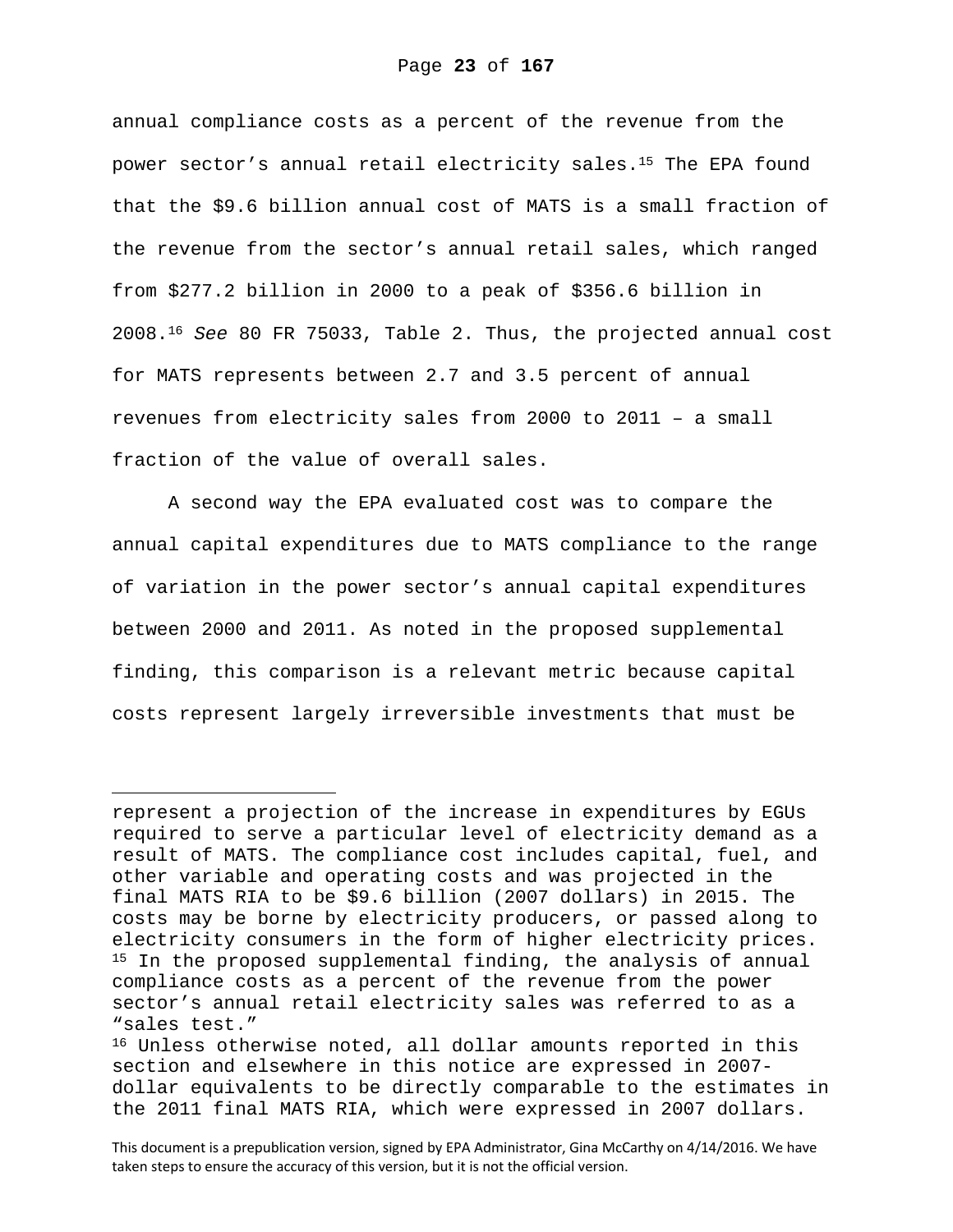paid off regardless of future economic conditions. Moreover, additional capital expenditures needed to comply with MATS represented about 26 percent of the total annual compliance cost projected for 2015, further emphasizing the importance of considering capital expenditures. Based on two different sources of data, capital expenditures for the electric power sector generally increased from 2000 to 2011. *See* 80 FR 75034, Table 3. Despite the generally increasing trend, the data show substantial year-to-year variability in industry capital expenditures. The EPA found that the incremental capital expenditures of \$2.4 billion estimated to be required for MATS compliance in 2015 represent a small fraction – about 3.0 percent - of the power sector's overall capital expenditures in recent years and are well within the range of annual variability between 2000 and 2011. Even if power sector-level capital expenditures were to decline to 2004 levels, the lowest level observed during the 2000 to 2011 period, the incremental capital expenditures estimated for MATS would represent about 5.9 percent, a level we also find to be reasonable for this sector.

The third metric the EPA evaluated was the impact of MATS compliance cost on the retail price of electricity. Potential changes in retail electricity prices can be indicative of the "cost" of MATS, in this instance to consumers specifically, as opposed to the compliance cost to the power sector, which is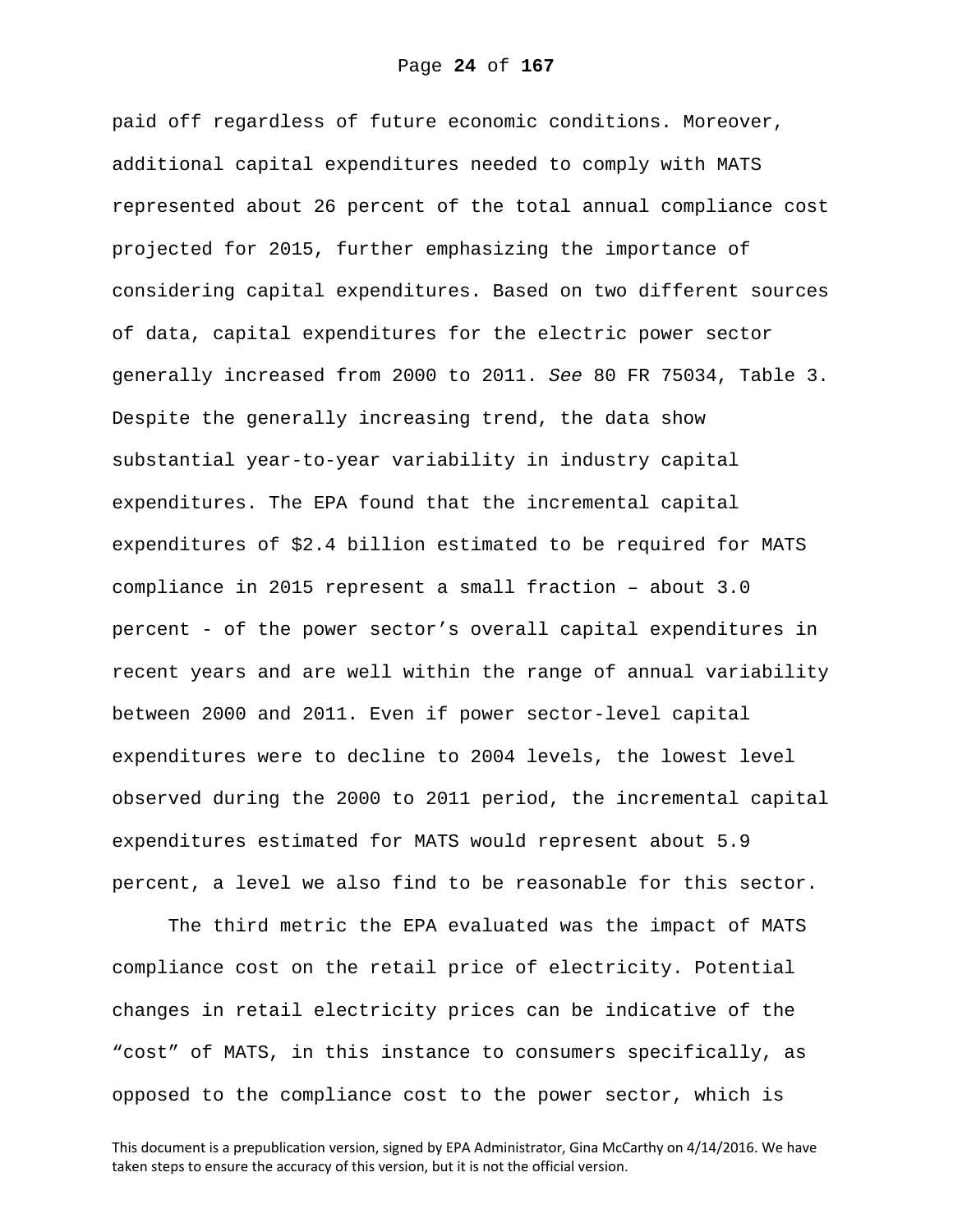borne collectively by EGU owners and electricity consumers. The MATS RIA estimated that relatively small changes in the average price of electricity would result from MATS compliance. The projected impact of MATS on electricity rates was 0.3 cents/kWh or 3.1 percent. Meanwhile, between 2000 and 2011, changes in national average retail prices ranged from -0.13 cents/kWh to as high as 0.52 cents/kWh. *See* 80 FR 75035, Table 4. Based on this analysis, the EPA found that the estimated MATS retail price impact is well within the range of price fluctuations in recent years.

The agency then proposed that each of these three metrics independently demonstrates that the MATS compliance costs are reasonable, and that each metric supports the EPA's proposed determination that weighing this consideration of cost against the prior conclusions reached by the agency does not alter the previous finding that it is appropriate to regulate HAP emissions from EGUs.

In addition to the analysis summarized above, the EPA recognized it was important to consider the ability of the power sector to comply with MATS and maintain a reliable supply of electricity. The agency's compliance modeling indicated that additional coal-fired capacity projected to retire as a result of MATS represented EGUs that are, on average, older and smaller units that are less frequently used. *See* 80 FR 75036, Table 6.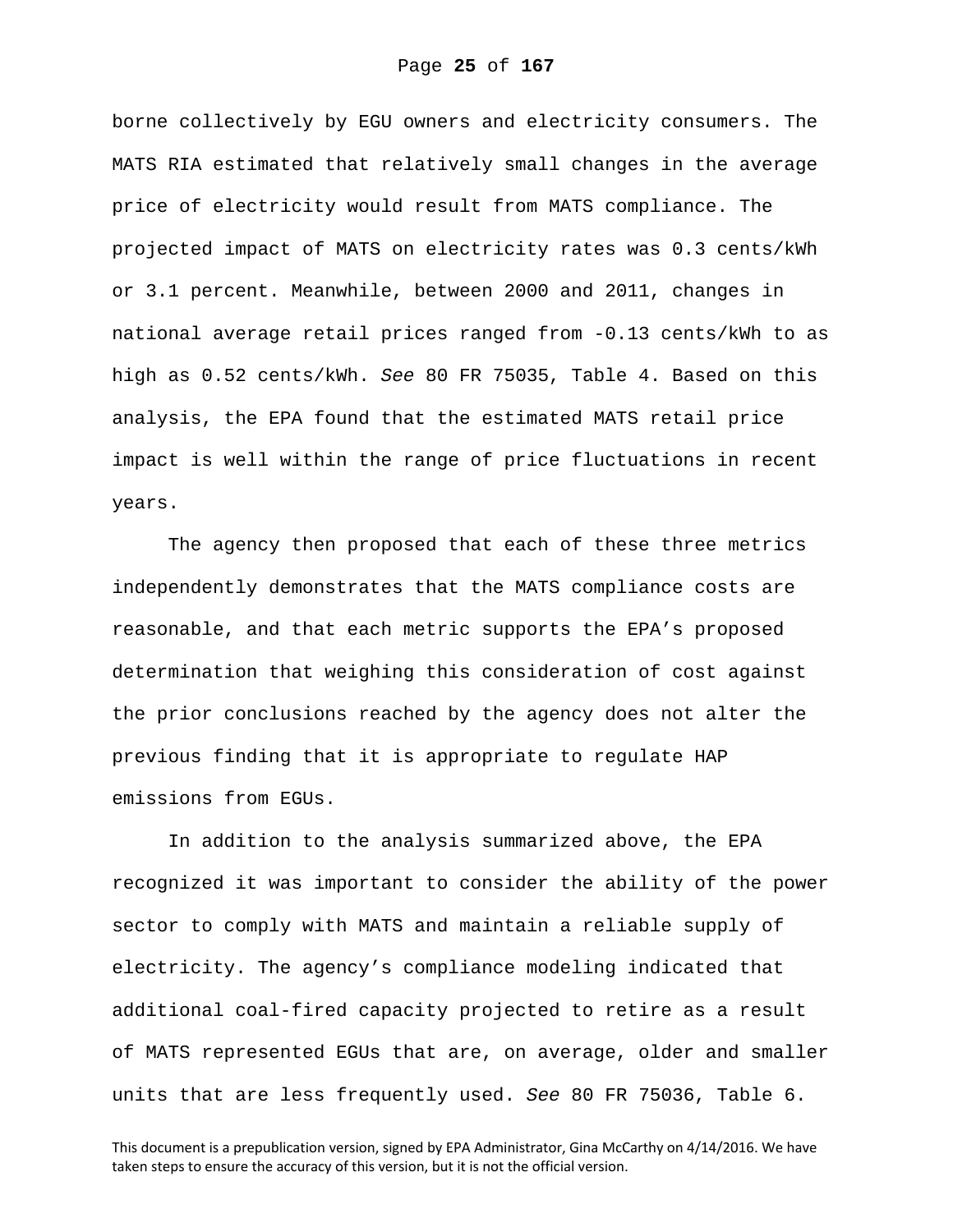The analysis indicated that the vast majority of the generation capacity directly affected by MATS requirements would be able to absorb the anticipated compliance costs and remain operational. In addition, an analysis of the impacts of expected retirements on electric reliability found that reserve margins could be maintained over a 3-year MATS compliance period, indicating that the power sector would be able to comply with MATS while maintaining the capacity necessary to meet projected electricity demands. This determination that reliability and resource adequacy would not be adversely affected provided further support for the EPA's proposed determination that the cost of MATS is reasonable.

The EPA then weighed the reasonable cost of the rule against a number of other factors, including the agency's prior conclusions about the significant hazards to public health and the environment, as discussed above in Section II.B, and the volume of HAP that would be reduced by regulation of EGUs under CAA section 112. Keeping in mind Congress' statutory goals in enacting CAA section 112, the EPA proposed to find that a consideration of the cost of compliance with MATS did not outweigh the rule's many advantages and, therefore, does not cause the EPA to alter the prior determination that it is appropriate and necessary to regulate EGUs under CAA section 112.

This document is a prepublication version, signed by EPA Administrator, Gina McCarthy on 4/14/2016. We have taken steps to ensure the accuracy of this version, but it is not the official version.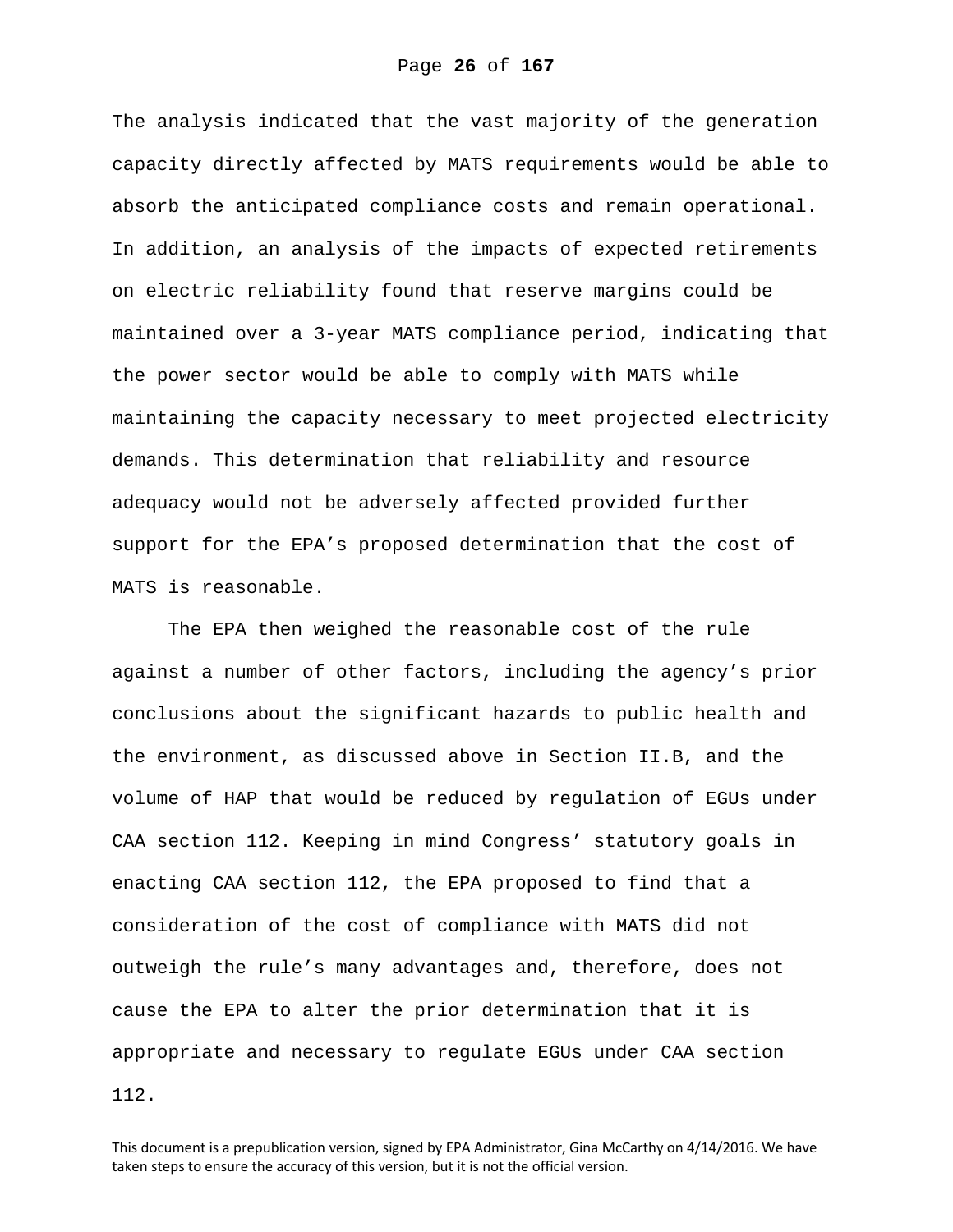In the proposed supplemental finding, the EPA also presented a second independent basis for concluding that consideration of cost supports affirmation of the finding that it is appropriate and necessary to regulate HAP emissions from coal- and oil-fired EGUs. The EPA explained that the formal benefit-cost analysis in the RIA for the final MATS rule, although not required to support the appropriate finding, also demonstrates that the benefits (monetized and non-monetized) of MATS are substantial and far outweigh the costs. Specifically, the EPA estimated that the final MATS would yield total annual monetized benefits (in 2007 dollars) of between \$37 billion to \$90 billion using a 3-percent discount rate and \$33 billion to \$81 billion using a 7-percent discount rate in addition to many categories of unquantified benefits in comparison to the projected \$9.6 billion in annual costs. The benefit-cost analysis thus supports the finding that it is appropriate to regulate HAP emissions from EGUs.

Using both of these independent approaches, the EPA proposed to find that it remains appropriate to regulate HAP emissions from EGUs after considering costs. As such, the EPA proposed to find that including a consideration of cost does not alter the agency's previous determination that it is appropriate to regulate HAP emissions from EGUs under CAA section 112 and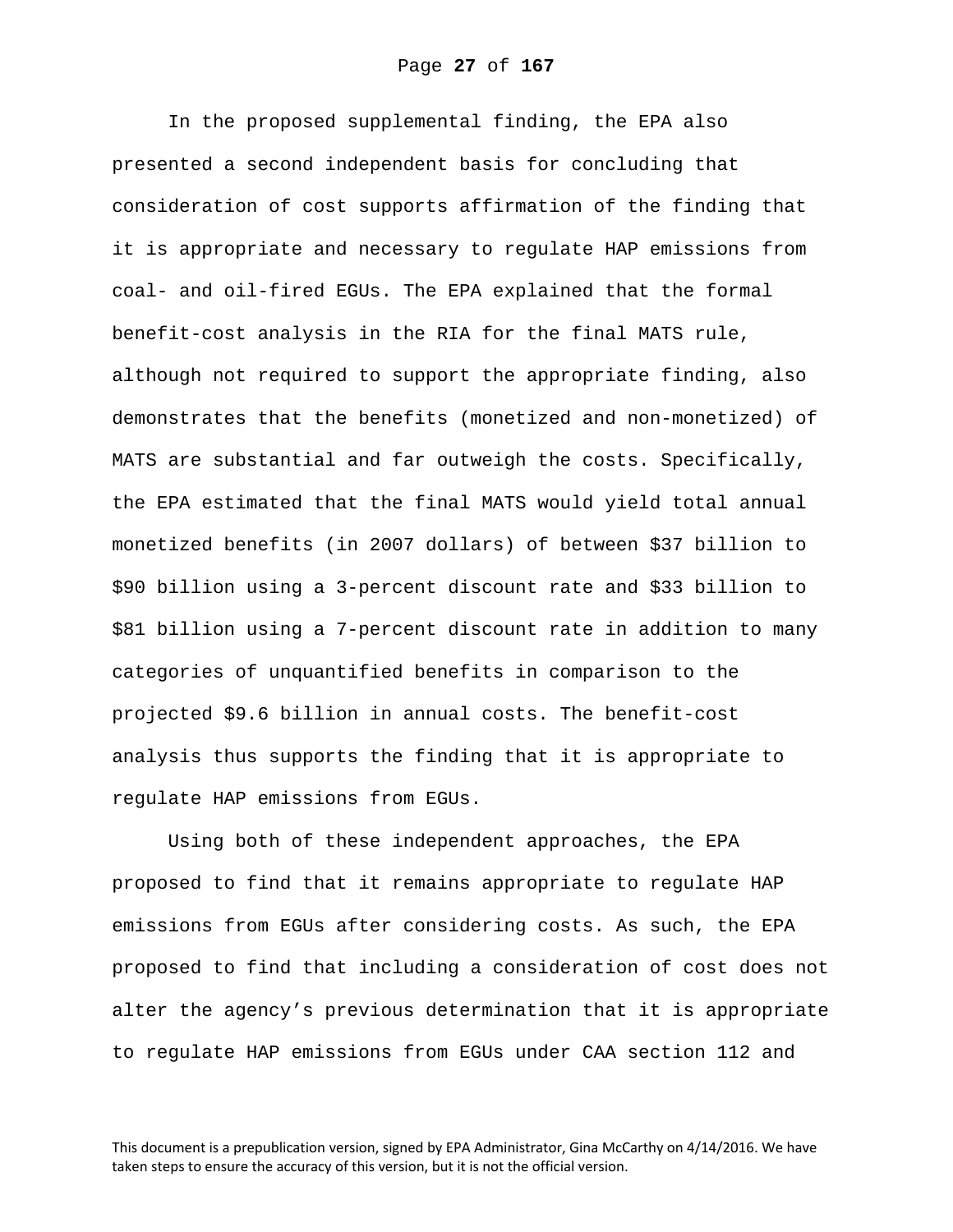that coal- and oil-fired EGUs are properly listed pursuant to CAA section 112(c).

### **III. Final Supplemental Finding and Affirmation**

### A. Supplemental Analyses Conducted in Response to Comments

A number of groups representing states, tribes, industries, environmental organizations, health organizations, and others submitted comments on the proposed supplemental finding. The EPA has considered the comments and provided detailed responses to the significant comments either below in Section IV of this final notice or in the RTC document for this action.

The EPA has taken all the submitted comments into consideration in the preparation of this final supplemental finding. The EPA received comments that were both supportive and critical of both proposed approaches to considering cost. The EPA has carefully evaluated these comments and responded to them, as outlined in detail in Section IV below.

The EPA did not receive any public comments that caused the agency to conclude that the interpretation of the statute or the approaches for consideration of cost that were detailed in the proposed action were in error. Therefore, in this final action, the EPA continues to rely on the analyses contained in the proposed supplemental finding and in the companion Legal Memorandum. Specifically, in this final consideration of cost,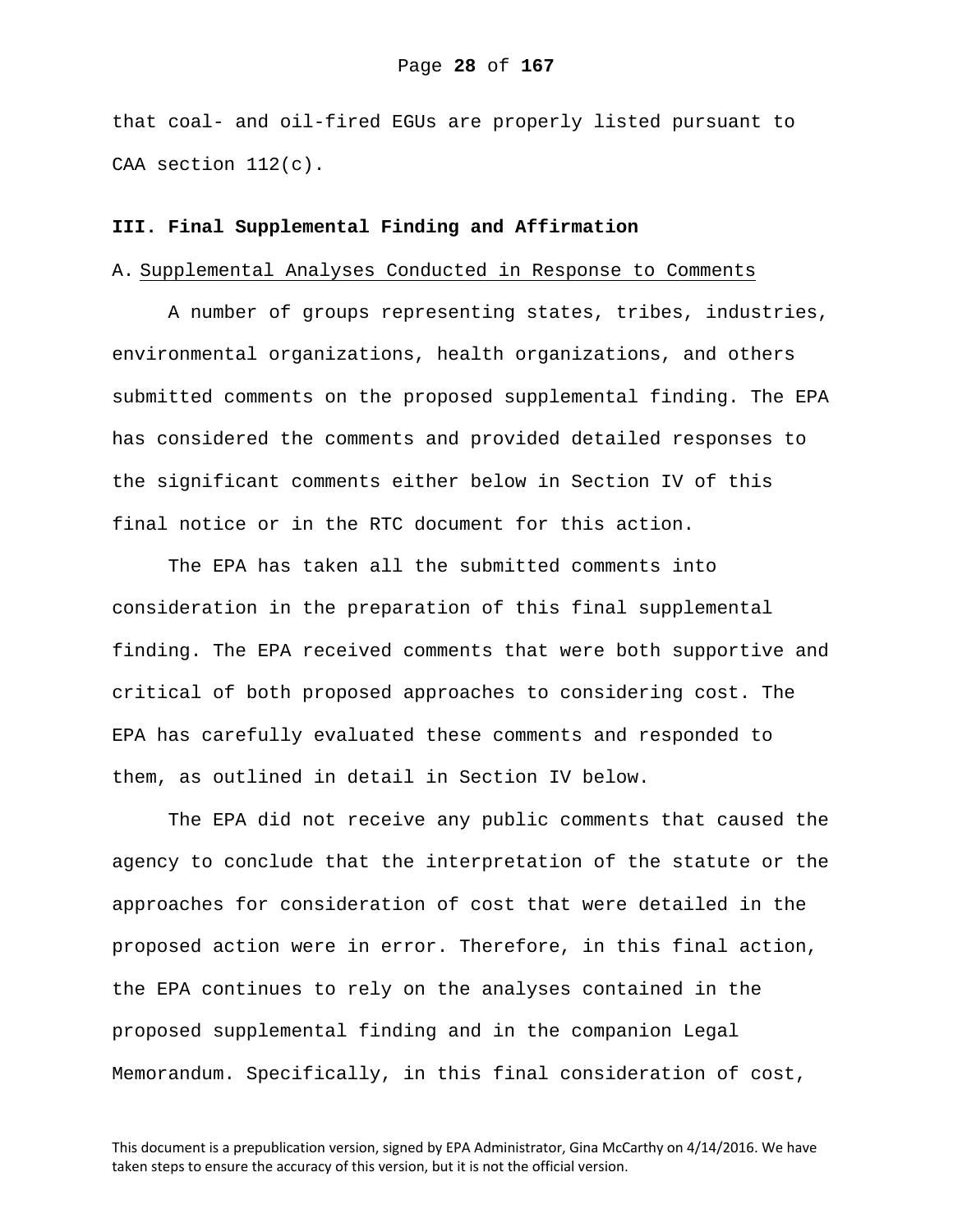the EPA continues to rely on the "Consideration of Cost to the Power Sector" metrics discussed in Section IV.A of the proposed supplemental finding. 80 FR 75032. These metrics are summarized above in Section II.C. The metrics include an evaluation of the cost of MATS compliance in comparison to the power sector's revenues from retail sales of electricity. In addition, the EPA continues to rely on the metric comparing the impact of MATS on the retail price of electricity to historical fluctuations of the average retail price of electricity. The EPA also stands by the evaluation of resource adequacy that was presented in the final MATS rulemaking and in the proposed supplemental finding. We explain here in this final notice - and in the RTC document  $$ the decision not to alter these analyses for this final action.

While the agency has not changed its approaches to consideration of cost, the EPA has, in response to comments, supplemented the proposed metrics by incorporating additional information considering annual operating expenses to this industry. Specifically, the EPA added information on historical total production expenditures to the historical total capital expenditures in order to estimate total capital and production expenditures for the power sector from 2000 to 2011. The agency conducted this analysis to provide additional perspective to the projected cost information by looking at a broader range of power industry costs beyond the capital cost comparison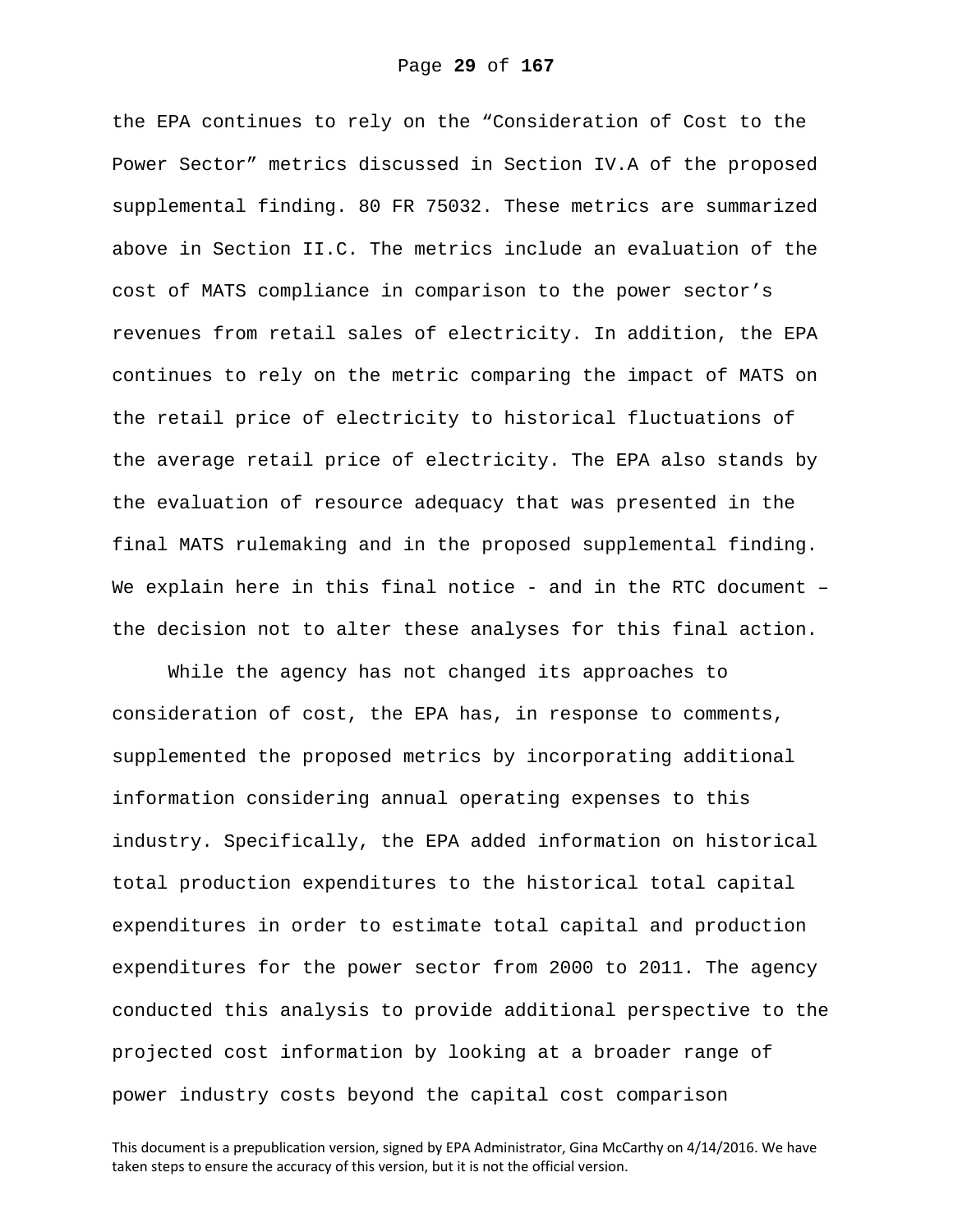conducted at proposal. The additional analysis reinforces the EPA's conclusion that the cost of compliance with MATS is reasonable.

Consistent with the proposal's focus on sector-level analysis, the EPA obtained historical information on power sector production costs. These production costs, which include operation and maintenance costs, fuel costs, and fixed costs were obtained from ABB Velocity Suite, a private sector firm that provides data and analytical services for the energy sector. The production costs were added to the two separate estimates of annual capital expenditures that were provided in the proposed supplemental finding (*See* Table 3, 80 FR 75034) in order to provide an estimate of historical trends in total capital and production costs faced by the power sector. $17$  The EPA then, as it had done in the proposal, compared year-to-year changes in the total cost estimates to the projected total compliance cost estimate for the final MATS rule in 2015. The total production costs along with the electric power sector's capital expenditures are provided below in Table 2.

i

<sup>&</sup>lt;sup>17</sup> For power sector-level capital expenditures, the EPA relies on two sets of information: the U.S. Census Bureau's Annual Capital Expenditures Survey and SNL, a private sector firm that provides data and analytical services. As noted in the proposed supplemental finding, while each dataset has limitations, the estimates from each correspond to one another reasonably well. However, we present both sets of information to better depict capital expenditures in the power sector.

This document is a prepublication version, signed by EPA Administrator, Gina McCarthy on 4/14/2016. We have taken steps to ensure the accuracy of this version, but it is not the official version.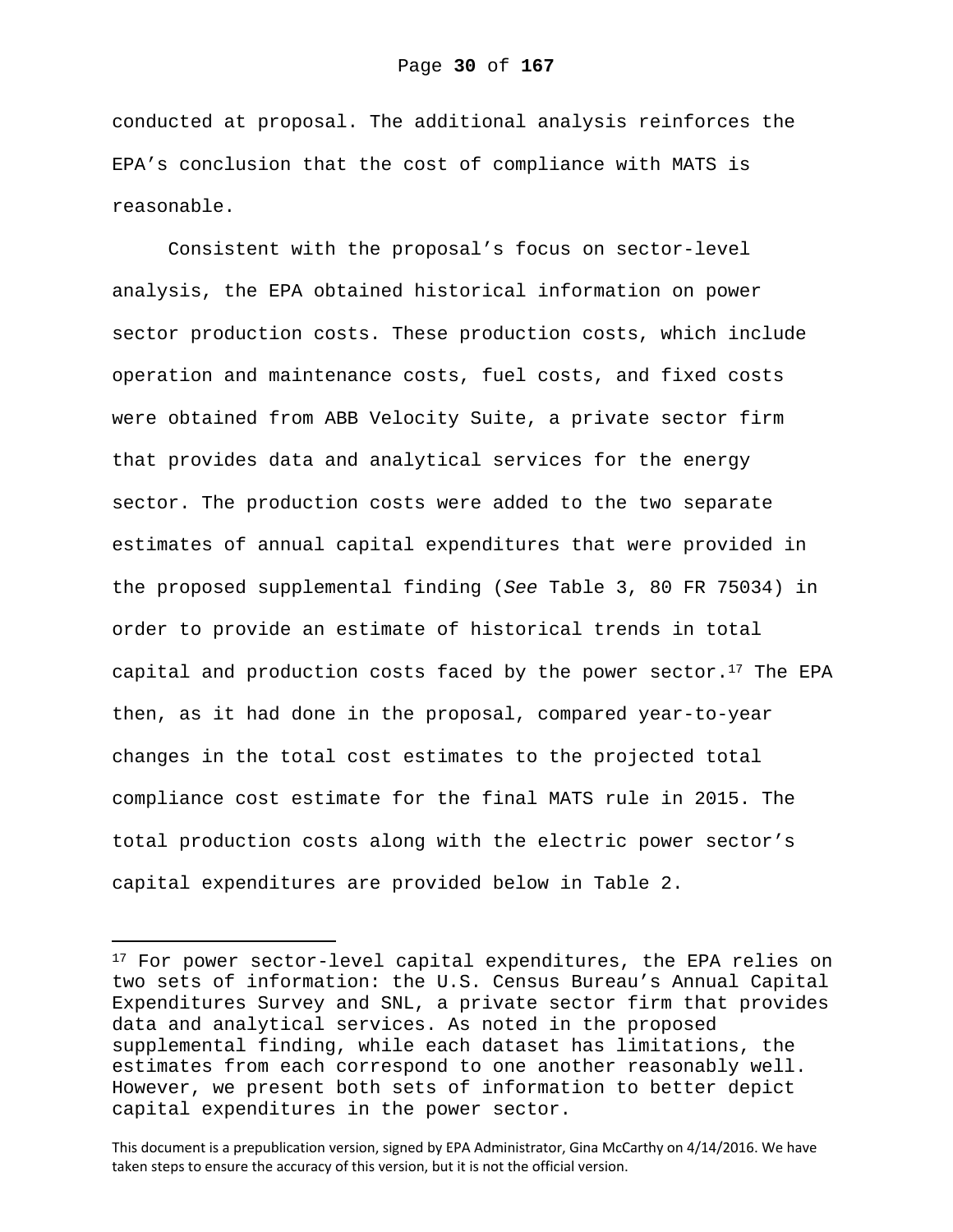|                                                                                                              |          |             |                |                 |         | Total          |         |  |  |  |
|--------------------------------------------------------------------------------------------------------------|----------|-------------|----------------|-----------------|---------|----------------|---------|--|--|--|
|                                                                                                              |          |             |                | Total           |         | Expend         |         |  |  |  |
|                                                                                                              |          |             | Total          | Expend          |         | itures         |         |  |  |  |
|                                                                                                              |          | Capita<br>ı | Produc<br>tion | itures<br>(with |         | (with          |         |  |  |  |
|                                                                                                              | Capita   | Expend      | Expend         | $SNL-$          |         | U.S.<br>Census |         |  |  |  |
|                                                                                                              | ı        | itures      | itures         | based           |         | -Based         |         |  |  |  |
|                                                                                                              | Expend   | (U.S.       | (Veloc         | capita          | Change  | Capita         | Change  |  |  |  |
|                                                                                                              | itures   | Census      | ity            | ı               | from    | ı              | from    |  |  |  |
|                                                                                                              | $(SNL -$ | -           | Suite-         | expend          | Previo  | Expend         | Previo  |  |  |  |
|                                                                                                              | based)   | based)      | Based)         | itures          | us      | itures         | us      |  |  |  |
| Year                                                                                                         | 1        | 2           | 3              | $\mathcal{C}$   | Year    | $\lambda$      | Year    |  |  |  |
| 2000                                                                                                         | 51.8     | 62.5        | 102.3          | 154.2           | $---$   | 164.9          | $- - -$ |  |  |  |
| 2001                                                                                                         | 70.1     | 85.9        | 106.9          | 177.0           | 22.8    | 192.9          | 28.0    |  |  |  |
| 2002                                                                                                         | 56.4     | 66.4        | 93.7           | 150.1           | $-26.9$ | 160.0          | $-32.9$ |  |  |  |
| 2003                                                                                                         | 43.8     | 52.7        | 105.2          | 149.0           | $-1.1$  | 157.9          | $-2.2$  |  |  |  |
| 2004                                                                                                         | 40.4     | 45.0        | 111.6          | 152.0           | 3.0     | 156.6          | $-1.3$  |  |  |  |
| 2005                                                                                                         | 46.7     | 50.0        | 133.6          | 180.2           | 28.2    | 183.5          | 27.0    |  |  |  |
| 2006                                                                                                         | 57.6     | 61.6        | 127.5          | 185.0           | 4.8     | 189.1          | 5.6     |  |  |  |
| 2007                                                                                                         | 66.9     | 73.9        | 133.5          | 200.4           | 15.3    | 207.4          | 18.3    |  |  |  |
| 2008                                                                                                         | 78.1     | 83.5        | 147.6          | 225.7           | 25.4    | 231.1          | 23.7    |  |  |  |
| 2009                                                                                                         | 76.6     | 87.9        | 117.3          | 193.9           | $-31.8$ | 205.2          | $-25.9$ |  |  |  |
| 2010                                                                                                         | 75.1     | 79.8        | 126.1          | 201.2           | 7.3     | 205.9          | 0.7     |  |  |  |
| 2011                                                                                                         | 79.6     | 79.2        | 121.3          | 200.9           | $-0.3$  | 200.5          | $-5.4$  |  |  |  |
| $1$ Source: SNL, accessed $10/14/15$ .                                                                       |          |             |                |                 |         |                |         |  |  |  |
| <sup>2</sup> Source: U.S. Census Bureau, Annual Capital Expenditures                                         |          |             |                |                 |         |                |         |  |  |  |
| Survey, http://www.census.gov/econ/aces/index.html, accessed<br>$10/14/15$ .                                 |          |             |                |                 |         |                |         |  |  |  |
| <sup>3</sup> Source: Velocity Suite "Total Production Costs" dataset. This                                   |          |             |                |                 |         |                |         |  |  |  |
| dataset compiles operations and maintenance costs, fuel costs,                                               |          |             |                |                 |         |                |         |  |  |  |
| and fixed costs reported in the FERC Form 1, RUS 12, and EIA                                                 |          |             |                |                 |         |                |         |  |  |  |
| 412. For plants that do not report cost information, production                                              |          |             |                |                 |         |                |         |  |  |  |
| costs are estimated by Velocity Suite.                                                                       |          |             |                |                 |         |                |         |  |  |  |
| Note: Dollar figures adjusted to 2007 dollars using the Gross                                                |          |             |                |                 |         |                |         |  |  |  |
| Domestic Product - Implicit Price Deflator,<br>https://research.stlouisfed.org/fred2/series/GDPDEF, accessed |          |             |                |                 |         |                |         |  |  |  |
|                                                                                                              |          |             |                |                 |         |                |         |  |  |  |

**Table 2. Total Capital and Production Expenditures for the Electric Power Sector, 2000 to 2011 (billions 2007 dollars)**

10/14/15. Changes may not sum due to independent rounding.

The estimated \$9.6 billion total annual cost of the rule

represents the total incremental annual capital and production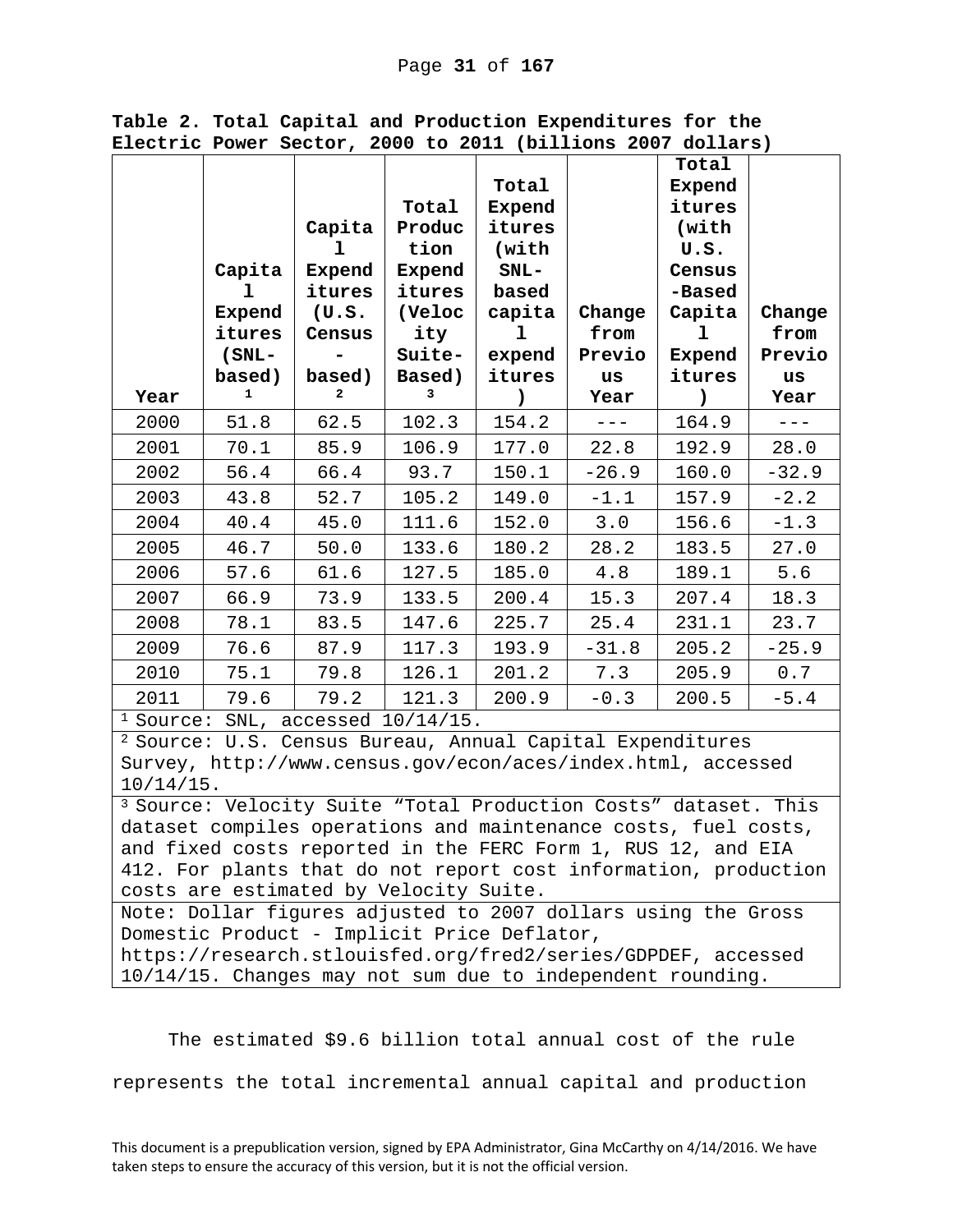costs to the sector for 2015. This incremental cost due to MATS requirements represents a small fraction of the power sector's annual capital and production expenditures in recent years, as illustrated in Table 2. For example, when compared to historical total expenditures that rely upon SNL-based estimates of capital expenditures, the total 2015 MATS cost represents about 4.3 percent of total expenditures in 2008 to 6.4 percent of total expenditures in both 2002 and 2003. With respect to historical total expenditures that rely upon Census Bureau-based estimates of capital expenditures, the total 2015 MATS cost represents about 4.2 percent of total expenditures in 2008 to 6.1 percent of total expenditures in 2004.

Additionally, the EPA notes that, similar to the capital expenditures analysis set forth in the proposed supplemental finding, the projected \$9.6 billion in incremental capital plus production costs is well within the range of annual variability in costs in general over the 2000 to 2011 period. For example, during this period, the largest year-to-year decrease in power sector-level capital and production expenditures ranged from \$31.8 billion (from 2008 to 2009, according to the sum of SNLbased capital expenditure and Velocity Suite-based production expenditure estimates) to \$32.9 billion (from 2001 to 2002, according to the sum of U.S. Census-based capital expenditure and Velocity Suite-based production expenditure estimates). The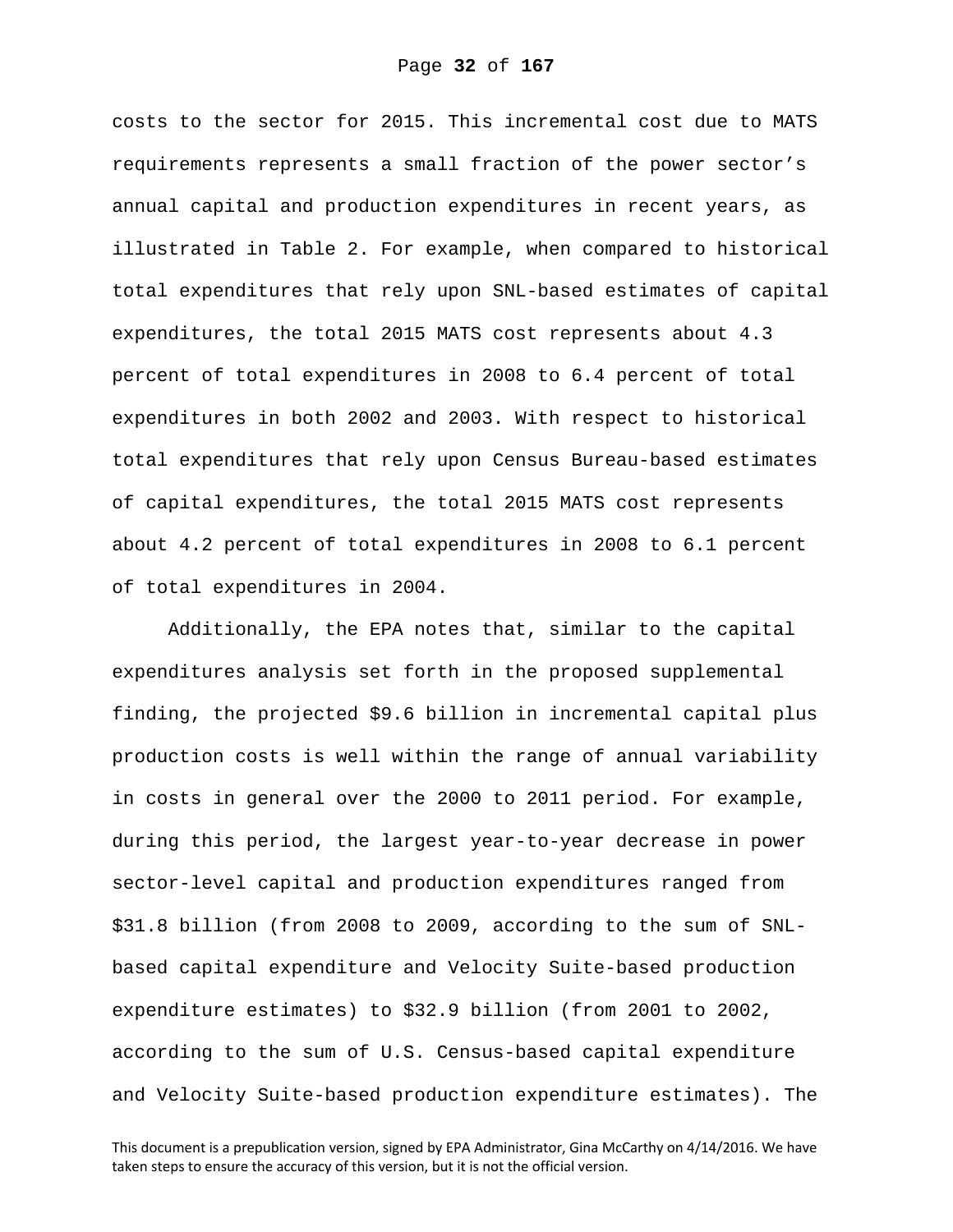largest year-to-year increase in power sector-level capital and production expenditures in this period ranged from \$28.0 billion (from 2000 to 2001, according to the sum of U.S. Census-based capital expenditure and Velocity Suite-based production expenditure estimates) to \$28.2 billion (from 2004 to 2005, according to the sum of SNL-based capital expenditure and Velocity Suite-based production expenditure estimates).

 This wide range indicates substantial year-to-year variability in industry expenditures, and the projected \$9.6 billion increase in total expenditures in 2015 attributable to MATS falls well within this variability. Therefore, the supplemental analysis that is responsive to commenters' suggestion provides additional support for the conclusion that the cost of MATS is reasonable when weighed against historical metrics.

### B. Basis for the Final Supplemental Finding

As directed by the Supreme Court, the EPA has now considered cost in its evaluation of whether or not it is appropriate to regulate coal- and oil-fired EGUs under CAA section 112. The EPA's approach to considering cost under CAA section  $112(n)(1)(A)$  is based on the interpretation of the relevant CAA provisions as described in the Legal Memorandum accompanying the proposed supplemental finding. As explained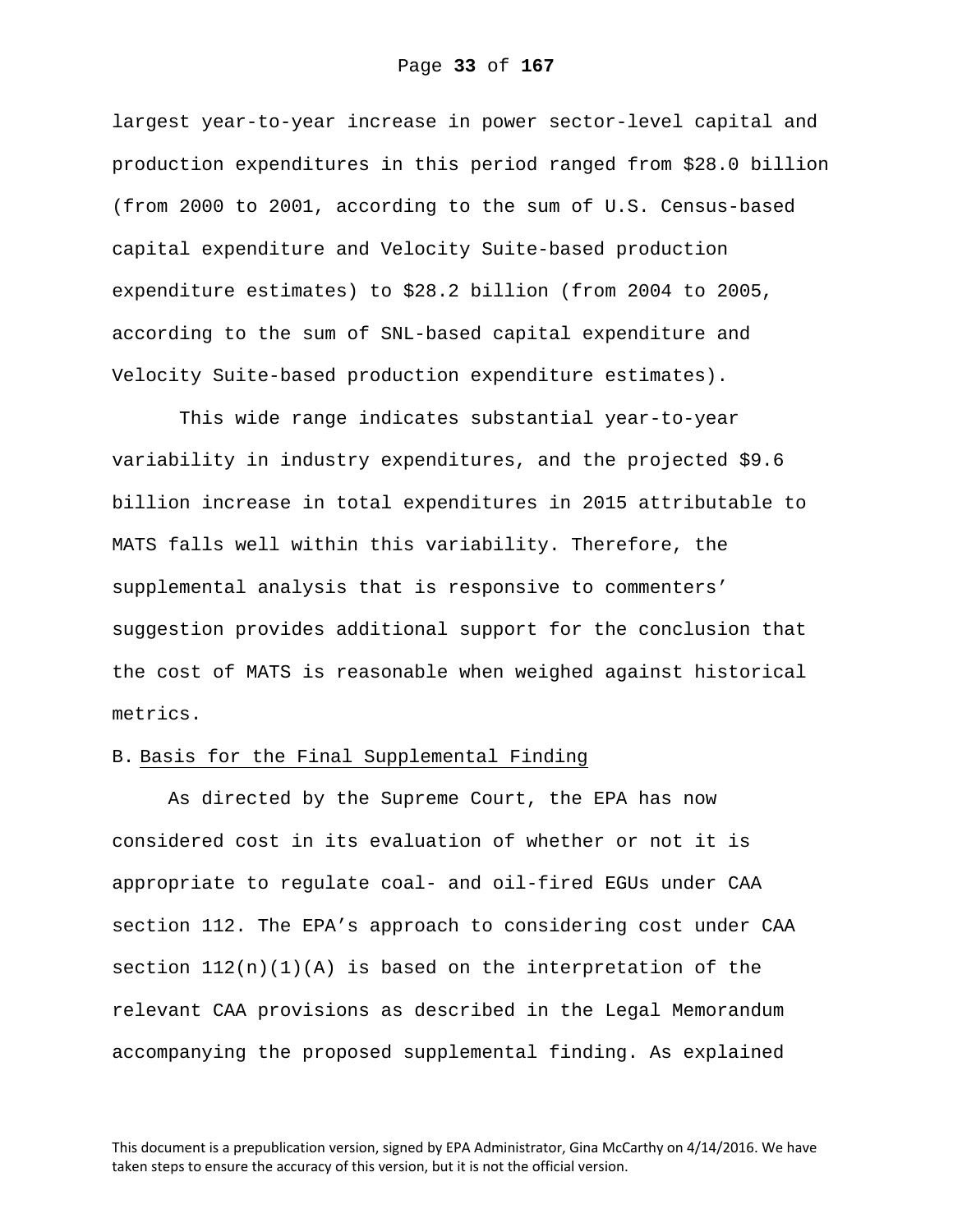below in Section IV.C, the EPA stands by the interpretations presented in that document in this final action.

As previously mentioned in Section III.A, the EPA, in this final action, is continuing to rely on the same cost metrics that were presented in the proposed supplemental finding – supplemented by an additional evaluation of MATS compliance cost estimates in the context of total capital and production costs from the 2000 to 2011 period that simply confirms the proposed findings. No commenter provided any evidence or information that convinced the EPA that the preferred approach to consideration of cost is inadequate or unreasonable. Thus, the EPA concludes in this final action that the preferred approach to considering cost in the appropriate and necessary finding is to weigh the cost of compliance with section 112(d) standards against, among other things, the volume of HAP emitted by EGUs and the associated hazards to public health and the environment. *See e.g.*, 77 FR 9310-9364 (Section III. Appropriate and Necessary Finding). Specifically, the EPA has evaluated several metrics that are relevant to the power sector to determine whether the estimated cost of compliance with MATS is reasonable. The EPA has also considered the impact of the cost of MATS compliance on the power sector's ability to continue to reliably generate, transmit and distribute electricity, at a reasonable cost to consumers. These analyses and the conclusions the EPA draws from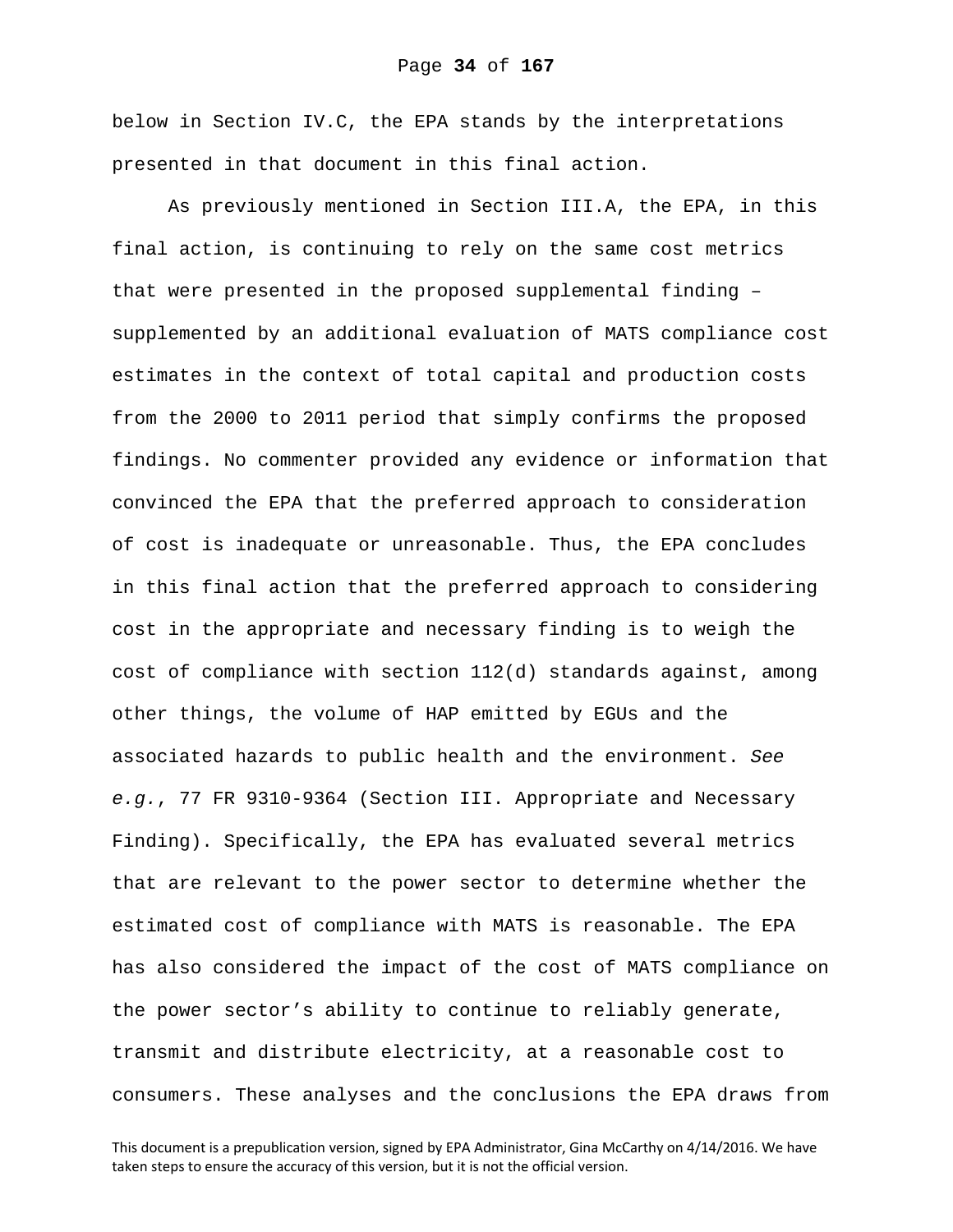the analyses were summarized above in Sections II.C and III.A and were described in detail in the proposed supplemental finding. *See* 80 FR 75031-39 (Section IV. Consideration of Cost). The EPA concludes, after considering all significant comments, that these technical analyses are reasonable evaluations of cost and that each supports a conclusion that the cost of MATS is reasonable. *Id*. The agency also finds that the power industry is able to comply with MATS while continuing to perform its primary and unique function – to provide consumers with a reliable source of electricity at a reasonable price - which further confirms that the cost of MATS is reasonable. *Id*. The supplemental analysis conducted in response to comments further confirms that the cost of MATS is reasonable based on historical fluctuations. *See* Section III.A above.

The EPA also continues to rely on the results of the formal benefit-cost analysis contained in the RIA for MATS as we received no public comments that convinced us that this analysis is an insufficient approach to considering costs. Although the EPA does not view formal benefit-cost analysis as required to support the appropriate finding, the final RIA demonstrates that the benefits (monetized and non-monetized) of MATS are substantial and far outweigh the costs. In fact, the monetized benefits exceed the cost by 3 to 9 times. Thus, for this final action, the EPA finds that the formal benefit-cost analysis in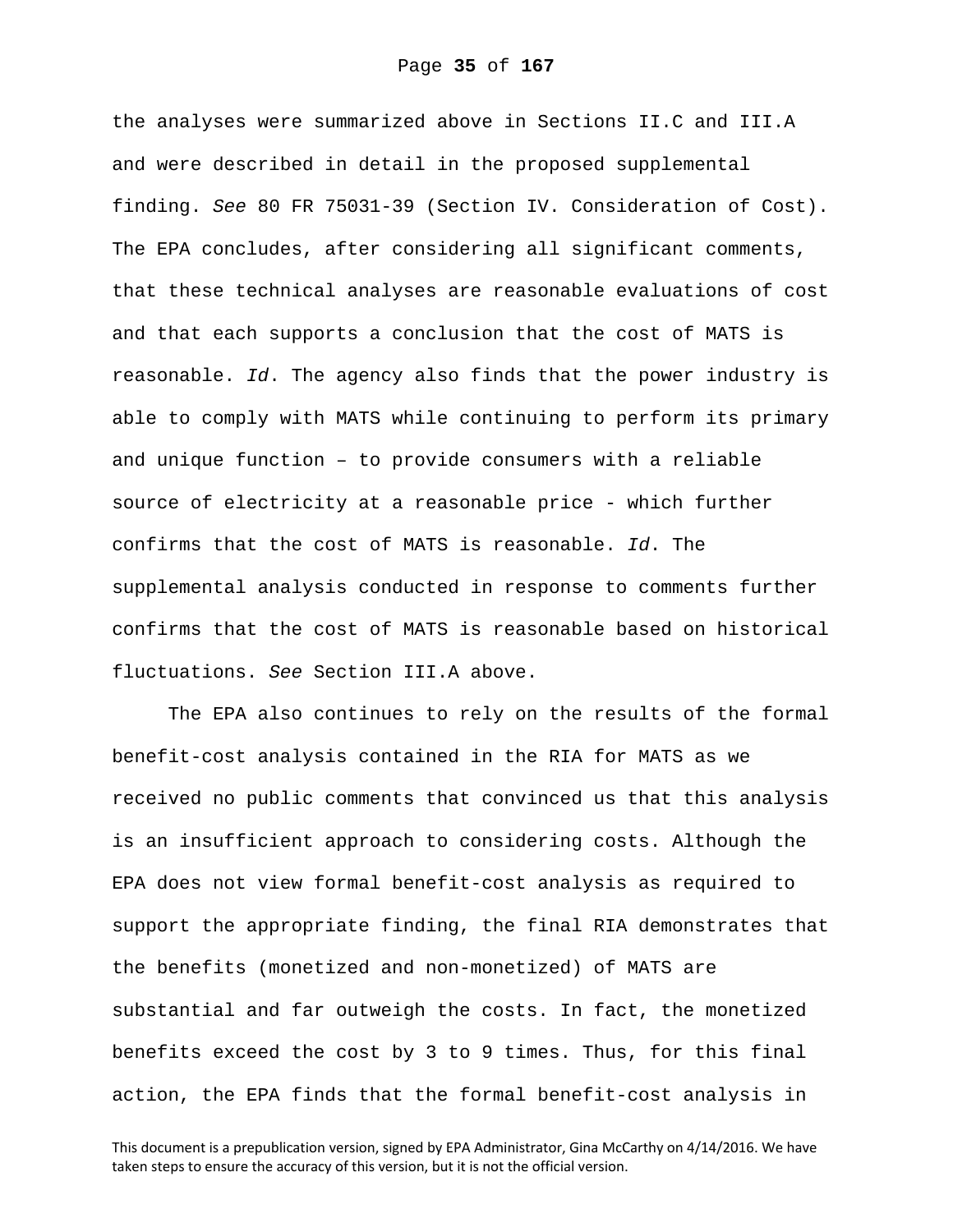the final MATS RIA provides an independent basis to support the finding that a consideration of cost does not cause the agency to alter its determination that it is appropriate and necessary to regulate HAP emissions from EGUs. This conclusion is explained in greater detail in the proposed supplemental finding. *See* 80 FR 75039-41 (Section V. Consideration of Benefit-Cost Analysis in the MATS RIA).

The EPA further notes that the Supreme Court's decision in *Michigan* neither called into question nor reversed the portions of the D.C. Circuit Court's opinion in *White Stallion* that unanimously rejected all other challenges to the appropriate and necessary interpretation and finding (the lone dissenting opinion addressed only the issue of cost on which the Supreme Court granted *certiorari*). Per the Supreme Court's instruction, the EPA has reversed its prior determination that cost need not be considered in deciding whether regulation is appropriate and has taken steps to add cost considerations to its analysis under CAA section  $112(n)(1)(A)$ . Aside from the considerations of cost described above, the EPA is not revisiting, in this final action, any other aspects of the final MATS rule or legal interpretations established therein. Many other challenges to the final MATS rule were unanimously rejected in *White Stallion* and left undisturbed by the Supreme Court's decision in *Michigan.* This action does not provide an opportunity for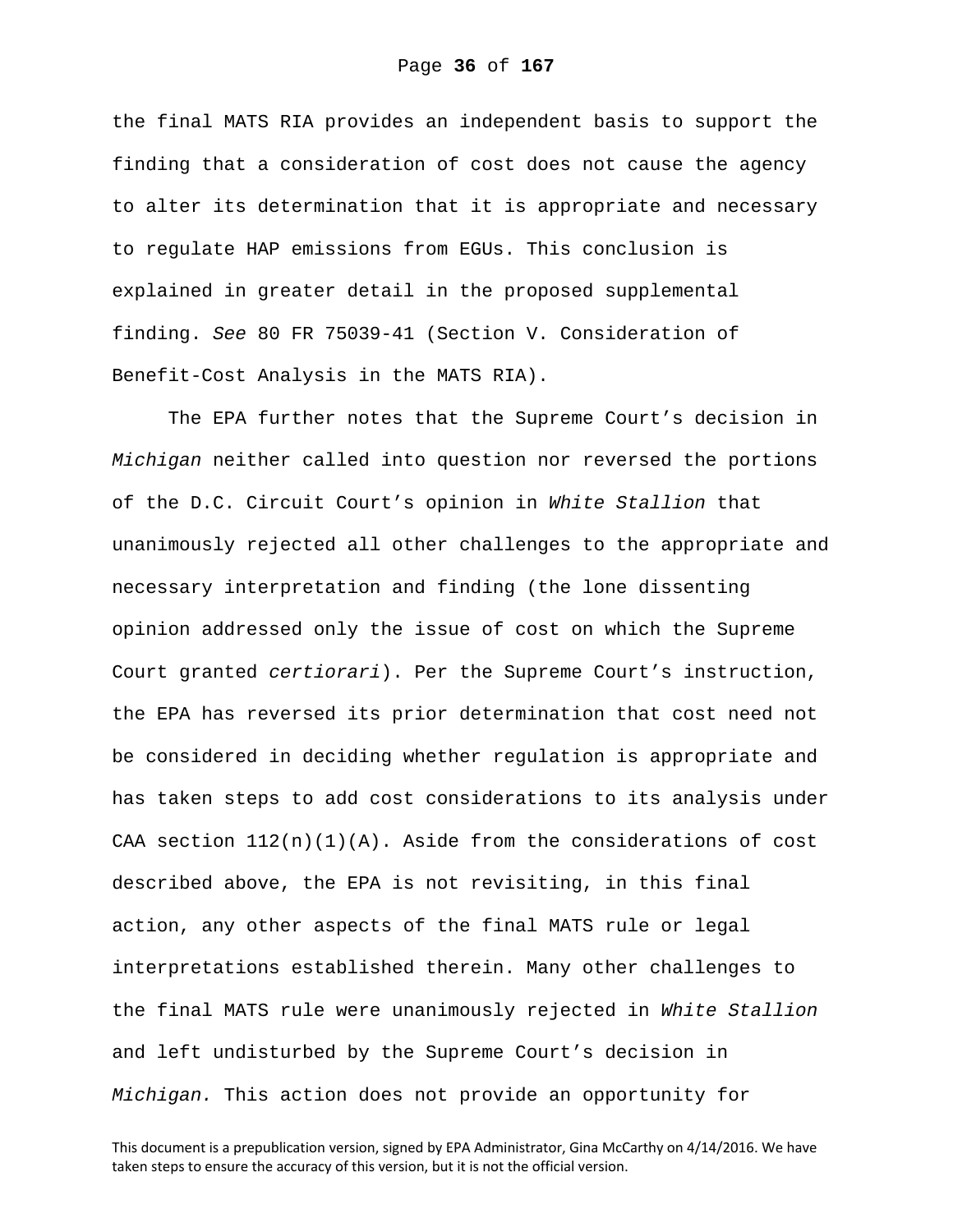stakeholders to re-litigate issues previously decided in *White Stallion* or to raise new objections to the MATS rule that could have been, but were not, raised in that case.

## C. Affirmation of the Appropriate and Necessary Finding

The Administrator has weighed the cost of MATS against other relevant considerations in determining that it remains appropriate and necessary to regulate HAP emissions from EGUs. These other considerations include prior conclusions reached regarding the significant hazards to public health and the environment from HAP emissions from EGUs, and the agency's prior determination that these hazards will not be addressed through imposition of the requirements of the CAA. The Administrator's conclusion that, on balance, these factors support the appropriate finding is presented in the proposed supplemental finding, *see* 80 FR 75038-39 (Section IV.D. Incorporating Cost Into the Appropriate Finding). The supplemental analysis presented in this final notice and conducted in response to comments further supports the conclusion that the cost of compliance with MATS is reasonable and, thus, the Administrator determines that the supplemental analysis supports and does not alter the results of the proposed finding. Based on these conclusions, the EPA confirms that the preferred cost approach provides an independent basis to support the determination that a consideration of cost does not cause the agency to alter its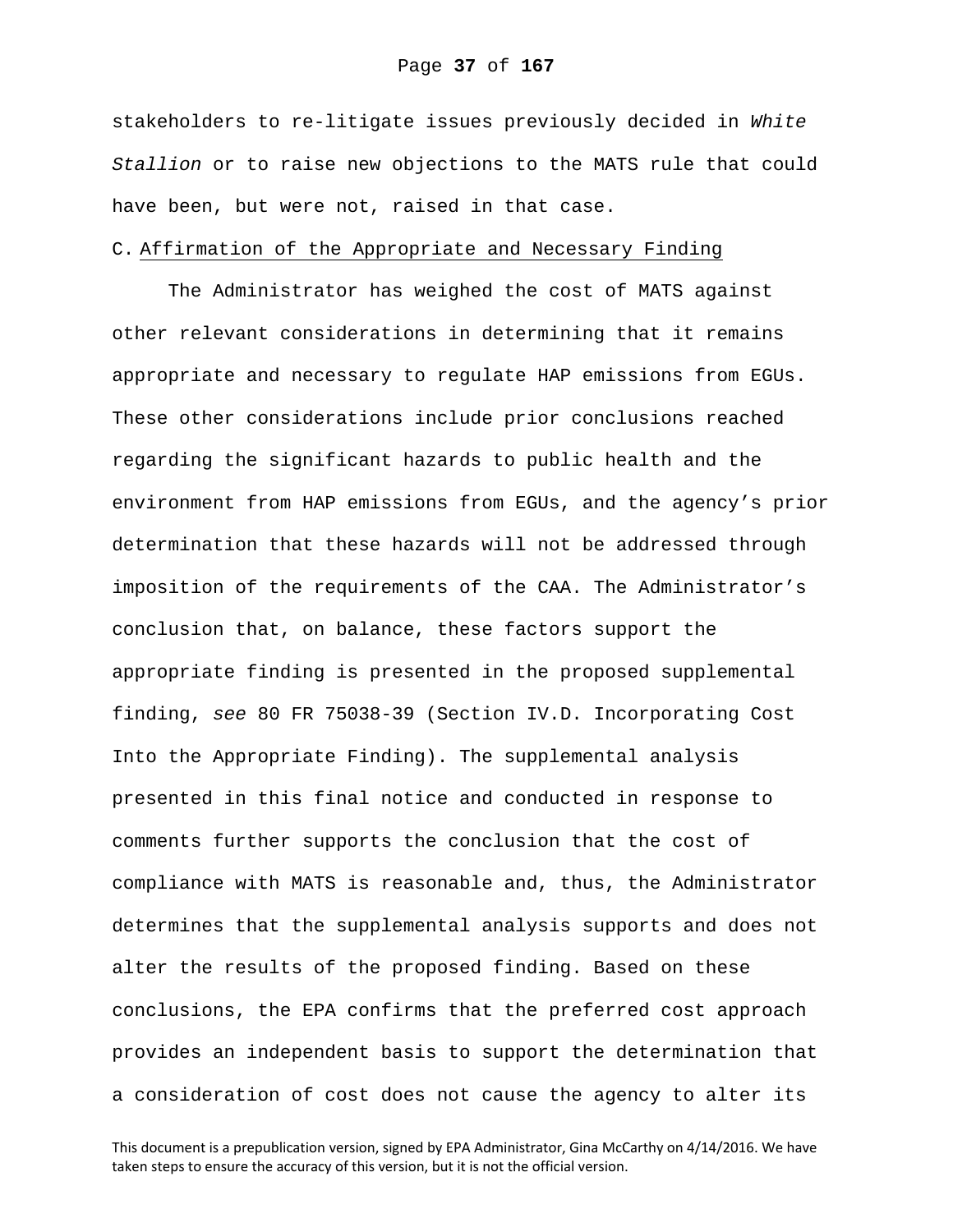previous conclusion that regulation of HAP emissions from EGUs is appropriate and necessary.

The EPA also concludes that the formal benefit-cost analysis contained in the RIA for MATS provides an independent basis to support the finding that a consideration of cost does not cause us to alter our determination that it is appropriate and necessary to regulate HAP emissions from EGUs. This conclusion is explained in detail in the proposed supplemental finding. *See* 80 FR 75039-41 (Section V. Consideration of Benefit-Cost Analysis in the MATS RIA). Although the EPA does not view formal benefit-cost analysis as required to support the appropriate finding, the final RIA demonstrates that the benefits (monetized and non-monetized) of MATS are substantial and far outweigh the costs. *Id.* In fact, the monetized benefits exceed the cost by 3 to 9 times.

Based on all of these considerations, the Administrator finds that the preferred approach and the benefit-cost analysis in the RIA for MATS each provide alternative independent bases to support the conclusion that a consideration of cost does not cause the agency to alter its previous determination that it is appropriate to regulate HAP emissions from EGUs. For all these reasons, the Administrator affirms that it is appropriate and necessary to regulate coal- and oil-fired EGUs under CAA section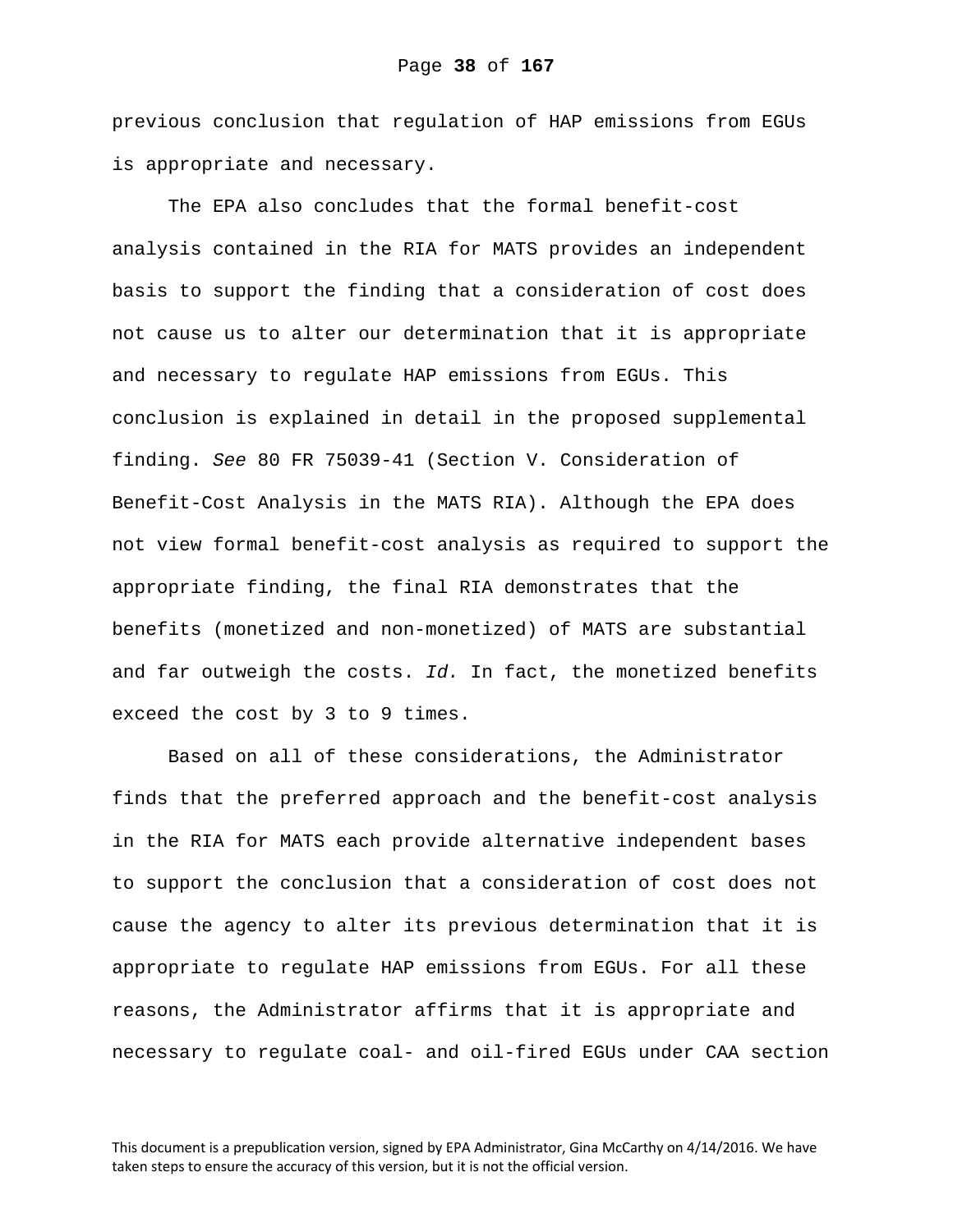112 and that these sources are properly listed as an affected source category under CAA section 112(c).

## **IV. Public Comments on the Proposed Supplemental Finding**

This final action is in response to the Supreme Court's ruling that the agency erred by not considering cost in the initial determination that regulation of HAP emissions from EGUs is appropriate under CAA section 112. In the proposed supplemental finding, the EPA provided detailed information on how the agency has added such a consideration of cost and further explained why including such consideration does not alter the agency's previous determination. The EPA specifically requested comment on the proposed supplemental finding and on the companion Legal Memorandum.

The EPA received a number of comment submissions from groups representing states, tribes, industries, environmental organizations, health organizations, and others. The EPA has taken all the submitted comments into consideration in preparing this final supplemental finding. All of the comments have been summarized and the EPA has provided detailed responses to the significant comments either here in this final notice or in the RTC document for the supplemental finding available in the rulemaking docket.

## A. Comments on Considerations of Cost

This document is a prepublication version, signed by EPA Administrator, Gina McCarthy on 4/14/2016. We have taken steps to ensure the accuracy of this version, but it is not the official version.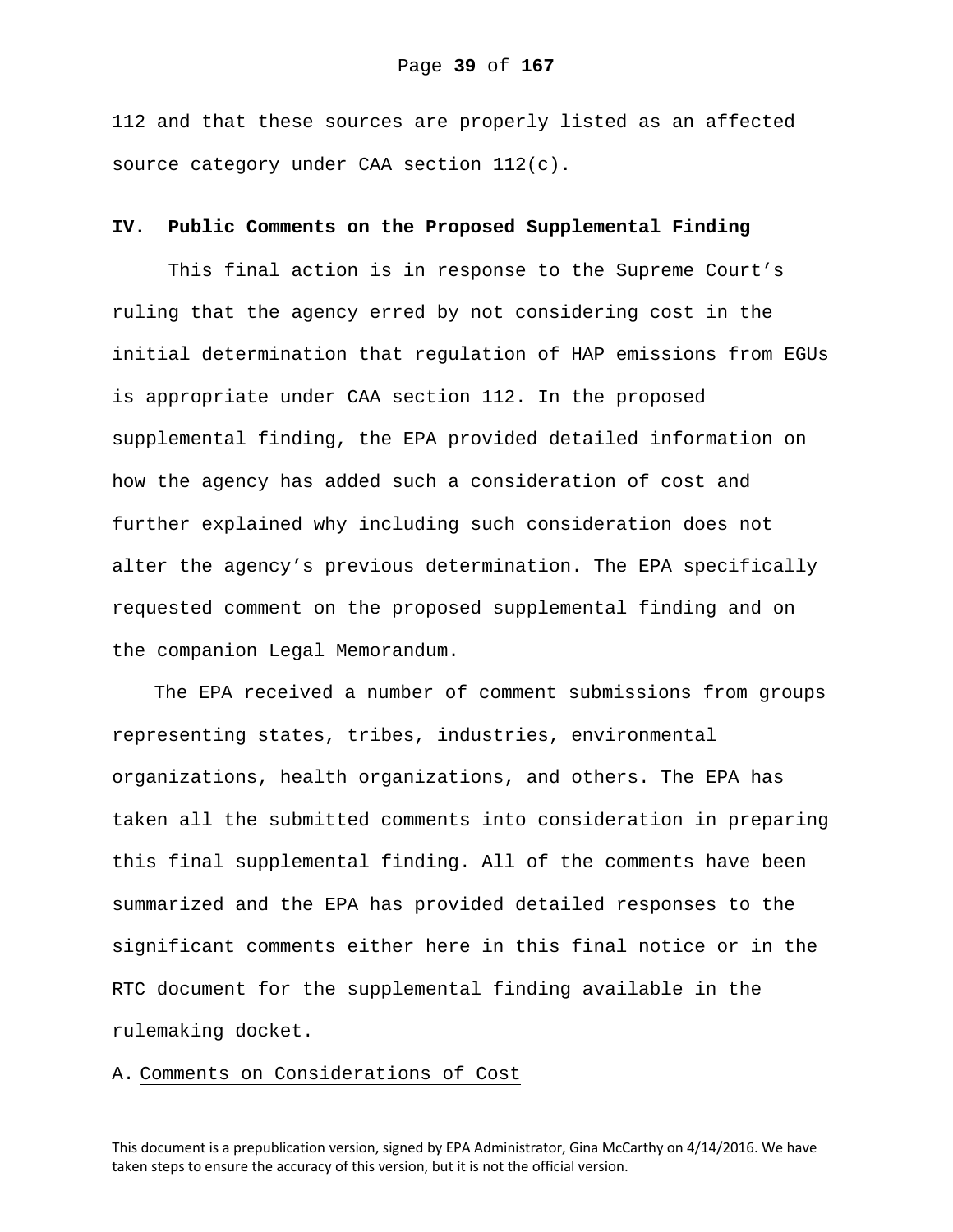This Section of the notice addresses comments and responses to the EPA's preferred approach to consideration and incorporation of costs, analytical issues such as the use of compliance costs for the entire power sector, the use of the compliance cost and impact estimates from the final MATS RIA, and responses to comments on the cost metrics used to evaluate the reasonableness of the MATS compliance costs.

*1. The EPA's preferred approach to considering and incorporating costs in its Appropriate and Necessary finding* 

**Comment**: Numerous commenters supported the EPA's preferred approach to considering cost and asserted that the approach is "well-suited" to fulfilling the agency's obligation under the statute and the *Michigan* decision. These commenters also approved of the four cost metrics selected by the agency to evaluate the cost reasonableness of the compliance costs revenues, capital expenditures, retail electricity rates, and impact on reliability. Many commenters stated that these are relevant measures for evaluating costs to the utility sector, and another pointed out that these are the types of metrics that are taken into consideration by electric companies.

Moreover, many commenters strongly supported the EPA's preferred approach of weighing a consideration of cost against the many advantages of regulating HAP emissions from EGUs already identified by the agency. Several federally-recognized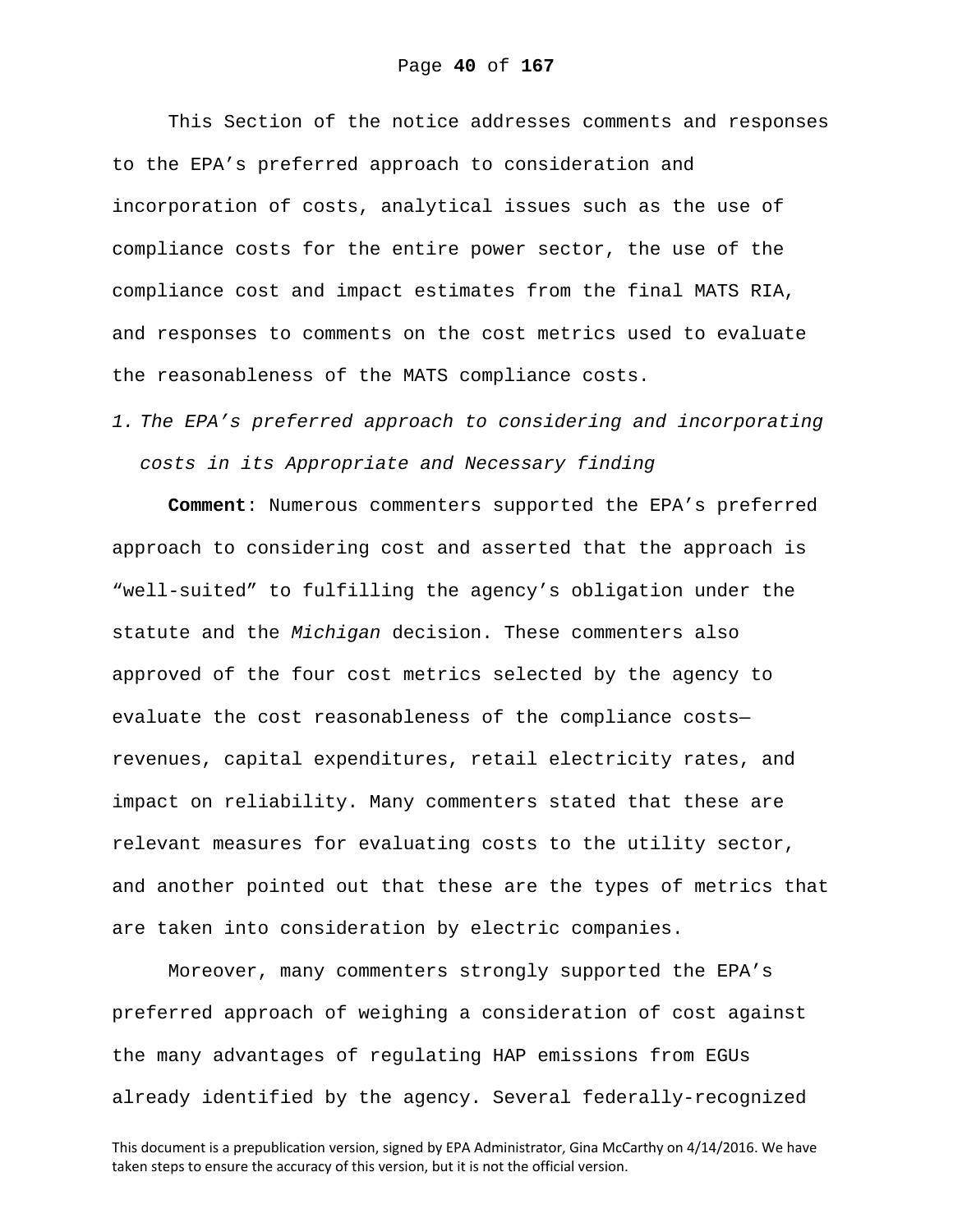Indian tribes and inter-tribal organizations commented in support of the agency's methodology of weighing the hazards of HAP emissions from EGUs to public health and the environment against the costs of compliance. These commenters emphasized that this method of analysis would allow for consideration of important tribal interests and threats to longstanding Indian cultural traditions and critical social practices of fishing and fish consumption. Moreover, the tribal commenters also added that a benefit-cost analysis would not fully account for the MATS rule's impact on the tribes and pointed to the United States' treaty obligations to protect tribal rights and the resources of American Indians and tribes as an important consideration supporting the finding. Commenters supporting the EPA's preferred cost approach pointed out that the statute and the *Michigan* decision do not require the Administrator to perform a benefit-cost analysis in order to adequately consider cost and make a determination that it is appropriate and necessary to regulate EGUs for HAP emissions. These commenters cited the lack of statutory text requiring such an analysis or monetization of benefits before those benefits may be considered by the Administrator, as well as the fact that limiting the agency's appropriate determination to this framework would thwart goals clearly identified by Congress — such as limiting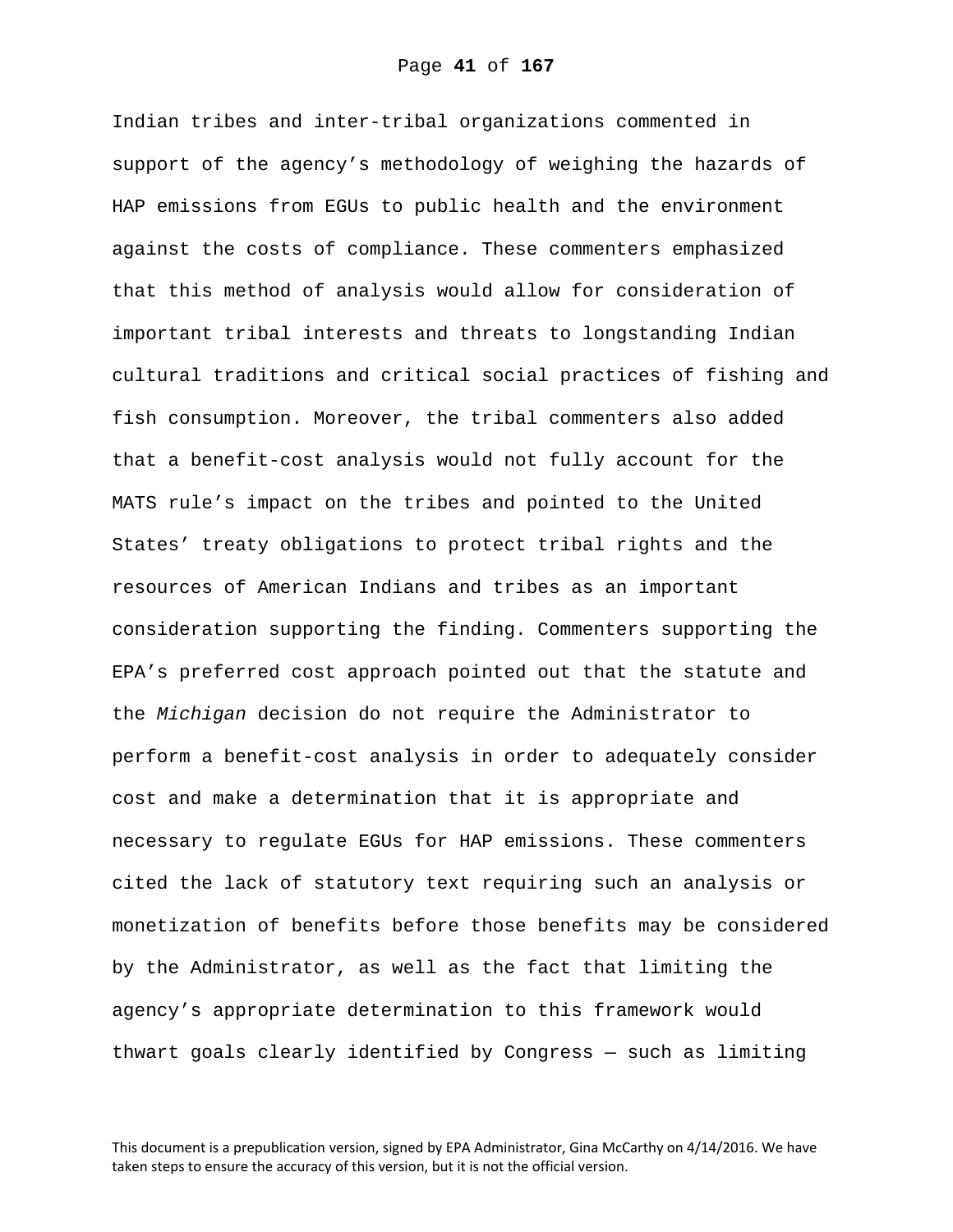grave harms associated with pollutants that Congress had already deemed hazardous.

Other commenters, however, claimed that the EPA's preferred approach to considering cost for purposes of CAA section  $112(n)(1)(A)$  does not rationally balance the costs of the rule against the public health and environmental harms previously identified. Those commenters acknowledged that the Supreme Court's decision in *Michigan* did not require the EPA to perform a "formal cost-benefit analysis," in order to satisfy the agency's obligation to consider cost as part of its CAA section  $112(n)(1)(A)$  appropriate and necessary finding, but they argue that any rational balancing necessarily requires the EPA to compare the costs of compliance with the rule to the quantified and monetized benefits of the rule. One commenter claimed that because it was the EPA's position in the proposed supplemental finding that "the significant hazards to public health and the environment from HAP emitted by EGUs (and the substantial reductions in HAP emissions achieved by MATS. . . ) should be weighed against the costs of compliance," 80 FR 75028, that EPA had "acknowledge[d]" that its task was to assess whether the rule's benefits outweigh the costs. Another commenter argued that *Michigan* required such a comparison, based on the portion of the decision which stated that "[o]ne would not say that it is even rational, never mind 'appropriate,' to impose billions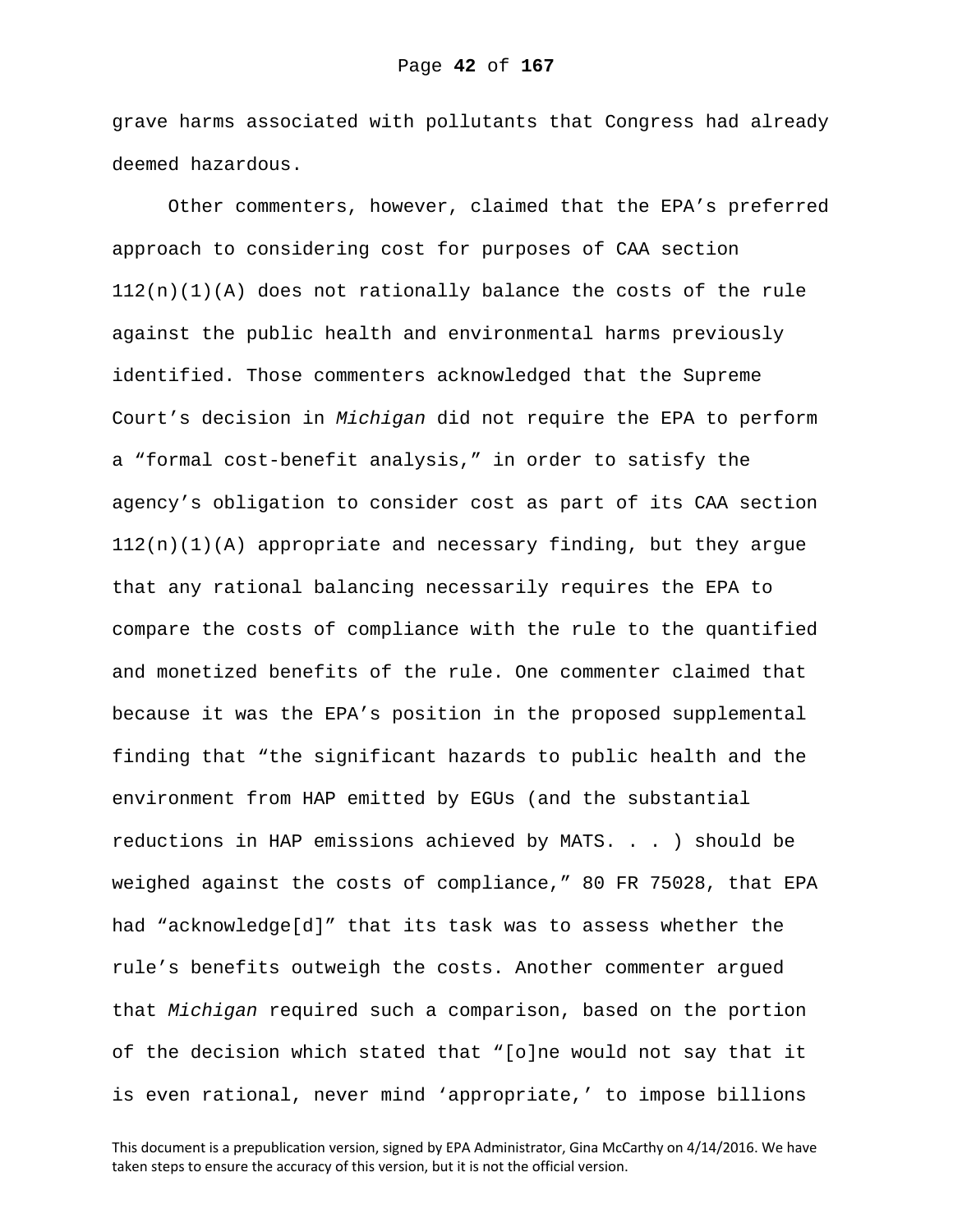of dollars in economic costs in return for a few dollars in health or environmental benefits." 135 S. Ct. 2699, 2707 (U.S. 2015). The commenter alleged that the Supreme Court therefore required the EPA to weigh the rule's annual compliance costs of \$9.6 billion against the monetized benefits from reducing HAP alone (not other pollutants) and determine whether the rule has positive net benefits (*i.e.*, benefits exceed costs), in order to satisfy its obligation to consider cost under CAA section 112(n)(1)(A). Similarly, another commenter noted that the EPA's *Guidelines* (U.S. EPA, 2010) provide that the "foundation" for a benefit-cost analysis is "that a policy's net benefits to society be positive."

**Response**: The EPA maintains that its preferred approach, where costs are considered in light of the significant hazards to public health and the environment posed by HAP emissions from EGUs, is consistent with the statute and the *Michigan* decision. CAA section  $112(n)(1)(A)$  states that "the Administrator shall regulate [EGUs] . . . if the Administrator finds such regulation is appropriate and necessary." The Supreme Court's directive to the agency was to consider cost when making this initial decision, but the Court explicitly stated that "[i]t will be up to the Agency to decide (as always, within the limits of reasonable interpretation) how to account for cost." 135 S. Ct. at 2711. Given the broad discretion afforded the Administrator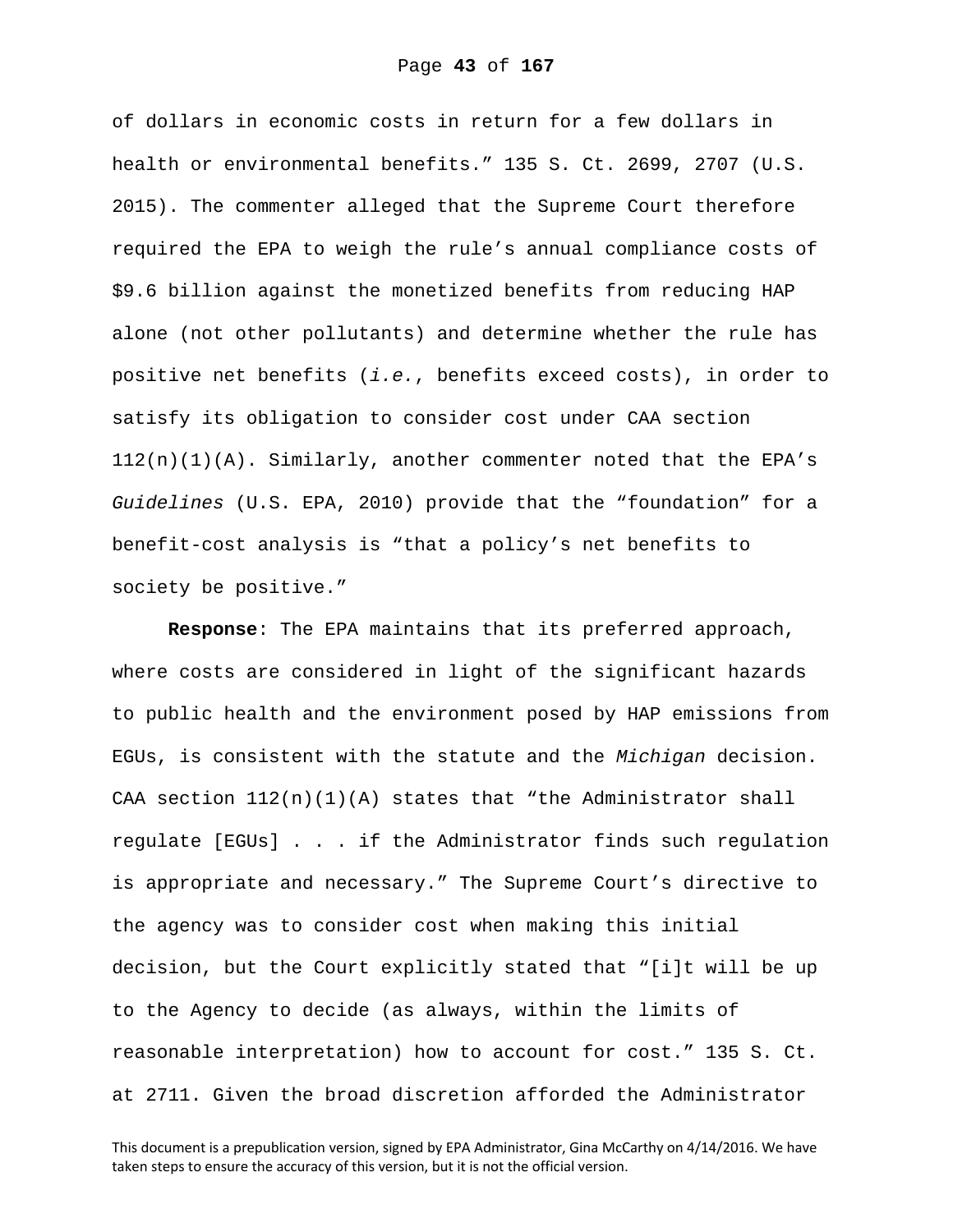by both the statute and the Supreme Court's decision in *Michigan*, the agency reasonably interpreted CAA section  $112(n)(1)(A)$  to require the Administrator to apply her expert judgment in weighing several considerations in order to determine whether it is appropriate and necessary to regulate HAP emissions from EGUs.

As discussed above in Section II.C and III.A, the agency evaluated the reasonableness of the regulation's cost of compliance by comparing that cost to metrics relevant to the utility sector: revenues, expenditures (including capital and production costs), and retail electricity rates, and also the impact that compliance with the CAA section 112(d) standards would have on the power sector's ability to provide a reliable source of electricity. After concluding the costs of MATS are reasonable based on these metrics, the agency confirmed that the industry could comply with MATS without unreasonably increasing electricity prices or undermining the reliability of the electric grid.

The Administrator has taken this consideration of cost and weighed it against the other findings that were part of the EPA's prior evaluation of whether regulation of HAP emissions from EGUs is appropriate and necessary. See Section II.B above. The prior record supporting the original appropriate and necessary finding includes the agency's prior conclusions, based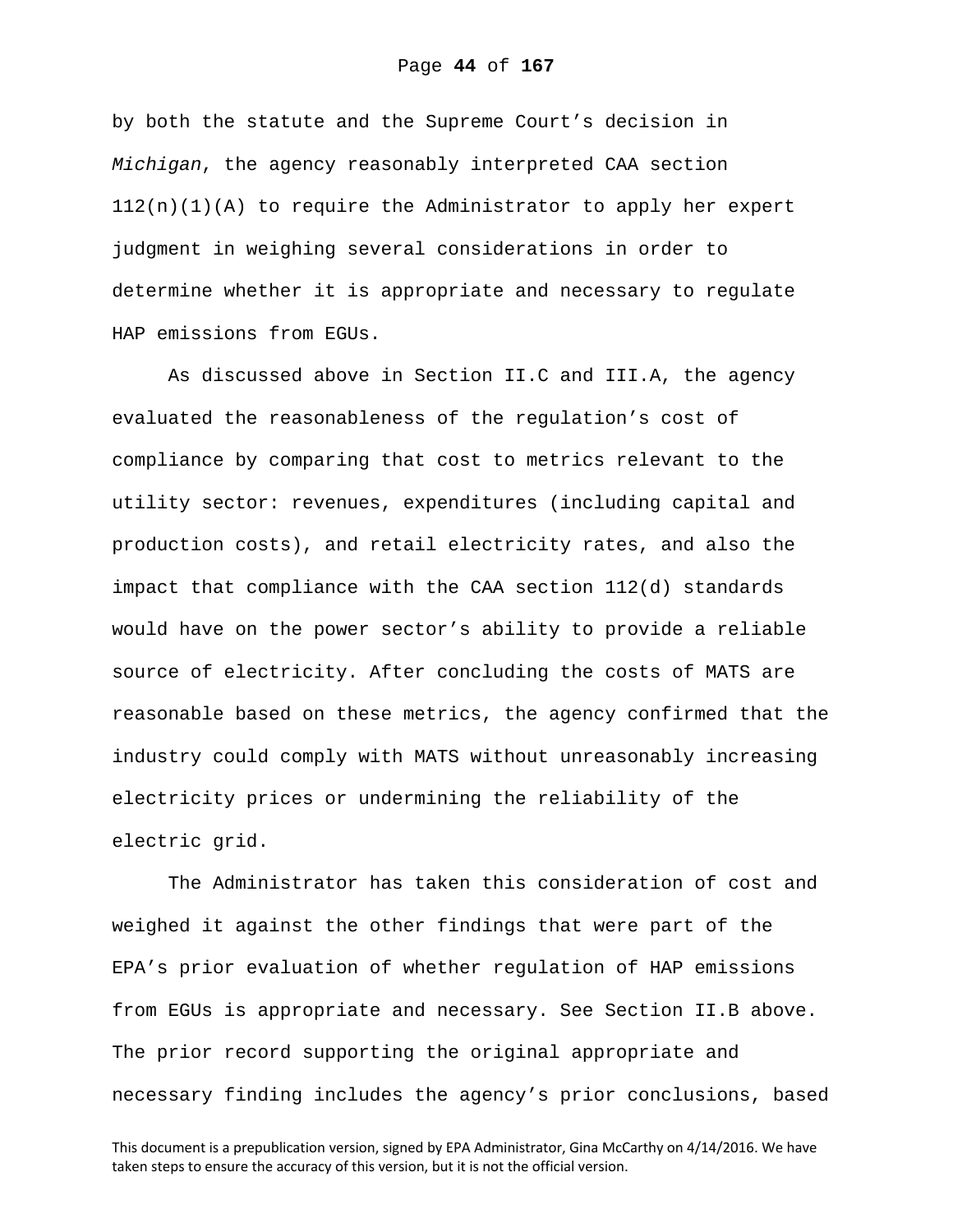on the scientific evidence, that HAP emissions from EGUs pose significant hazards to public health and the environment and the conclusion that those emissions will not be addressed through imposition of other requirements of the CAA. The EPA also previously concluded that EGUs are by far the largest remaining source of mercury, selenium, hydrogen chloride, and hydrogen fluoride emissions, accounting for half or more of all U.S. anthropogenic emissions of such HAP, and that EGUs contribute a considerable percentage of all U.S. anthropogenic emissions of arsenic, chromium, nickel, and other metallic HAP emissions. The agency also confirmed the availability of controls to reduce these HAP emissions from EGUs. In addition, the agency found that MATS would achieve significant reductions of EGU emissions of HAP and a failure to regulate would result in continued emissions of significant volumes of HAP emissions without any requirement to reduce or monitor those emissions. The finding also documented the persistent nature of HAP such as mercury, which, once emitted, can be re-emitted in the future, thereby resulting in continued contribution to mercury deposition and associated health and environmental hazards. In making the finding, the EPA noted the statutory goal of reducing the inherent hazards associated with HAP emissions and reducing the risks posed by such emissions, including risks to the most exposed and sensitive members of the population. 80 FR 75038.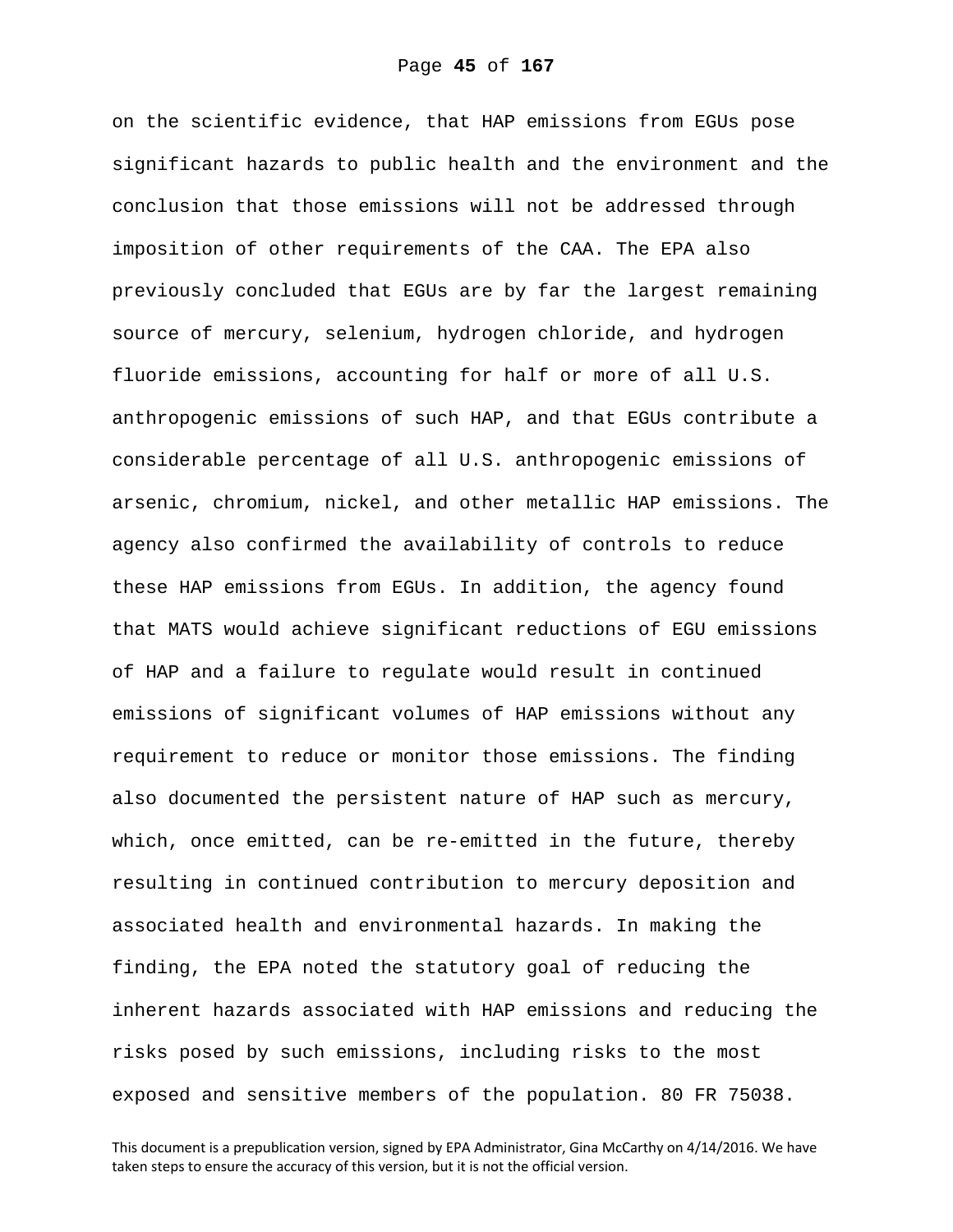Based on all of these factors, the Administrator finds that, after considering cost, it remains appropriate and necessary to regulate HAP emissions from EGUs.

Not only does the agency's preferred approach comport with the statute and the *Michigan* decision, it also has the advantage of allowing the Administrator to consider the full range of factors relevant to the appropriate and necessary determination. Nothing in the statute or in *Michigan* requires the EPA to ignore advantages of regulation that cannot be represented by monetary values. The agency's preferred approach permits the Administrator to weigh impacts to society that are not easy, or in some cases are impossible, to quantify or monetize, but are no less real than any other advantage of regulation.18 For example, the Administrator has taken into account distributional concerns (established as part of the agency's risk assessments performed for the prior affirmation of the appropriate and necessary finding) that found more severe risks from EGU HAP emissions to the most sensitive individuals, particularly

i<br>Li

<sup>18</sup> Though not explicitly addressed at proposal, the interests raised by the federally-recognized Indian tribes and intertribal organizations — such as the cultural impacts to tribes and the furtherance of the United States' treaty obligations to tribes — are an example of the type of societal value that cannot be monetized. The Administrator recognizes the importance of such interests and, though they are not necessary in affirming the finding here, only weigh in favor of the Administrator's conclusion that it remains appropriate and necessary to regulate EGUs for HAP emissions.

This document is a prepublication version, signed by EPA Administrator, Gina McCarthy on 4/14/2016. We have taken steps to ensure the accuracy of this version, but it is not the official version.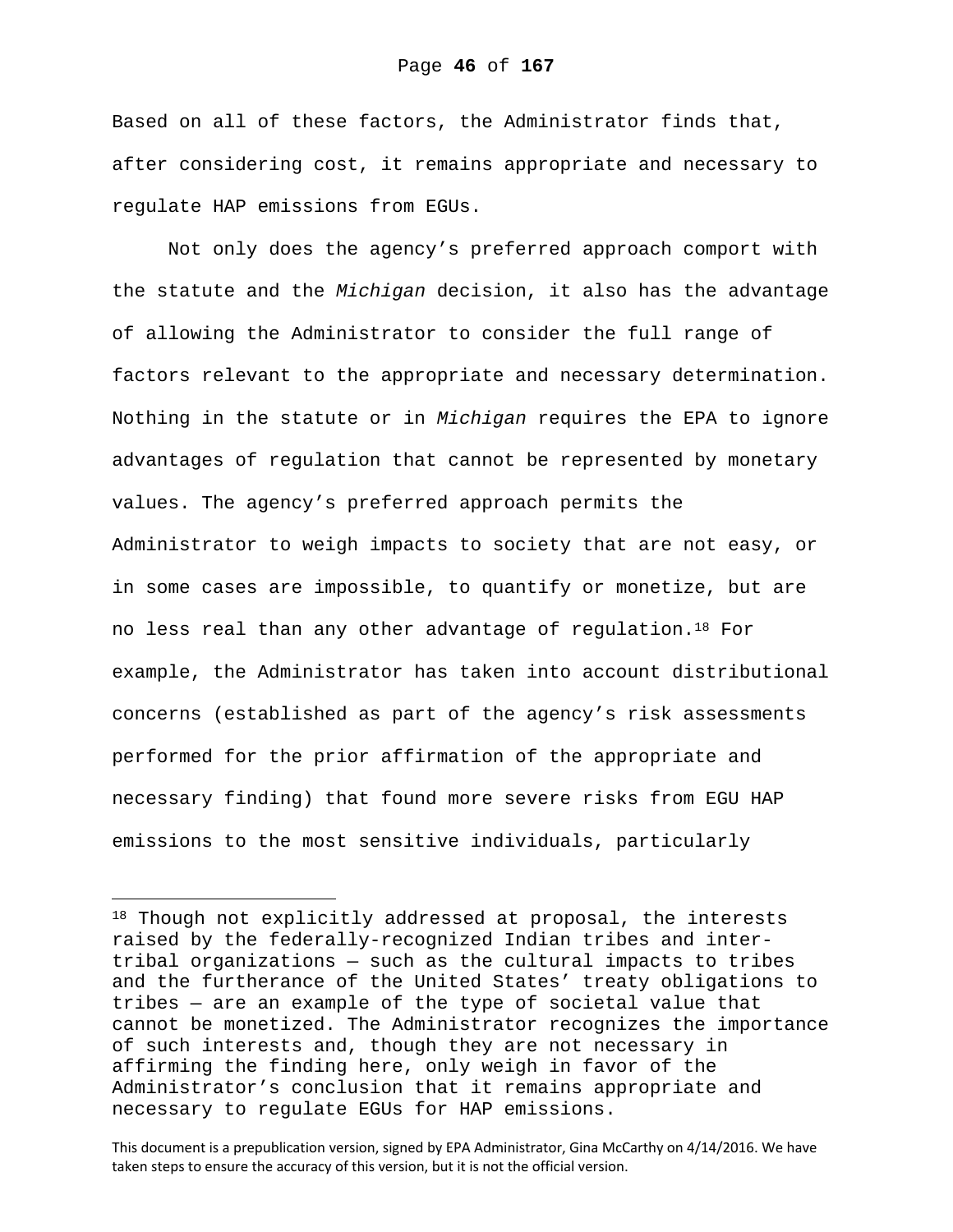subsistence fishers. Indeed, the EPA's *Guidelines* (U.S. EPA, 2010), cited by commenters who insist a benefit-cost analysis or some showing of economic "net positive benefit" of regulation is required under CAA section  $112(n)(1)(A)$ , explicitly acknowledges the limitations of purely economic analyses. "It is important to note that economic analysis is but one component in the decision-making process . . . Other factors that may influence decision makers include enforceability, technical feasibility, affordability, political concerns, and ethics, to name but a few."19

Moreover, the EPA notes that most commenters opposed to the EPA's preferred approach appear to dismiss outright the advantages of regulating HAP emissions, including the EPA's assessment, as articulated in the Legal Memorandum, that such regulation furthers the goal of CAA section 112 to obtain prompt, permanent, and ongoing reductions in significant volumes of HAP emissions that pose hazards to public health and/or the environment. No commenter has demonstrated that any of the HAP that are emitted from EGUs are chemically different than HAP emitted from other stationary sources or provided any other support for a conclusion that the inherent risks associated with

i<br>Li

<sup>19</sup> *See Guidelines* at p. 1-2.

This document is a prepublication version, signed by EPA Administrator, Gina McCarthy on 4/14/2016. We have taken steps to ensure the accuracy of this version, but it is not the official version.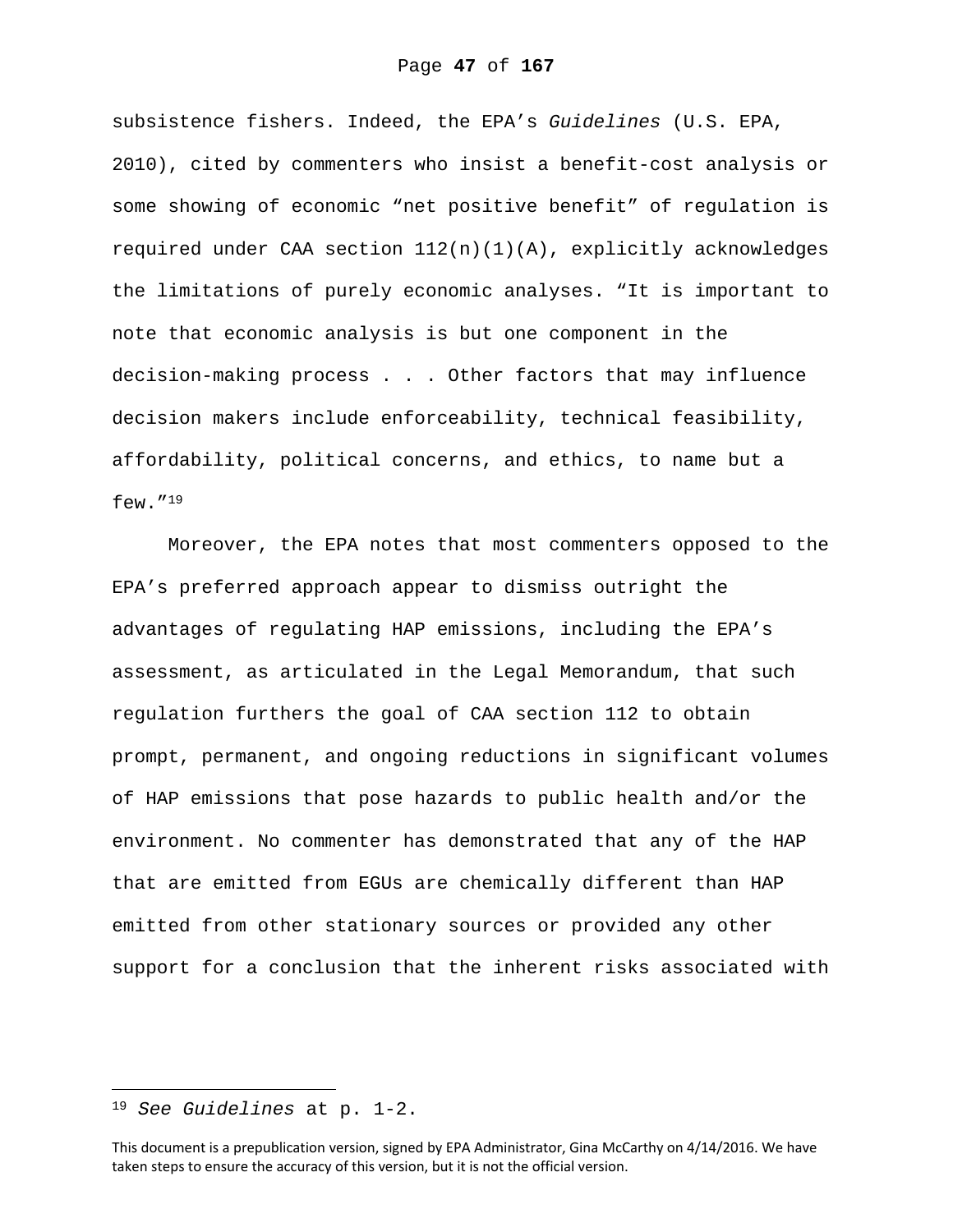HAP emissions that were acknowledged by Congress are somehow inapplicable to HAP emissions from EGUs.

Instead, these commenters dismiss the agency's preferred approach without much analysis and conclude that the only rational consideration of cost is a bare comparison of the rule's costs of compliance with its monetized HAP-specific benefits, and the only way the EPA may find regulation to be appropriate and necessary under CAA section  $112(n)(1)(A)$  is if that comparison results in a "positive net benefit." The EPA disagrees that a benefit-cost analysis, particularly one that only accounts for monetized HAP specific benefits, or a finding of an economic positive net benefit, is required by CAA section  $112(n)(1)(A)$  to determine whether regulation of HAP emissions from EGUs is appropriate and necessary, nor does the agency agree that such an analysis is the better approach.

The Supreme Court explicitly declined to mandate that the Administrator perform a benefit-cost analysis to satisfy her obligation to consider cost under CAA section  $112(n)(1)(A)$ . Specifically, the Court stated, "We . . . do not hold that the law unambiguously required the Agency, when making this preliminary estimate, to conduct a formal cost-benefit analysis *in which each advantage and disadvantage is assigned a monetary value*." 135 S. Ct. at 2711 (emphasis added). Some commenters nonetheless insist that the Supreme Court intended the EPA's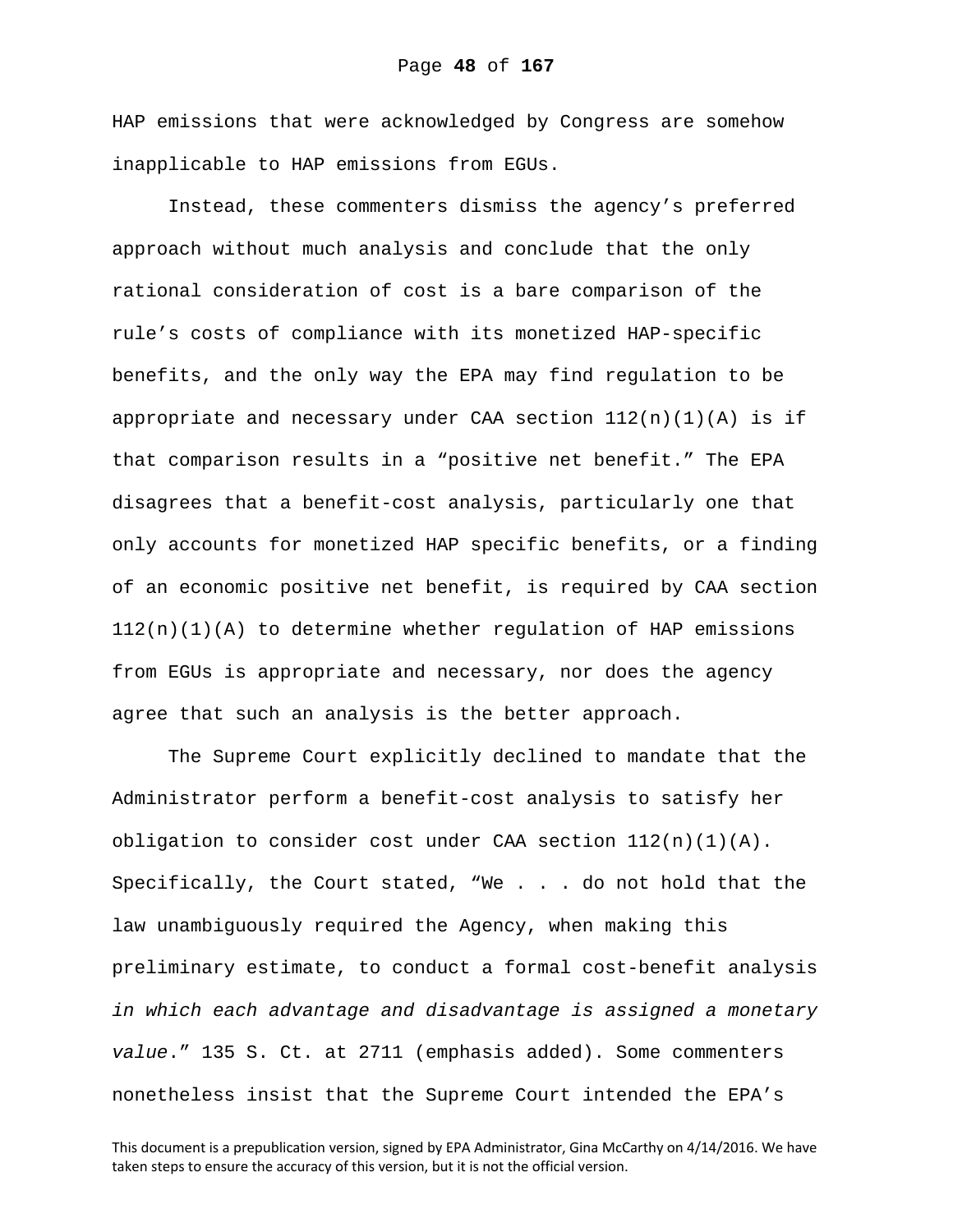consideration of cost to be circumscribed to a comparison with monetized benefits, and specifically HAP-specific monetized benefits, because the Court proffered one scenario of when regulation would not be appropriate, where a rule would impose "billions of dollars in economic cost in return for a few dollars in health or environmental benefits." 135 S. Ct. at 2707. The Court's identification in dicta of one hypothetical, portrayed in the extreme for emphasis, does not establish a statutorily required formula by which the EPA must consider cost, particularly when the Court explicitly held, "[i]t will be up to the Agency to decide (as always, within the limits of reasonable interpretation) how to account for cost." 135 S. Ct. at 2711. There is, thus, no basis for commenters' assertion that a formal benefit-cost test is the only permissible way for the agency to consider cost.

We note that, in insisting that the Administrator is required to perform a benefit-cost analysis to satisfy her obligation to consider cost, the commenters also assert that the EPA may not rely on co-benefits associated with reductions in non-HAP emissions in weighing the advantages and disadvantages of regulation under CAA section  $112(n)(1)(A)$ .<sup>20</sup> Under the

i

<sup>20</sup> We disagree with commenters' position regarding the proper way to conduct a formal benefit-cost analysis and address the comments on this issue below in Section IV.B.

This document is a prepublication version, signed by EPA Administrator, Gina McCarthy on 4/14/2016. We have taken steps to ensure the accuracy of this version, but it is not the official version.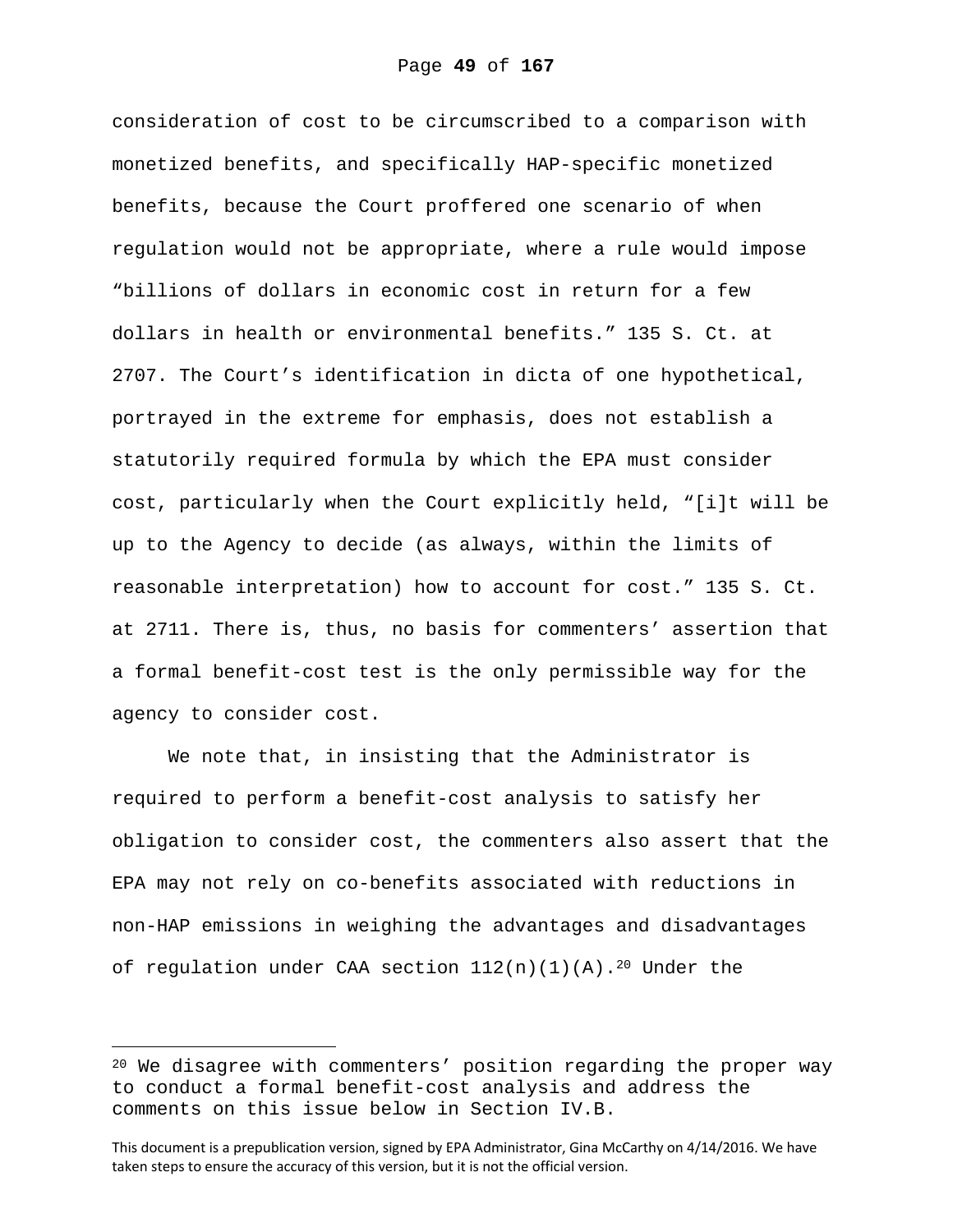agency's preferred approach, however, the EPA did not consider co-benefit impacts at all. As summarized above in Section II.B, the public health and environmental risks from mercury and nonmercury HAP emissions from EGUs are significant, and it is *these* risks, not co-benefits associated with reductions in ancillary emissions, that inform the Administrator's finding that it is appropriate to regulate under the preferred approach.

Finally, while the EPA disagrees that section  $112(n)(1)(A)$ in any way requires the Administrator to determine that regulation will have monetized positive "net benefits" to society, the record amply demonstrates that the advantages of MATS for society do in fact outweigh the disadvantages. The Administrator found that regulation of HAP emissions from EGUs has many advantages, chief among them is furthering Congress' goal of protecting the public, including sensitive populations, from risks posed by HAP emissions by reducing the volume of, and thus, the exposure to, those harmful pollutants. In light of the risk findings and the determination that the regulations are cost reasonable and will not impair the power sector's primary function of providing reliable electricity at a reasonable cost to consumers, the Administrator concludes that "the significant advantages of regulating these emissions outweigh the costs of regulation." See 80 FR 75039. We agree that the appropriate and necessary finding requires the Administrator to determine that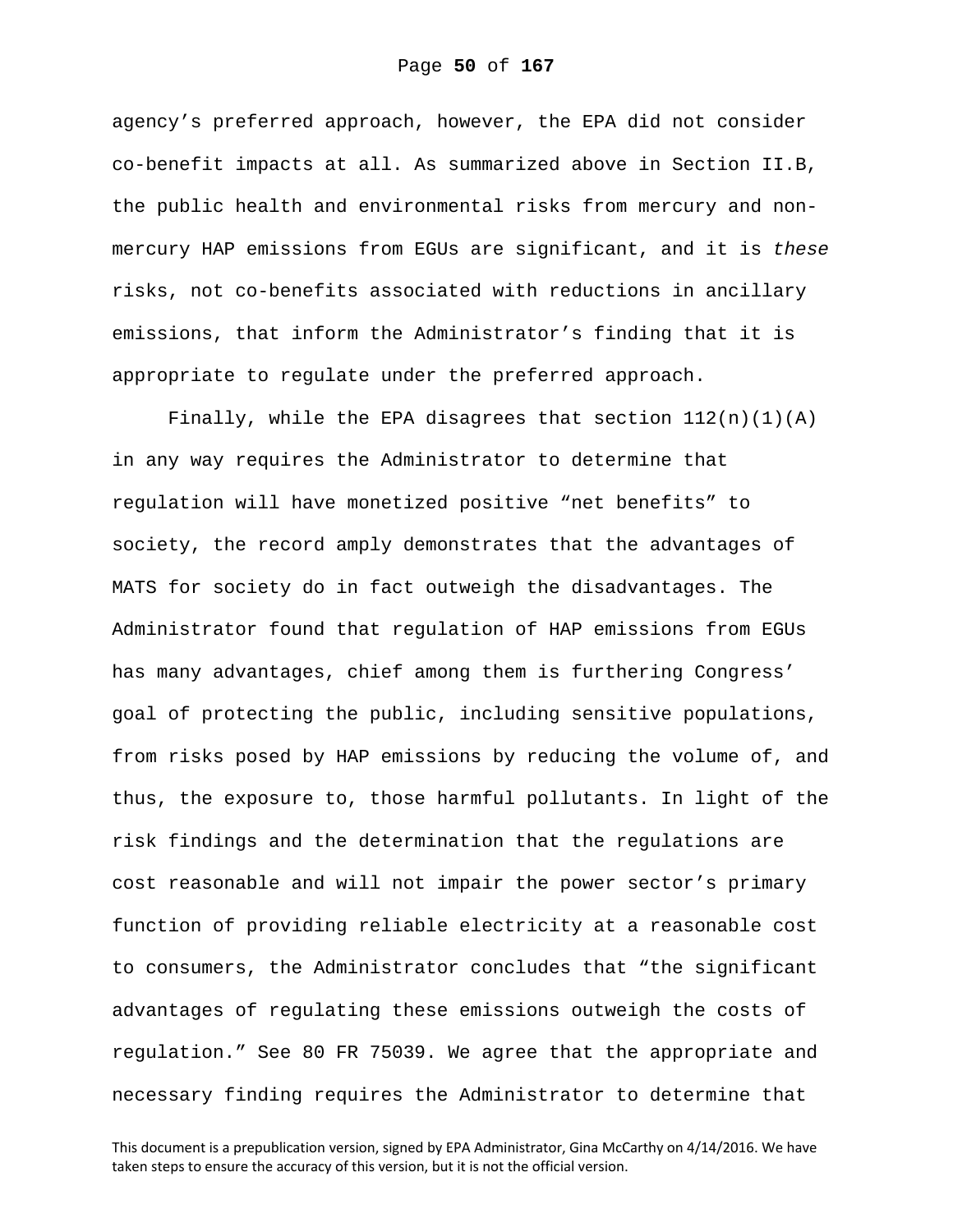regulating HAP emissions from EGUs will, on the whole, be beneficial as opposed to detrimental to society. But the agency does not agree that whether a regulation is beneficial must be determined by weighing only those considerations that can be monetized. There are many societal values — such as protecting the most vulnerable among us — that could never be reduced to a monetary value. In sum, there is no basis to conclude that the finding requires the EPA to show that regulation of EGUs under CAA section 112 provides greater monetized benefits, much less HAP-specific monetized benefits, than costs.

**Comment**: Several commenters stated that the EPA's finding that regulation of EGUs is "appropriate and necessary" after consideration of a number of factors is arbitrary and capricious because the EPA's alleged balancing of several factors is "indecipherable," and because commenters assert that the agency lists the factors it considered without explaining the relative weight of each factor, and how that weighing supports the agency's finding.

The commenters alleged that, in the proposed supplemental finding, the EPA sets out the factors that it has considered and then declares "by fiat" that the regulation is appropriate, without comparing the significance of the factors on either side or explaining how the different factors relate to one another. One commenter stated that, even if the EPA had discretion to use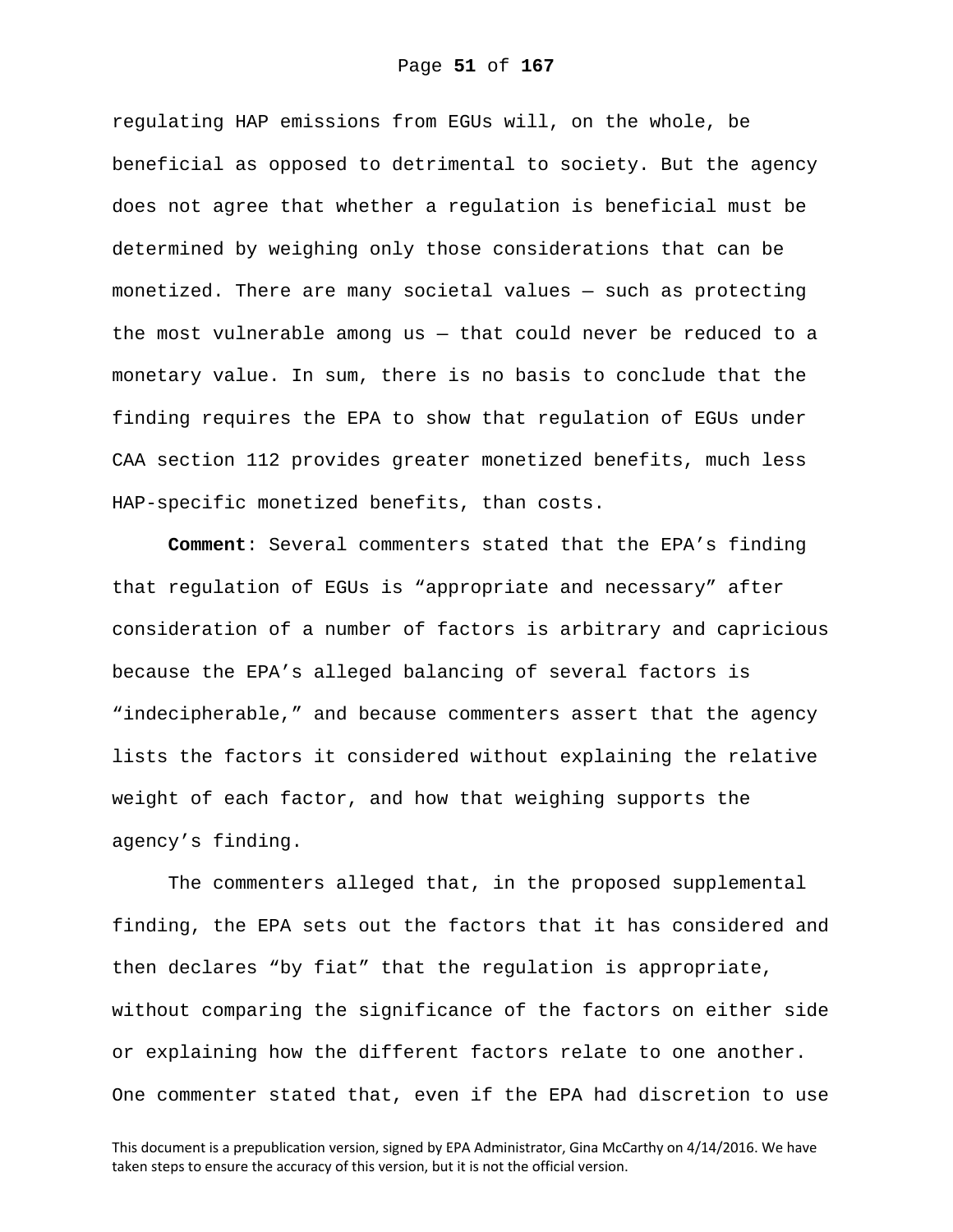an approach like the multi-factor balancing one, the agency "must cogently explain why it has exercised its discretion in a given manner," citing *Motor Vehicle Mfrs. Ass'n v. State Farm Mut. Auto. Ins. Co.*, 463 U.S. 29, 48-49 (U.S. 1983). Similarly, another commenter alleged that, by failing to articulate and explain its decision, the agency makes meaningful comment on its conclusion impossible, citing *Appalachian Power Co. v. EPA*, 249 F.3d 1032, 1055 (D.C. Cir. 2001).

**Response**: It is well within the bounds of the EPA's authority to interpret CAA section  $112(n)(1)(A)$  as directing the Administrator to exercise her discretion in making a determination based on the consideration of a number of factors, including cost, as to whether it is appropriate and necessary to regulate HAP emissions from EGUs. Commenters took issue with the use of the EPA's method of analysis, but the approach the agency has taken here, which sets out the many relevant factors, including cost, the Administrator weighed and considered, is a reasonable and fitting response to Congress' open-ended instruction to the Administrator to determine whether a regulation of EGUs is "appropriate and necessary."

As noted by the D.C. Circuit Court, "[a]gencies routinely employ multi-factor standards when discharging their statutory duties, and we have never hesitated to uphold their decisions when adequately explained." *PDK Labs. v. DEA*, 438 F.3d 1184,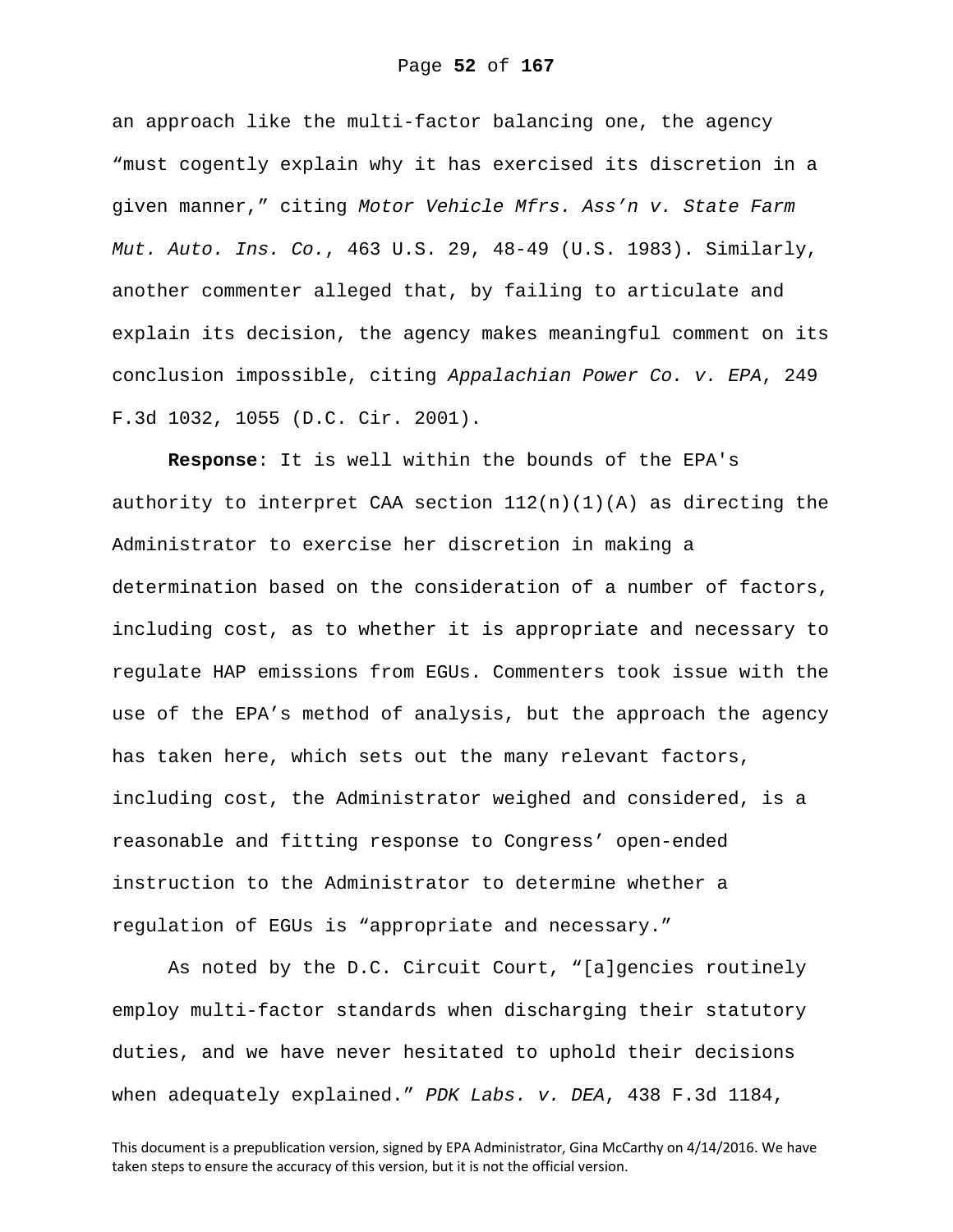1194 (D.C. Cir. 2006). Moreover, a totality-of-the-circumstances approach can be particularly appropriate when a statute confers broad discretionary authority. *See, e.g.*, *Catawba Cty. v. EPA*, 571 F.3d 20, 39 (D.C. Cir. 2009); *Chippewa & Flambeau Improvement Co. v. FERC*, 325 F.3d 353, 358 (D.C. Cir. 2003) (noting, "[b]y enacting the "necessary or appropriate" standard [in section 309 of the Federal Power Act, 16 U.S.C. 825h], the Congress invested the Commission with significant discretion," and affirming FERC's use of a balancing of relevant factors as reasoned decision making). Here, CAA section  $112(n)(1)(A)$ provides the broad directive that the Administrator shall regulate HAP emissions from EGUs under section 112 if she finds that such regulation is appropriate and necessary after considering the results of the CAA section  $112(n)(1)(A)$  study. *Michigan* establishes that the Administrator must also consider the costs of regulation as part of her determination, but the Court's directive to "pay[] attention to the advantages and disadvantages" of regulation supports the EPA's choice to employ an approach that weighs a number of factors before reaching a conclusion.

We also disagree with the commenters who suggest the proposed notice failed to explain and articulate the basis for the finding. The Supreme Court has said that a rule will be found to be arbitrary and capricious "if the agency has relied

This document is a prepublication version, signed by EPA Administrator, Gina McCarthy on 4/14/2016. We have taken steps to ensure the accuracy of this version, but it is not the official version.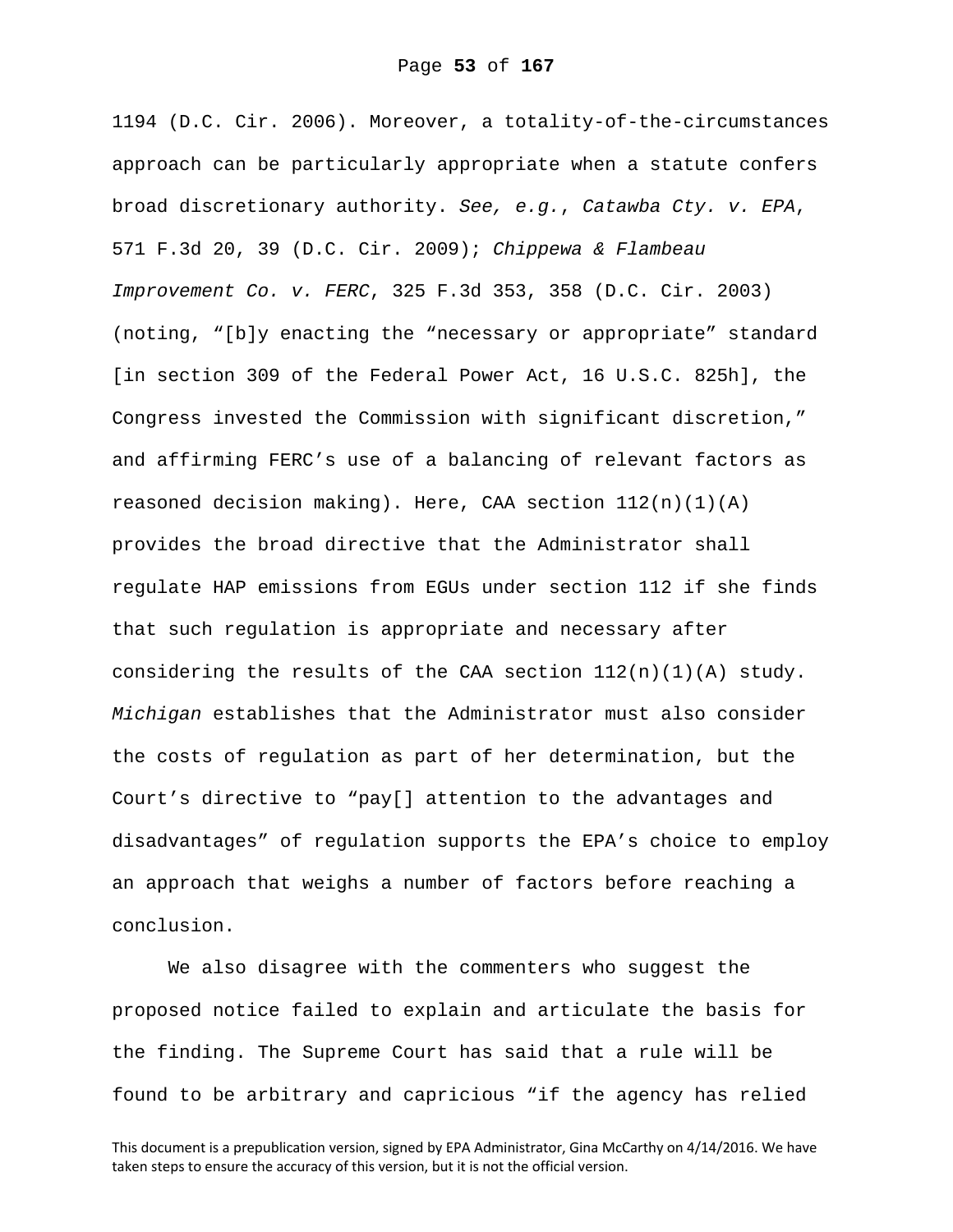on factors which Congress has not intended it to consider, entirely failed to consider an important aspect of the problem, offered an explanation for its decision that runs counter to the evidence before the agency, or is so implausible that it could not be ascribed to a difference in view or the product of agency expertise." *State Farm*, 463 U.S. at 43 (U.S. 1983). Further, an agency is required to give "some definitional content" to vague statutory terms by "defining the criteria it is applying," because a refusal to do so is equivalent to "simply saying no without explanation." *Pearson v. Shalala*, 164 F.3d 650, 660 (D.C. Cir. 1999). And finally, as cited by commenters, the courts have also held that the judicial branch cannot "be compelled to guess at the theory underlying the agency's action." *Appalachian Power Co. v. EPA*, 249 F.3d 1032, 1055 (D.C. Cir. 2001).

But here, the EPA has not relied on factors that Congress has prohibited it to consider, nor have commenters demonstrated that there is an aspect to the problem that the EPA has ignored. There is no question as to the theory underlying the agency's action; the agency has given meaning to its understanding of the appropriate and necessary determination by laying out all of the many factors and criteria that it considered based on a thorough examination of the statute in light of the *Michigan* decision. *See* 80 FR 75038-39 and Legal Memorandum. In choosing how to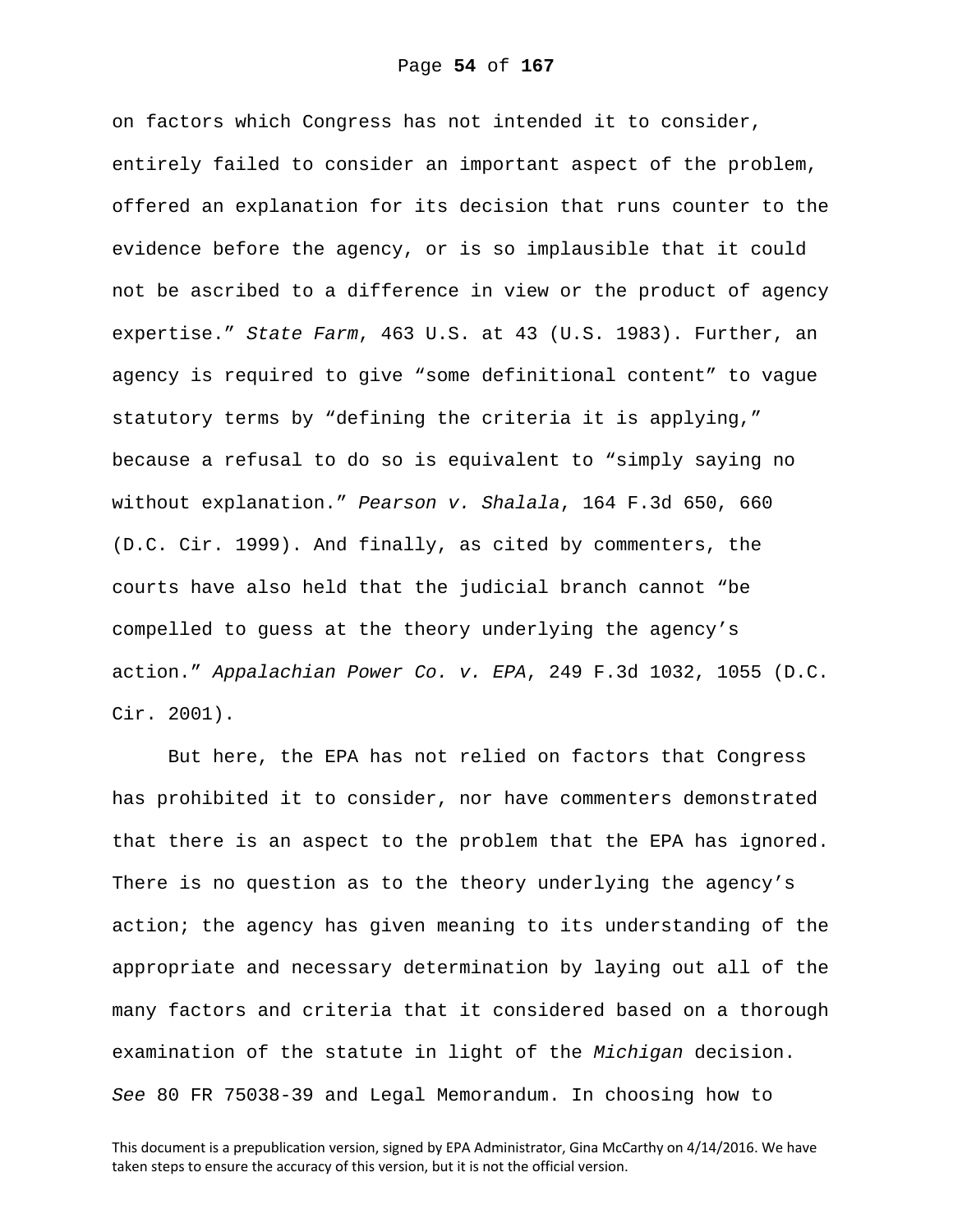consider cost, the EPA took note of section  $112(n)(1)(A)'s$ silence on the question, and the Supreme Court's direction that on remand the agency was to reasonably interpret the statute to decide how to account for cost. 135 S.Ct. at 2711. Furthermore, the agency heeded the D.C. Circuit's previous decisions holding that in other statutory provisions where the EPA is required to consider cost, the agency is prohibited from adopting a standard where the cost of doing so would be "exorbitant," "excessive," or "unreasonable." *See* Legal Memorandum at 19 (citations omitted). The EPA also considered Congress' statement issued with the 1990 CAA Amendments that its goal "has been to promote the public health and welfare and the productive capacity of our nation." 80 FR 75031 (citing "A Legislative History of the Clean Air Act Amendments of 1990," Vol. II., p. 3187). Based on these considerations and consistent with the Supreme Court's direction in *Michigan*, the EPA developed an approach to considering cost that acknowledges the unique function of EGUs and their importance to the power grid. Specifically, the EPA looked to whether the cost of potential section 112(d) standards is reasonable and whether the standards can be implemented without impairing the industry's ability to provide reliable electricity at a reasonable cost to consumers.

The EPA used four metrics to evaluate the cost reasonableness of MATS and concluded that the costs associated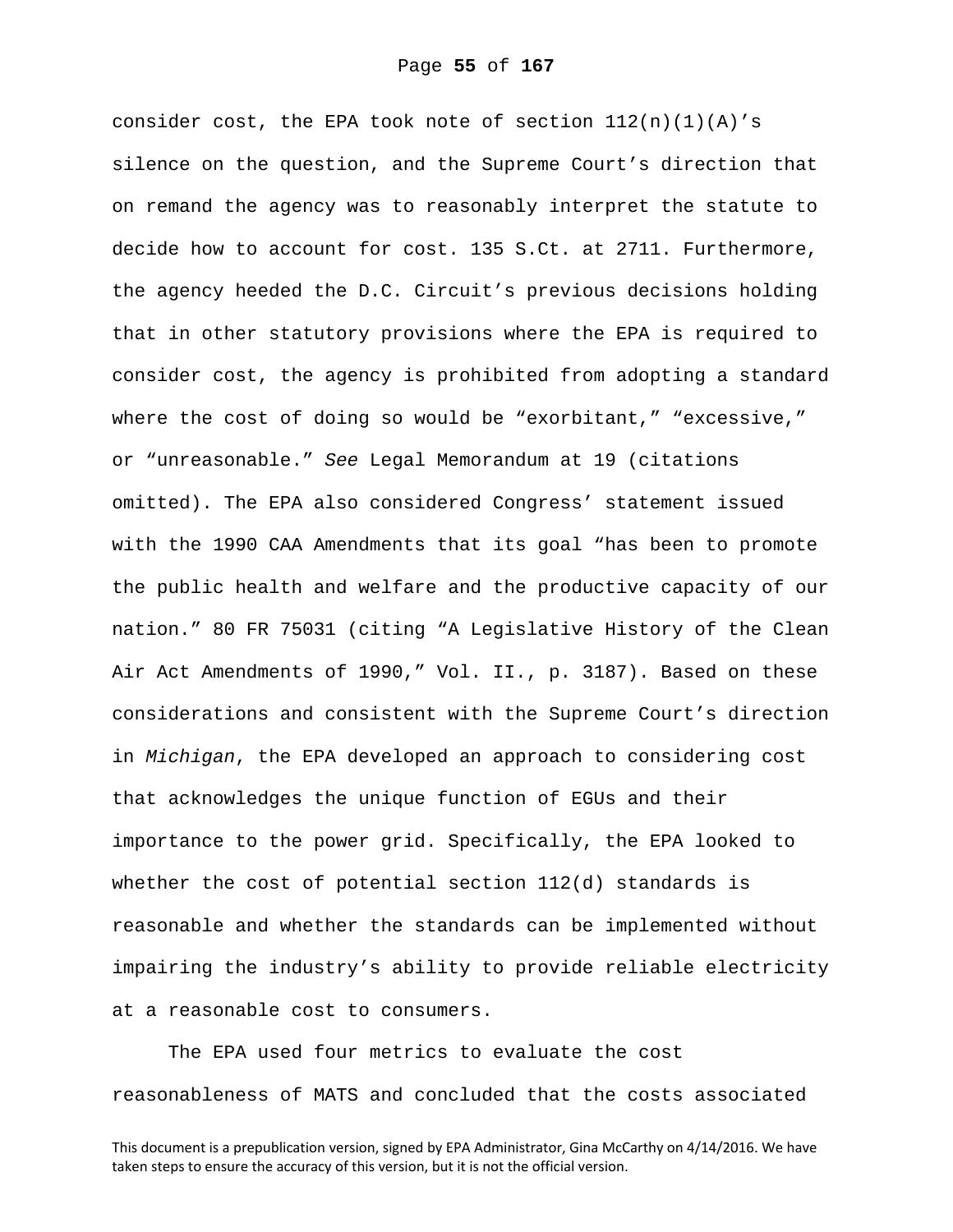with MATS are consistent with historical costs incurred in the power sector. 80 FR 75033-36. The EPA also confirmed that the power sector can reasonably absorb the compliance costs associated with MATS without impairing its ability to perform its primary and unique function — the generation, transmission, and distribution of reliable electricity at a reasonable cost, *i.e.*, its "productive capacity." 80 FR 75038. In addition, given Congress' directive in section  $112(n)(1)(B)$  to examine the cost of mercury controls as part of the Mercury Study, and the *Michigan* court's implication of the relevance of section  $112(n)(1)(B)'$ s reference to cost, the EPA also considered the declining cost of technologies available to control mercury, as well as the cost of controls for other HAP emissions from EGUs. 80 FR 75036-38. All of these cost metrics support a conclusion that the costs of MATS are reasonable.

The commenters are also incorrect that the Administrator failed to provide any sense of the relative weight or importance of the different factors considered under the agency's preferred approach. Commenters complain that the Administrator's balancing of the factors against each other is "indecipherable," but it seems instead that they simply disagree that the costs are reasonable, that HAP emissions from EGUs pose hazards to public health and the environment, that the finding can consider harms to the environment, and that there is any benefit to regulating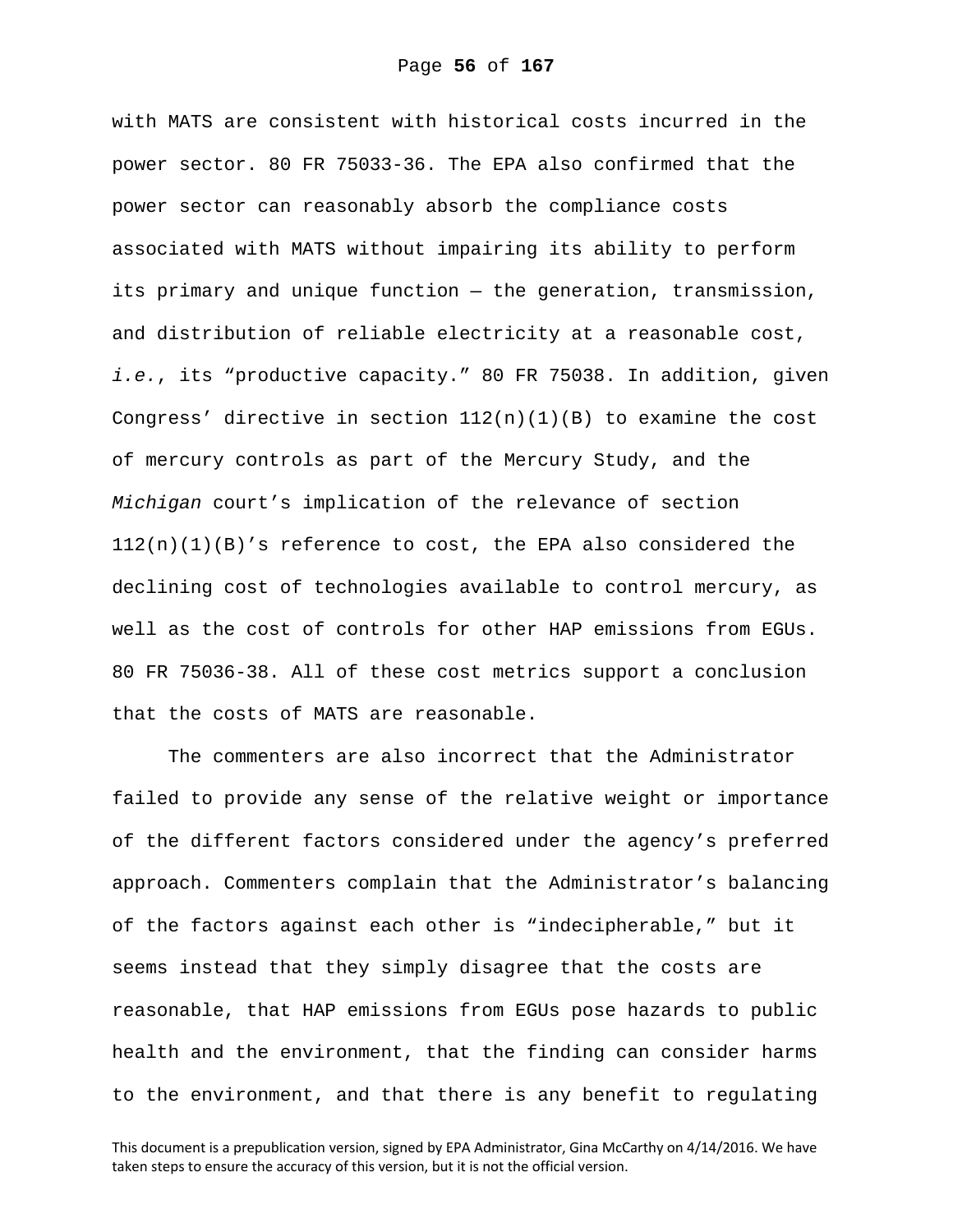HAP emissions. As explained above, we disagree with the commenters' interpretations and further note that the bright line tests and thresholds they appear to prefer are not required under the statute or the case law. The D.C. Circuit Court has found that "[a]n agency is free to adopt a totality-of-thecircumstances test to implement a statute that confers broad authority, even if that test lacks a definite "threshold" or "clear line of demarcation to define an open-ended term."" *Catawba Cty. v. EPA*, 571 F.3d at 37 (citation omitted) (noting that "EPA's use of a multi-factor analysis is not in and of itself unreasonable just because it lacks quantitative standards"). Rather than requiring a quantification of the weight of each factor, courts have affirmed balancing tests where the agency provides an explanation of the relative significance of its considerations. *See PDK Labs. v. U.S. DEA*, 438 F.3d at 1194 (finding that the Deputy Administrator's explanation that one piece of evidence was by itself sufficient to induce action was enough of an explanation of the relative importance of that evidence to her decision); *Chippewa v. FERC*, 325 F.3d at 357-359 (deferring to FERC's "expert judgment" in determining on a case-by-case basis whether a reservoir is "necessary or appropriate," where the Commission has made clear the emphasis it places on the positive impact on downstream generation).

This document is a prepublication version, signed by EPA Administrator, Gina McCarthy on 4/14/2016. We have taken steps to ensure the accuracy of this version, but it is not the official version.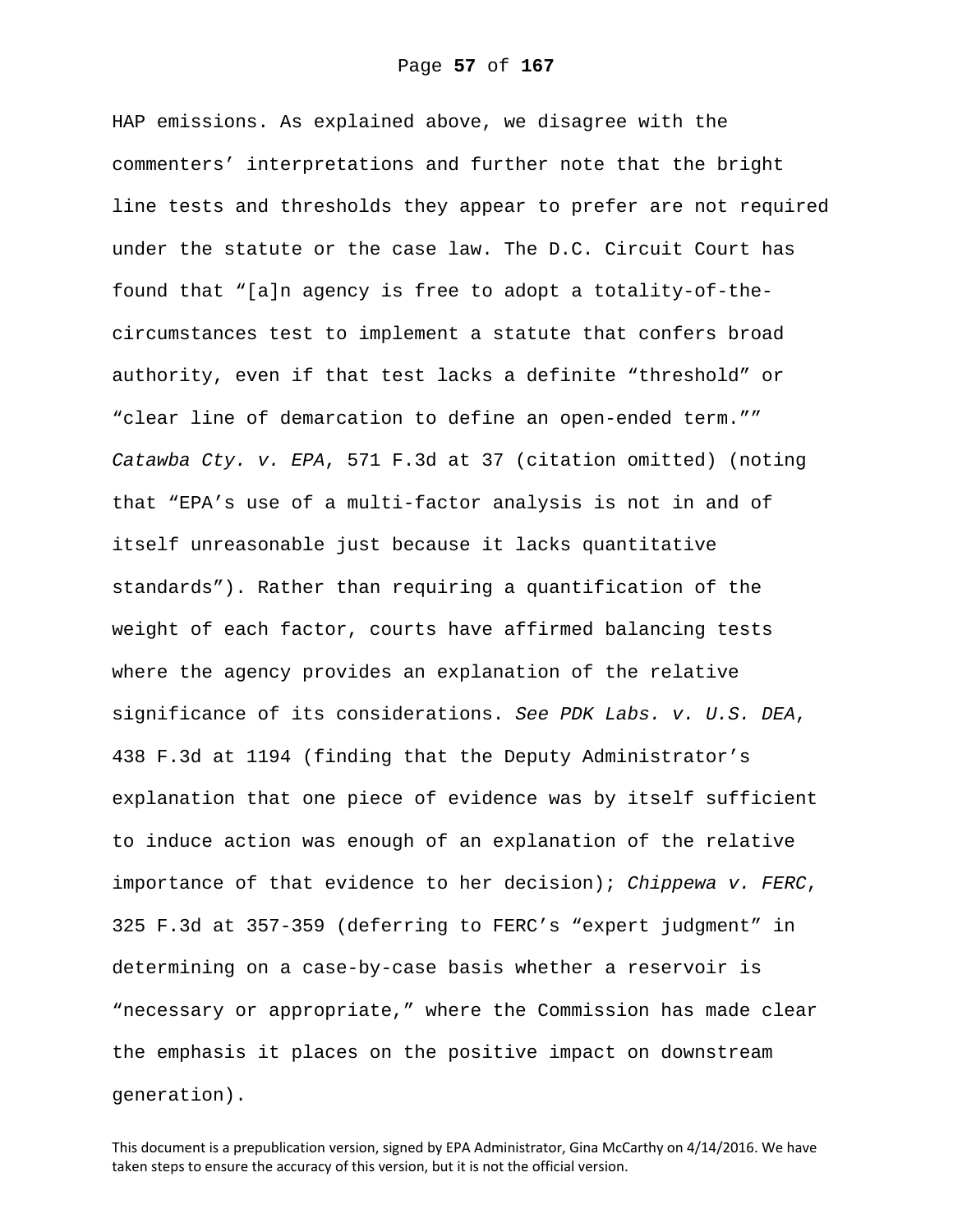In its proposed supplemental finding and the Legal Memorandum, the EPA pointed out section  $112(n)(1)(A)'$ s silence regarding the weight to be given to the relevant factors in determining whether it is "appropriate" to regulate HAP emissions from EGUs. 80 FR 75030; Legal Memorandum at 19. Given this statutory silence, the EPA concluded that it was reasonable to consider the objectives of section 112 in deciding how to assign relative weight to the factors under consideration. *See* Legal Memorandum at 20. Taking note of Congress' determination in section 112 that HAP emissions are inherently harmful and the statutory goal of protecting the most sensitive populations from that harm, the agency interpreted "section  $112(n)(1)$ ... not [to] support a conclusion that cost should be the predominant or overriding factor." 80 FR 75030. Cost, as the agency explained, is one of the factors to be considered. The EPA further emphasized the relative importance of its consideration of the public health and environmental risks in its analysis by noting that "[i]f EPA were to conclude, prior to considering costs, that [HAP emissions from EGUs] posed no risk or that such risks had already been addressed by other provisions of the CAA (most notably the Acid Rain Program), a decision that regulation is not appropriate could be made without considering cost. Yet, the statutory focus on protecting public health and the environment suggests that the EPA could not make a finding under CAA section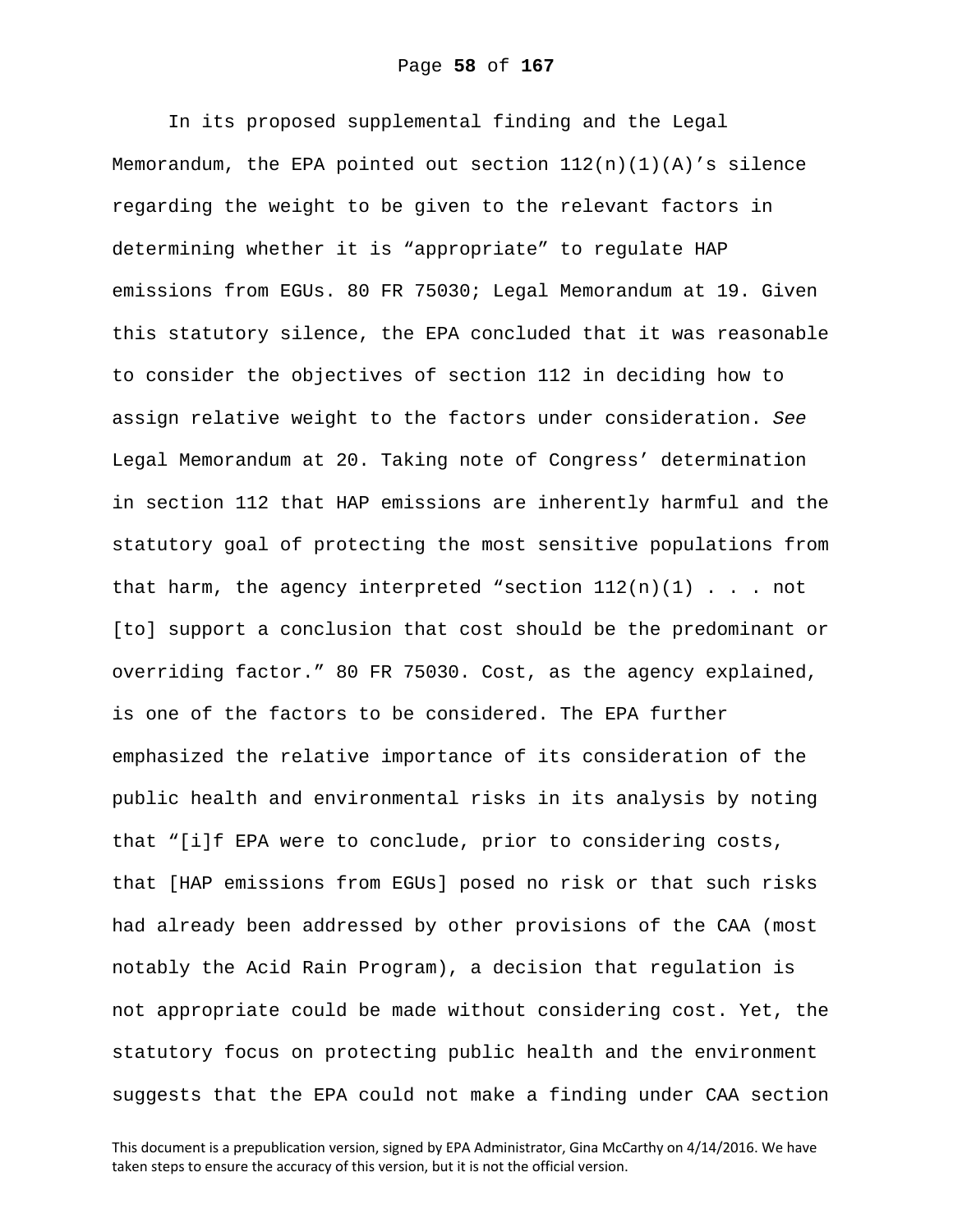112(n)(1)(A) solely on the basis of cost." Legal Memorandum at 25-26. The relative weight given to the EPA's consideration of cost is also tied, in this case, to its finding that maximum achievable control technology (MACT) standards in MATS can be implemented at a cost that will not impair the utility sector's ability to provide reliable electricity at a reasonable cost. As a 7th Circuit Court case cited by commenters acknowledges, "one factor of great weight may offset several which lean slightly in the other direction." *Volkman v. Ryker*, 736 F.3d 1084, 1092 (7th Cir. 2013). Not all considerations are required to be given equal weight, and here, given the statutory goals of CAA section 112 and the EPA's finding that the cost of MATS is reasonable, it was correct for the EPA to place importance on reducing the significant hazards to public health and environment posed by HAP emissions from EGUs.

Finally, the Administrator must exercise her judgment in deciding whether the costs of regulation justify its advantages and the agency need not demonstrate that her decision is the same decision that would be made by another Administrator or a reviewing court. An agency action need not be the only approach or even the approach that a reviewing court might find most reasonable. Instead, the test is "whether the decision was based on a consideration of the relevant factors and whether there has been a clear error of judgment." *Citizens to Preserve Overton*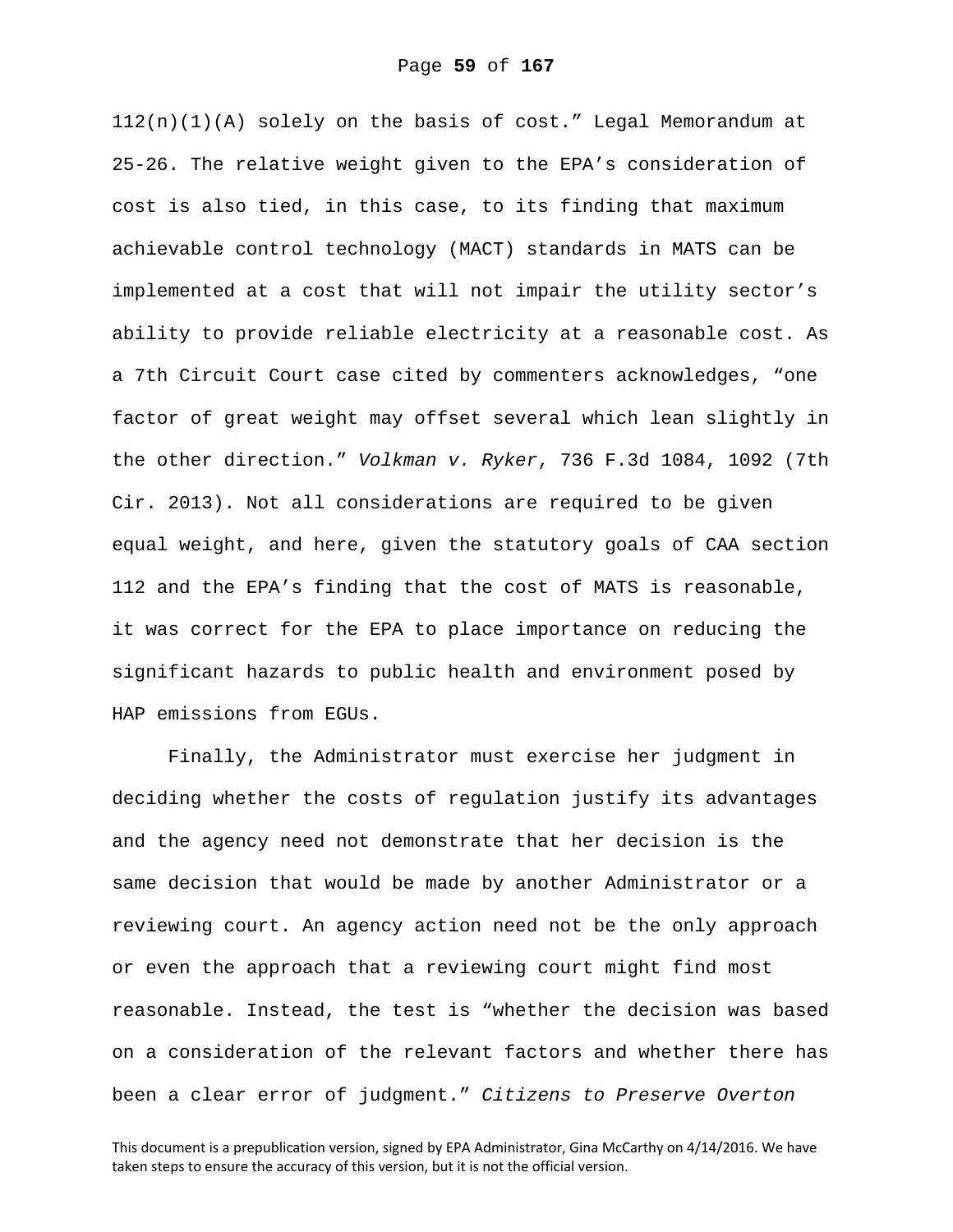*Park, Inc. v. Volpe*, 401 U.S. 402, 416 (U.S. 1971); *see also ExxonMobil Gas Mktg. Co. v. FERC*, 297 F.3d 1071, 1083-1084 (D.C. Cir. 2002) ("Accordingly, we will uphold the Commission's application of the test as long as it gives "reasoned consideration to each of the pertinent factors" and articulates factual conclusions that are supported by substantial evidence in the record." (citation omitted)). Reasonable people, and different decision-makers, can arrive at different conclusions under the same statutory provision, but those conclusions must be reasonable under the statutory structure. The agency does not agree with the commenters' positions that HAP emissions from EGUs do not pose significant hazards to public health and the environment and that the cost of compliance with MATS is unreasonable. This factual disagreement with the commenters does not render the agency's statutory interpretation of how to consider cost and the Administrator's weighing of the relevant factors arbitrary. Absent clear direction from the statute and a demonstration that the Administrator has made a "clear error of judgment," the EPA's interpretation and analysis should govern.

**Comment:** Several commenters stated that the EPA's cost analysis is unlawful and does not meet the Supreme Court's directive because it focuses mainly on whether the power sector can absorb the cost of compliance. The commenters argued that the EPA's focus on the "affordability" of controls compared to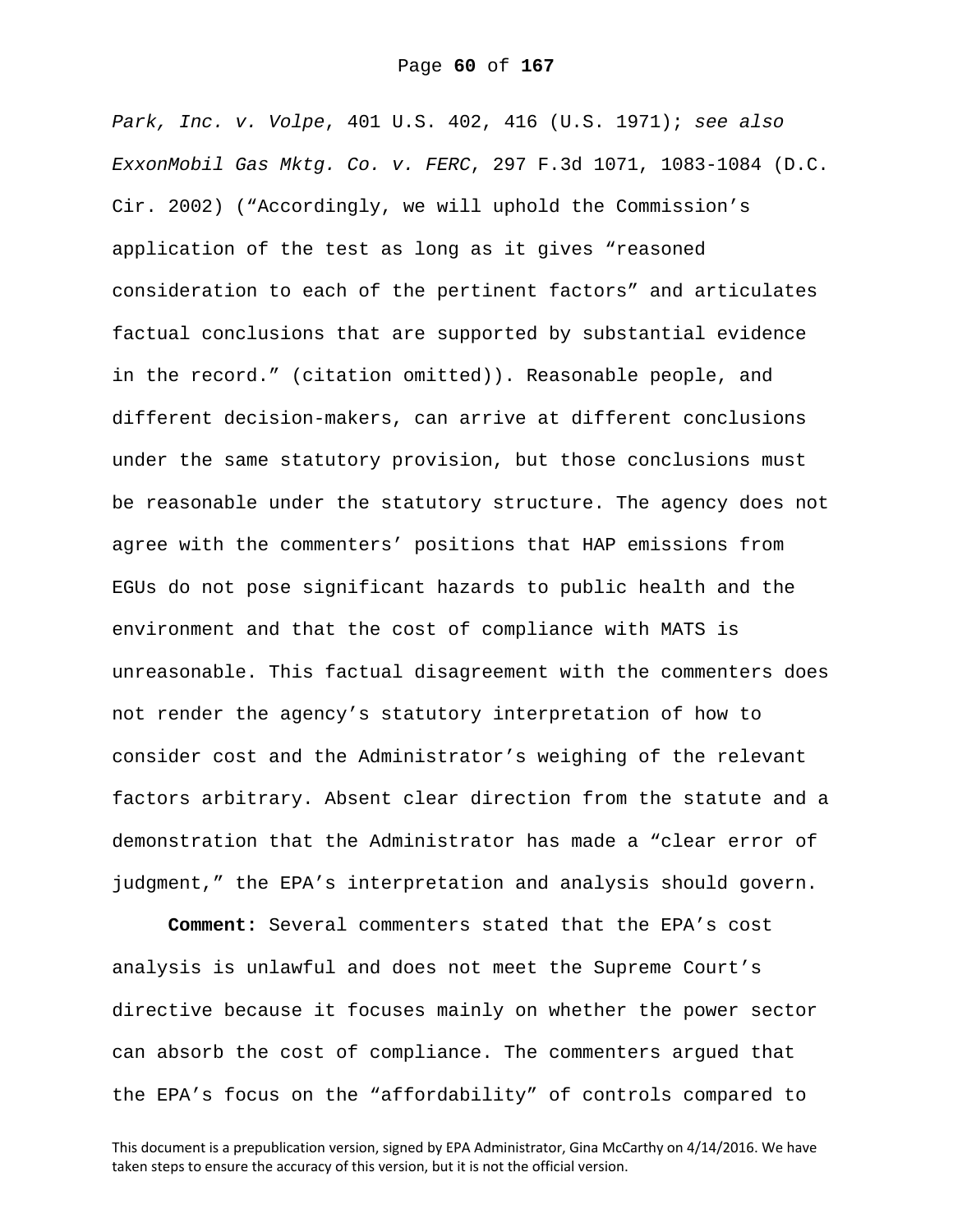revenues, capital expenditures, and impacts on electricity rates does not satisfy the statutory prerequisite to engage in some meaningful balancing analysis of costs and benefits. Rather, the commenters alleged that the EPA's consideration of cost in this manner is a "cost-only" approach, and does not meet the Supreme Court's instruction to consider both advantages and disadvantages of regulation. One commenter posited that by arbitrarily placing emphasis on the economic well-being of the power industry rather than on whether the costs of compliance are appropriate when comparing them to the benefits achieved from reducing HAP, "an industry that was financially strained would not be subject to regulation, regardless of the human health and environmental risks posed from HAP emissions from those sources, merely because the costs of compliance would constitute too high a percentage of the industry's revenue." Such an outcome, the commenter argued, would be inconsistent with CAA section 112's objective to protect the public from the risks posed by HAP.

**Response:** The EPA disagrees that its consideration of cost in the proposed supplemental finding was confined to an analysis of whether the power sector could absorb the cost of compliance. The agency did not *only* consider whether the cost of regulation under CAA section 112 was reasonable, but also weighed the costs of compliance with MATS against previously established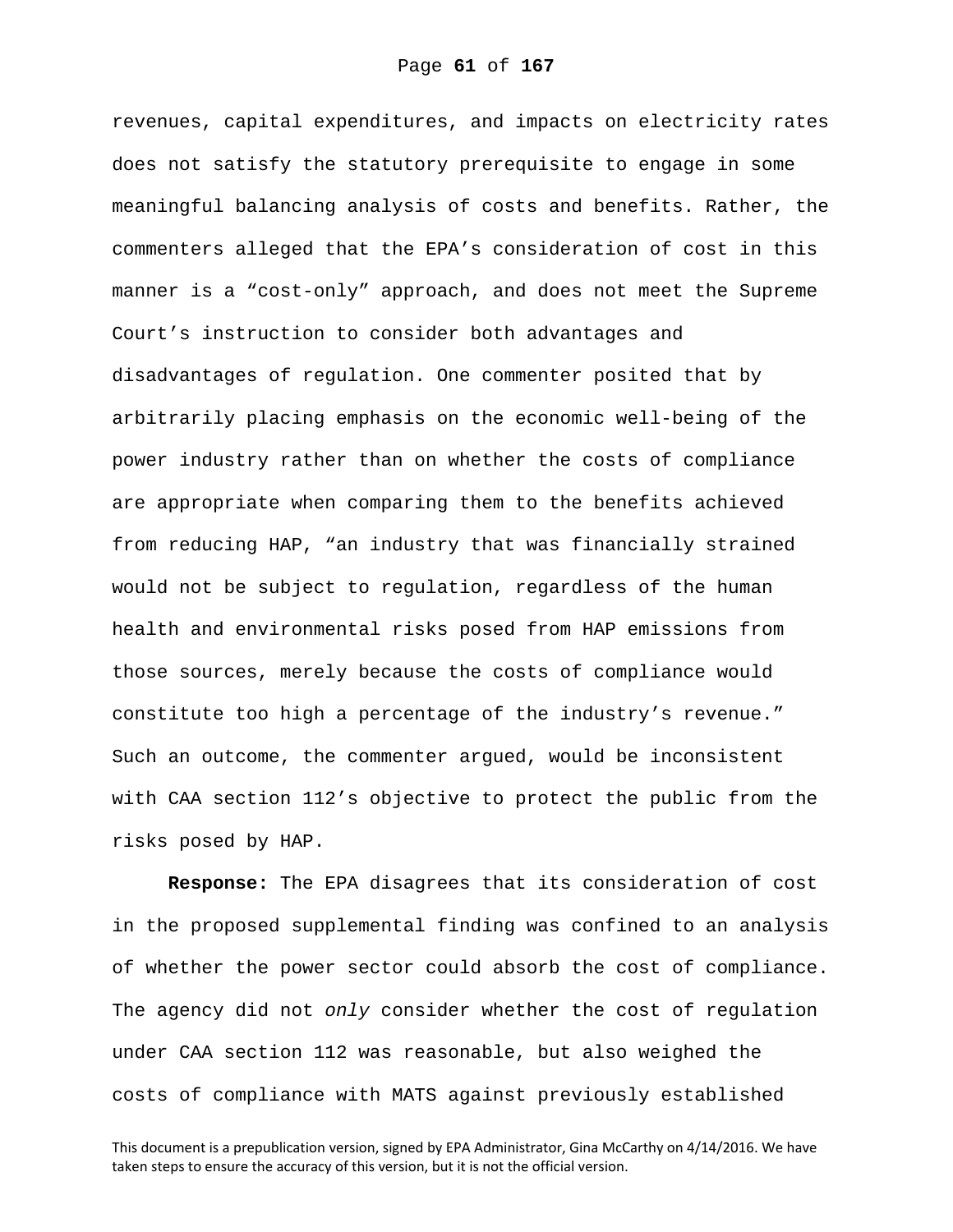conclusions about the significant risk and harm to public health and the environment attributable to HAP emissions from EGUs. *See* 80 FR 75038-39; Legal Memorandum at 20, 25-26. It was this latter step that met the Supreme Court's directive to consider both the advantages and disadvantages of regulation.

Commenters' preference for a different approach that would have compared cost of compliance to monetized benefits of reducing HAP does not undermine the validity of the EPA's interpretation of CAA section 112(n)(1)(A) and *Michigan*'s requirement to consider cost. As the EPA explained in the Legal Memorandum, and as explained below in response to comments, the agency concluded that commenters' preferred cost approach of comparing costs to monetized HAP-specific benefits is not required by CAA section 112 or CAA section  $112(n)(1)$ , nor does the statute provide the tools to quantify and monetize benefits attributable to reductions in HAP emissions from EGUs or any other source category. Legal Memorandum at 24. In addition, given the known scientific limitations on the ability to quantify and/or monetize HAP-specific benefits, there is no statutory basis for the assertion that the agency must decline to regulate HAP emissions from EGUs based on a comparison of costs to any HAP-specific benefits that could be monetized, and indeed it might not even be reasonable to do so. *Id.*

This document is a prepublication version, signed by EPA Administrator, Gina McCarthy on 4/14/2016. We have taken steps to ensure the accuracy of this version, but it is not the official version.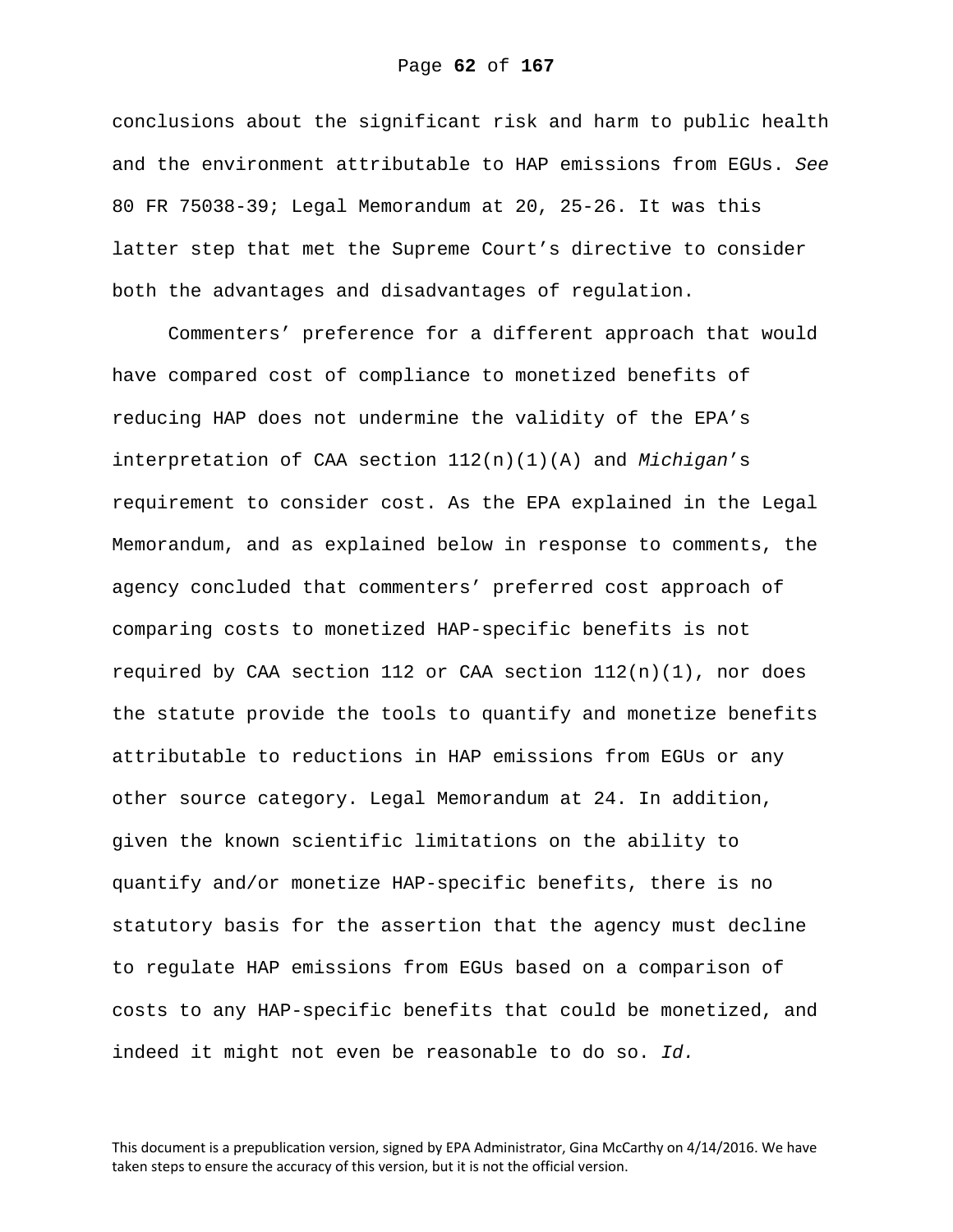The hypothetical scenario posed by commenters regarding how the EPA's approach would apply to a financially strained industry is neither realistic nor relevant. The hypothetical they pose could never occur as cost considerations are not relevant to listing decisions for any source category besides EGUs. Moreover, nothing in the EPA's preferred approach would require the EPA to ignore the potential benefits (*e.g.*, reduced risk of cancer) of regulating a financially strapped industry based *solely* on a determination regarding the reasonableness of compliance costs for that industry.

## *2. Use of 2011 final MATS RIA costs and impacts*

**Comment:** Some commenters supported the EPA's reliance upon the final MATS RIA for compliance cost estimates used in the proposed notice. One commenter noted that RIA cost estimates incorporated the actual MATS regulations as the compliance target, so they are much more reliable than the type of preregulatory estimate anticipated by the statute. In particular, one commenter expressed confidence in the estimates because the EPA derived those estimates using the Integrated Planning Model (IPM), which the agency has relied on for over 20 years to forecast the cost and emissions impacts of environmental policy. Some commenters noted that the EPA's use of the first compliance year, 2015, to estimate costs ensures that its cost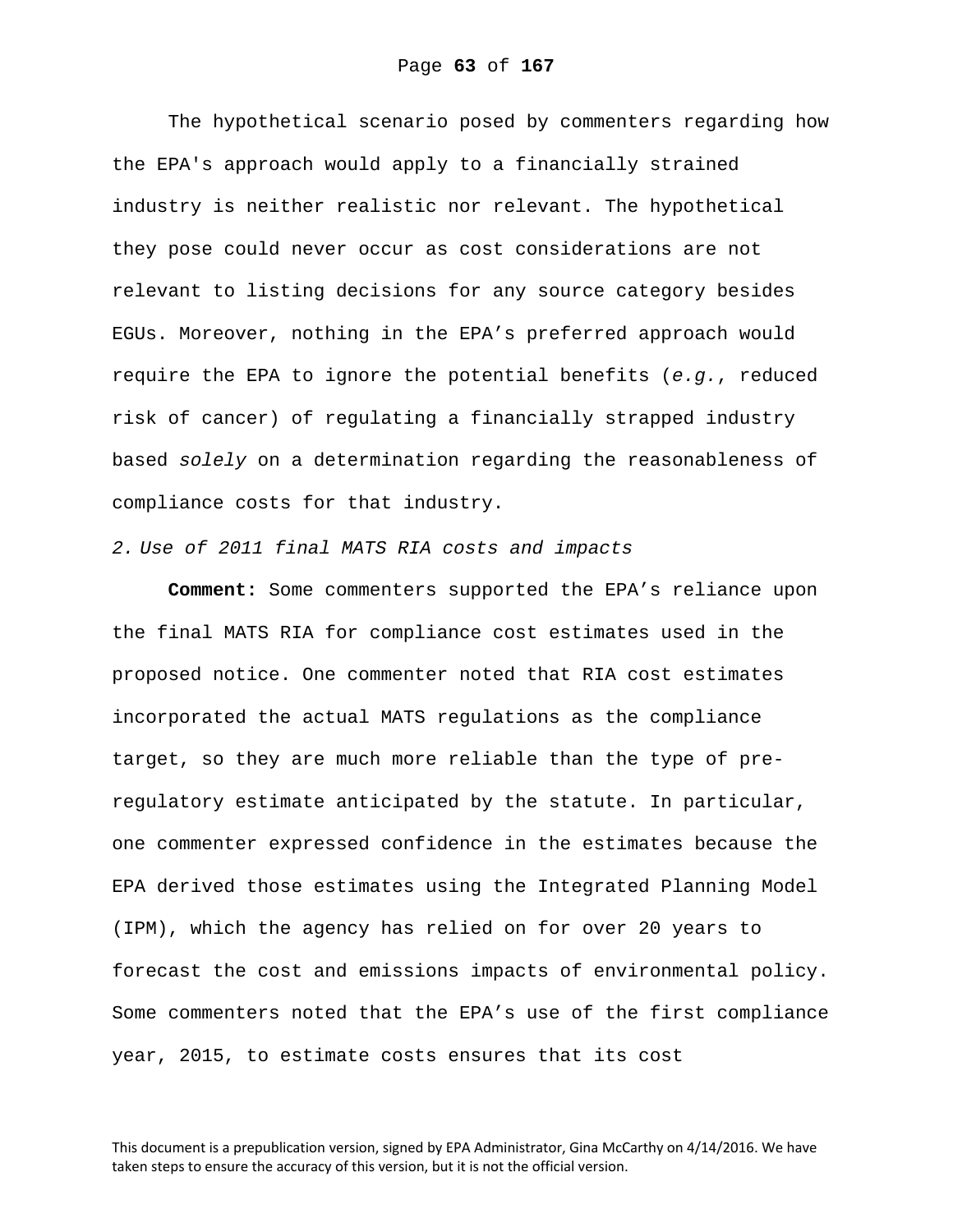consideration in this action is based on the highest cost year, and therefore is a "representation of the maximum impact."

Several commenters stated that some estimates of industry compliance costs have been much lower than those projected by the EPA in the final MATS RIA. One study cited by commenters found that the costs of control technologies have been less expensive and more effective than assumed in the RIA, and therefore the actual cost of complying with MATS has been significantly less than estimated by the EPA. This analysis was based on existing contracts for the installation of air pollution control systems, experience with the performance of emissions control technologies, and assessments of the amount of pollution control capacity installed by the power sector to comply with MATS. This analysis estimated that industry's actual annual compliance costs are currently approximately \$2 billion, which is less than one-quarter of the \$9.6 billion annual cost that the EPA estimated for MATS. $^{21}$  The commenters stated that the apparent dramatic cost reductions are the result of three key factors: (1) improvements in the materials (sorbents) used to control acid gases and mercury have resulted in reduced operating costs and increased efficiency; (2) far fewer power

i

<sup>21</sup> *White Stallion Energy Center, LLC v. EPA*, D.C. Circuit Case No. 12-1100, Motion of Industry Respondent Intervenors to Govern Future Proceedings, filed September 24, 2015 (see Declaration of James E. Staudt and accompanying exhibits).

This document is a prepublication version, signed by EPA Administrator, Gina McCarthy on 4/14/2016. We have taken steps to ensure the accuracy of this version, but it is not the official version.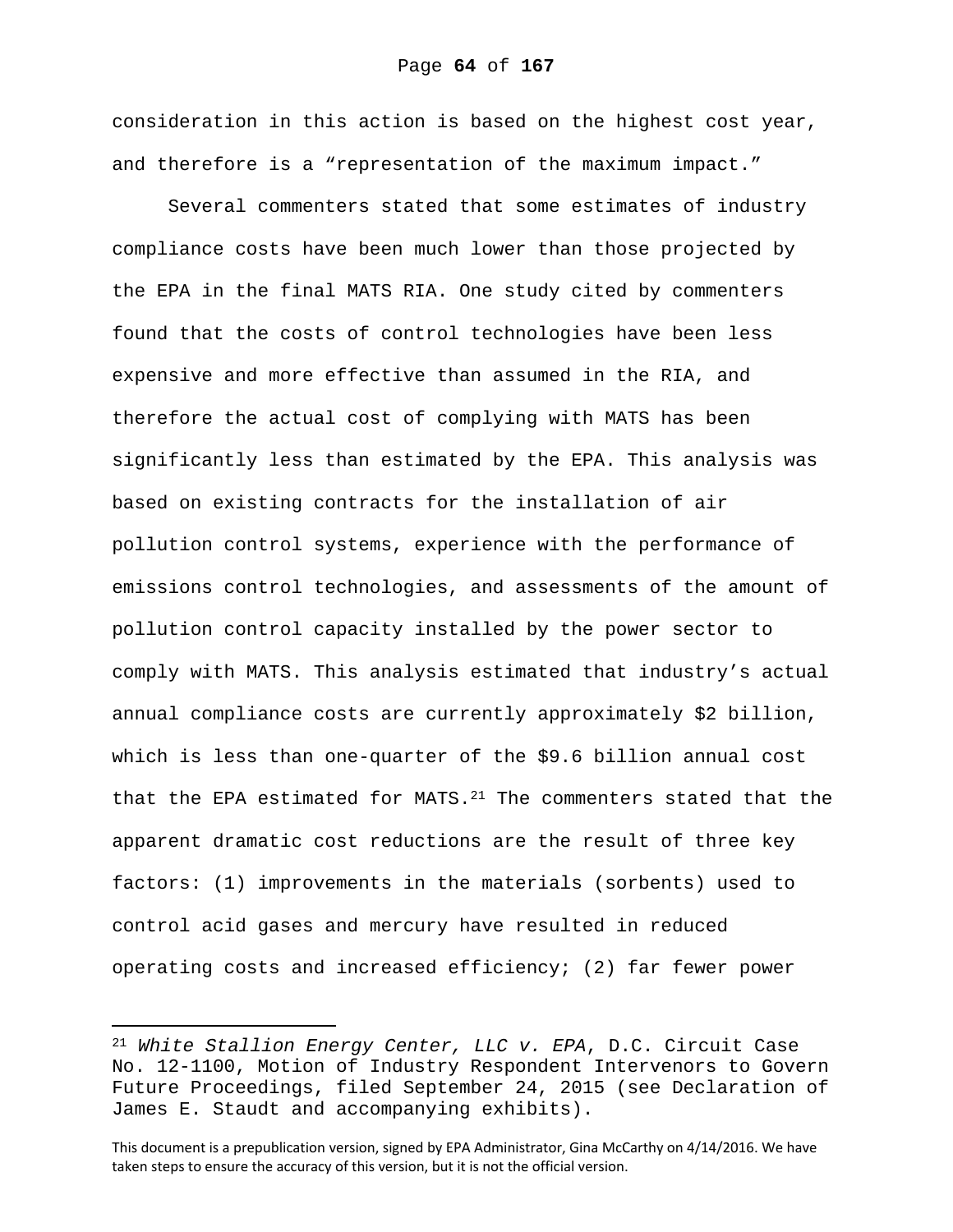plants than the EPA estimated have required installation of high-cost pollution controls, such as fabric filters and flue gas desulfurization systems ("FGD" or "scrubbers") or system upgrades; and (3) natural gas prices have been significantly lower than the EPA projected, reducing the cost of gas conversion and related compliance strategies.

Other commenters contended that the EPA's use of the MATS RIA cost estimates does not accurately reflect costs of compliance. One commenter said the EPA significantly overestimated the capability of dry sorbent injection (DSI) by assuming that it could be used to meet the acid gas emission standards regardless of the size of the unit. The commenter also alleged that the EPA incorrectly projected that wet scrubbers would not be widely required to meet the proposed emission limits, and that the MATS RIA estimates therefore underestimated compliance costs and the number of retirements. Other commenters asserted that the EPA's alleged underestimate of retirements generally demonstrates that the costs of the rule are not reasonable and that the agency's assessment was based on flawed assumptions. Commenters disagreed with the EPA's focus on projected compliance costs and generation capacity estimated at the time of MATS promulgation and suggested that the EPA should consider actual costs and retirements that have occurred since the promulgation of MATS to update the assumptions made in the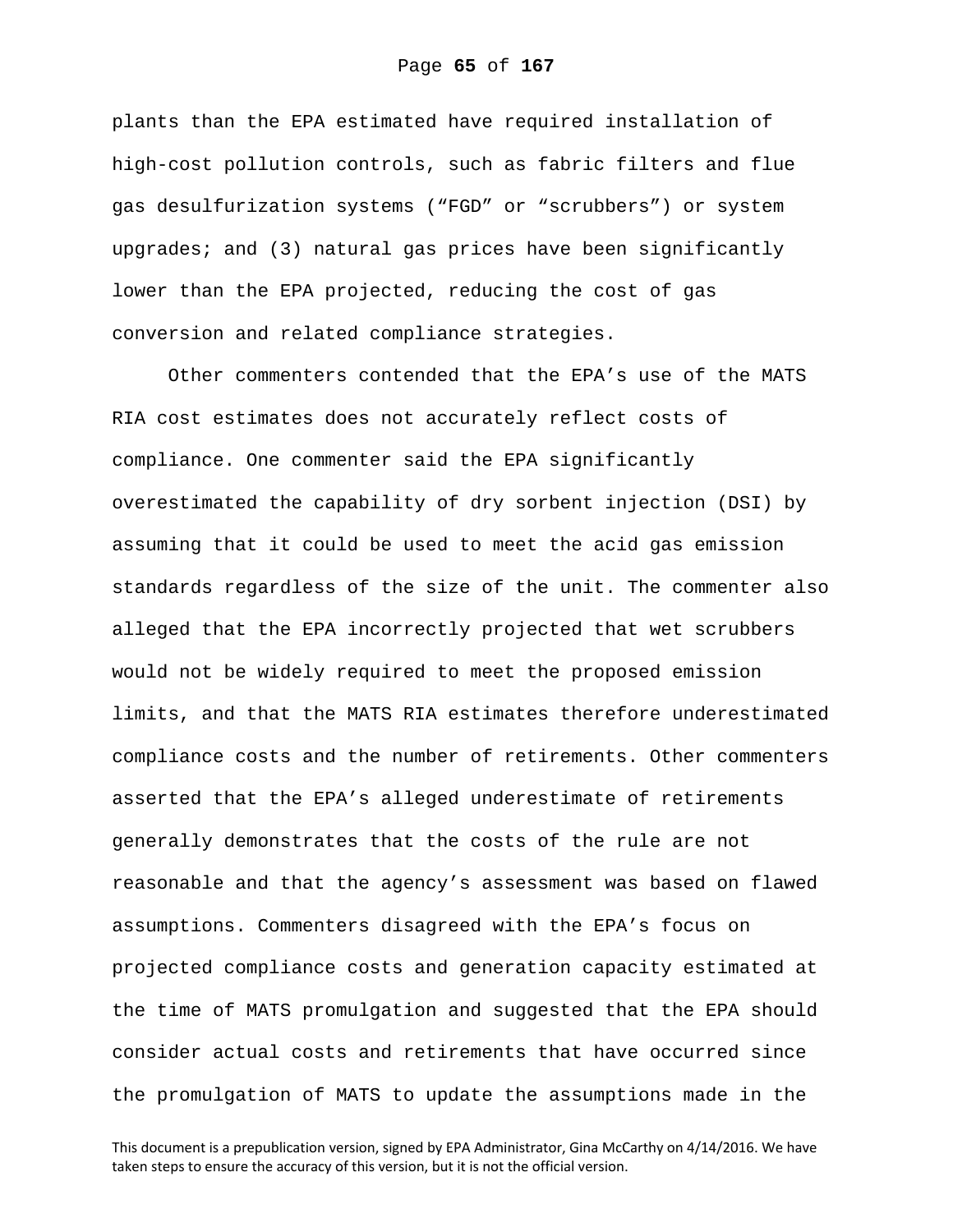RIA instead of using assumptions that the commenters argue are unrepresentative. The commenters alleged that the EPA's continued use of those assumptions when actual, new data are available is arbitrary and capricious.

**Response**: The EPA maintains that its use of compliance cost and impact estimates from the MATS RIA for the year of 2015 is a reasonable way to assess expected costs of MATS for purposes of analyzing the cost reasonableness of the rule as part of its consideration of cost for the appropriate and necessary finding. As noted in the proposed supplemental finding and the Legal Memorandum, under the statutory structure of CAA section 112, the CAA section  $112(n)(1)(A)$  finding is a preliminary determination that is made significantly before the CAA section 112(d) standards would be promulgated. The suggestion by some commenters that the EPA is required to conduct a new analysis that attempts to estimate the actual costs incurred through compliance with the final CAA section 112(d) standards is thus not consistent with the statute. Moreover, the independent analysis cited by several commenters suggests that the actual costs of compliance have been much lower than the cost estimates contained in the MATS RIA.

Both the statute and the *Michigan* decision support the EPA's reliance on the cost estimates from the RIA. First, any cost analysis included in an "initial decision to regulate,"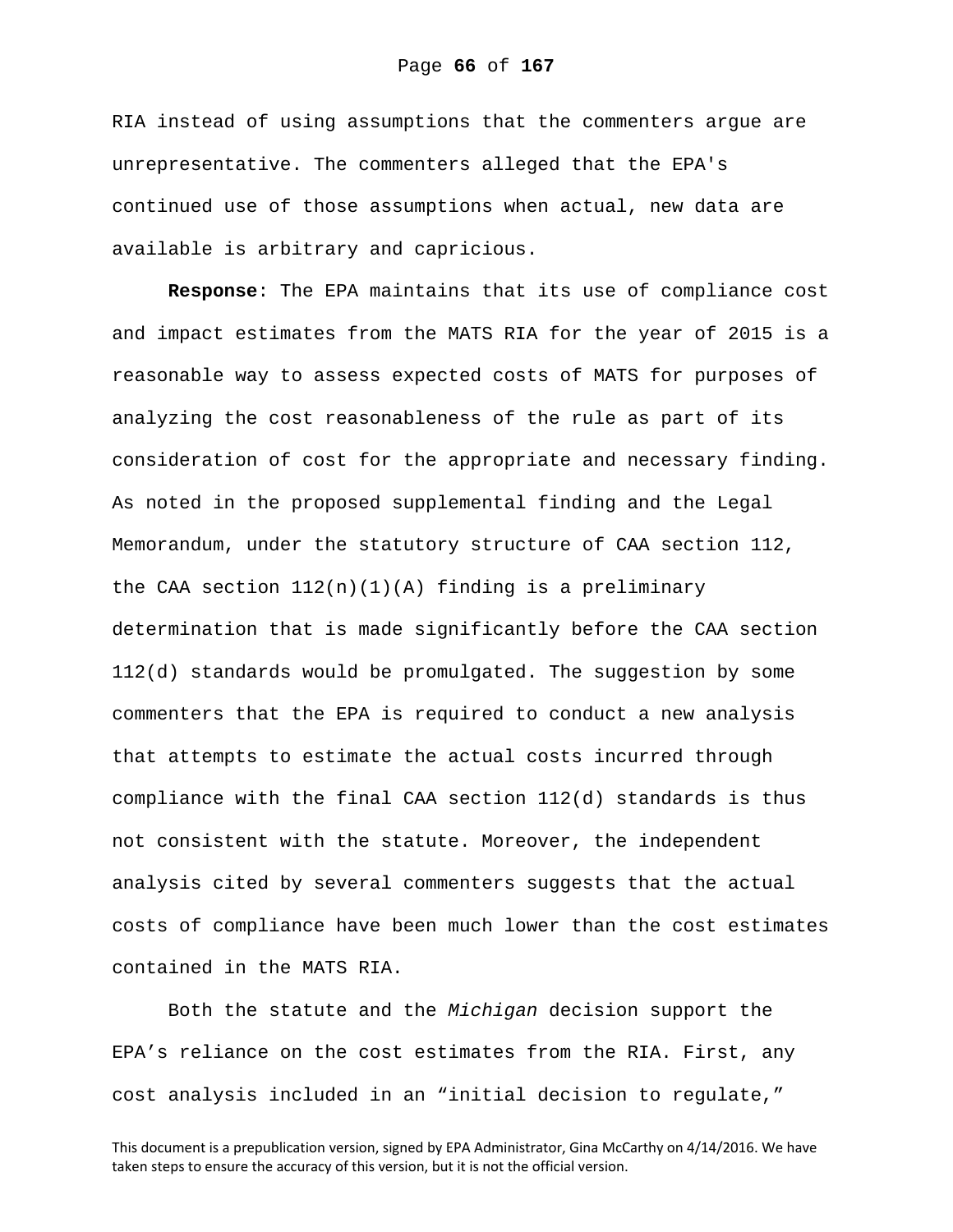*Michigan*, 135 S. Ct. at 2709, must precede any regulations flowing out of that decision. Therefore, in considering the costs of compliance as part of its appropriate and necessary finding, it is reasonable for the EPA to look at what types of cost information, such as the MATS RIA cost estimates, would be available at this threshold stage. 80 FR 75030; Legal Memorandum at 19-21. In addition, nothing in the *Michigan* decision precludes the EPA's use of the existing cost information in the record in addressing the agency's obligation on remand to consider cost as part of the appropriate and necessary finding. In *Michigan*, the Court rejected arguments that it could conclude that the agency had properly considered cost based on the agency's consideration of costs in other stages of the rulemaking (*e.g.*, in setting the emission standards or in the RIA). The Court emphasized that the agency itself had not relied upon these rationales at the finding stage. 135 S. Ct. 2710-11 (citing *SEC v. Chenery Corp.*, 318 U.S. 80, 87 (1943)). However, the Court left open the possibility that the economic analyses the agency had already conducted could suffice to satisfy its obligation to consider costs as part of the appropriate finding. *Id.* at 2711.

We also disagree with the suggestion by commenters that the entire economic analysis that the EPA performed in the MATS RIA is invalid simply because of a discrepancy between modeling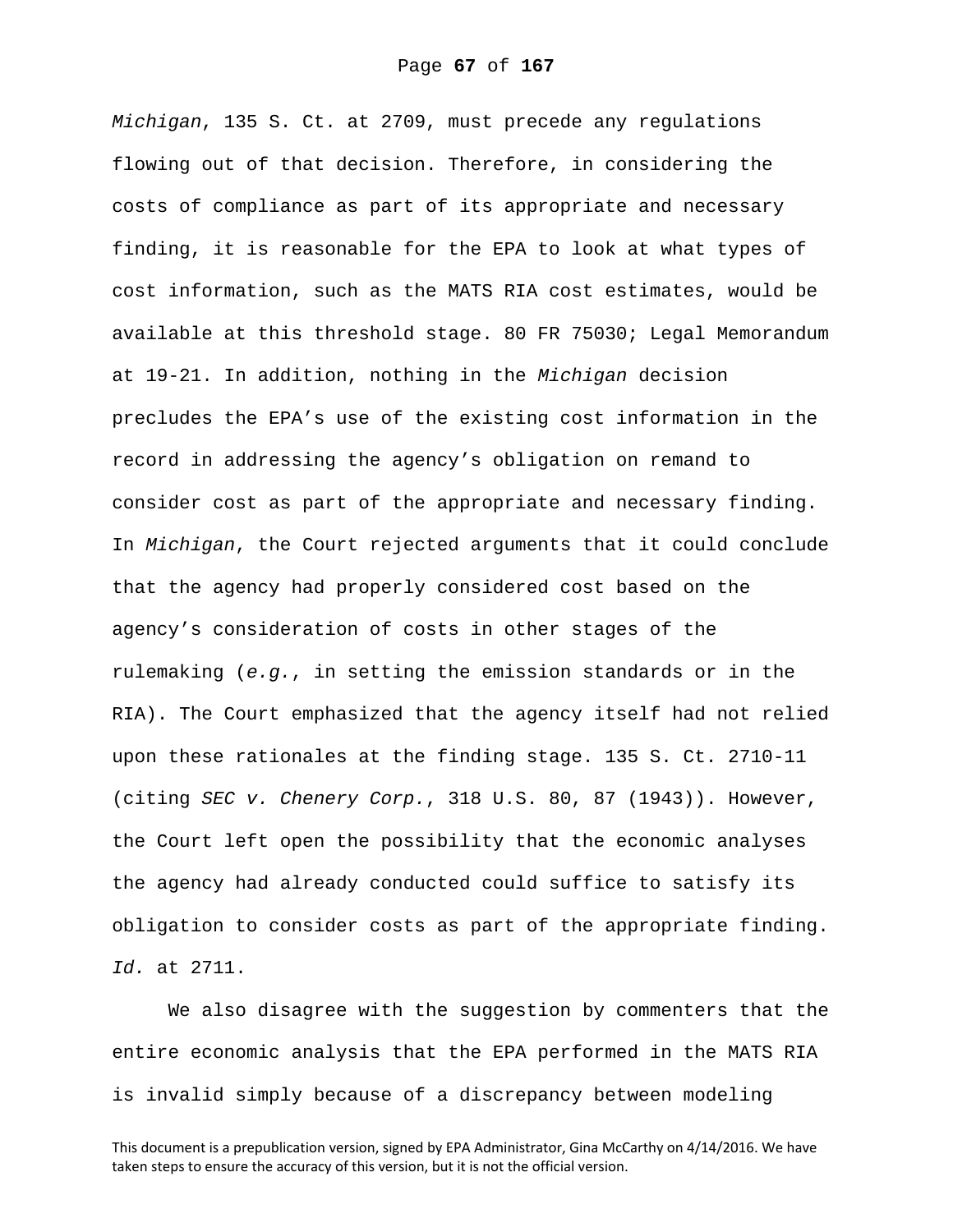projections and actual outcomes. *See, e.g.*, *EME Homer City Generation, L.P. v. EPA*, 795 F.3d 118, 135-36 (D.C. Cir. 2015) ("We will not invalidate EPA's predictions solely because there might be discrepancies between those predictions and the real world. That possibility is inherent in the enterprise of prediction. The best model might predict that the Nationals will win the World Series in 2015. If that does not happen, you can't necessarily fault the model."). The EPA used the best available data and modeling information, in accordance with Office of Management and Budget (OMB)<sup>22</sup> and EPA guidance (U.S. EPA, 2010), and provided the public with the opportunity to comment on all aspects of its analysis in developing the final MATS RIA.

The EPA disagrees with commenters who assert that the EPA underestimated the costs of particular control technologies. In response to comments received on the proposed MATS rule, the EPA reviewed control technology cost and performance assumptions and updated some of these assumptions in the final RIA. Additionally, in the response to comment section of the final MATS preamble, the EPA responds to a series of comments on the cost and performance assumptions of the control technologies in the RIA. For example, in Section VII.G.1 of the final MATS

i

<sup>22</sup> Office of Management and Budget. 2003. *Circular A-4: Regulatory Analysis*. Washington, DC. Available at: http://www.whitehouse.gov/omb/circulars/a004/a-4.html. Docket ID No. EPA-HQ-OAR-2009-0234-20507.

This document is a prepublication version, signed by EPA Administrator, Gina McCarthy on 4/14/2016. We have taken steps to ensure the accuracy of this version, but it is not the official version.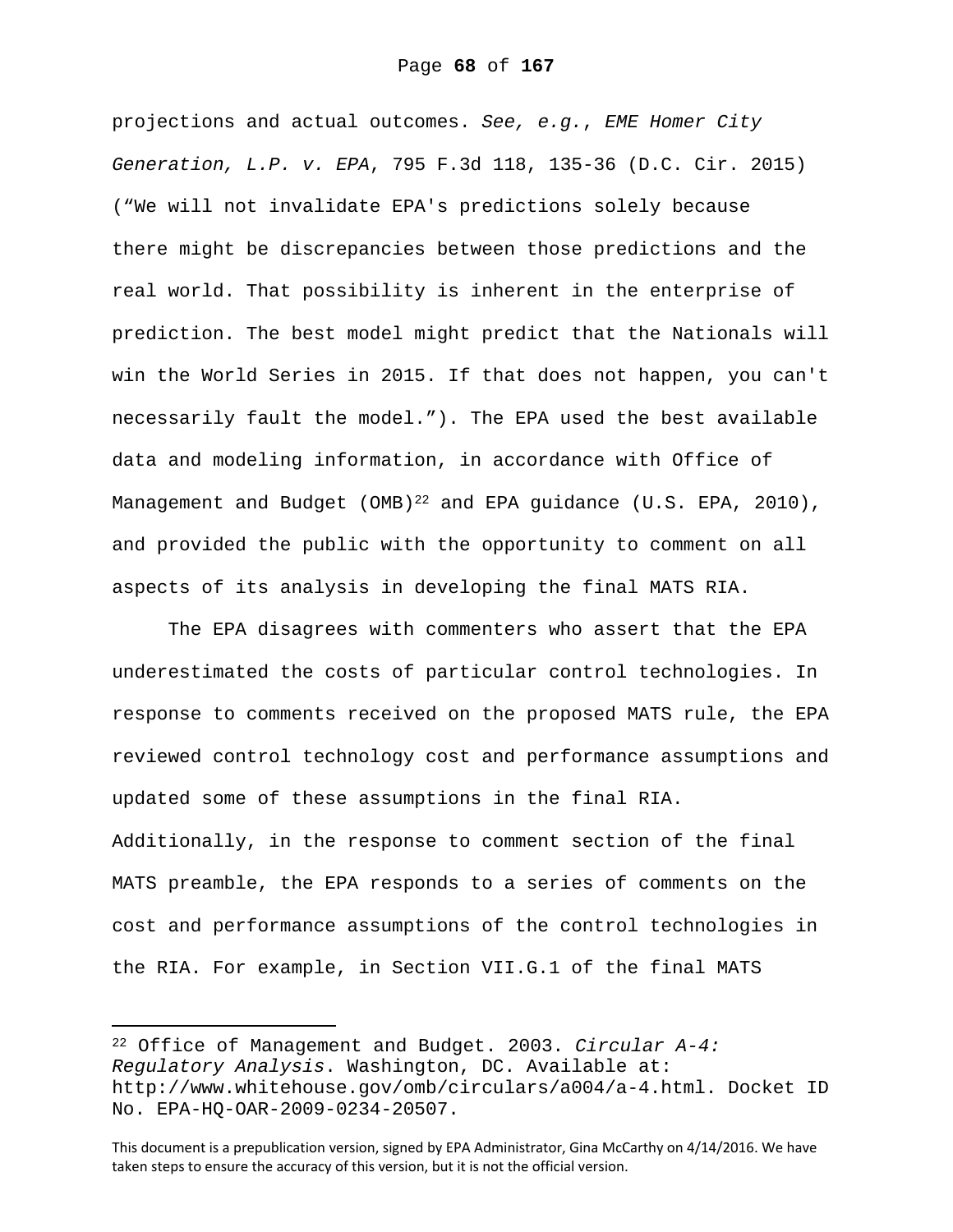preamble, the EPA responds to comments regarding the technical applicability, cost, and performance of DSI, explaining that the "representation of DSI in MATS compliance modeling is reasonable, is properly limited to applications that are technically feasible, and reflects a conservative approach to modeling future use of this technology."<sup>23</sup> Furthermore, the EPA does not agree and the record does not support the assertion that the total costs projected in the RIA are underestimated as a result of the EPA's assumptions regarding the cost and performance of DSI and wet scrubber retrofits.

The EPA also disagrees with commenters that the number of retirements of coal- and oil-fired power plants that have occurred since the rule's promulgation indicates that the EPA's assumptions in the MATS RIA were flawed. Commenters argue that because there have been more retirements in recent years than the EPA predicted in the RIA would be attributable to MATS, that the EPA's assumptions are necessarily flawed. However, commenters fail to show that the additional retirements they cite are attributable to MATS. Coal-fired power plants shut down for reasons other than MATS. Numerous publications have pointed out that recent trends in the electric power industry, such as

23 77 FR 9330, 9411.

i

This document is a prepublication version, signed by EPA Administrator, Gina McCarthy on 4/14/2016. We have taken steps to ensure the accuracy of this version, but it is not the official version.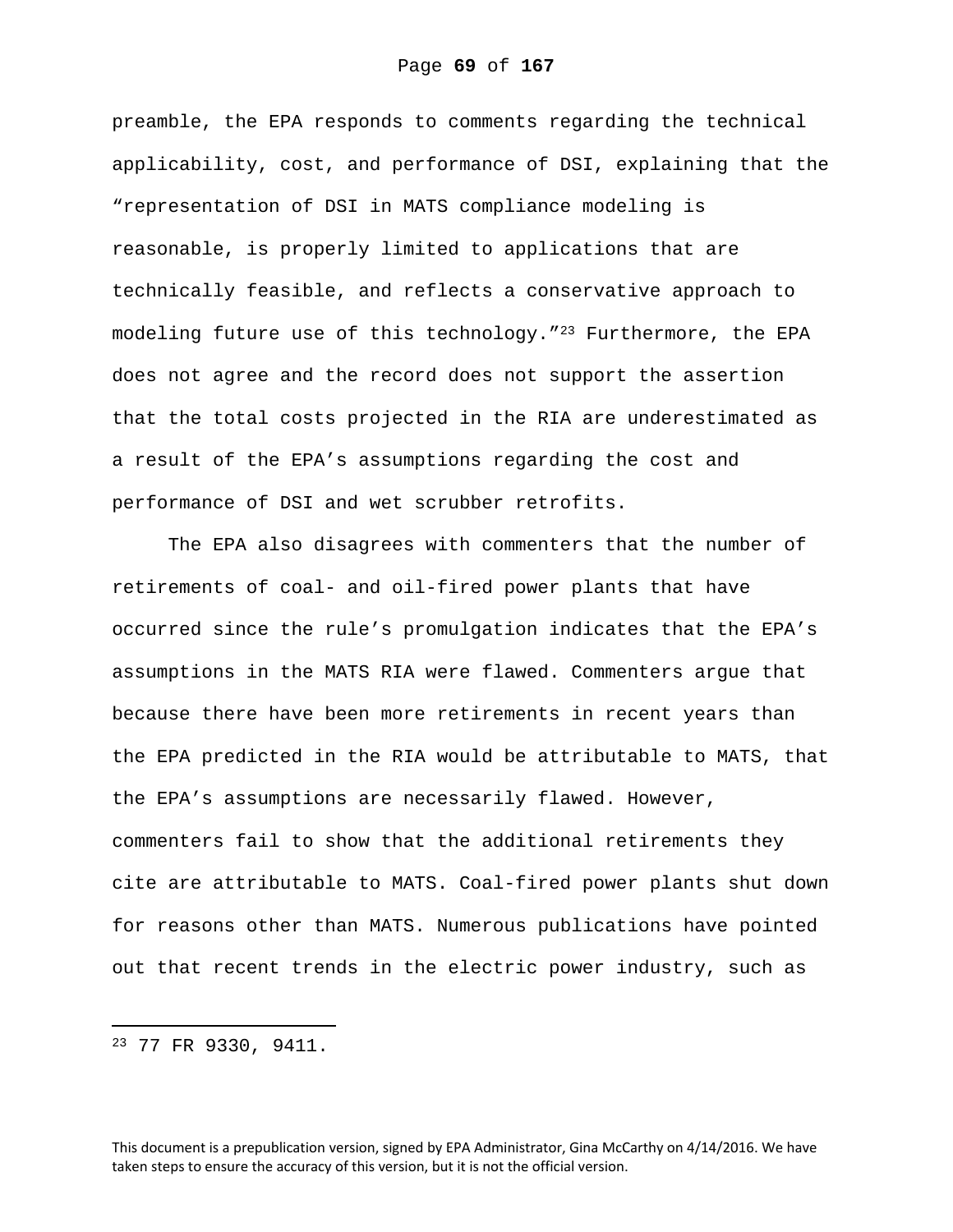low natural gas prices and slow demand growth, have placed significant economic pressure on coal-fired power plants, even those that are compliant with MATS. $^{24}$  Lower natural gas prices have made natural gas generation increasingly more competitive as compared to coal. Moreover, lower natural gas prices result in a reduction in wholesale electricity prices, leading to a

i<br>Li

Mooney, Chris. 2015. "How super low natural gas prices are reshaping how we get our power." *The Washington Post*. October 28. Available at: https://www.washingtonpost.com/news/energyenvironment/wp/2015/10/28/how-super-low-natural-gas-prices-arereshaping-how-we-get-our-power/.

Larson, Aaron. 2016. "Power Generation Industry Faces Fundamental Changes." *POWER Magazine*. January 19. Available at: http://www.powermag.com/power-generation-industry-facesfundamental-changes/?printmode=1.

Cassell, Barry. 2015. "Luminant switches a second unit at the Martin Lake coal plant into seasonal operations." *Generation Hub*. July 24. Available at: http://generationhub.com/2015/07/24/luminant-switches-a-secondunit-at-the-martin-lake.

Smith, Rebecca. 2014. "How Shale-Gas Boom Led to Demise of Energy Future Holdings." The Wall Street Journal. April 29. Available at: http://www.wsj.com/articles/SB1000142405270230416360457953164423 2506988.

U.S. EIA. 2016. "Natural gas expected to surpass coal in mix of fuel used for U.S. power generation in 2016." *Today in Energy*. March 16. Available at: http://www.eia.gov/todayinenergy/detail.cfm?id=25392#.

This document is a prepublication version, signed by EPA Administrator, Gina McCarthy on 4/14/2016. We have taken steps to ensure the accuracy of this version, but it is not the official version.

<sup>24</sup> *See, e.g.*, "FirstEnergy's Largest Coal Plant Idled Due to Low Power Prices." March 11, 2016. *Power Engineering News*. Available at: http://www.power-eng.com/articles/2016/03/firstenergy-slargest-coal-plant-idled-due-to-low-powerprices.8.leftinheritedbottom\_standard\_8.html.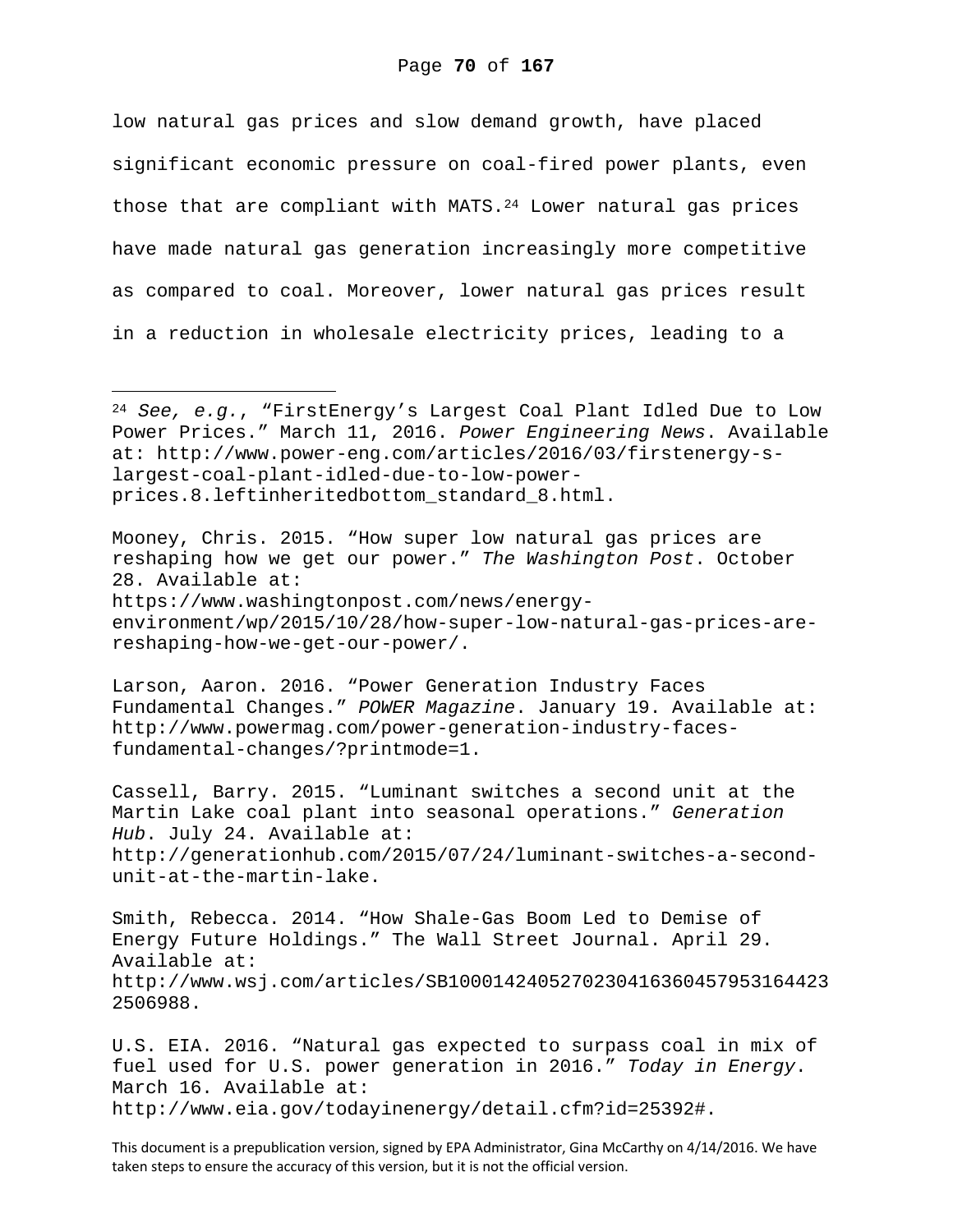reduction in the revenues received by some coal-fired generators. These and other factors lead to EGUs retiring, and they are unrelated to MATS.

 The EPA's cost analysis, summarized in the MATS RIA, was based on reasonable assumptions at the time of promulgation for important factors such as fuel supply, fuel prices, and electricity demand. More importantly, retirements that are not attributable to MATS cannot reasonably be considered a cost of compliance for MATS. Commenters have not demonstrated that any recent retirements not accounted for in the MATS RIA are solely or disproportionately a result of MATS and would not have occurred in the absence of MATS. For these reasons, in making the initial appropriate finding, it is reasonable for the EPA to use the final MATS RIA cost estimates, which were developed at the time the rule was finalized and are based on high quality economic, technical, and regulatory assumptions.

Moreover, in its consideration of cost here, the agency elected to focus on the 2015 impacts presented in the RIA because, as some commenters note, the modeling the agency conducted indicated that compliance costs would be highest in that first compliance year under the rule. By using the estimate from the year when compliance costs are highest to compare against the various cost metrics, the EPA ensured that its assessment of cost reasonableness was, if anything,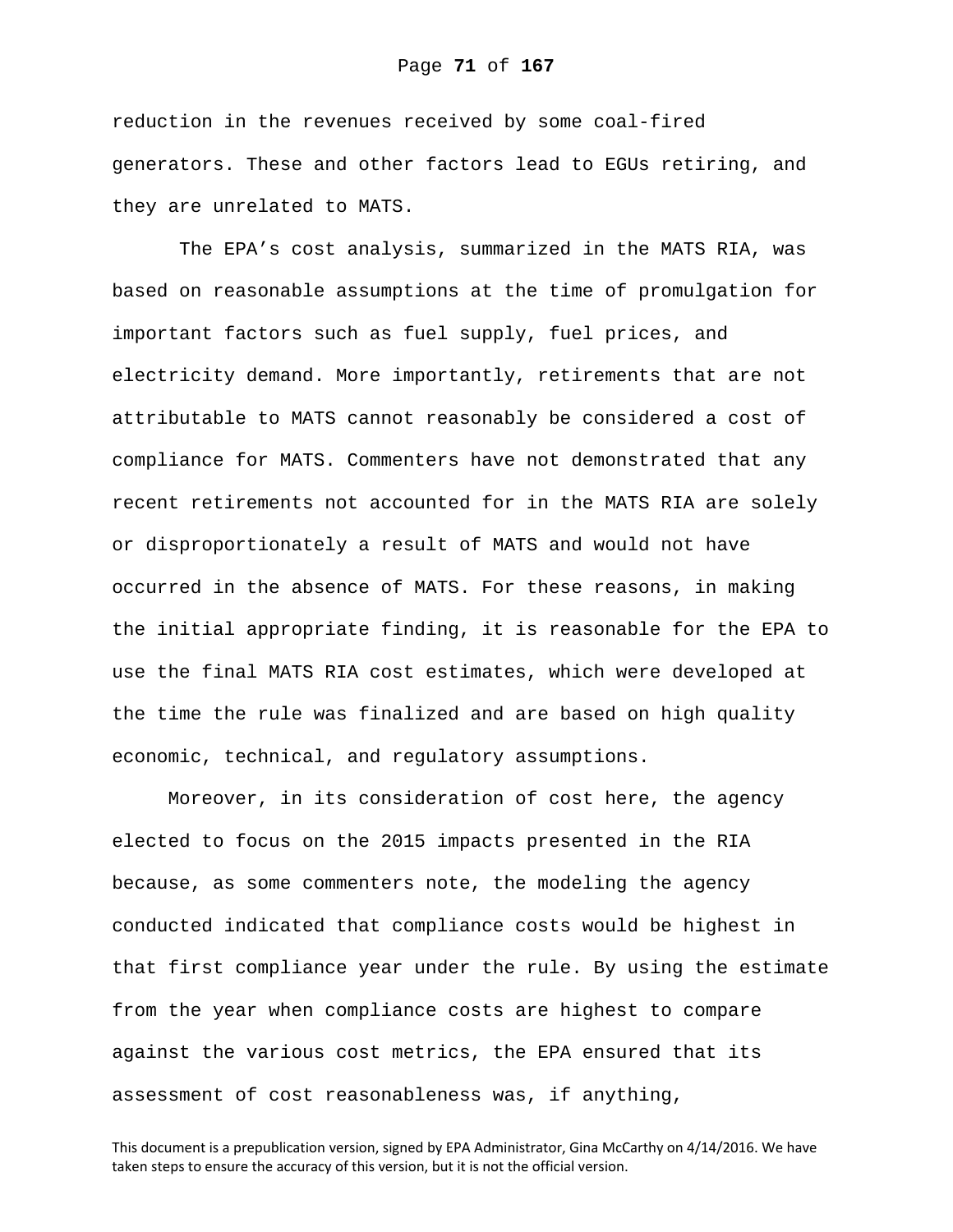conservative, and that these comparisons would, therefore, be applicable for other future years.

The independent analysis cited by several commenters, which was the only retrospective analysis of MATS costs submitted to the EPA in comments, finds that a variety of control technology costs have shown to be lower than the EPA's projection from the final MATS RIA. These results further contradict the assertions of some commenters that the assumptions in the RIA led to an underestimate of costs. The EPA recognizes it is possible, and has historically been the case for other regulations, that the regulated industry develops ways to comply with regulations at lower cost than what the agency projects at the time of rule promulgation. However, the suggestion by the retrospective analysis that important components of the actual compliance cost of MATS are lower than the agency's projections does not alter the agency's determination that the analysis in the final MATS RIA represents the best and most comprehensive estimate of the cost of compliance with MATS available to the EPA for use in this finding, because it was developed at the time the agency reaffirmed the appropriate and necessary finding and established CAA section 112(d) standards for EGUs.

*3. Consideration of costs at the sector level* 

**Comment:** Some commenters questioned whether the EPA's consideration of cost at the sector level was reasonable. These

This document is a prepublication version, signed by EPA Administrator, Gina McCarthy on 4/14/2016. We have taken steps to ensure the accuracy of this version, but it is not the official version.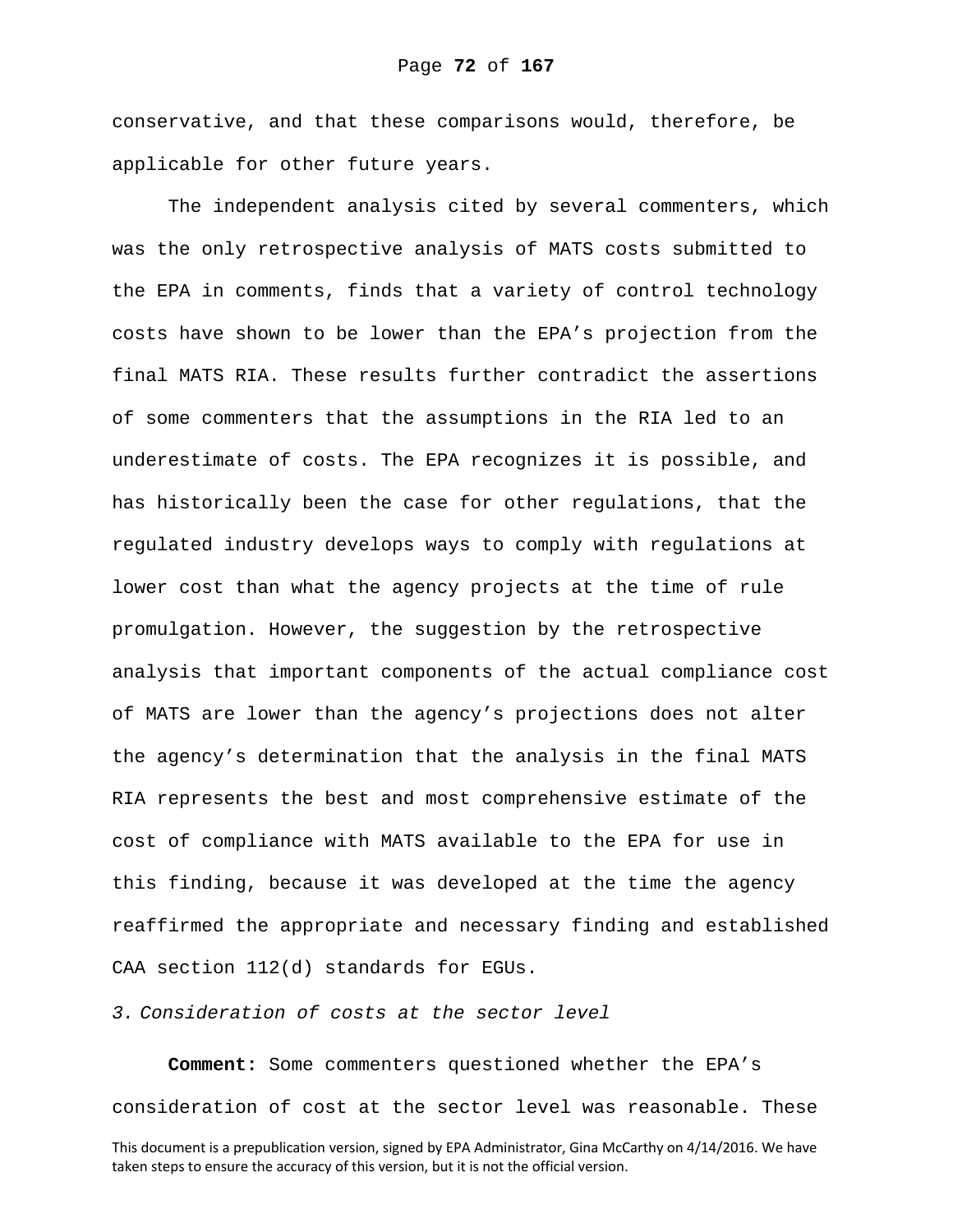commenters argued that because MATS regulated only coal- and oil-fired power plants, that it was incorrect for the EPA to use sector-level data when comparing the costs of the rule to the array of metrics that the EPA used to assess the reasonableness of the rule.

Another commenter stated that the EPA's framing of the cost inquiry - whether the power sector can reasonably absorb the cost of the MATS Rule, 80 FR 75030 — is reasonable, and well within its discretion, citing *Michigan* 135 S. Ct. at 2711 ("It will be up to the Agency to decide (as always, within the limits of reasonable interpretation) how to account for cost."

**Response**: As explained here and below, the EPA's estimate of the MATS compliance costs reflects the cost to the entire power sector. MATS is an economically consequential rulemaking that is expected to induce changes in both electricity and fuel markets. To focus on the projected impact of MATS on only affected coal- and oil-fired EGUs would produce an incomplete estimate of the entire cost of complying with the rule and, thus, lead to an inappropriate consideration of the costs of the final MATS rule. The costs associated with installation and operation of pollution controls (or fuel switching) at some affected EGUs can influence the generation decisions of both EGUs that are regulated by MATS and those that are not regulated by MATS. As the EPA noted in the proposal, the U.S. electric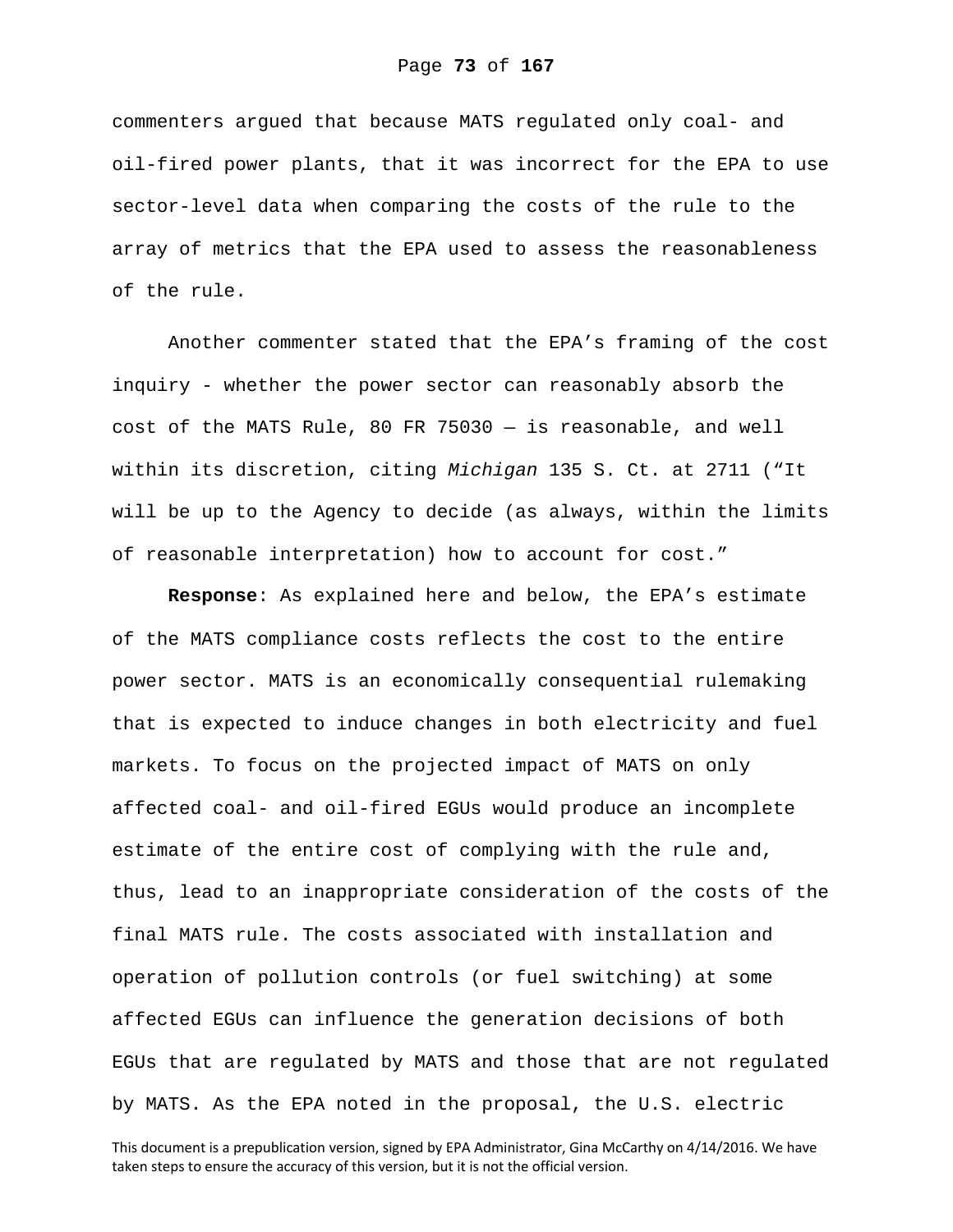power system is complex and interconnected and the generation decisions of a single affected EGU can influence the dispatch of other EGUs, wholesale power prices, and fuel prices. Therefore, for a rule with the scope and projected impacts of MATS it is necessary for the EPA to consider the full cost of the rule by capturing costs expended at all electric generators, not just those subject to emissions requirements under MATS. For example, the EPA's analysis estimated a small increase in generation from natural gas-fired sources as a result of the rule. This increase in generation results in increased demand for natural gas and, thus, a small increase in the price of natural gas. This results in additional costs for EGUs that utilize natural gas, which the EPA appropriately captured in the analysis for the RIA. Furthermore, an evaluation of the costs borne solely by EGUs subject to MATS would need to account for the potential ability of owners of these EGUs to recoup their increased expenditures through higher electricity prices, or else an estimate of the costs of MATS borne by the owners of those EGUs (*i.e.*, their economic incidence) would be an overestimate. However, in doing so, the costs borne by the consumers of electricity from these higher prices would be ignored, which the EPA finds inappropriate. This is especially true given that the demand for electricity is not particularly price-responsive and many firms in the industry are assured cost-recovery, and, therefore, there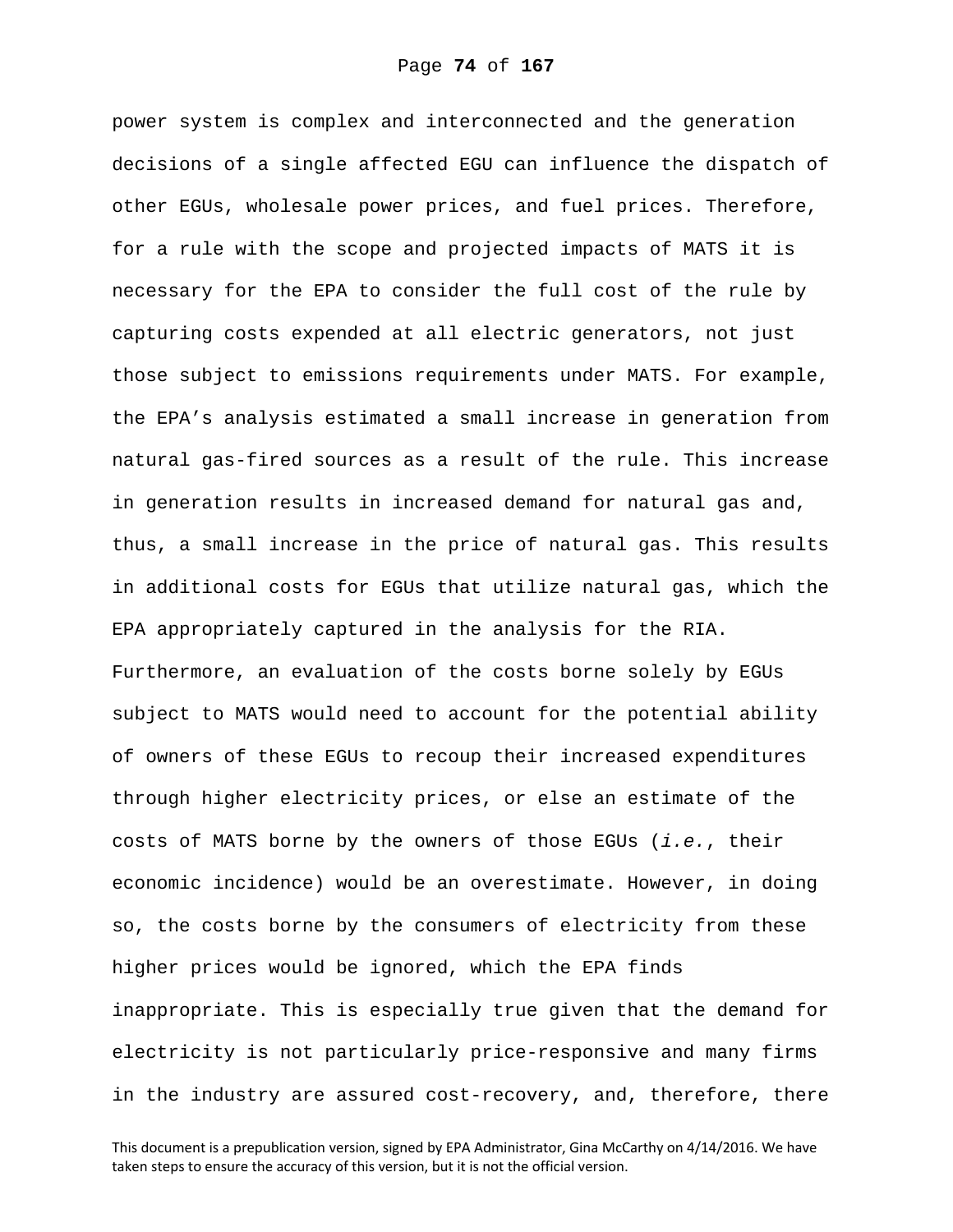is considerable potential for producers to pass through their expenditures to consumers. Therefore, the EPA determined it was appropriate to account for all of the costs that may be expended as a result of the rule that could be reasonably estimated, recognizing that these expenditures would ultimately be borne either by electricity consumers or electricity producers, and not limiting our consideration of costs to just those borne by a subset of producers or consumers. Again, even non-regulated EGUs can be affected by the rule through changes in prices as a result of MATS, such as the example of a gas generator just provided. Another example is that of a generator that benefits from higher electricity prices induced by MATS without incurring costs, such as a renewable generator owned by a highly diversified firm. Ultimately, consumers and producers bear the costs of a regulation, not specific pieces of machinery. Therefore, a consideration of cost incurred by only directly regulated EGUs would not fully capture the impacts on the owners of those directly regulated EGUs.

Finally, many commenters in MATS and in this supplemental finding agree that cost reasonableness can be determined in part by increases in electricity prices, which reflect increased expenditures by EGUs resulting from MATS. By advocating for the consideration of electricity price impacts, these commenters further support EPA's determination that it is appropriate to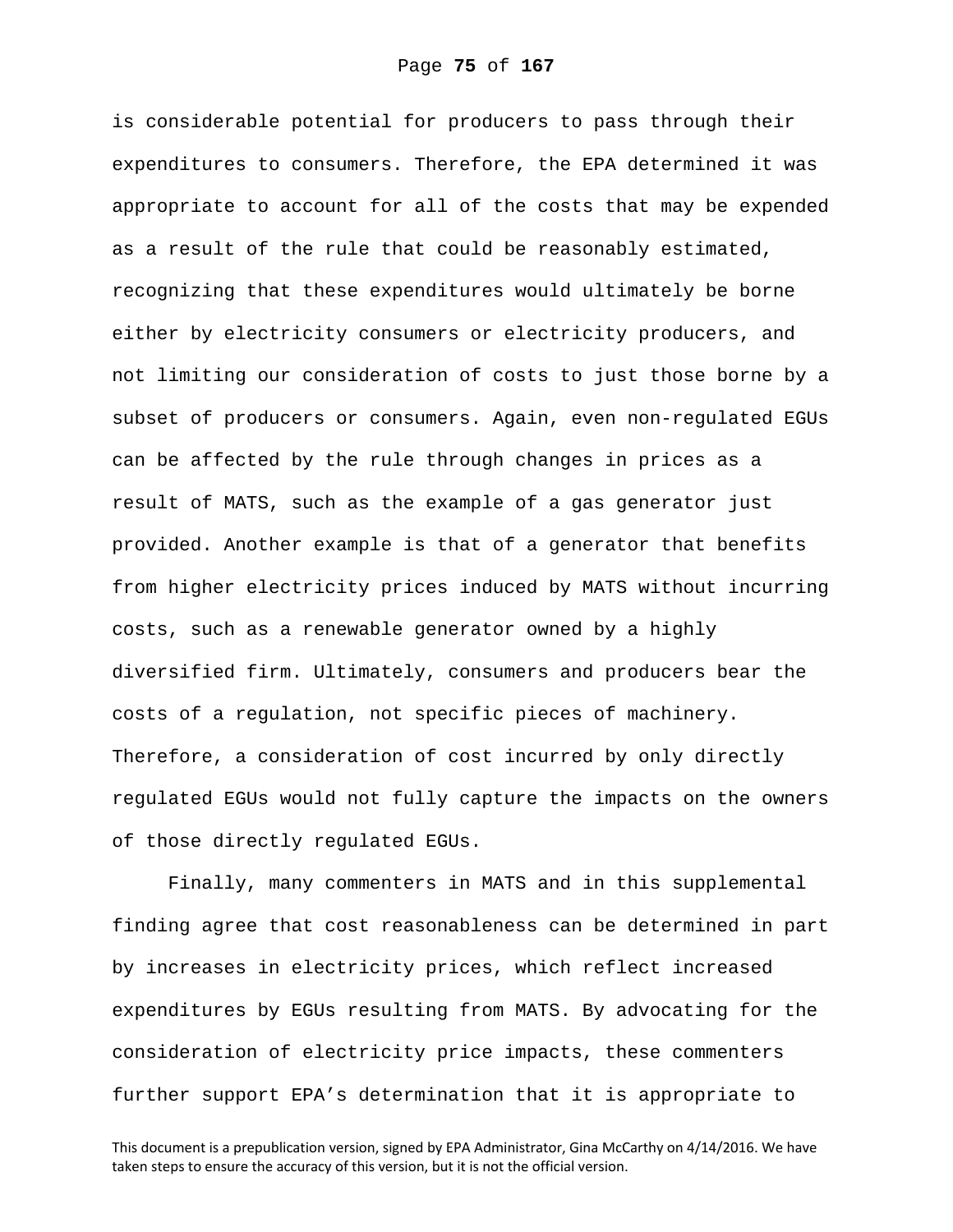consider other cost metrics at the sector level as well. The EPA's estimate of the cost of MATS is an appropriately complete accounting of the costs incurred by the sector, and the agency's comparison of these costs to the sector-wide metrics is reasonable.

### *4. Power sector sales*

**Comment**: Commenters supporting the consideration of compliance costs as a percentage of power sector sales noted that the EPA has routinely used this type of analysis as a means of evaluating whether compliance costs for HAP regulations are reasonable. These commenters believe the comparison of compliance costs to power sector sales produces a useful metric to help the EPA determine whether the power sector can reasonably absorb the cost of compliance with MATS. These commenters also agree that this analysis supports the agency's conclusion and demonstrates that the costs of the standards are low, as compared to annual revenues of the electric utility sector.

Commenters disagreeing with the agency's analysis of compliance costs as a percentage of power sector sales argue it is misleading because it ignores the relationship between revenues and expenses and, therefore, in their view, provides no indication of cost reasonableness. The commenters suggested that given the high operating costs for EGUs, a comparison of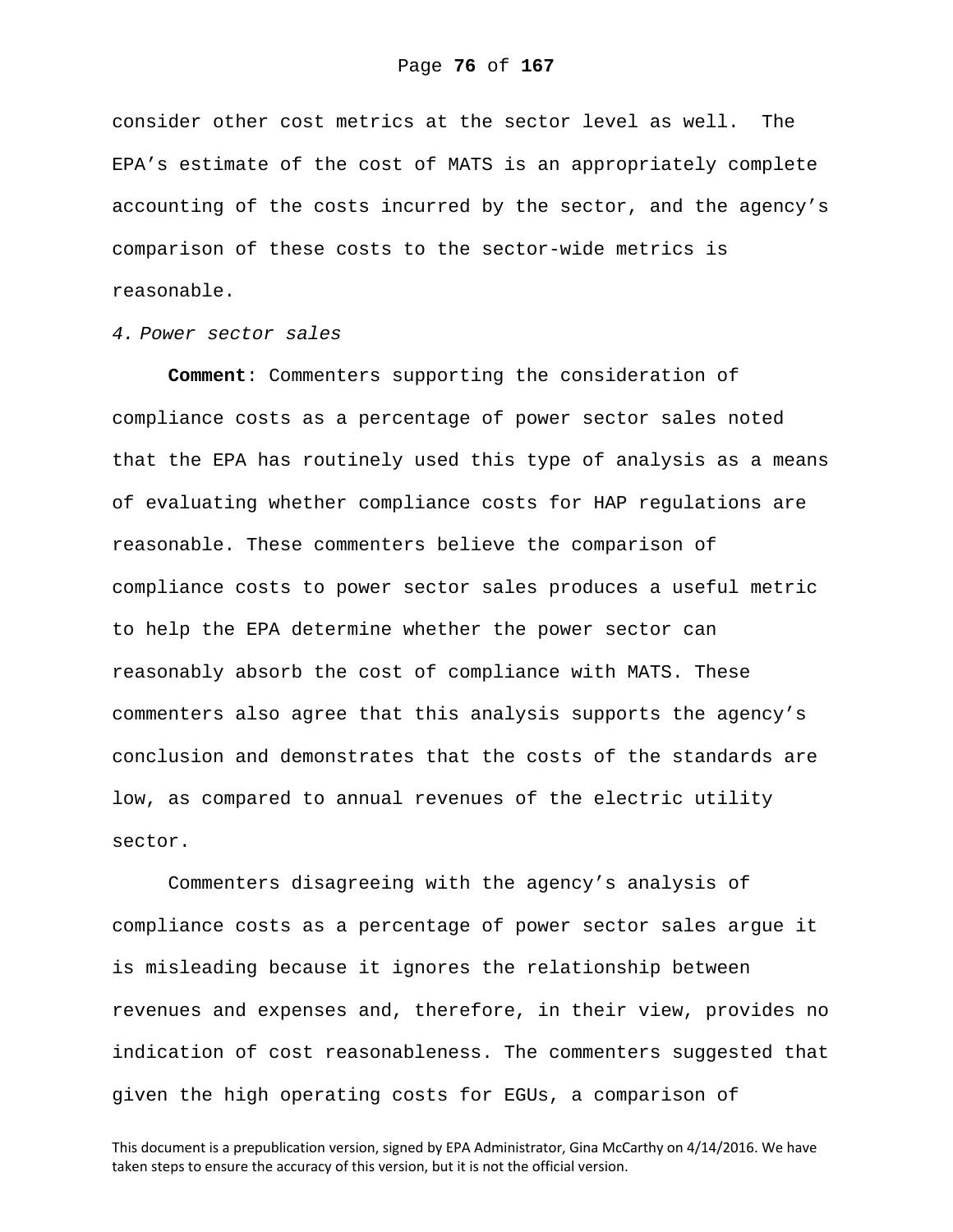compliance costs to affected facilities' net operating income (*i.e.*, revenues from retail sales minus operating expenses) would more appropriately highlight the cost impacts on the marginal operations of affected sources.

One commenter stated that the EPA does not explain why the analysis of compliance costs as a percentage of power sector sales is appropriate for the utility sector. The commenter noted that this type of analysis is generally used for measuring economic impacts to small entities under the Regulatory Flexibility Act (RFA) and, in that context, sales are generally measured per company or on another more granular level.

**Response**: The EPA maintains that it is reasonable to employ an analysis of compliance costs as a percentage of power sector sales, a frequently used indicator of economic impact, to evaluate the cost of MATS. A comparison of revenues to costs is informative and relevant to an evaluation of whether the costs associated with a rule are reasonable.

While the EPA recognizes that alternative metrics could also be useful, the application of such alternative metrics would not invalidate the use of compliance costs as a percentage of power sector sales as demonstrating cost-reasonableness. The level of sales in the industry is, over time, representative of the costs incurred by the industry to generate, transmit, and distribute electricity, as the firms that operate in the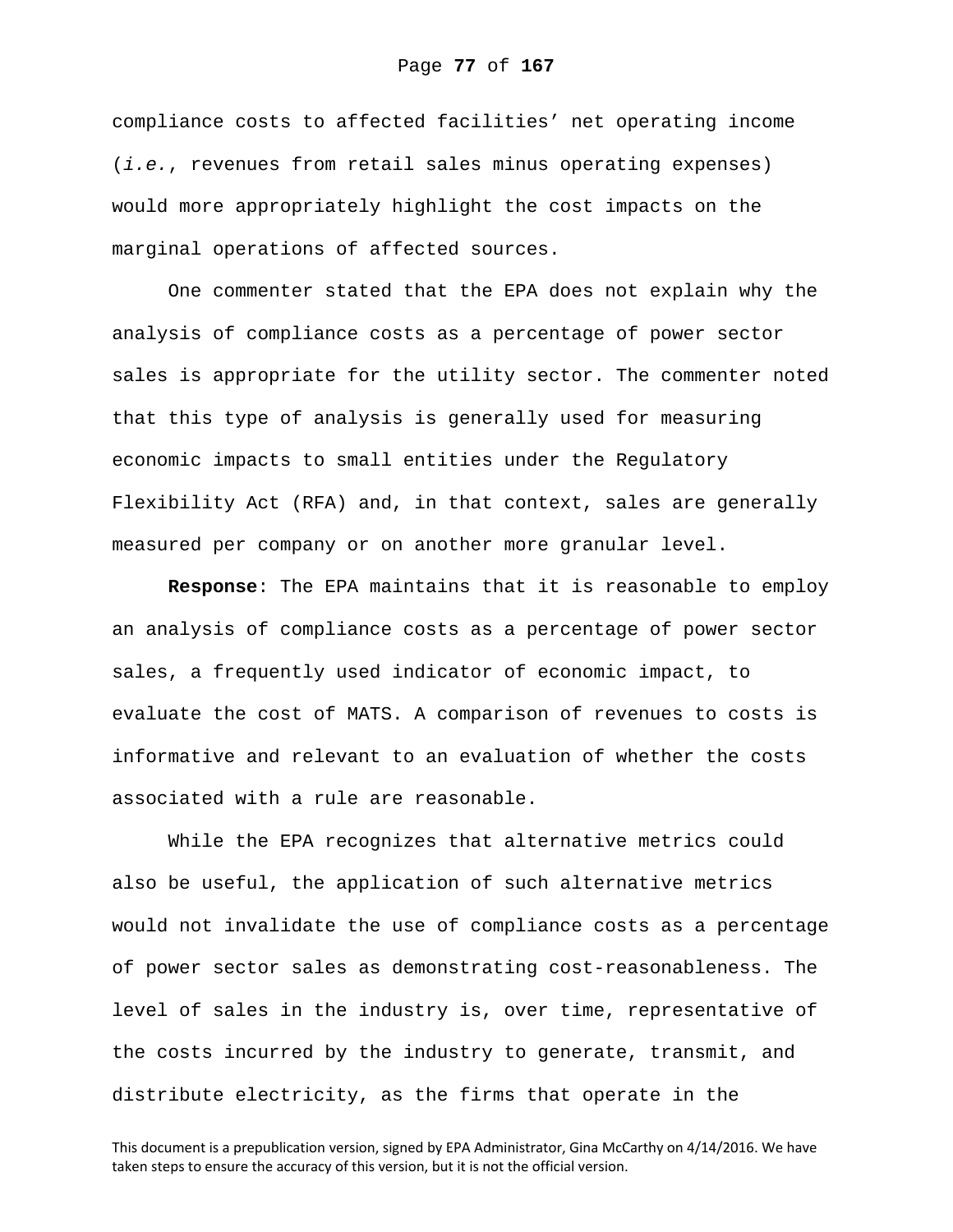electricity sector usually do so with the expectation that they will recover their costs (*i.e.*, expenditures) in addition to a profit. Therefore, total sales provides a sense of scope of economic activity in the industry, and annual changes in those sales provide a sense of the scope of fluctuations in that industry.

The EPA disagrees that a comparison of the costs of complying with MATS and the power sector's sales is an unreasonable way to evaluate costs simply because this type of comparison is often made in the context of evaluating economic impacts on small businesses. While commenters point out that the analysis is often used for smaller entities, they do not demonstrate why the metric holds no value for examining economic impacts on the power sector.

Further, with regard to the specific metric suggested by commenters opposed to using compliance costs as a percentage of power sector sales to consider costs, we note that while net operating income is an important indicator for utilities and other operating entities, as discussed in this section above, a significant share of operating expenditures may ultimately be borne by consumers. Therefore, comparing the costs borne by electricity producers to their net operating income (*i.e.*, a measure of profits that does not account for payments on costs that have been committed to previously, like financing of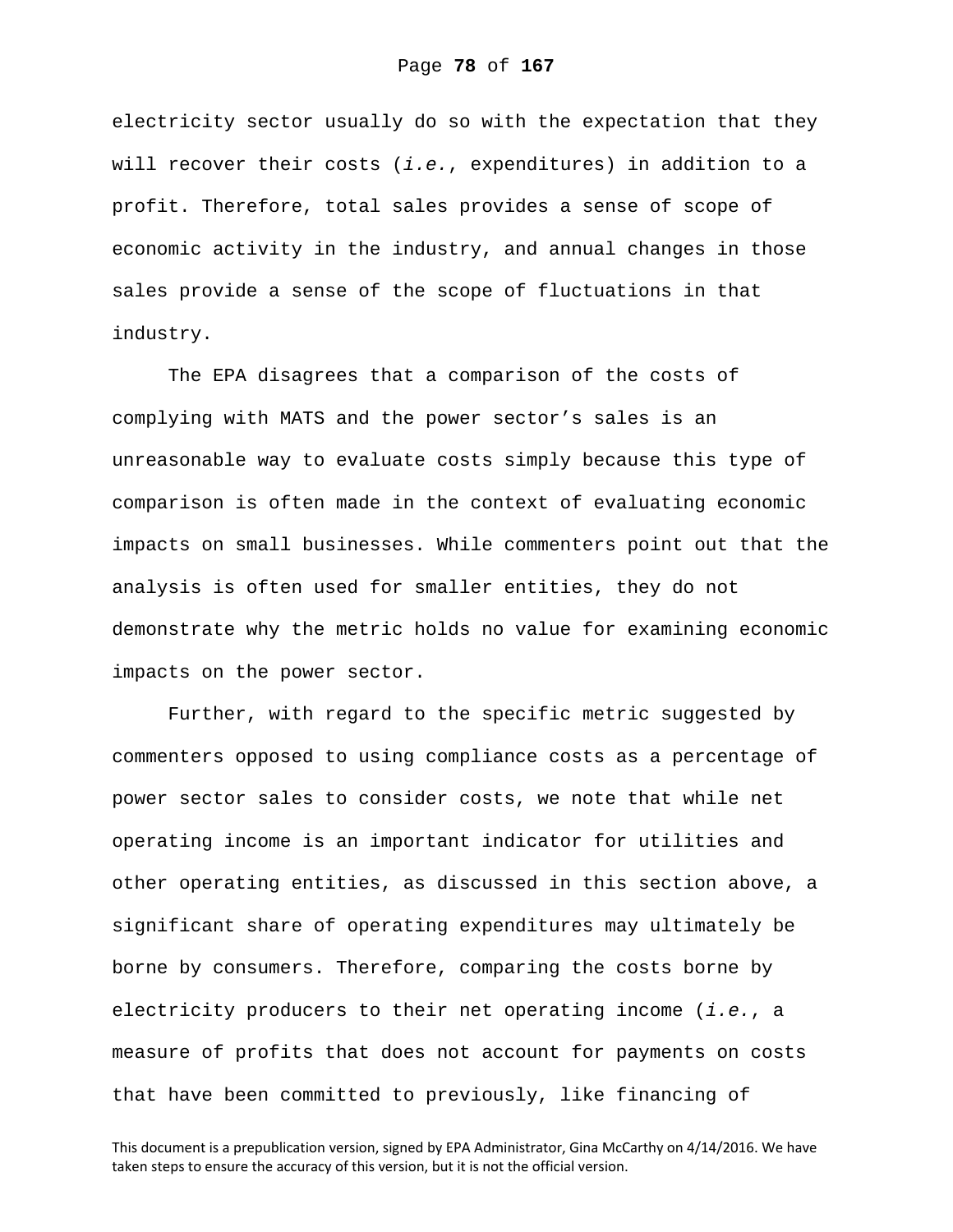existing capital) would be an incomplete assessment of the cost of MATS. Thus, it would be unreasonable to compare the total expenditures incurred as a result of MATS to historical net operating income in the sector without accounting for the ability of firms to pass through these costs through higher electricity prices.

Additionally, there are difficulties associated with estimating changes in firm-level net-operating income or other measures of firm profits with the data and tools available to the agency. For example, many firms in the industry are not publicly traded, so historical profit data for many of these firms are not readily available; therefore, a comparison of an estimate of the change in profits to historical data on profits in the industry would be limited by data availability. Furthermore, there are accounting and tax practices that affect the timing of when profits are reported, and therefore measures of profits may fluctuate on an annual basis for reasons not directly related to coincident annual changes in revenues and expenditures. In addition, the fact that a large proportion of affected EGUs in the power sector operate within regulated markets and are able to pass regulatory costs to electricity consumers, yet often face different specific requirements for how and when they may recover those costs, presents challenges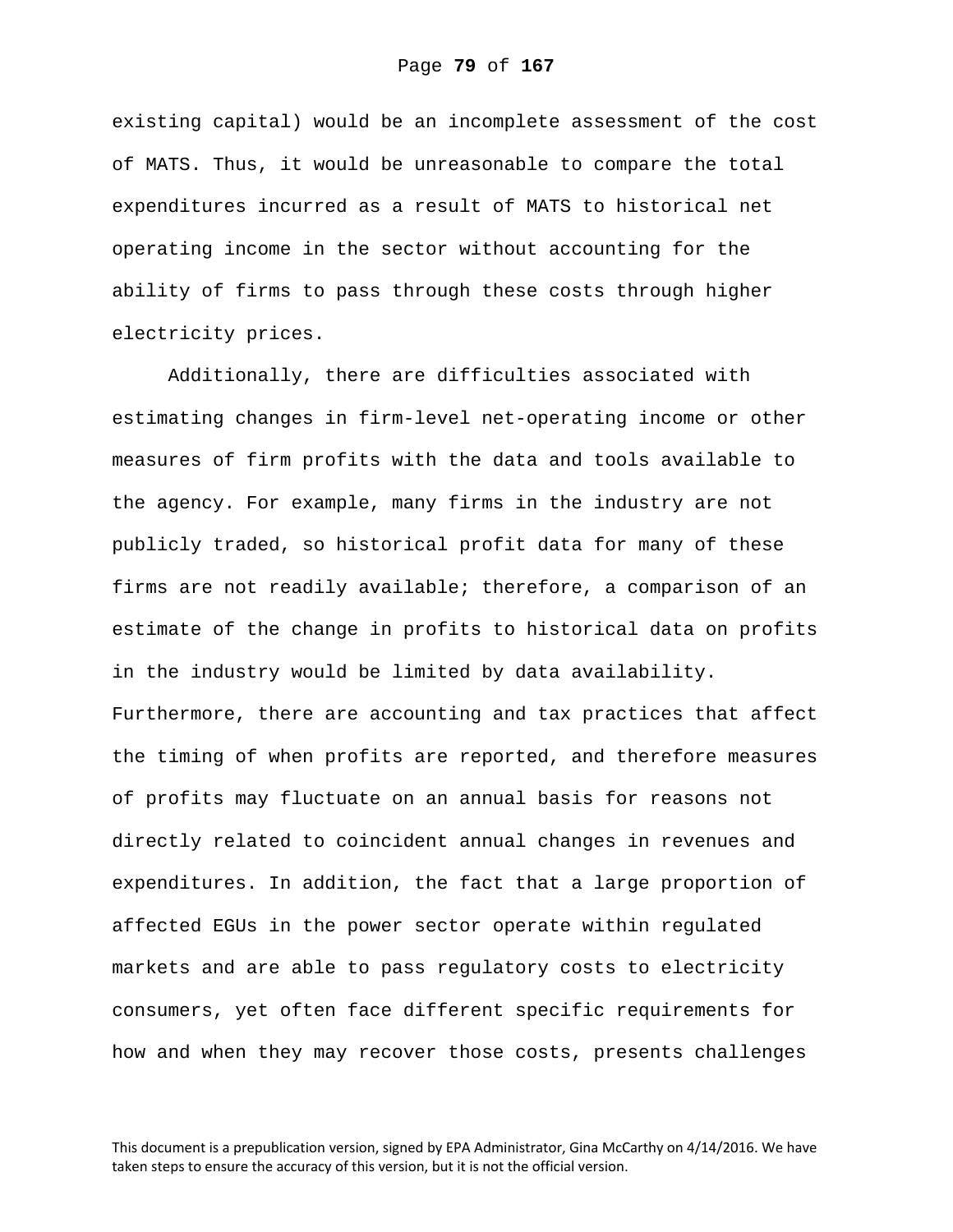to the use of a change in net operating income as a metric for evaluating costs.

Commenters advocating changes in net operating income as a more appropriate metric than a metric based on compliance costs as a percentage of power sector sales for measuring cost reasonableness do not supply any analysis in their comment, nor do they provide a source of historical data to use for this analysis, nor a way to address these technical challenges with estimating historical profits, nor do they assert that a different metric would result in a conclusion that contradicts the EPA's findings. However, in response to comments highlighting the importance of considering annual operating expenses to this industry, the EPA considered additional information on operating expenses in order to ensure that our analysis of retrospective and projected cost information is robust and complete. This supplemental analysis was discussed earlier in Section III.A. In sum, the EPA continues to find that it is reasonable, when evaluating the reasonableness of the costs of MATS, to compare those costs to utility sector sales.

## *5. Capital expenditures*

**Comment**: Several commenters supported the EPA's use of the metric comparing MATS compliance costs to capital expenditures as one way to evaluate whether MATS compliance costs are reasonable. One commenter stated that projected compliance

This document is a prepublication version, signed by EPA Administrator, Gina McCarthy on 4/14/2016. We have taken steps to ensure the accuracy of this version, but it is not the official version.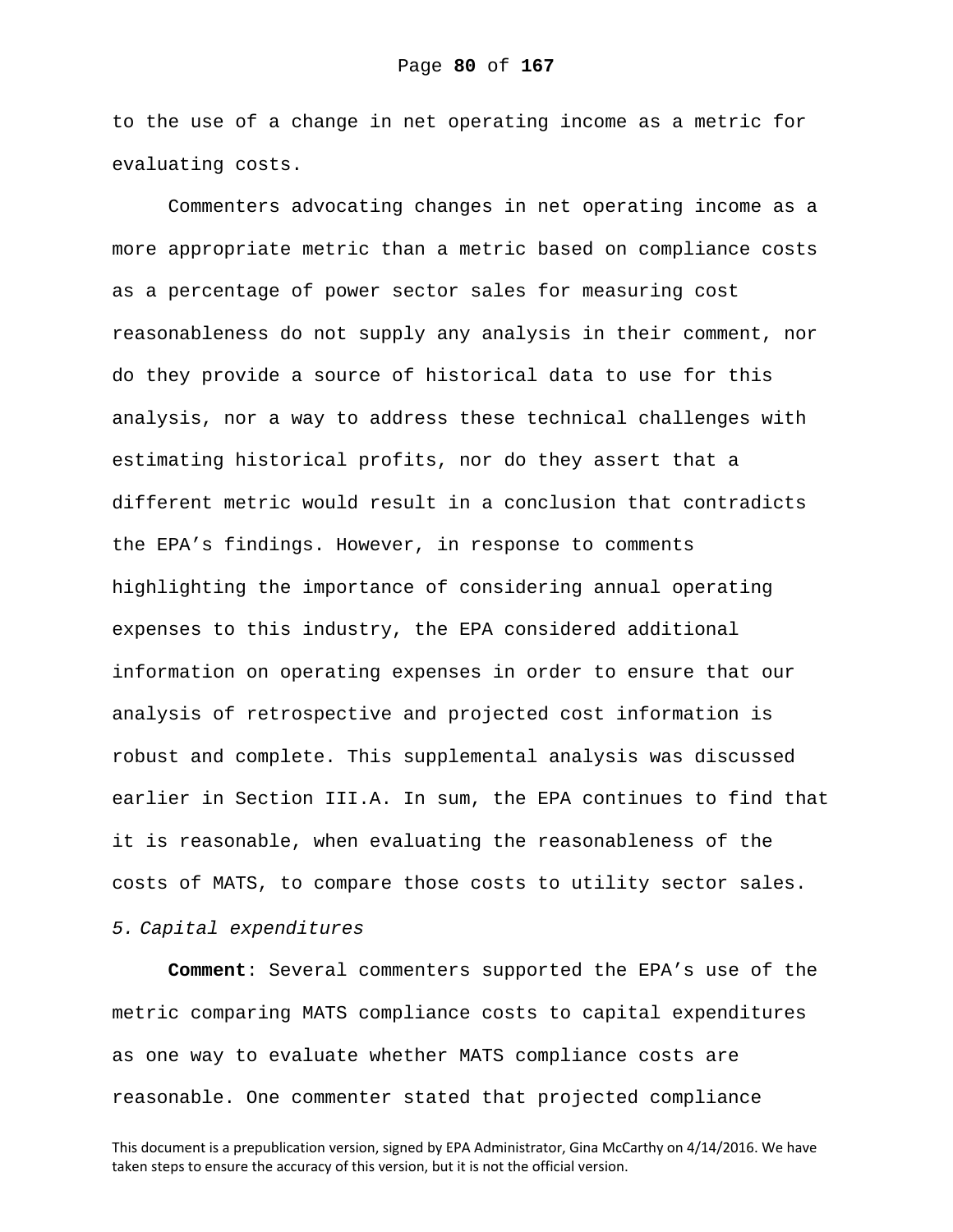expenditures are small in relation to both the typical capital expenditures undertaken each year by the utility industry, as well as typical year-to-year changes in such expenditures. One commenter particularly approved of the focus of this metric on comparing the precise impact of a particular category of the rule's compliance costs to industry spending on that category of costs. The commenter stated that this metric provides a clear understanding of whether the rule's capital expenditure costs could readily be absorbed by industry.

Other commenters took issue with the EPA's comparison of annual capital expenditures required by MATS to overall powersector capital expenditures as a way to assess whether the rule's compliance costs are reasonable. These commenters stated that the power sector's historical annual capital expenditures are broad, all-encompassing statistics that do not provide an adequate basis to judge whether compliance expenditures are reasonable. Specifically, this commenter suggested that the EPA's analysis should instead focus on the historical annual capital expenditures of only the entities that own affected sources. One commenter argued that the EPA did not explain the benefits of this approach over any other approach, or why it is a good measure of the reasonableness of the costs of a regulation.

This document is a prepublication version, signed by EPA Administrator, Gina McCarthy on 4/14/2016. We have taken steps to ensure the accuracy of this version, but it is not the official version.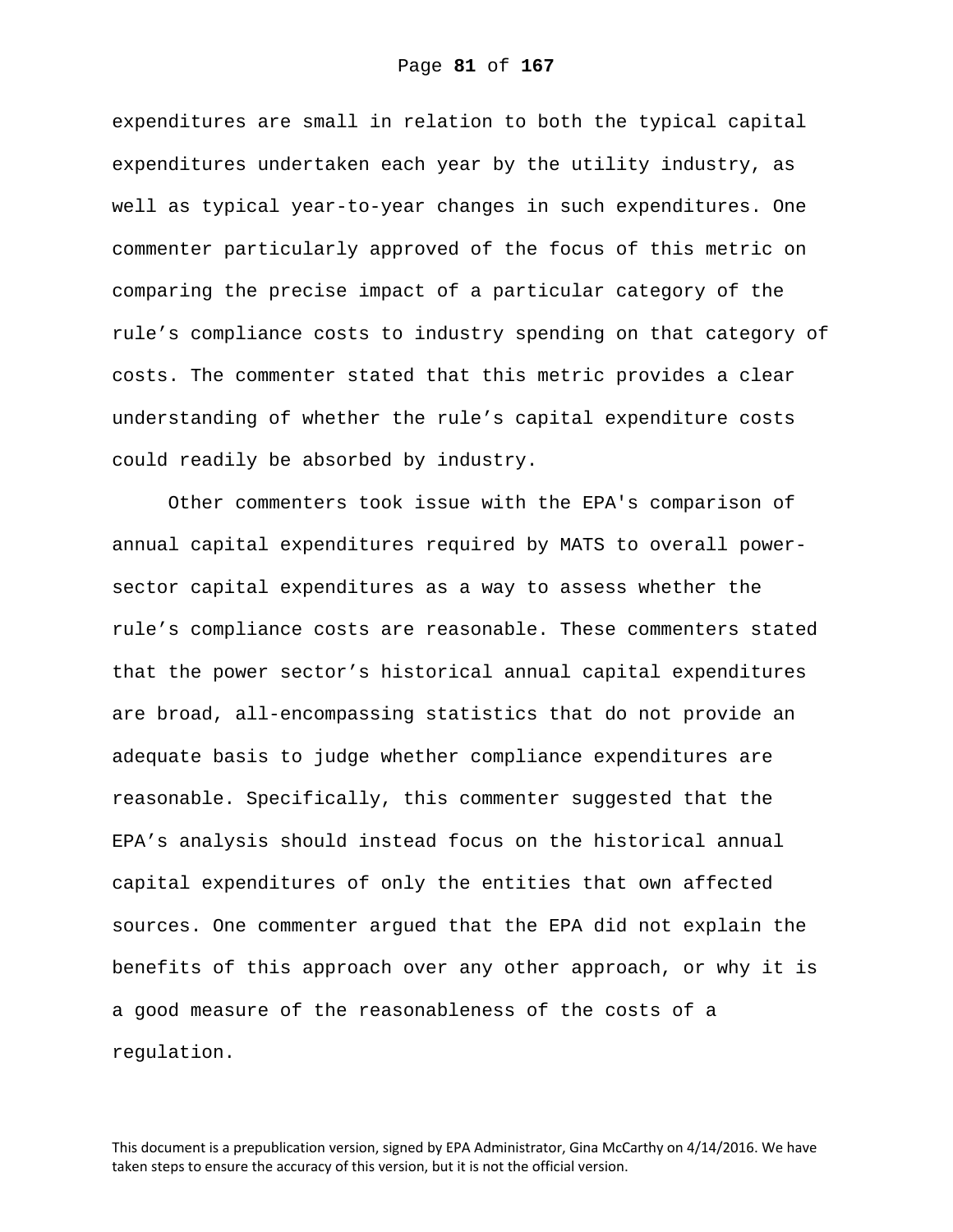**Response**: As an initial matter, the EPA notes that while a number of commenters disagreed with the agency's use of historical annual capital expenditure data for the power sector in its analysis, no commenter objected more generally to the agency's examination of the rule's capital expenditures as one way to consider whether the rule's costs are reasonable. In demonstrating that an analysis is reasonable, particularly in the absence of any statutory guidance, the EPA is not required to show that its chosen approach is better than "any other approach." Instead, the agency is required to show that there is a "rational connection between the facts found and the choice made." *State Farm*, 463 U.S. at 52. As discussed in the proposed supplemental finding, capital costs are one aspect of total compliance costs that can be evaluated against historical levels. As the EPA explained in the proposed supplemental finding, capital costs represent largely irreversible investments for firms that must be paid off regardless of future economic conditions, as opposed to other important variable costs, such as fuel costs, that may vary according to economic conditions and generation needs. For an action that was projected to result in a large number of pollution control retrofits nationwide for multiple HAP, the EPA determined it was reasonable to consider projected capital costs as one component of a comprehensive evaluation of overall compliance costs. This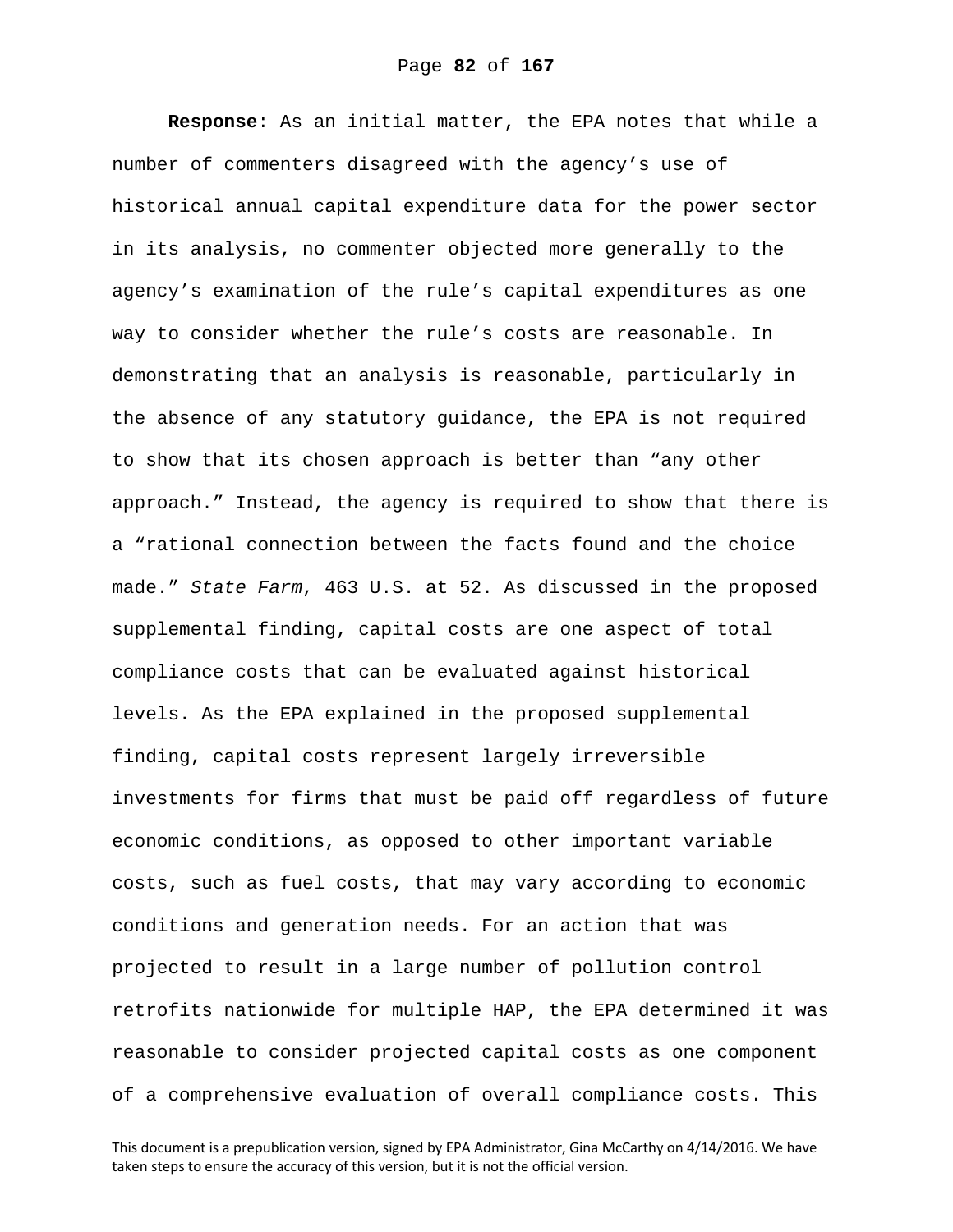is further supported by the EPA's projection that the annual projected capital costs represented about 26 percent of the total annual compliance cost projected for 2015. For this rulemaking, the EPA was able to access reliable historical data from multiple sources over a sufficient time horizon, which enabled comparisons of the EPA's projections of incremental capital expenditures under MATS to sector-level historical trends in capital expenditures.

We disagree with the comment alleging that the EPA's analysis of this metric is "too broad". Specifically, we do not agree with the commenter's suggestion that we should restrict our analysis of capital expenditures to focus on only the entities directly regulated by MATS (*i.e.*, "the entities that own the affected sources"). As discussed in Section IV.A.3, the EPA views a sector-level assessment of costs, including capital expenditure requirements, to be the correct scale of analysis for this notice, in part because analyzing cost at the sectorlevel better captures impacts on entities, many of which own complex holdings that include units that are not regulated by MATS. Further, adopting the commenter's methodology for analyzing capital expenditures more narrowly would force the agency to ignore costs associated with installing additional new generating technologies that would be attributable to MATS (because those new units that are installed are not directly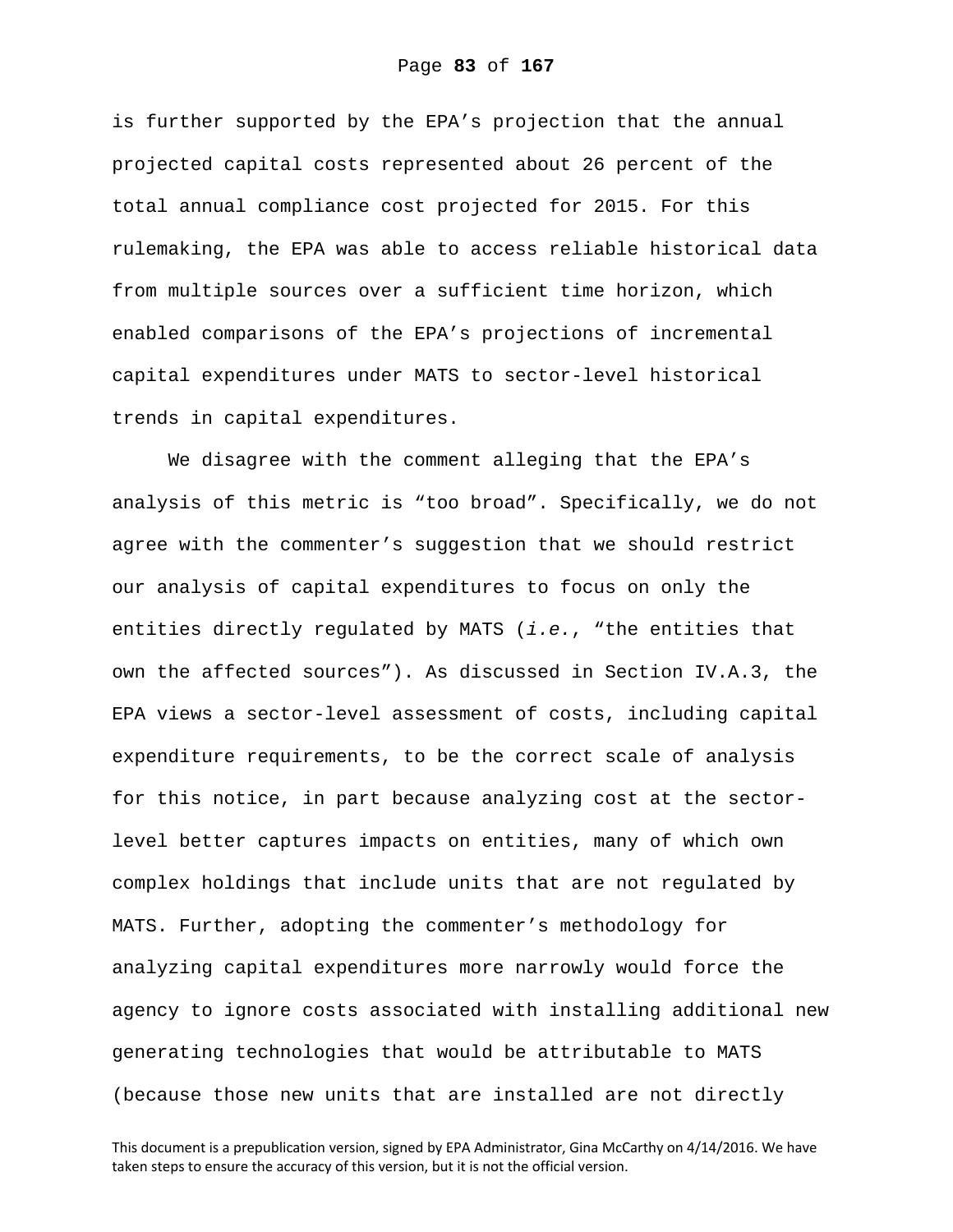regulated by MATS and are not necessarily owned by entities that own units regulated by MATS), and those costs are not insignificant and increase over time. We also note that although the commenter urges the EPA to analyze historical annual capital expenditures by a subset of units, the commenter provides no information regarding that metric, nor is the agency aware of data to reliably analyze that metric. Therefore, for all of the reasons above, we decline to confine our analysis of capital expenditures to only those units that are directly regulated by MATS.

Moreover, we disagree with the commenter's implied premise that an estimate of the capital expenditure costs associated with installing controls to comply with MATS actually reflects capital expenditure impacts on entities owning "affected sources". As noted in Section IV.A.3, many of these sources are able to pass-through compliance costs to ratepayers, and, thus the cost of compliance, including capital expenditure costs, are in many cases ultimately borne by consumers. The EPA's sectorlevel approach to analyzing cost for this metric, as for others, takes into account all costs whether they are borne by producers or consumers, and is therefore the most comprehensive and wellsuited to evaluating whether such costs are reasonable.

Additionally, in response to comments, the EPA supplemented its analysis of annual capital costs with annual production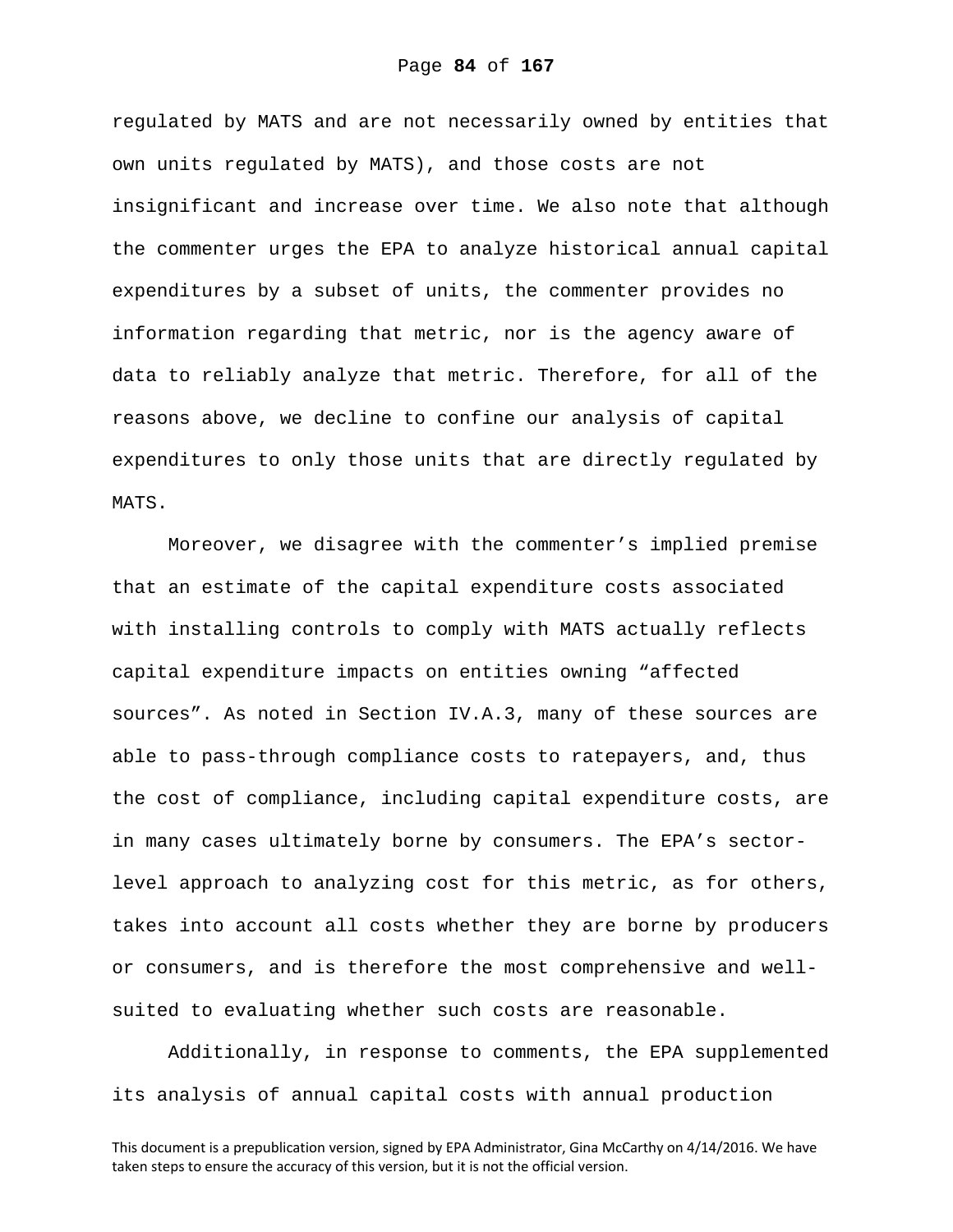costs, the sum of which provides a more comprehensive metric to use to compare against total projected compliance costs (see Section IV.A.4 above). This addition confirmed the EPA's earlier finding that the compliance costs of this rule are projected to be well within historical variability, and continues to demonstrate that the agency's projected costs are reasonable when weighed against historical metrics.

#### *6. Retail electricity prices*

**Comment**: A commenter supporting the EPA's retail price of electricity metric stated that in evaluating the economic impacts of CAA regulation, the EPA has often considered the projected costs of regulation to electricity consumers. Additionally one commenter noted that recent data show that the EPA's estimate for 2015 was conservative and that actual electricity prices have been lower than the EPA projected. Commenters supporting the metric concluded that the agency's analysis demonstrates that on a regional and national basis, the increases in the retail price are reasonable in light of the benefits afforded, and well within the range of variability.

A commenter stated that the EPA's retail price of electricity metric masks the true effects of the rule because the commenter believes that the EPA failed to acknowledge that, of the 11 years examined, only 3 years saw greater average price increases than would be caused by the rule. The commenter added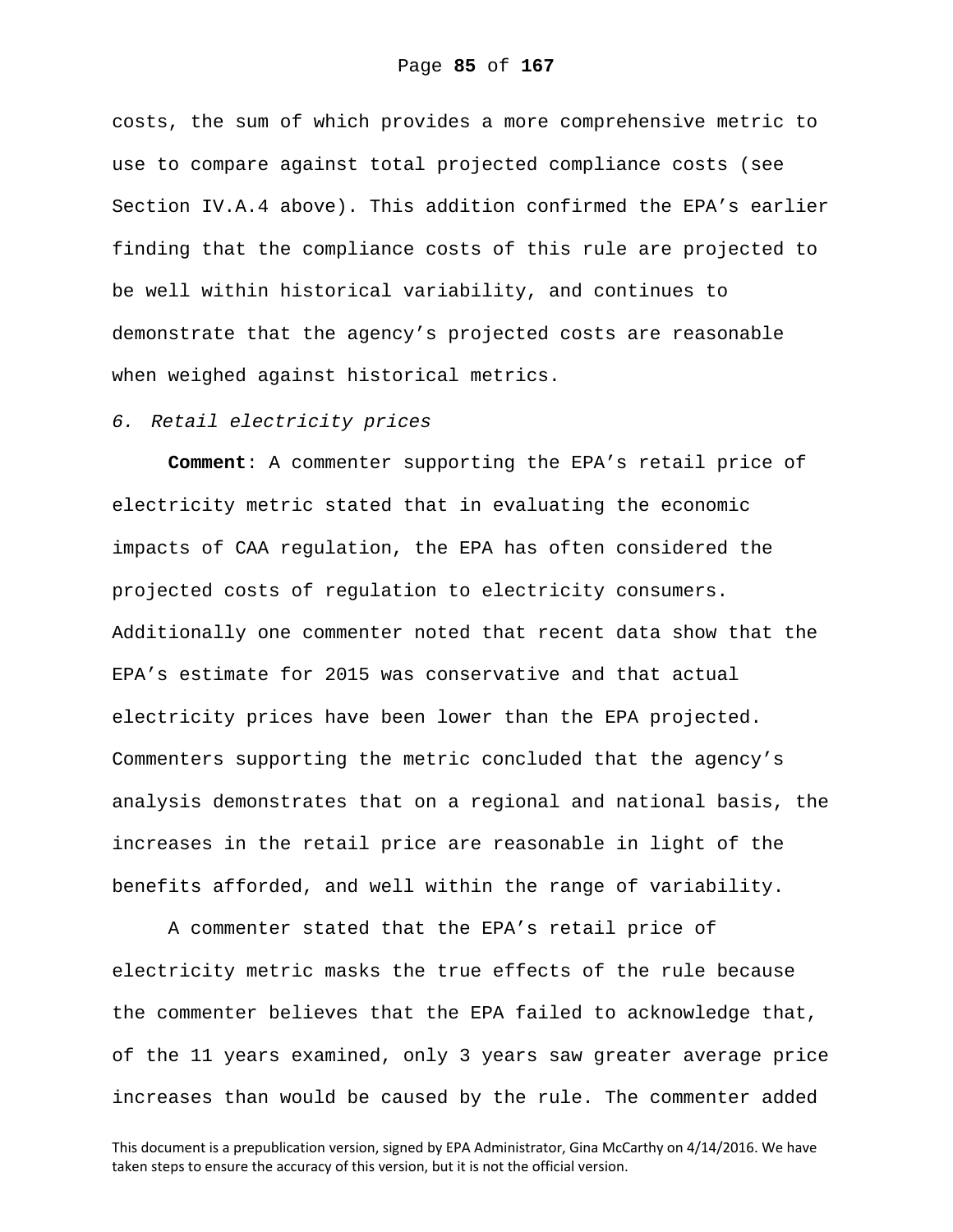that the EPA did not acknowledge that the MATS rule causes average retail price of electricity increases that are almost double that of an average of the 11 examined years and that the EPA did not recognize that the price increases caused by the rule are additive.

**Response**: The EPA reviewed changes in average retail price of electricity over the 2000-2011 period and compared the projected impact of MATS on the average retail price of electricity to annual variability over this period. The EPA believes that the estimated increase in electricity price is reasonable because it falls well within the range of historical variation. The EPA does not believe that comparing the projected impact to an average or percentile of historical fluctuation is the appropriate approach for examining this particular impact. This is because the context of whether MATS incurs a disproportionate change is relevant in the context of positive changes in price, not simply the average trend in price changes, which includes both net-positive and net-negative changes. MATS will impact electricity prices; what is relevant is whether that change is disproportionate to the differences in electricity prices that happen for various different reasons, and that reveal themselves in year-to-year fluctuations. To compare the effect of MATS to an average of those variations over time, essentially dampening those variations to an average growth rate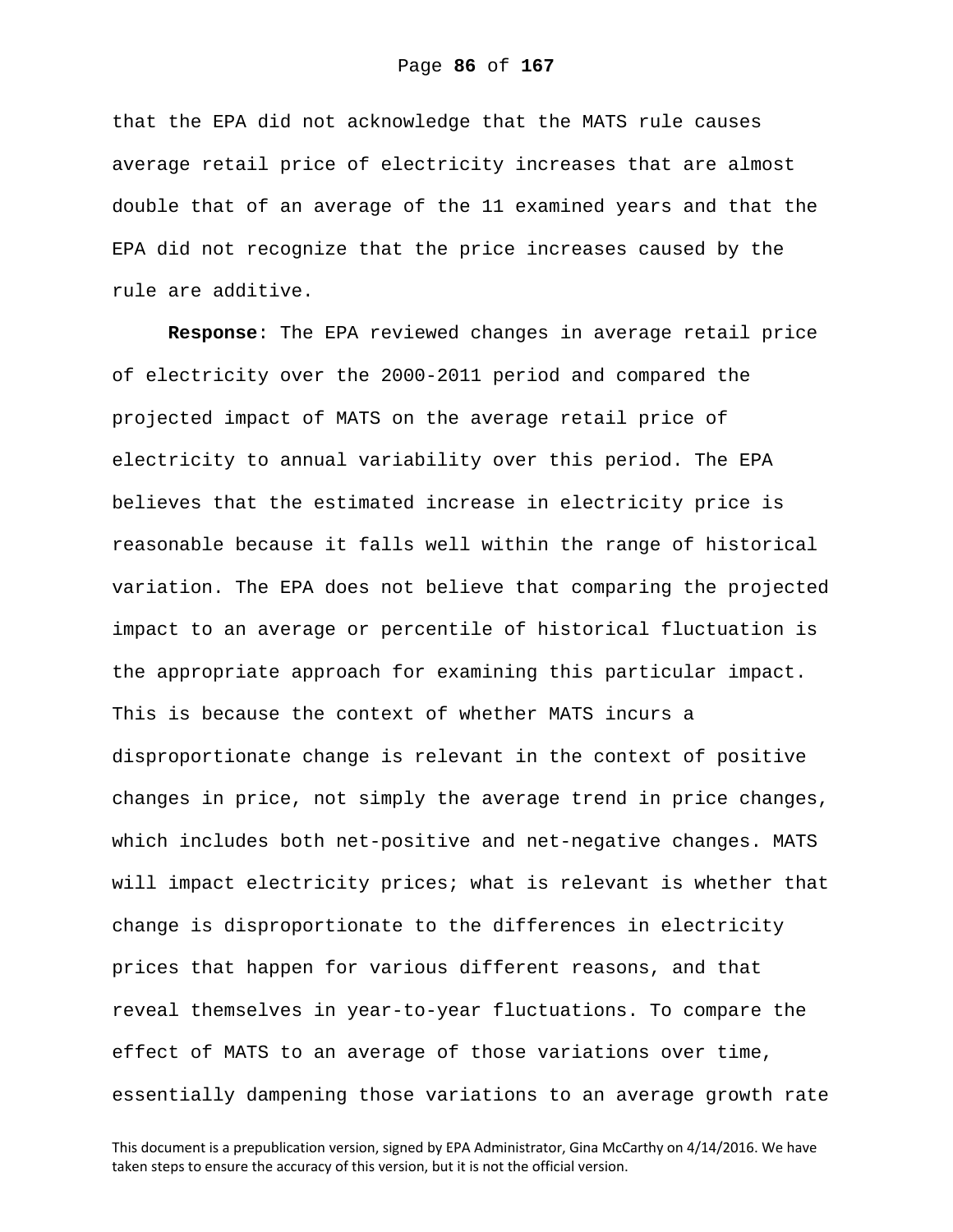in electricity prices, would prove misleading when trying to compare the effect of MATS on retail electricity price with other influences.

Additionally, the EPA notes that the commenters' point regarding additive impacts is incorrect. The 0.3 cents per kilowatt-hour is incremental to the EPA's estimated average retail electricity price in the absence of the rule, not historical levels (which are actually higher in 2006-2011, on average, than the EPA's base case estimates for 2015). As the EPA explains in the preamble to the final MATS rule, "Even with this rule in effect, electricity prices are projected to be lower in 2015 and 2020 than they were in 2010." In the EPA's consideration of the potential impacts of MATS on retail electricity prices, the agency appropriately considered the estimated increase in prices projected to occur as a result of MATS in the context of historical variability.

## *7. Reliability of electricity supply*

**Comment**: Several commenters took issue with the EPA's analysis of the impacts of MATS on power sector generation capacity and stated that impacts on reliability alone are not a measure of the reasonableness of costs. Commenters stated that the EPA vastly underestimated the number of retirements that have occurred as a result of MATS and presented several estimates of retirements and facility closures. Several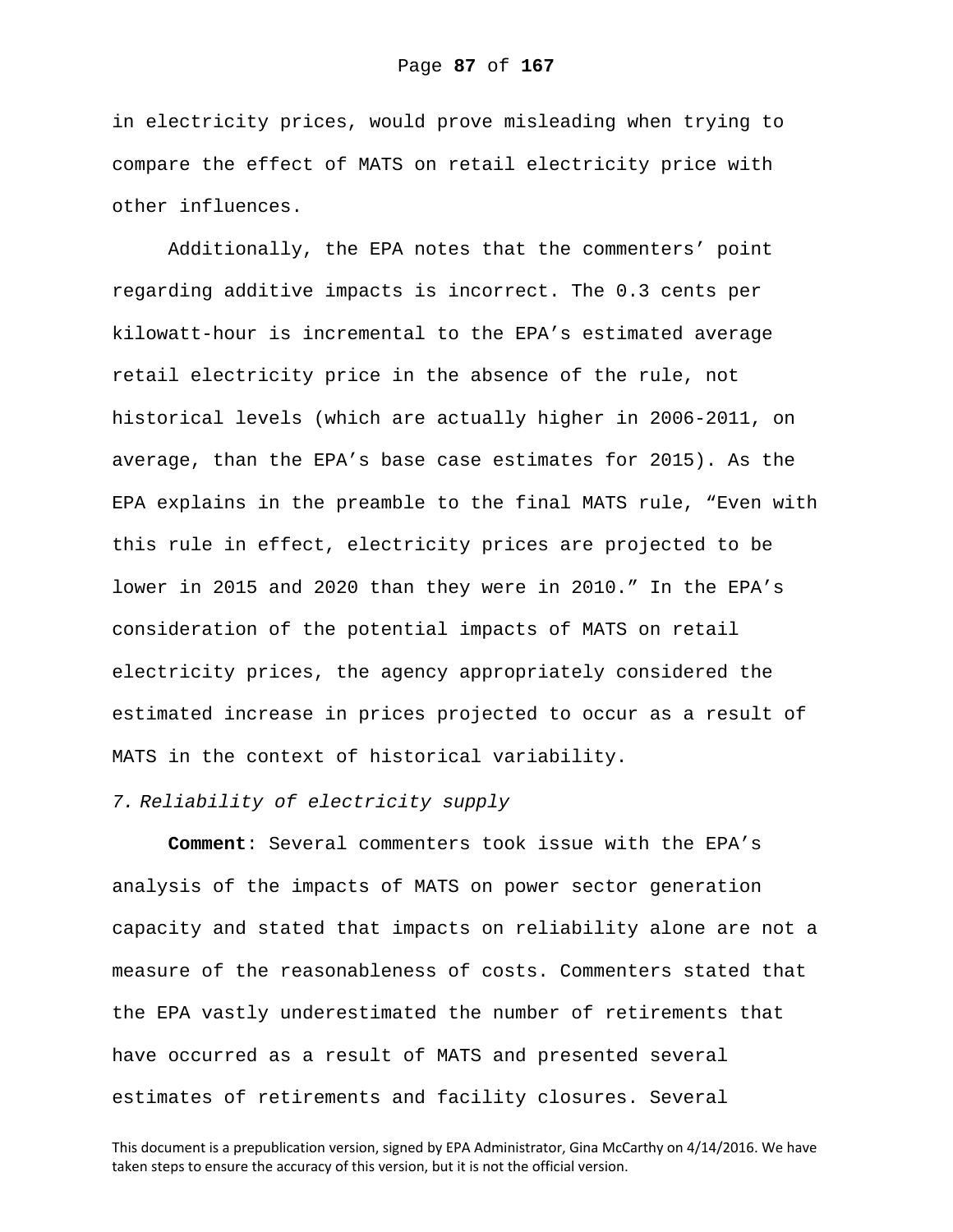commenters alleged that the EPA arbitrarily compares its projection of MATS-related coal-fired capacity retirements to the nation's total generation capacity and the nation's coalfired generation capacity.

Other commenters stated that the analysis of the impact on the sector's generating capacity supports the agency's finding. Commenters noted that retirement decisions are based on consideration of numerous factors (*e.g.*, age of the unit, capacity factors, fuel prices, etc.) making it difficult to determine whether a given coal- or oil-fired unit retired due to MATS compliance obligations or due to other unrelated factors that make operation uneconomic.

One commenter noted that the EPA's modeling and analysis in the MATS RIA provides the best estimate of the impact of MATS on retirements and stated that the fact that retirements have been higher than projected does not suggest that they were a result of MATS, much less that the EPA erred in concluding that the retirement of 4.7 gigawatts (GW) of generation capacity would be a reasonable burden for the electric power industry to bear. Commenters stated that the EPA's resource adequacy analyses showed that reserve margins can be maintained while the power sector complies with MATS and supports the agency's determination that MATS compliance costs are reasonable.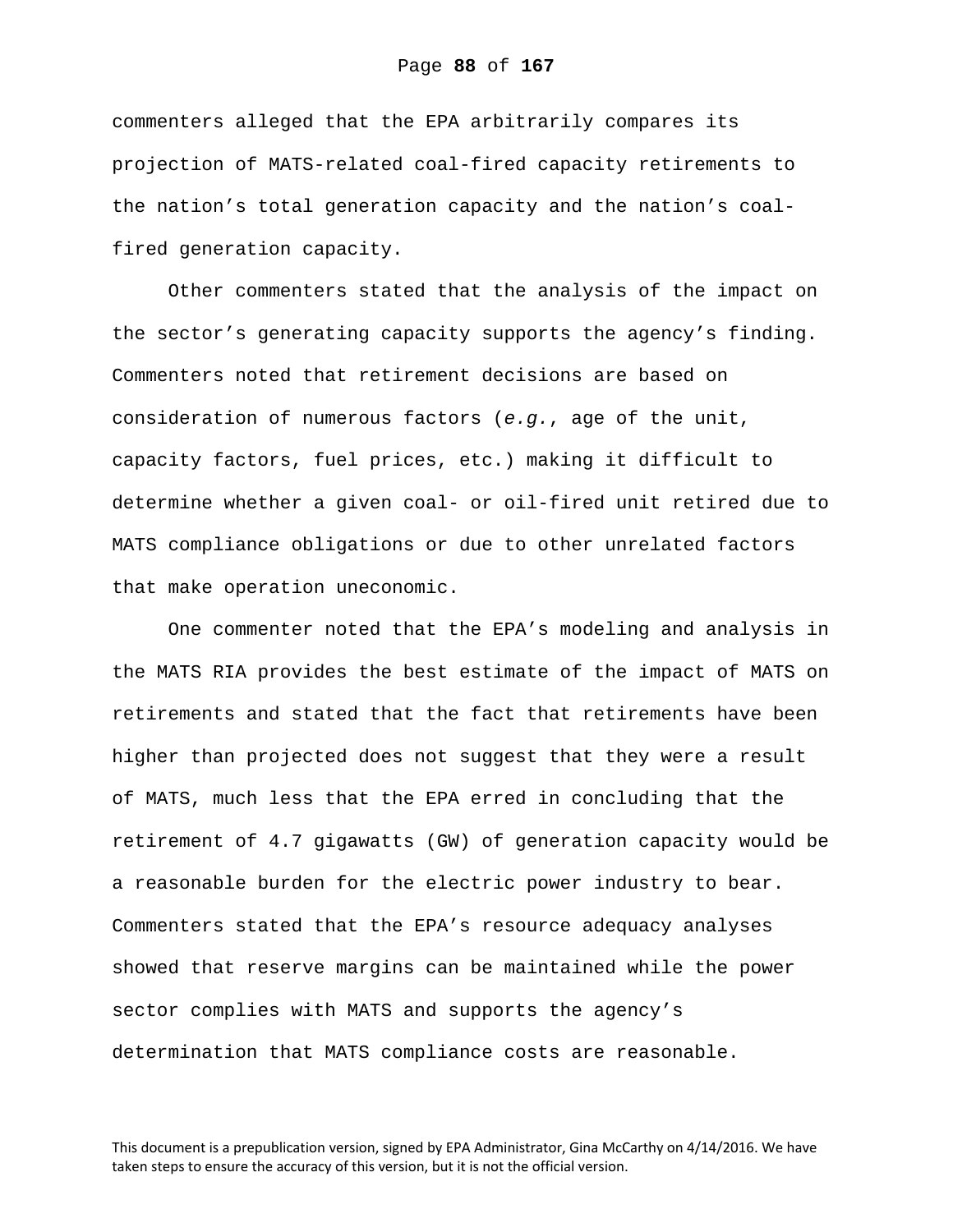**Response**: In Section III.A.2 above, the EPA explains why commenters' assertions that the EPA underestimated the retirements due to MATS are unsupported and do not demonstrate that the EPA's assumptions and modeling for the MATS RIA are flawed. In fact, numerous factors unrelated to MATS have affected the rate of retirements in this sector (see Section III.A.2). Moreover, the EPA notes that, even while commenters argued that the EPA underestimated the total number of retirements that would occur, they do not provide any examples, nor could they, that the retirements that have occurred since promulgation of MATS have actually caused reliability problems.25

i

<sup>25</sup> We note that, when promulgating MATS, the EPA recognized the statutory concern for meeting environmental goals without jeopardizing electric reliability, and consequently took steps to ensure that sources would be able to comply with the rule while maintaining a reliable supply of electricity. The rule set a 3-year compliance deadline for existing sources, which is the longest time period allowed by the statute. *See* 77 FR 9407. The rule also provided EGU specific guidance addressing how sources could obtain an extension for a fourth year from the relevant permitting authorities under CAA section  $112(i)(3)(B)$  if such time is needed for the installation of controls. *See id.* at 9409-10. Finally, the EPA separately issued an enforcement response policy concurrently with MATS to provide additional flexibility for certain reliability-critical power plants. Memorandum from Cynthia Giles, Assistant Administrator of the Office of Enforcement and Compliance Assurance, *The Environmental Protection Agency's Enforcement Response Policy for Use of Clean Air Act Section 113(a) Administrative Orders in Relation to Electric Reliability and The Mercury and Air Toxics Standard* (Dec. 16, 2011); *see also* 77 FR 9411. To date, only a few sources have approached the agency regarding the policy.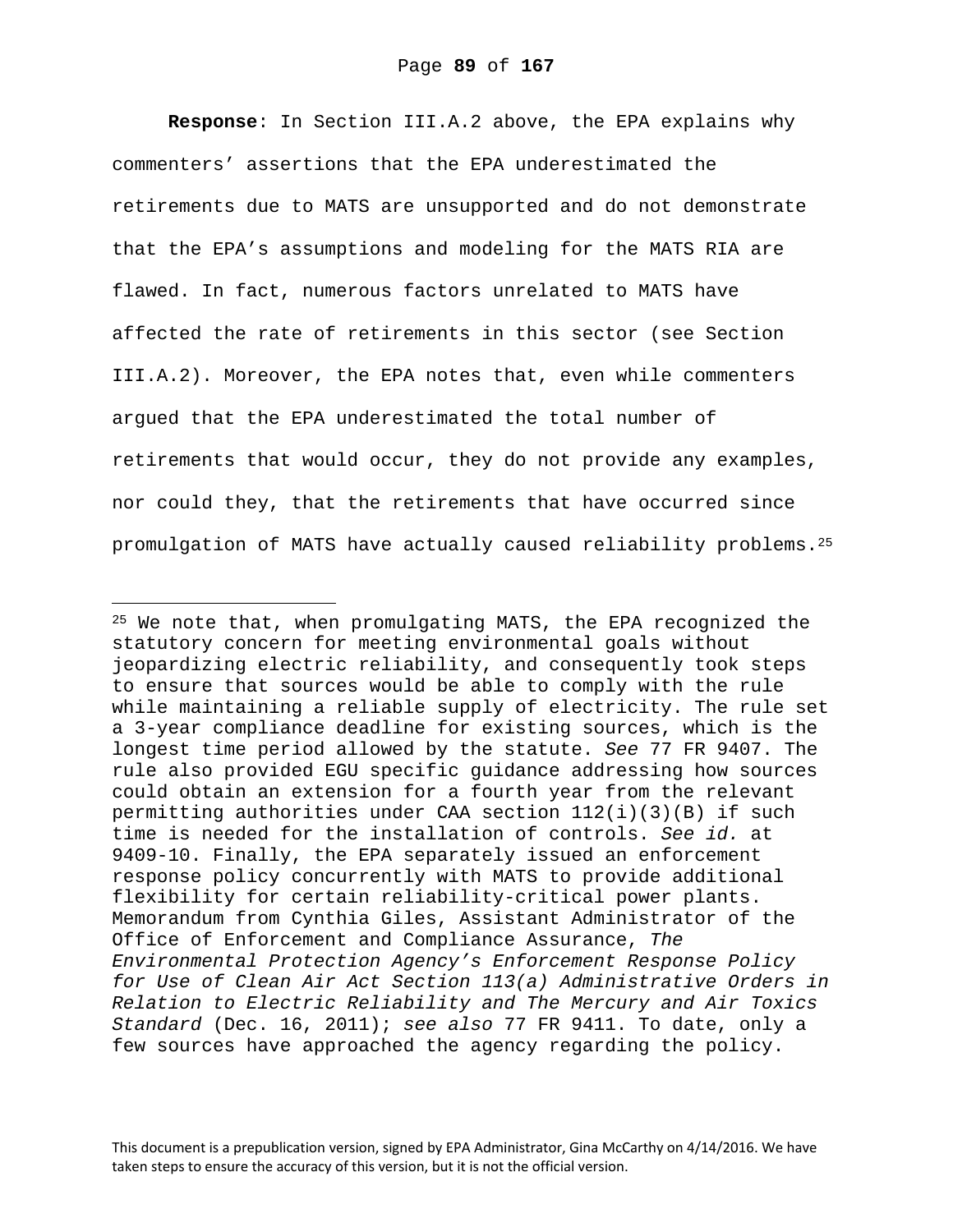As some commenters highlighted, the EPA's proposed supplemental finding indicates that the vast majority of the generation capacity in the power sector directly affected by the requirements of MATS would be able to absorb the anticipated compliance costs and remain operational. The EPA's analysis conducted in conjunction with promulgation of the final rule demonstrated the feasibility of installing the retrofit controls projected by the EPA.26 Given the fact that HAP control technologies are technically feasible and available, it is important to understand that the economics that drive retirements are based on multiple factors including: expected demand for electricity, the cost of alternative generation, and the cost of continuing to generate using an existing unit. The EPA's analysis shows that factors other than MATS, such as the supply of natural gas, would have a greater impact on the number of projected retirements than the MATS rule itself.

Additionally, in order to ensure that any retirements resulting from MATS would not adversely impact the ability of the power sector to meet the demand for electricity, the EPA conducted a regional analysis of the impacts of projected retirements on electric reliability. This resource adequacy

i

<sup>26</sup> See *An Assessment of the Feasibility of Retrofits for the Mercury and Air Toxics Standards Rule.* Docket ID No. EPA-HQ-OAR-2009-0234-20001.

This document is a prepublication version, signed by EPA Administrator, Gina McCarthy on 4/14/2016. We have taken steps to ensure the accuracy of this version, but it is not the official version.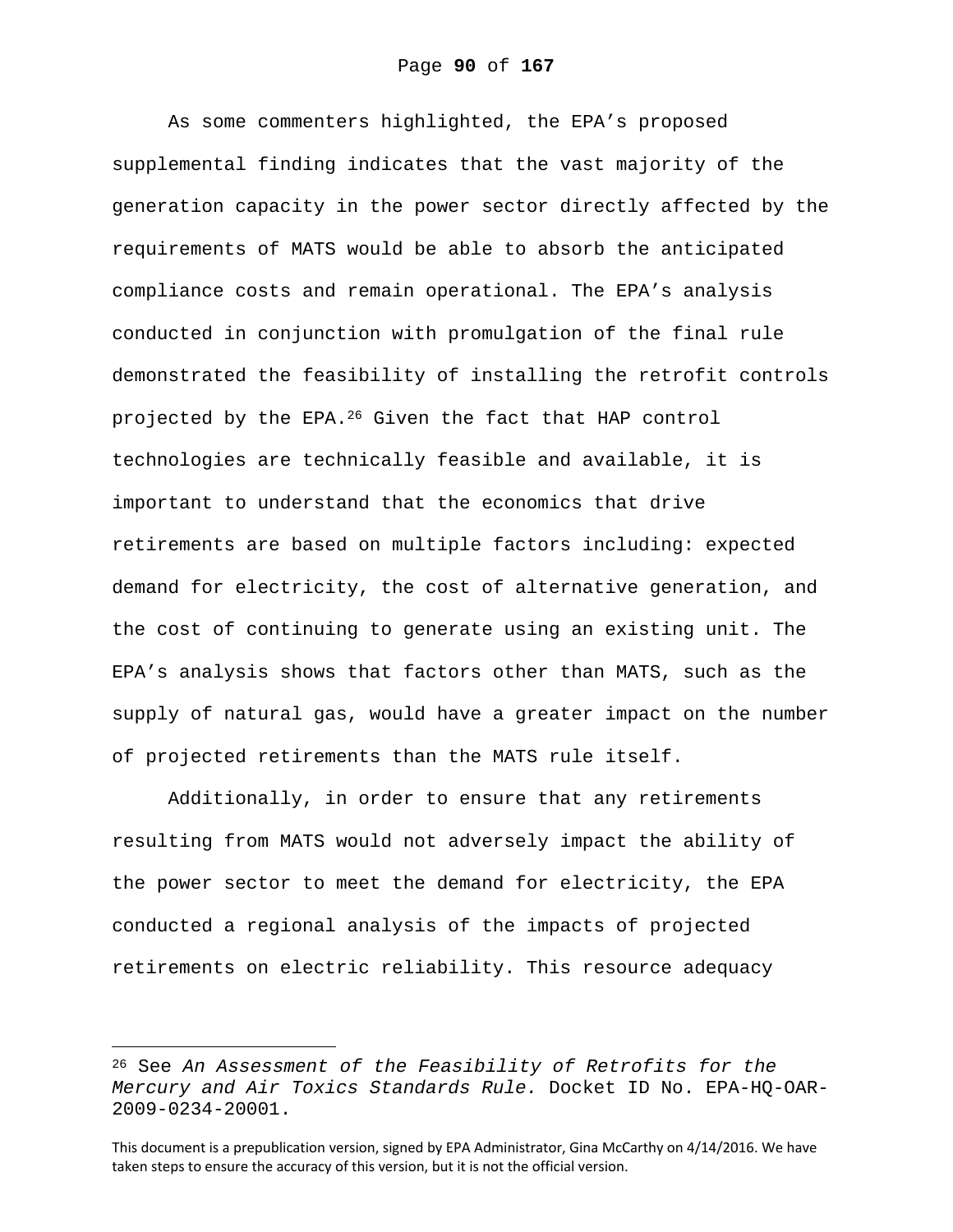analysis looked at capacity projections in each of the 32 modeled subregions in the contiguous U.S. and demonstrated that, with the addition of very little new capacity, average reserve margins are significantly higher than required.<sup>27</sup> Additionally, several external analyses have reached conclusions that are consistent with the EPA's analysis.28

With regard to commenters' assertion that the impacts on reliability alone are not a measure of whether a rule's compliance costs are reasonable, given Congress' overall goal of maintaining the nation's productive capacity, it is reasonable for the EPA to consider such impacts as part of its consideration of costs under CAA section  $112(n)(1)(A)$ . The potential impact of MATS on reliability was one of a series of independent analyses, each supporting conclusions that the costs of MATS are reasonable.

# B. Comments on Consideration of Benefit-Cost Analysis in the MATS RIA

#### *1. Co-benefits*

i<br>Li

**Comment**: Several commenters supported the EPA's conclusions regarding the benefit-cost analysis for MATS and also supported

<sup>27</sup> U.S. EPA. 2011. *Resource Adequacy and Reliability in the Integrated Planning Model Projections for the MATS Rule*, http://www3.epa.gov/ttn/atw/utility/revised\_resource\_adequacy\_ts d.pdf. Docket ID No. EPA-HQ-OAR-2009-0234-19997. 28 77 FR 9408.

This document is a prepublication version, signed by EPA Administrator, Gina McCarthy on 4/14/2016. We have taken steps to ensure the accuracy of this version, but it is not the official version.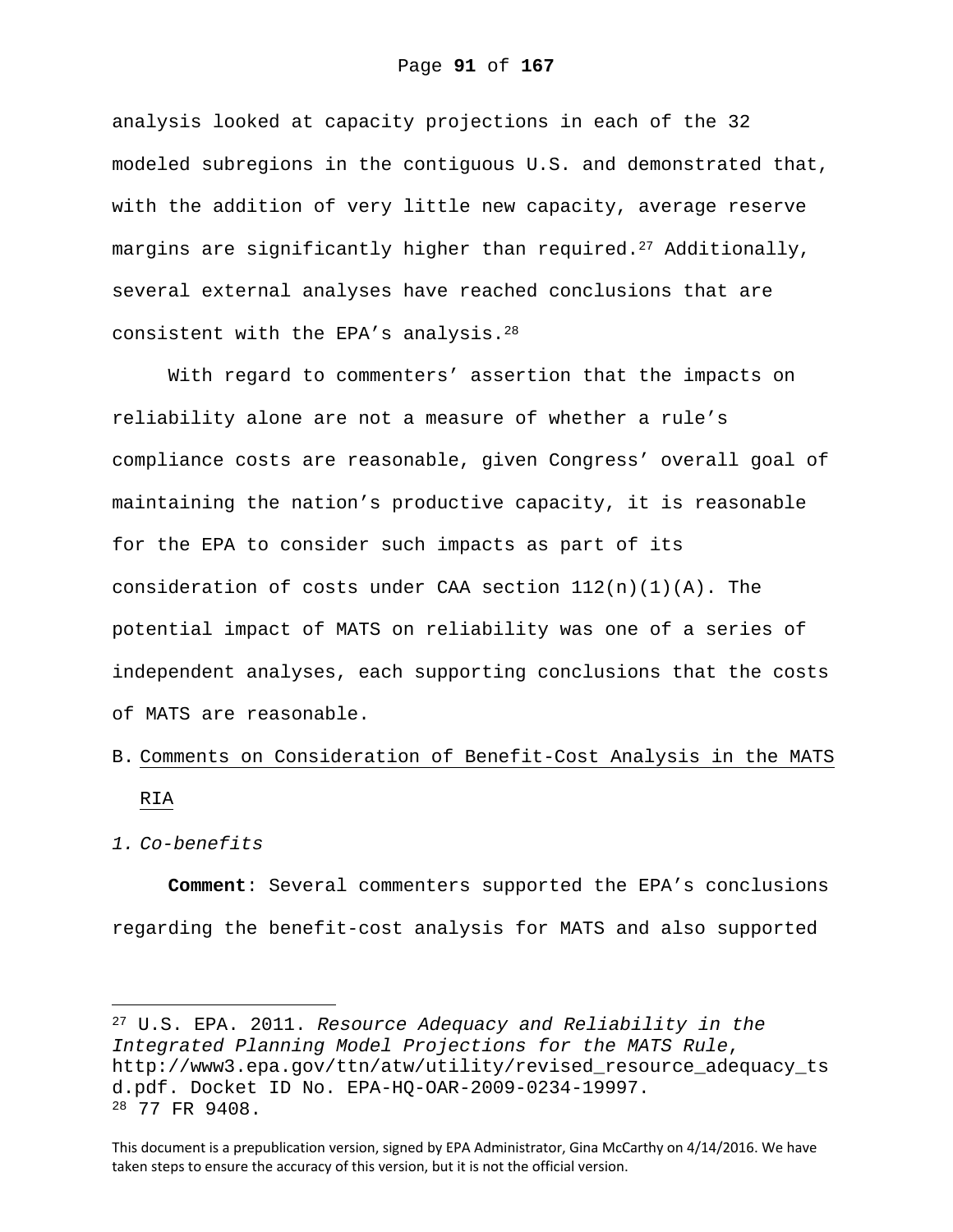the inclusion of monetized co-benefits in that analysis. These commenters asserted that it would not be reasonable or legally defensible for the EPA to ignore the real and significant advantages of reductions in  $PM_{2.5}$  and  $SO_2$  emissions that result from reducing emissions of HAP from power plants. These commenters agreed that CAA section 112(n)(1)(A) reflects congressional intent that co-benefits are important considerations, and they highlighted legislative history, court instructions to agencies to consider indirect effects, and the EPA's consideration of co-benefits in justifying other CAA regulations. Commenters supporting the inclusion of co-benefits also noted that the EPA's consideration of co-benefits is consistent with well-settled principles of regulatory analysis supported by multiple presidential administrations of both parties as well as practices by states evaluating the benefits and costs of implementing state regulations on mercury.

Other commenters, however, argued that the EPA must conduct a monetized benefit-cost analysis to support the appropriate and necessary finding and that the agency may not include monetized co-benefits in such an analysis. These commenters argued that the plain language of CAA section  $112(n)(1)(A)$  establishes that a finding of whether regulation of HAP emitted by EGUs is "appropriate" must be based on the costs and benefits of regulating HAP, not other pollutants like  $PM_{2.5}$ . These commenters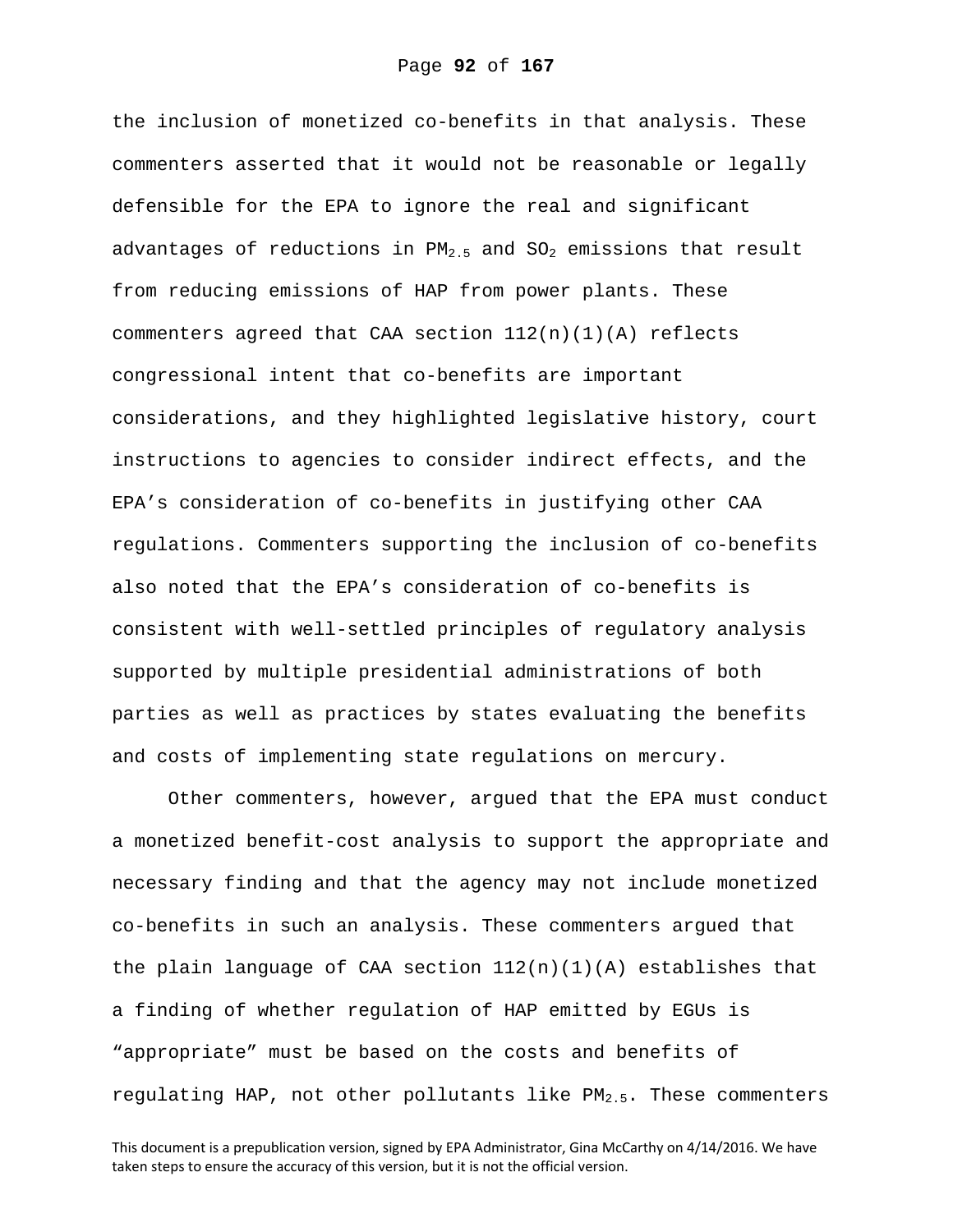further asserted that it makes no difference whether such reductions in fine particulate matter ( $PM_{2.5}$ ) are a "direct consequence" of the use of filterable PM as a surrogate for nonmercury metal HAP. These commenters argued that reductions in PM emissions are not relevant for, and cannot form the basis of, an "appropriate" finding.

One commenter also maintains that the EPA claims that Congress intended for the agency to take into account criteria pollutant co-benefits in shaping HAP regulation of EGUs under CAA section 112 and argues such a position is a logical fallacy.

Several commenters asserted that considering co-benefits circumvents the established regulatory framework of the CAA. These comments state that criteria pollutant emissions, like PM, are to be addressed through the national ambient air quality standards ("NAAQS") program under CAA section 109. These commenters argued that PM co-benefits are irrelevant to the "appropriate" determination and that reliance on criteria pollutant emission reductions in this determination is an impermissible "end run" around the NAAQS program. Several commenters asserted that the EPA double-counts the co-benefits of MATS because the criteria pollutant emissions reductions should be attributable to other regulations, such as the PM NAAQS or the Cross-State Air Pollution Rule.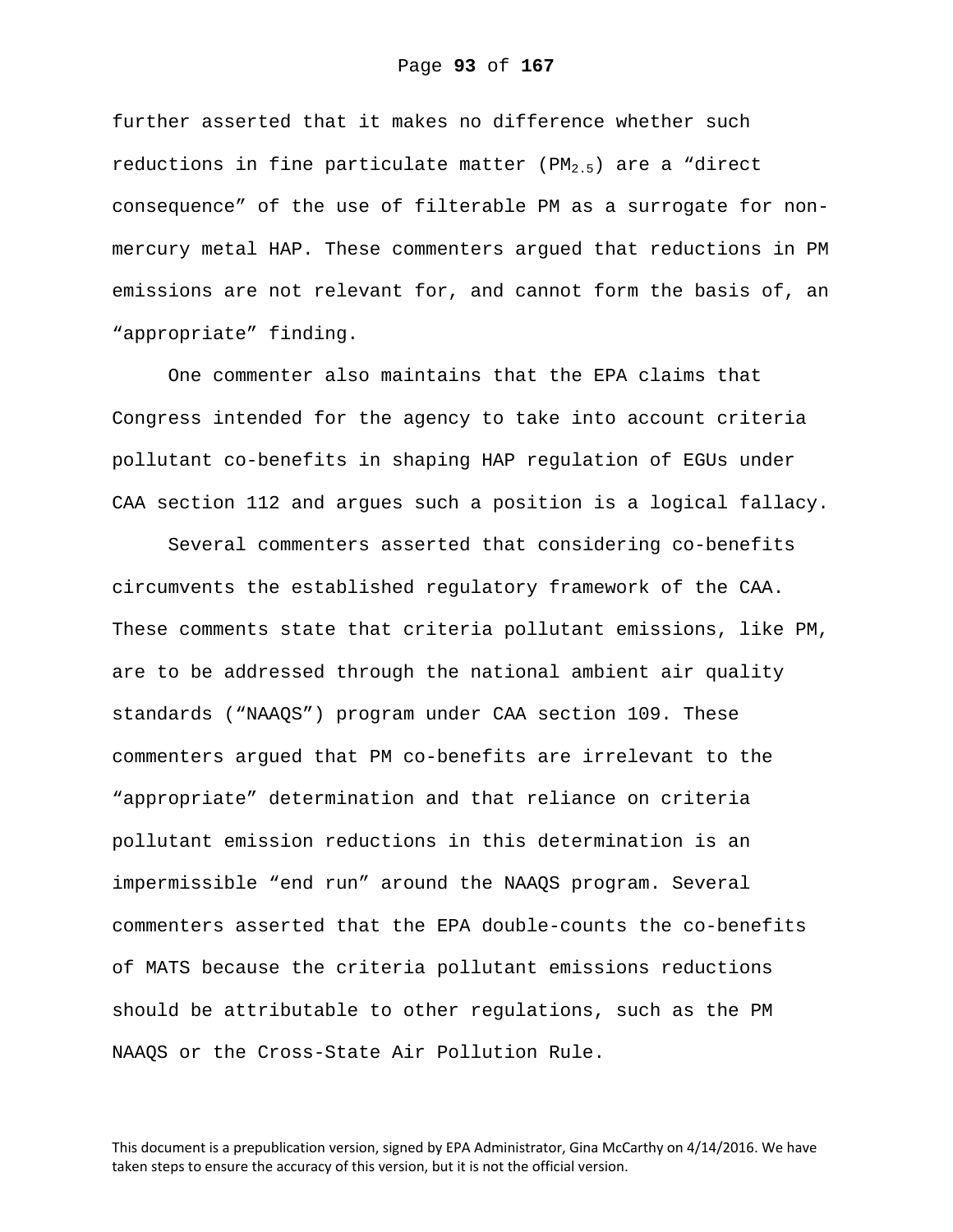One commenter noted that although consideration of cobenefits in a benefit-cost analysis is fully consistent with economic principles and guidance documents, it is irrelevant to the decision about whether or not to regulate EGUs that cobenefit reductions are a direct consequence (or even an indirect consequence or mere chance relation) to HAP reductions. The commenter also asserted that the EPA's reliance on OMB guidance (OMB, 2003) is misplaced because the RIA benefit-cost analysis seeks to achieve a different purpose than is required for determining whether regulating HAP from EGUs is appropriate.

The commenters disagreeing with the inclusion of cobenefits assert that when co-benefits associated with  $PM_{2,5}$  are excluded from the benefit-cost analysis for MATS, the quantified and monetized net benefits are overwhelmingly negative, which does not support a conclusion that it is appropriate to regulate HAP emissions from power plants.

**Response**: The EPA disagrees with the commenters stating that the EPA may not consider monetized co-benefits in determining that it is appropriate to regulate HAP emissions from EGUs if the EPA uses a formal benefit-cost analysis to support the finding. As explained in the proposed supplemental finding and the Legal Memorandum accompanying the proposal, CAA section  $112(n)(1)(A)$  does not mandate any particular type of cost analysis. The EPA further explained in the proposed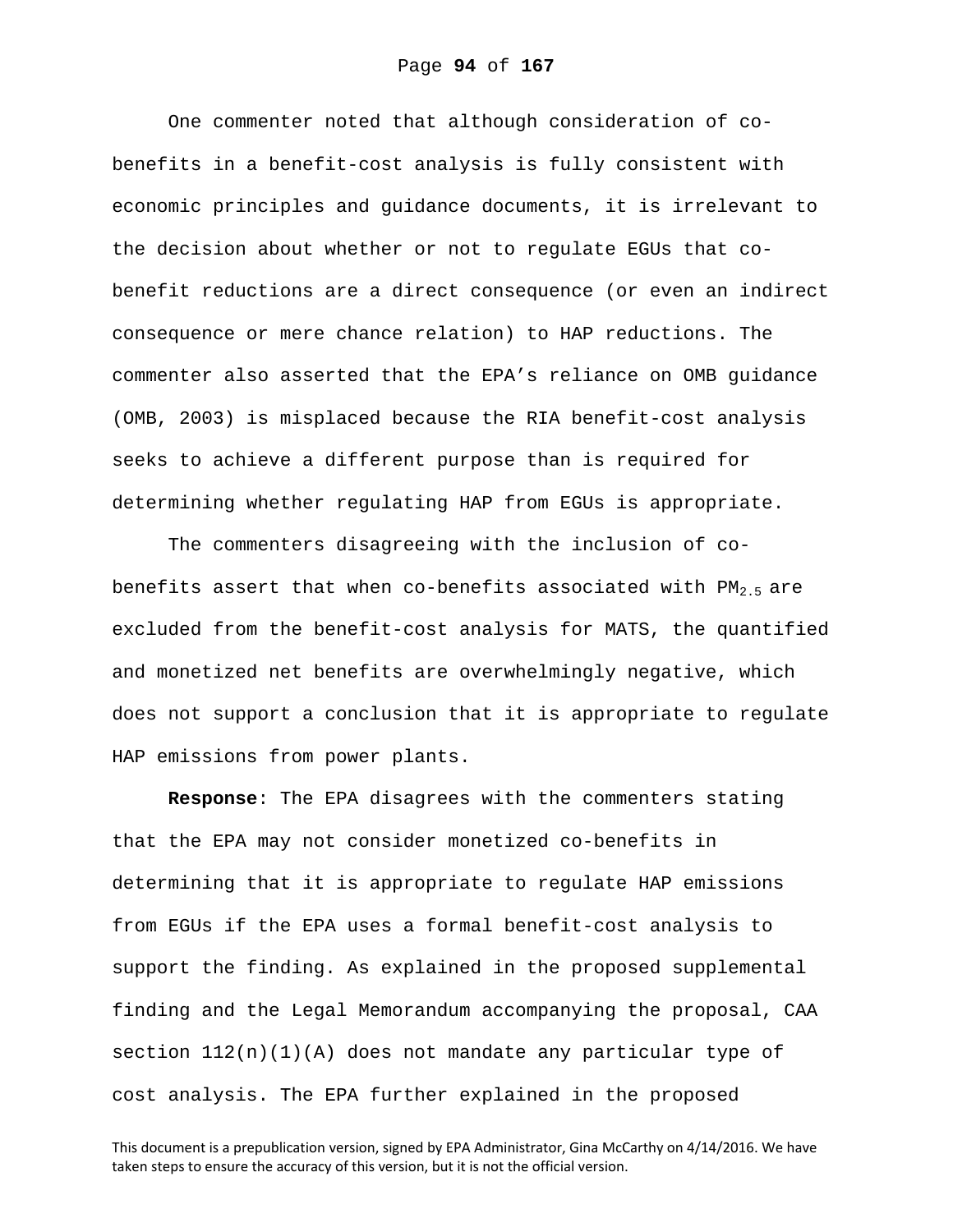supplemental finding (80 FR 75039-41), the Legal Memorandum, and in Section IV.A above, why a formal benefit-cost analysis is not the preferred way of analyzing cost under CAA section  $112(n)(1)$ . Nevertheless, the EPA had conducted a formal benefit-cost analysis for MATS in the RIA, as required under Executive Orders 12866 and 13563. Thus, in responding to the Supreme Court's directive to consider cost, while the agency maintains that a formal benefit-cost analysis is not statutorily required or, in the Administrator's judgment, the best way to consider cost under CAA section  $112(n)(1)$ , we find that the formal benefitcost analysis performed for the MATS rulemaking demonstrates that the benefits of the rule do substantially outweigh the costs. That analysis therefore fully and independently supports the EPA's finding that the consideration of cost does not cause us to alter our conclusion that it is appropriate and necessary to regulate HAP emissions from coal- and oil-fired EGUs.

As discussed in this response, the EPA included the air quality co-benefits associated with reductions in  $PM_{2,5}$  and  $SO_2$  (a PM<sub>2.5</sub> precursor) emissions when the agency evaluated the direct and indirect consequences of MATS in the RIA.<sup>29</sup> Regulation of a

i<br>Li

<sup>&</sup>lt;sup>29</sup> As noted in the proposed supplemental finding (80 FR 75041),  $"PM_{2.5}$  emissions are comprised in part by the mercury and nonmercury HAP metals that the MATS rule is designed to reduce. The

This document is a prepublication version, signed by EPA Administrator, Gina McCarthy on 4/14/2016. We have taken steps to ensure the accuracy of this version, but it is not the official version.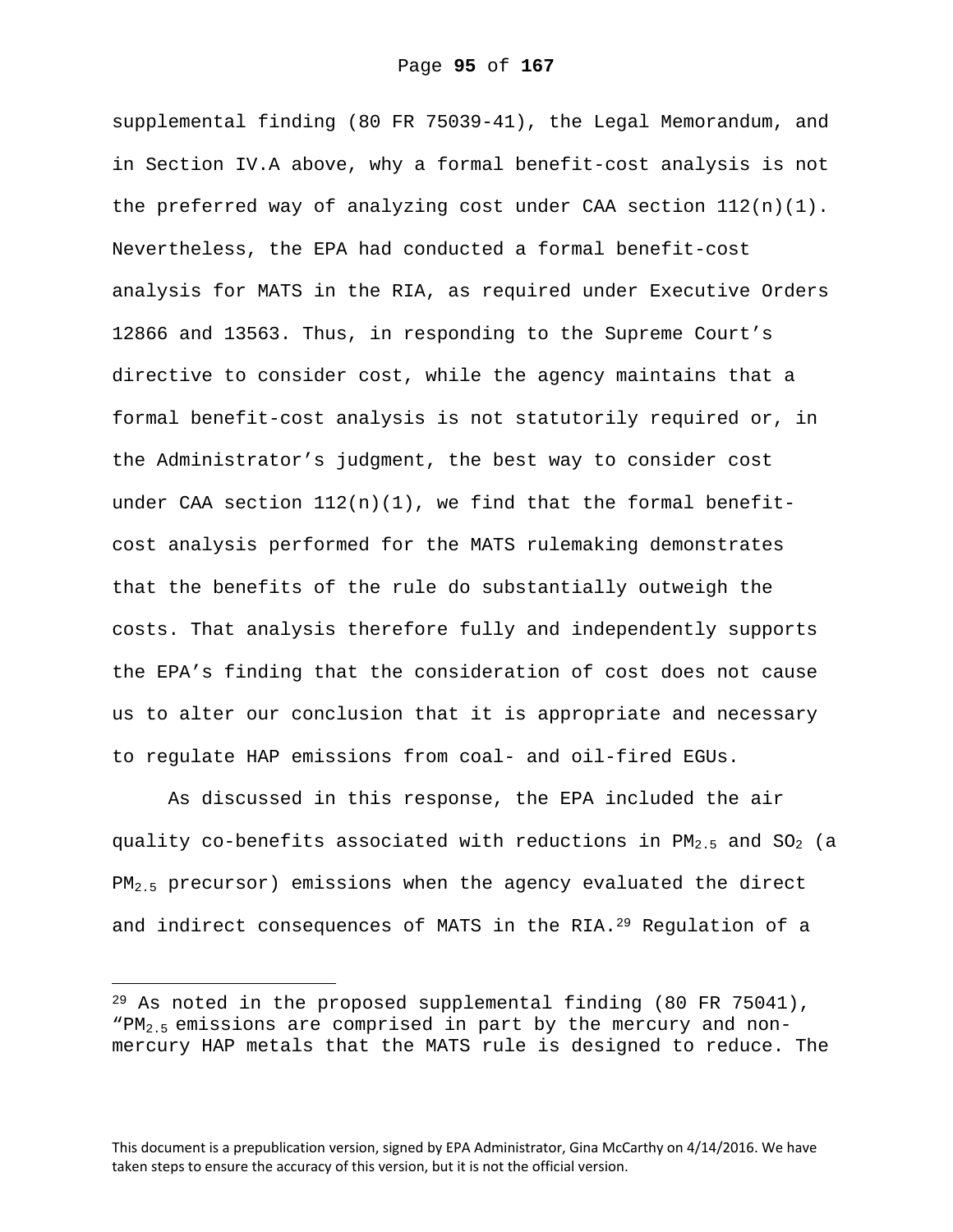particular pollutant often necessarily and unavoidably results in reductions of other non-target pollutants. Reductions of the non-target pollutants are often referred to as ancillary reductions and the associated benefits referred to as cobenefits. All of the estimated PM co-benefits in the MATS RIA are attributable to the emissions reductions that would occur as a direct result of achieving the HAP emission limits under MATS, and these co-benefits are important, real, quantifiable, and monetizeable. Specifically, as outlined in the proposed supplemental finding (80 FR 75041), installing control technologies and implementing the compliance strategies necessary to reduce the HAP emissions directly regulated by the MATS rule also results in concomitant (co-benefit) reductions in the emissions of other pollutants such as directly emitted  $PM_{2.5}$ and  $SO_2$ . While reductions of  $PM_{2.5}$  and  $SO_2$  are not the objective

 $\overline{\phantom{0}}$ 

This document is a prepublication version, signed by EPA Administrator, Gina McCarthy on 4/14/2016. We have taken steps to ensure the accuracy of this version, but it is not the official version.

only way to effectively control the particulate-bound mercury and non-mercury metal HAP is with PM control devices that indiscriminately collect all PM along with the metal HAP, which are predominately present as particles. Similarly, emissions of the acid gas HAP (hydrogen chloride, hydrogen fluoride, hydrogen cyanide, and selenium oxide) are reduced by acid gas controls that are also effective at reducing emissions of  $SO<sub>2</sub>$  (also an acid gas, but not a HAP)." SO<sub>2</sub> emissions form sulfate particles in the atmosphere and contribute to ambient concentrations of  $PM_{2.5}$ . In the MATS RIA, the PM<sub>2.5</sub> co-benefits estimates included reducing exposure to both directly emitted particles as well as secondarily-formed sulfate particles. The MATS RIA did not quantify the benefits from reducing direct exposure to  $SO_2$ .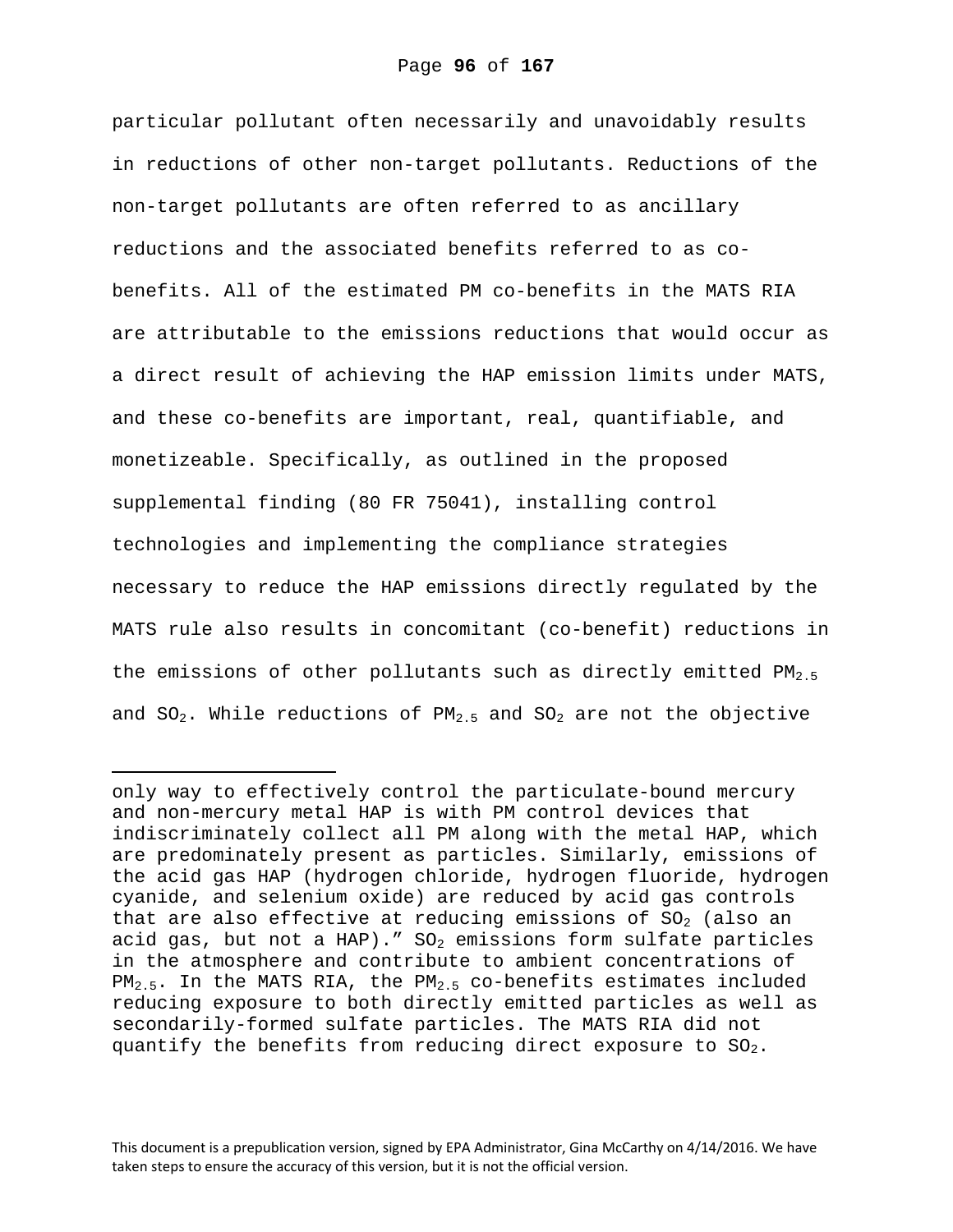of the MATS rule, these emission reductions are a direct consequence of regulating the HAP emissions from EGUs.30

As an initial matter, the Supreme Court left it to the agency to determine a reasonable approach to considering costs in the finding, and the Court explicitly declined to address whether it would be reasonable to consider monetized co-benefits in evaluating the cost of the rule. *Michigan v. EPA*, 135 S. Ct. at 2711 ("[e]ven if the Agency *could* have considered ancillary benefits when deciding whether it is appropriate and necessary – a point we need not address – it plainly did not do so here") (emphasis in original). The EPA thus first looks to whether the statutory text of the CAA addresses this issue. The statutory text of CAA section  $112(n)(1)(A)$  supports the EPA's conclusion that it is reasonable to consider monetized co-benefit pollutant reductions as part of such an analysis. That provision directs the EPA to perform a study of the hazards to public health from EGU HAP emissions that are likely to remain after imposition of other provisions of the CAA, including the Acid Rain Program.

 $\overline{\phantom{0}}$ 

<sup>30</sup> Consider a hypothetical individual that quits smoking to decrease the likelihood he will develop lung cancer later in life. Although the objective of his quitting is to decrease the incidence of lung cancer, that individual will also unavoidably benefit from a decreased risk of cardiovascular disease, gum disease, and other health risks. The EPA believes that it would be unreasonable not to consider these co-benefits of quitting smoking, even though they are not the goal motivating the individual's health decision.

This document is a prepublication version, signed by EPA Administrator, Gina McCarthy on 4/14/2016. We have taken steps to ensure the accuracy of this version, but it is not the official version.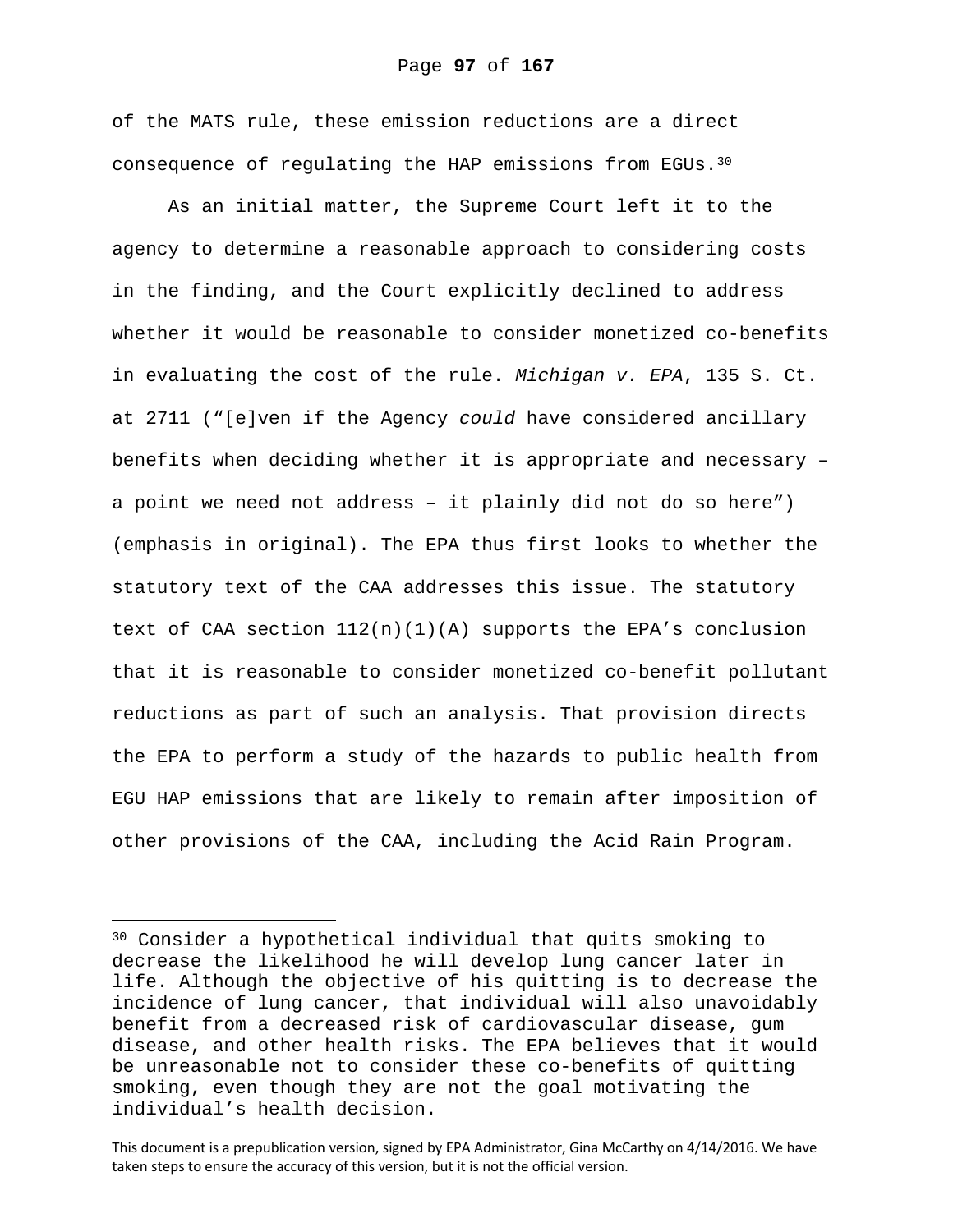This requirement to consider ancillary (*i.e.*, co-benefit) reductions in HAP emissions that are the result of other CAA programs highlights Congress' understanding that programs targeted at reducing pollutants other than HAP can and do result in the reduction of HAP emissions. The statutory text thus recognizes the relevance of benefits associated with concomitant reductions in pollutants other than the targeted pollutants. *See* CAA section  $112(n)(1)(A)$  (requiring consideration of remaining HAP from EGUs "after imposition of the other requirements of this chapter [*i.e.*, the CAA]"). The benefits associated with these concomitant reductions are just as real as benefits from reductions in the targeted pollutants.

In light of the requirement to consider the co-benefits of other CAA programs, the EPA believes that it is reasonable to conclude that the CAA would also allow the EPA to consider other pollutant reductions directly resulting from regulation of HAP emissions if a monetized benefit-cost analysis were required (or used as a means of considering cost at the agency's discretion) to support the appropriate and necessary finding. In addition, in the legislative history to CAA section  $112(d)(2)$ , the Senate Report recognized that MACT standards would have a collateral benefit of controlling criteria pollutants as well and viewed this as an important benefit of the air toxics program. See S.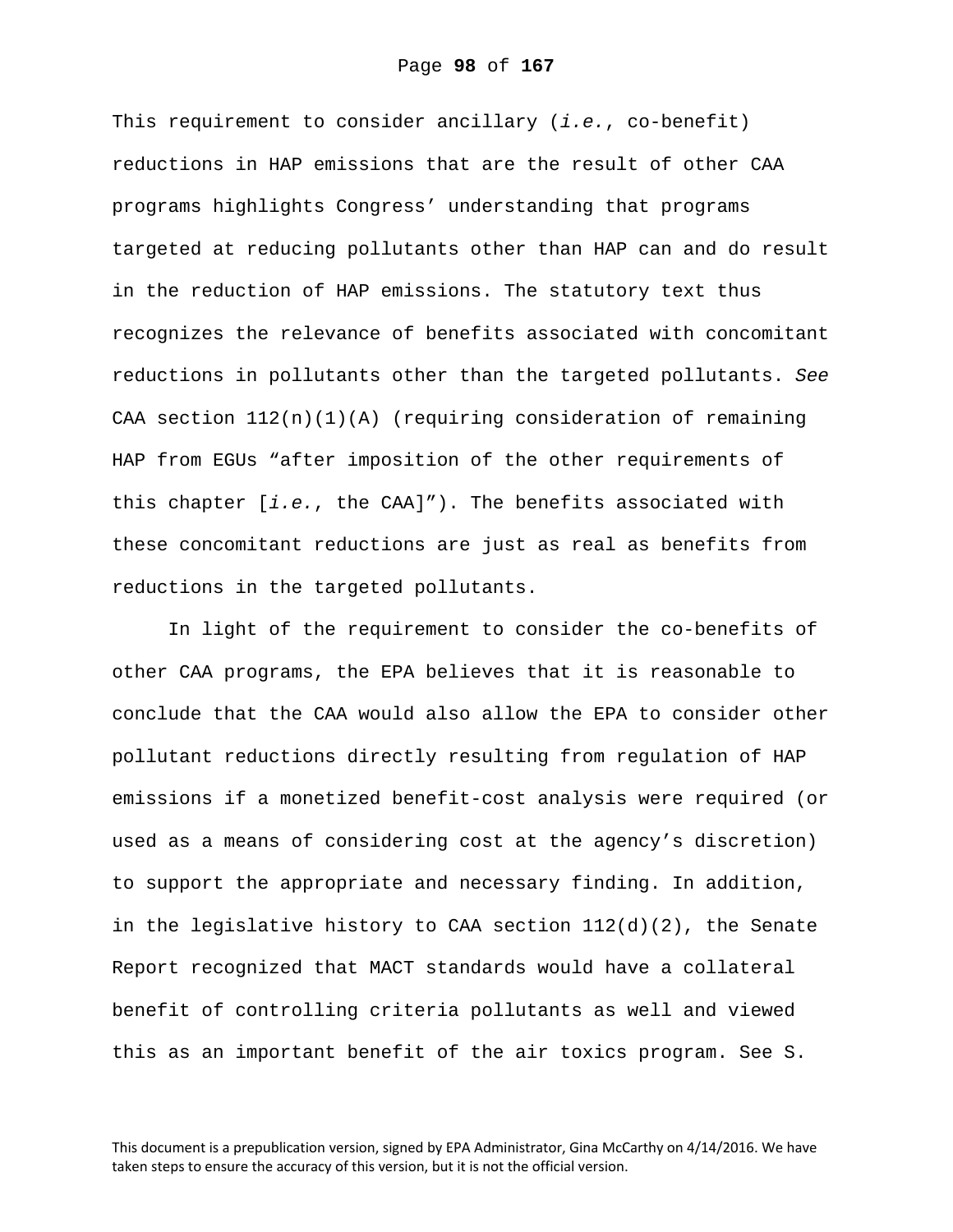Rep. No. 101-228, 101st Cong. 1st sess. at 172; Legal Memorandum, page 25.

Even if one were to disagree that CAA section  $112(n)(1)(A)$ and the legislative history expressly support our consideration of monetized co-benefits, nothing in the CAA, or the supporting legislative history, suggests that benefits associated with pollutants other than the targeted pollutants are irrelevant to a benefit-cost analysis or must be ignored by the EPA in this context. There is no statutory provision prohibiting consideration of direct co-benefits. The EPA believes that, consistent with economic principles and best practices regarding benefit-cost analysis and the fundamental linkages between reducing HAP emissions and reducing  $SO_2$  and  $PM_{2.5}$  emissions as a direct consequence of actions taken to meet the standards, it is reasonable to consider co-benefits in making the appropriate and necessary finding. *Chevron U.S.A. Inc. v. Nat'l Res. Defense Council,* 467 U.S. 837 (1984) (holding that a court will defer to an agency's position on how to interpret an ambiguous statutory provision if "the agency's answer is based on a permissible construction of the statute"); *Catawba Cty. V. EPA,* 571 F.3d 20 (DC Cir. 2009) (acknowledging that the EPA is warranted deference especially when administering complicated provisions of the CAA). Further, as explained in previous Sections of this notice, the Legal Memorandum (pages 22-24) and the proposed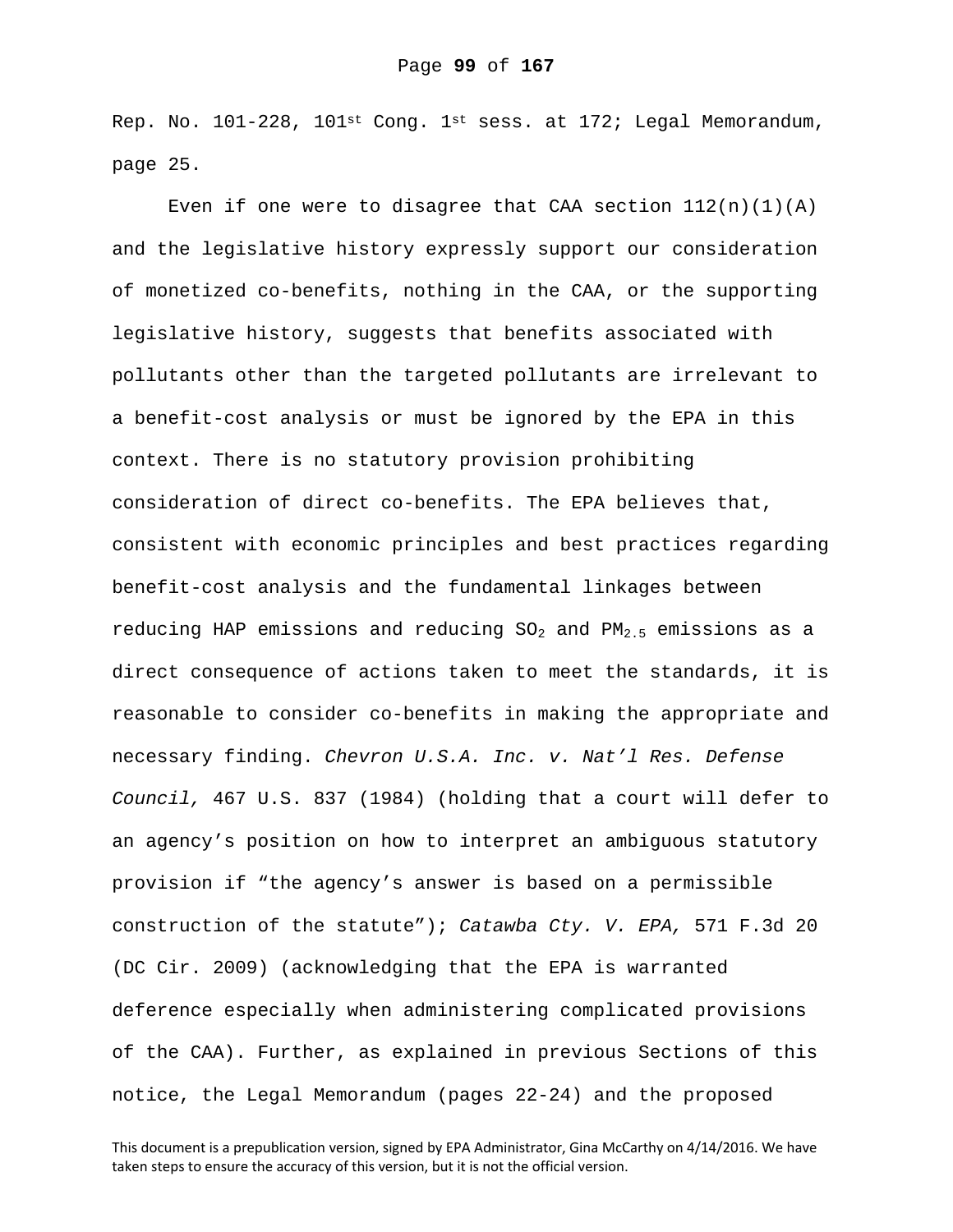supplemental finding (80 FR 75040), neither the statute nor the *Michigan* decision support, much less mandate, that the EPA's consideration of benefits must be limited to monetized HAPspecific benefits.

The EPA further notes that consideration of co-benefits is also consistent with economic principles and best practices, executive guidance on regulatory review, and longstanding agency practice under administrations of both parties. Commenters argued, on the one hand, that the EPA is required to undertake a formal benefit-cost analysis to support the finding. At the same time, commenters contend that the agency cannot follow standard economic principles when undertaking such an analysis in this context. The EPA agrees that a formal benefit-cost analysis is not the preferred way of analyzing cost under CAA section  $112(n)(1)$ . However, if a benefit-cost analysis is to be undertaken, and relied on, to support the finding, it should be conducted following standard economic principles. Commenters' argument that these principles should not be followed in this context undermines their argument that such a formal benefitcost analysis is required. The EPA followed well-established principles for conducting such an analysis in the MATS RIA. Consistent with standard practice, the benefit-cost analysis for MATS accounted for all of the significant consequences of a policy decision (*i.e.*, direct and indirect, intended and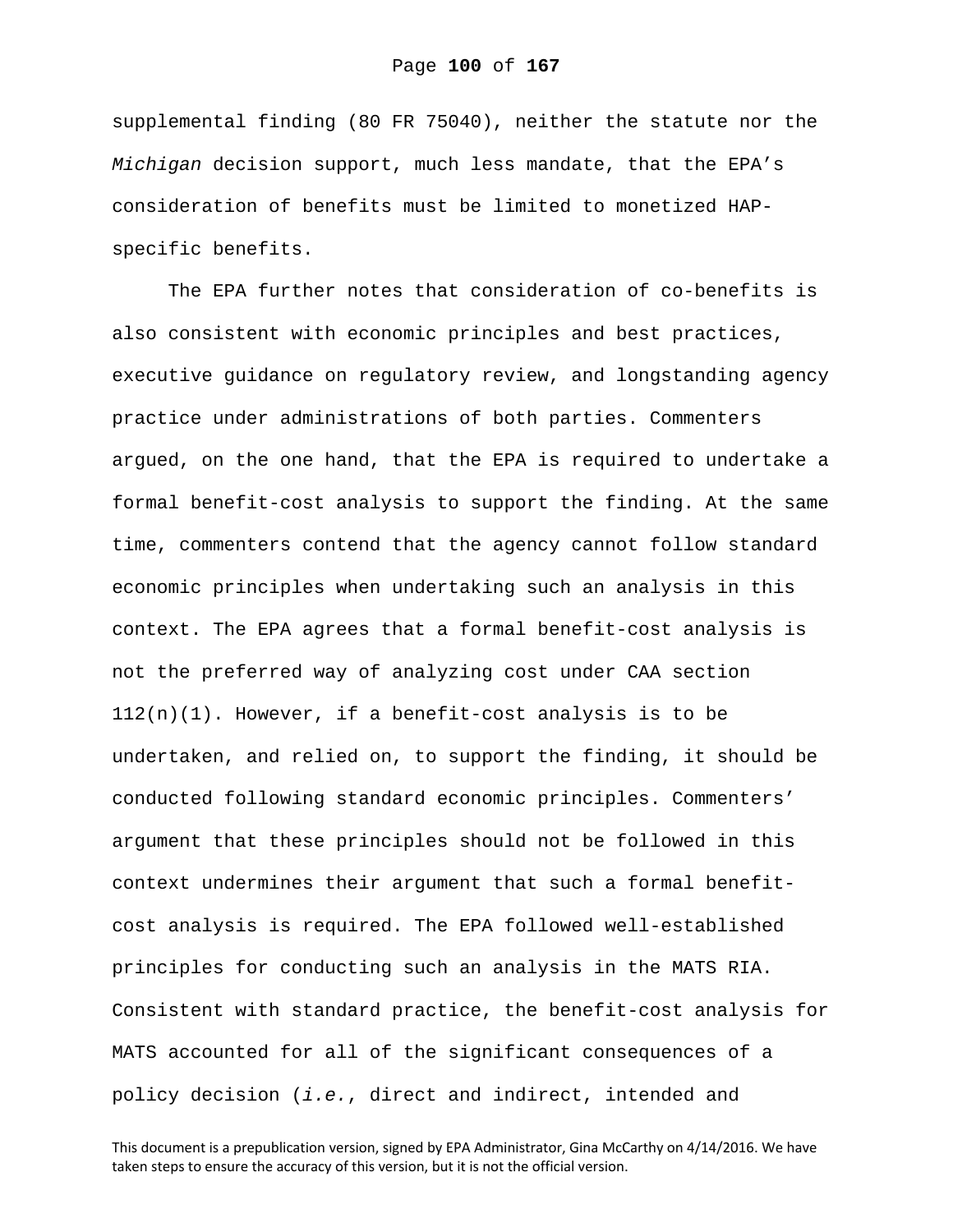unintended, beneficial and harmful). In commenters' view, however, formal benefit-cost analysis is not the best tool for evaluating costs and benefits under CAA section  $112(n)(1)$ . Their conclusion may weigh in favor of using an alternate approach such as EPA's preferred approach, but it does not provide a sufficient basis to conduct a distorted form of a benefit-cost analysis that ignores standard economic principles and wellestablished practices for conducting such analyses.

As noted in the proposed supplemental finding (80 FR 75039), the agency is directed to include ancillary benefits in benefit-cost analysis by economic guidance documents from OMB (2003)31 and the EPA (2010).32 The EPA's *Guidelines* (U.S. EPA, 2010) are based on a well-developed body of economics literature identifying rigorous methods for conducting benefit-cost analysis, were extensively peer-reviewed by the independent

i

<sup>31</sup>*See* p. 26 of OMB's *Circular A-4*: "Your analysis should look beyond the direct benefits and direct costs of your rulemaking and consider any important ancillary benefits and countervailing risks. An ancillary benefit is a favorable impact of the rule that is typically unrelated or secondary to the statutory purpose of the rulemaking."

<sup>32</sup> See p. 11–2 of EPA's *Guidelines*: "An economic analysis of regulatory or policy options should present all identifiable costs and benefits that are incremental to the regulation or policy under consideration. These should include directly intended effects and associated costs, as well as ancillary (or co-) benefits and costs."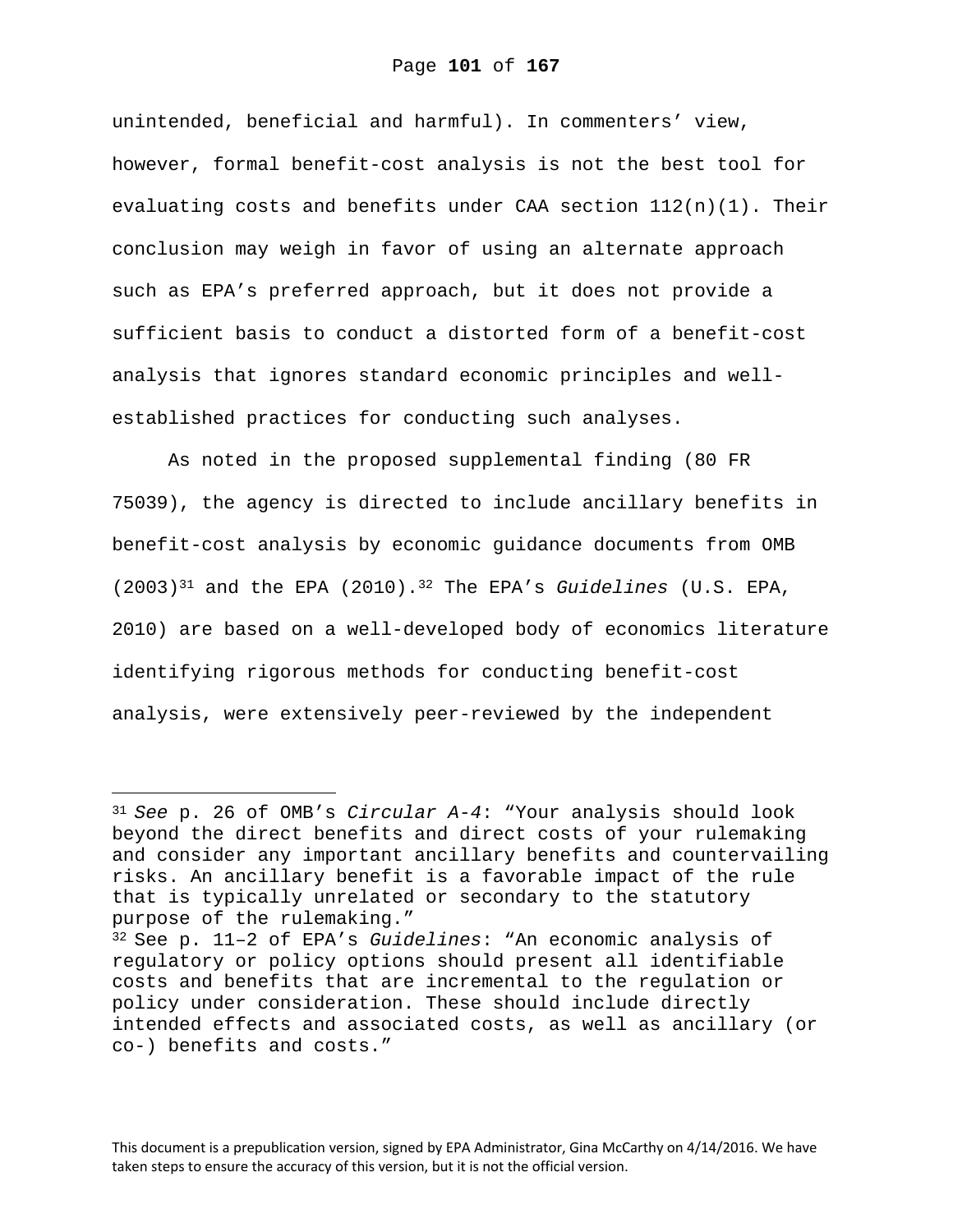Environmental Economics Advisory Committee,  $33$  and represent the current consensus of the economics discipline as to the purpose and appropriate practice of benefit-cost analysis. As discussed in the proposed supplemental finding (80 FR 75039), the core purpose of a benefit-cost analysis is to determine whether a policy's overall net benefits to society are positive. Actions with positive net benefits (*i.e.*, benefits exceed costs) increase economic efficiency. A key requirement for conducting a proper benefit-cost analysis is that all known consequences of an action should be considered.<sup>34</sup>

i<br>Li

33 U.S. EPA - Science Advisory Board (U.S. EPA-SAB). 2009. *Science Advisory Board (SAB) Advisory on EPA's draft Guidelines for Preparing Economic Analyses (2008).* EPA-SAB-09-018. September. Available at https://yosemite.epa.gov/sab/sabproduct.nsf/559B838F18C36F078525 763C0058B32F/\$File/EPA-SAB-09-018-unsigned.pdf.  $34$  Under a strict economic efficiency test, an action should only be undertaken if the benefits exceed the costs, assuming all significant consequences can be quantified and monetized. However, as both the EPA's and OMB's guidance acknowledge, there are often other important considerations, such as distributional concerns, that limit the reasonableness of employing strict economic efficiency tests in decision-making. As noted in the proposed supplemental finding (80 FR 75040), distributional concerns, such as impacts to the most exposed and sensitive individuals in a population, are important for MATS. *See* p. 1-2 of the EPA's *Guidelines*: "It is important to note that economic analysis is but one component in the decisionmaking process and under some statutes it cannot be used in setting standards. Other factors that may influence decision makers include enforceability, technical feasibility, affordability, political concerns, and ethics, to name but a few."

This document is a prepublication version, signed by EPA Administrator, Gina McCarthy on 4/14/2016. We have taken steps to ensure the accuracy of this version, but it is not the official version.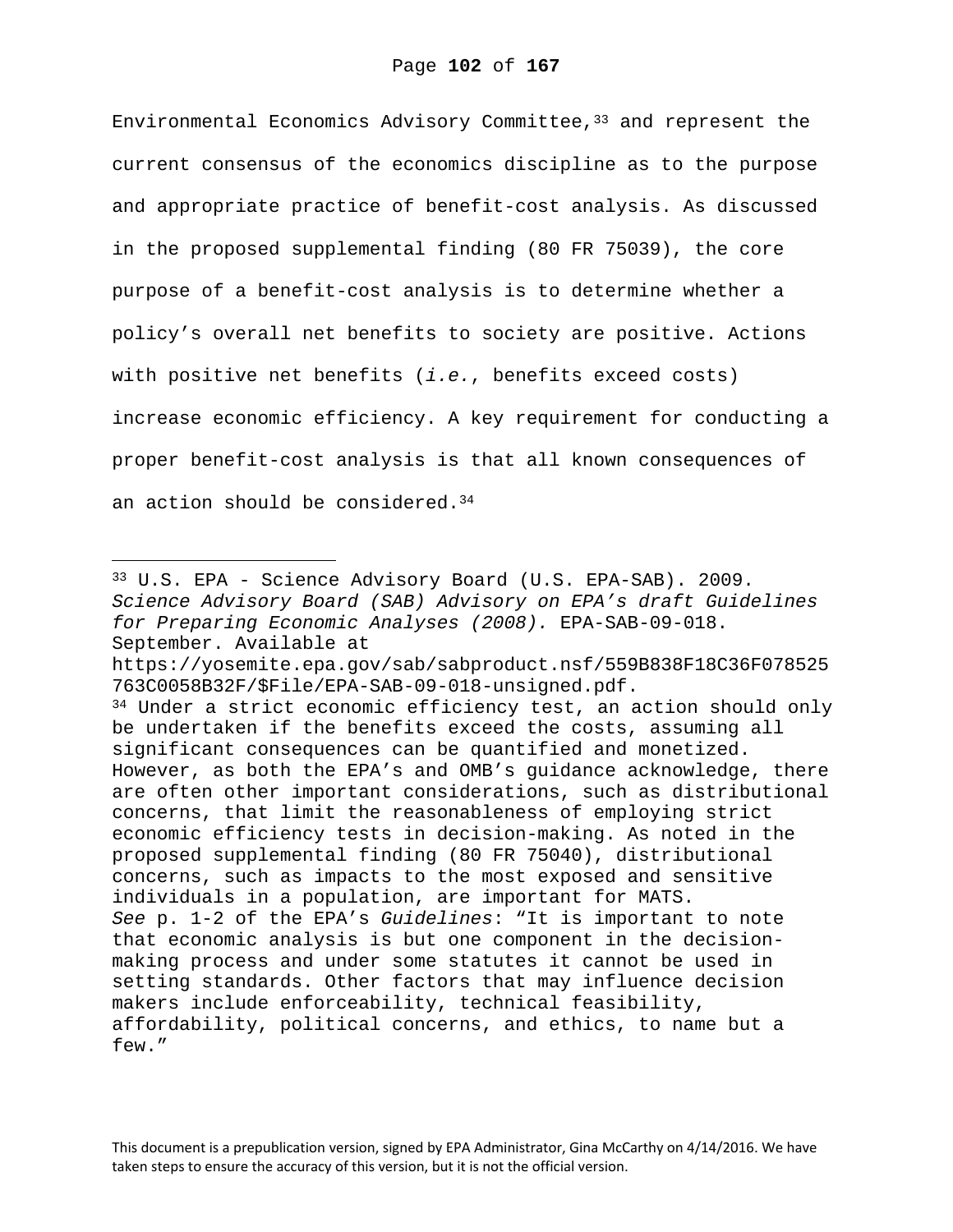In conducting benefit-cost analyses, the EPA routinely considers consequences (both positive and negative) that are ancillary to the intended purpose of a regulation. For example, the \$9.6 billion cost estimated in the MATS RIA included costs that would be passed on to electricity customers and higher fuel costs, which are beyond the costs borne by owners of coal- and oil-fired units regulated by MATS. If it were unreasonable to consider co-benefits, then it would be unreasonable to consider these ancillary costs. The EPA notes that it similarly accounts for negative consequences such as increases in pollution emissions or concentrations (also called "disbenefits") in benefit-cost analyses when they occur.  $35$ 

Because controlling HAP emissions necessarily results in fewer emissions of other non-HAP pollutants, the economic value of these consequences (*i.e.*, co-benefits) are clearly within the scope of a proper benefit-cost analysis. Based on previous peer-

i

*See* p. 2 of OMB's *Circular A-4*: "Where all benefits and costs can be quantified and expressed in monetary units, benefit-cost analysis provides decision makers with a clear indication of the most efficient alternative, that is, the alternative that generates the largest net benefits to society (ignoring distributional effects). This is useful information for decision makers and the public to receive, even when economic efficiency is not the only or the overriding public policy objective." <sup>35</sup> *See e.g.*, p. 5-14 of the MATS RIA.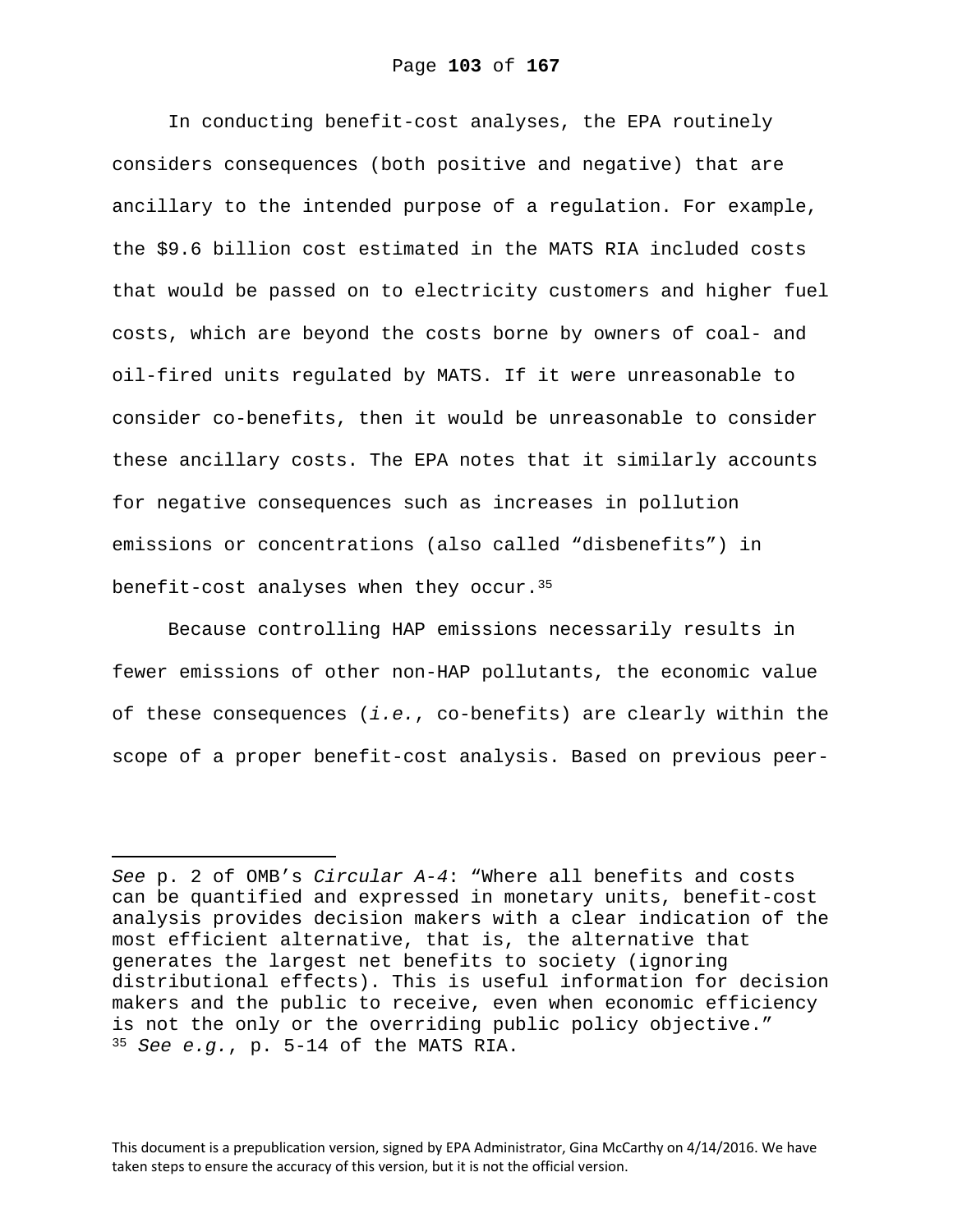reviewed studies (*e.g.*, U.S. EPA, 2011),36 the large economic value of reducing air pollution, particularly ambient  $PM_{2.5}$ , is well-known. Excluding such a large positive consequence has no basis in economic principles. Further, such deliberate disregard for the important consequences of an action would result in a benefit-cost analysis that would not be recognizable to most economists<sup>37</sup> and would provide an incorrect conclusion regarding the net impact of MATS on economic efficiency. In addition, because the monetized value of the  $PM_{2.5}$  co-benefits were estimated to be \$33 to \$90 billion per year, it would likely be unreasonable to fail to consider such important economic consequences of MATS.

The EPA also disagrees with commenters' contentions that it is inappropriate for the EPA to consider co-benefits from reducing criteria pollutants below the level established in the NAAQS program. The EPA believes that the commenters mischaracterized the NAAQS program. As the EPA has consistently

i

This document is a prepublication version, signed by EPA Administrator, Gina McCarthy on 4/14/2016. We have taken steps to ensure the accuracy of this version, but it is not the official version.

<sup>36</sup> U.S. EPA. 2011. *The Benefits and Costs of the Clean Air Act 1990 to 2020: EPA Report to Congress*. Office of Air and Radiation, Office of Policy, Washington, DC. March. Available at https://www.epa.gov/sites/production/files/2015- 07/documents/fullreport\_rev\_a.pdf.

<sup>37</sup> *See e.g*., Chapter 1 ("Introduction") of Just, Richard E., Darrell L. Hueth, and Andrew Schmitz. 2005. *The Welfare Economics of Public Policy: A Practical Approach to Project and Policy Evaluation*. Edward Elgar Publishing, Cheltenham, UK.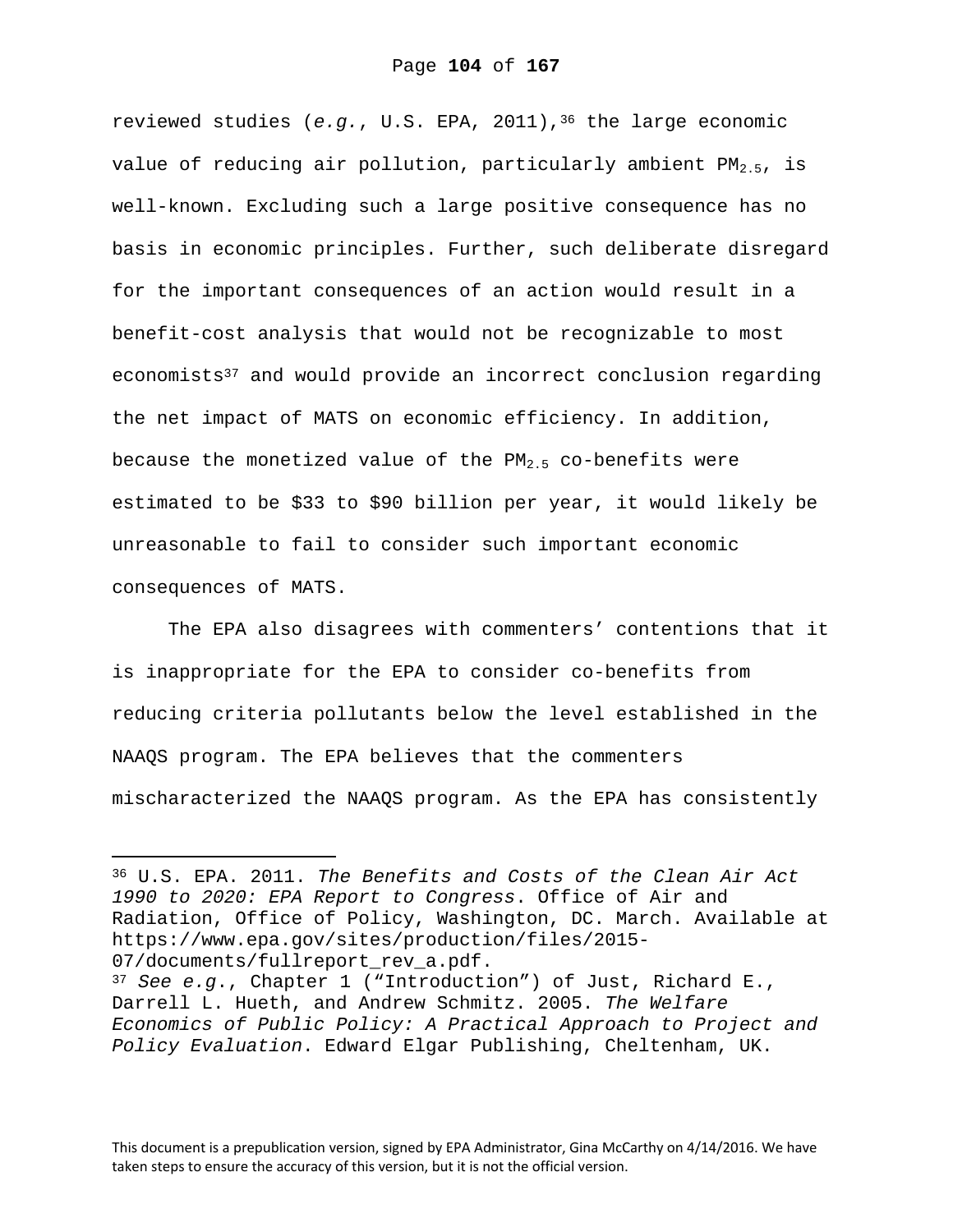stated, the NAAQS are not zero-risk standards.<sup>38</sup> Unlike the CAA section 112 program, the agency is not required to take into account the health effects experienced by the most susceptible individual within at-risk populations when setting the NAAQS. $39$ Further, there is no scientific basis for ignoring health benefits (including avoiding premature death) that occur as a result of reducing  $PM_{2.5}$ . In fact, there is a substantial body of scientific evidence supporting the existence of health impacts from exposure to  $PM_{2.5}$ , even at low concentrations below the NAAQS (U.S. EPA, 2009).<sup>40</sup> As a result, consistent with the robust scientific evidence and recommendations from multiple panels of

 $\overline{\phantom{0}}$ 

<sup>38</sup> In the preamble to the final revisions of the PM NAAQS in 2012 (78 FR 3090), the EPA noted that "[t]he CAA does not require the Administrator to establish a primary NAAQS at a zero-risk level or at background concentration levels, see *Lead Industries v. EPA*, 647 F.2d at 1156 n.51, but rather at a level that reduces risk sufficiently so as to protect public health with an adequate margin of safety."

<sup>39</sup> In the preamble to the final revisions of the PM NAAQS in 2012 (78 FR 3090), the EPA noted that "[t]he legislative history of section 109 indicates that a primary standard is to be set at "the maximum permissible ambient air level \* \* \* which will protect the health of any [sensitive] group of the population," and that for this purpose "reference should be made to a representative sample of persons comprising the sensitive group rather than to a single person in such a group." S. Rep. No. 91– 1196, 91st Cong., 2d Sess. 10 (1970)."

<sup>40</sup> U.S. EPA. 2009. *Integrated Science Assessment for Particulate Matter (Final Report)*. EPA–600–R–08–139F. National Center for Environmental Assessment—RTP Division. December. Available at http://cfpub.epa.gov/ncea/cfm/recordisplay.cfm?deid=216546. Docket ID No. EPA-HQ-OAR-2009-0234-20501.

This document is a prepublication version, signed by EPA Administrator, Gina McCarthy on 4/14/2016. We have taken steps to ensure the accuracy of this version, but it is not the official version.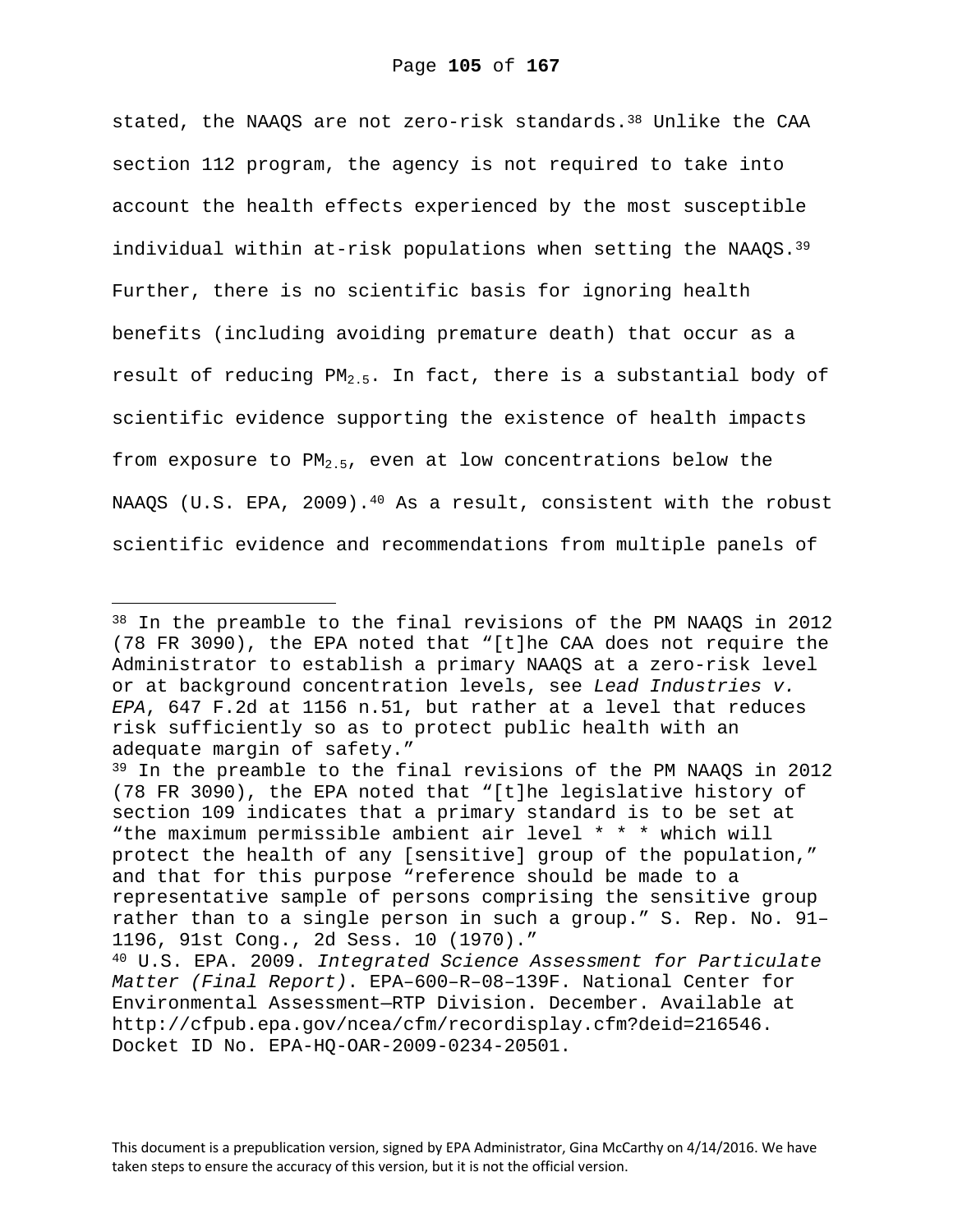the independent Science Advisory Board, the EPA routinely includes benefits of reductions in air pollution at levels below the NAAQS in benefits assessments. The most recent *Integrated Science Assessment for Particulate Matter* (PM ISA) concludes that the current science supports use of log-linear, nothreshold concentration-response functions, recognizing uncertainty in those relationship at concentrations where little data exists (U.S. EPA, 2009). In other words, there is no evidence of a  $PM_{2.5}$  concentration below which health effects would not occur.<sup>41</sup> Based on these peer-reviewed scientific conclusions in the PM ISA, the EPA maintains that the most scientifically-defensible approach for estimating the benefits from reducing exposure to  $PM_{2.5}$  includes benefits both above and below the levels of the NAAQS. The EPA responds to additional technical comments regarding the calculation of  $PM_{2.5}$  co-benefits in the RTC document for this action.

 $\overline{\phantom{0}}$ 

<sup>&</sup>lt;sup>41</sup> The recognition that there is "no population threshold, below which it can be concluded with confidence that  $PM_{2.5}$ -related effects do not occur" (78 FR 3098) and "there is no evidence of a threshold" (78 FR 3119, 3138) is consistent throughout the 2012 PM NAAQS rulemaking process, including in the assumptions for quantifying the mortality and morbidity health risks in the peer-reviewed risk assessment supporting the rulemaking.

U.S. EPA. 2010. *Quantitative Health Risk Assessment for Particulate Matter — Final Report*. EPA-452/R-10-005. Office of Air Quality Planning and Standards, Research Triangle Park, NC. September. Available at

http://www.epa.gov/ttnnaaqs/standards/pm/data/PM\_RA\_FINAL\_June\_2 010.pdf.

This document is a prepublication version, signed by EPA Administrator, Gina McCarthy on 4/14/2016. We have taken steps to ensure the accuracy of this version, but it is not the official version.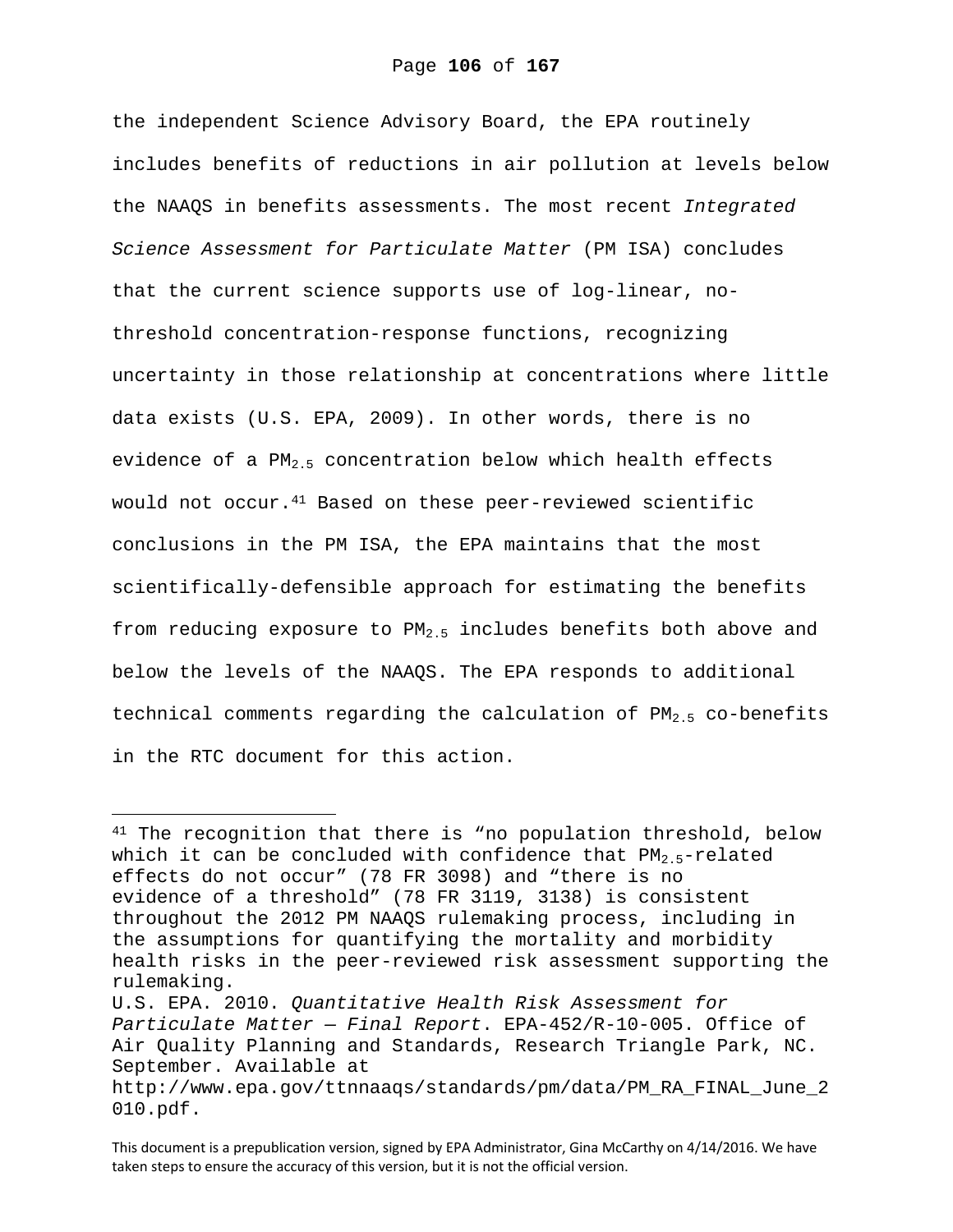The EPA further disagrees that the monetized  $PM_{2.5}$  health benefits from MATS are double-counted with the health benefits achieved by other regulations, such as the Cross-State Air Pollution Rule or the NAAQS. The EPA's standard practice for its rules is to estimate, to the extent data and time allow, all benefits of the emissions reductions achieved by a rule beyond control requirements for other rules. If this rule was duplicative with other rules, then there would be no additional costs or benefits attributable to this rule. As stated in the EPA's previous response on this issue in the 2011 MATS rulemaking (MATS RTC, Vol 2, pp. 482-484),<sup>42</sup> the agency includes other rules such as the Cross-State Air Pollution Rule in the "baseline" in estimating the benefits and costs for rules like MATS. Any emission changes expected as a result of MATS are additional emission reductions beyond previous regulations. Therefore, the benefits from reducing  $PM_{2,5}$  are not double counted – they are real additional health benefits from emissions reductions achieved by MATS alone. Further, the  $PM_{2.5}$ health benefits expected from MATS are not double-counted with benefits estimated in the NAAQS RIAs. The NAAQS RIAs

i<br>Li

<sup>42</sup> U.S. EPA. 2011. *EPA's Responses to Public Comments on EPA's National Emission Standards for Hazardous Air Pollutants from Coal- and Oil-Fired Electric Utility Steam Generating Units*. December. Volume 2 of 2. Docket ID No. EPA-HQ-OAR-2009-0234- 20126.

This document is a prepublication version, signed by EPA Administrator, Gina McCarthy on 4/14/2016. We have taken steps to ensure the accuracy of this version, but it is not the official version.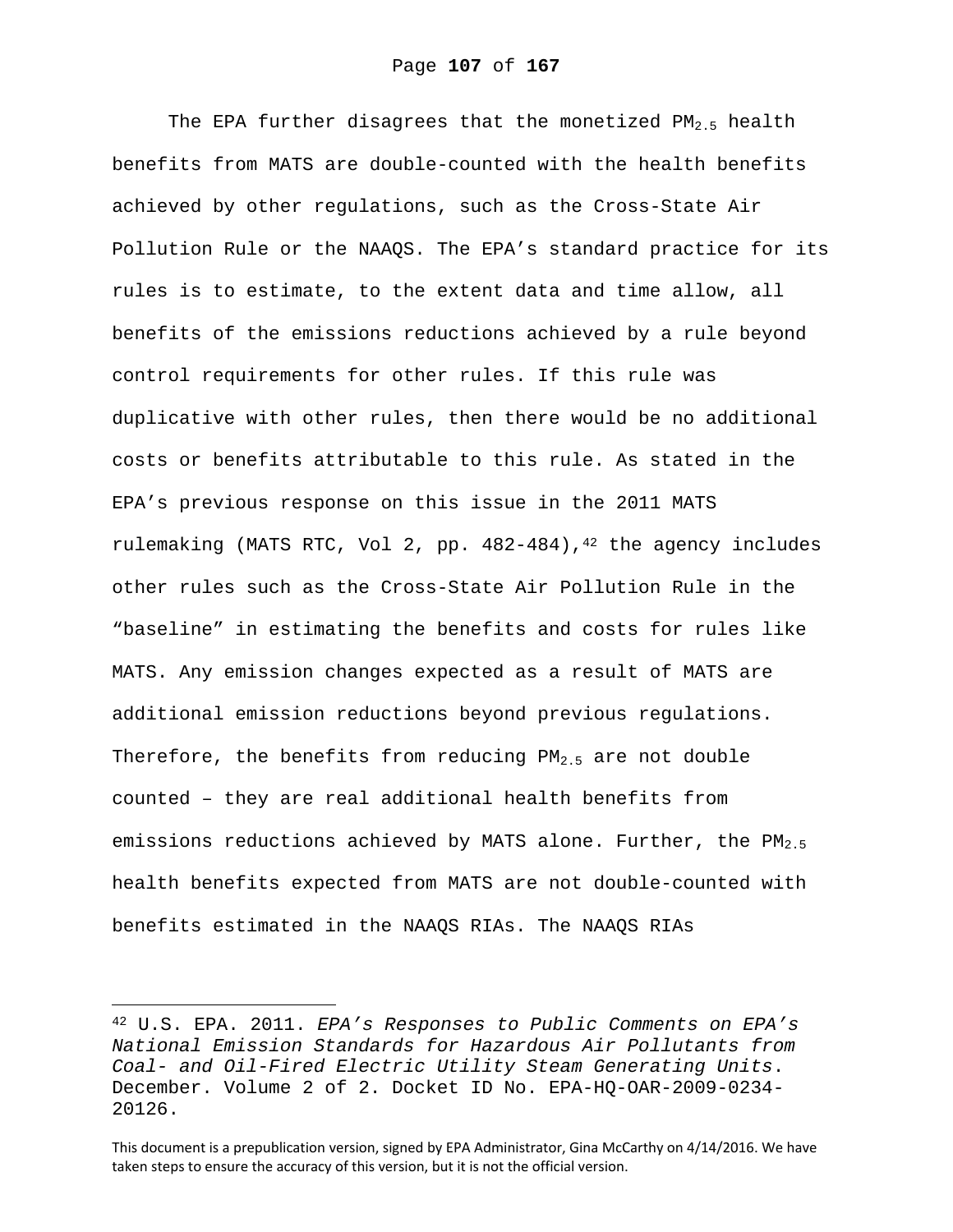hypothesize, but do not predict, the control strategies that states may choose to enact. In implementing MATS, emission controls may lead to reductions in ambient  $PM_{2,5}$  concentrations below the NAAQS in some areas and assist other areas with attaining these NAAQS. As noted above, because the NAAQS are not set at a level of zero risk and the science fully supports quantifying benefits below the NAAQS, the EPA considers them to be legitimate components of the total benefits estimate. Subsequent to the final MATS rule, the EPA proposed and finalized a revision to the PM NAAQS (78 FR 3086 (Jan. 15, 2013)). The RIA accompanying that rule (U.S. EPA, 2012)<sup>43</sup> explicitly included MATS in the baseline (p. 3-6) to avoid double-counting the benefits and costs of MATS in that rulemaking.

In conclusion, for all of the reasons stated above, it is appropriate for the benefit-cost analysis to consider cobenefits, which are a direct consequence of actions to reduce HAP emissions. It is consistent with economic guidance documents and best practices to include such benefits in a formal benefitcost analysis. The inclusion of such benefits is consistent with

i<br>Li

<sup>43</sup> U.S. EPA. 2012. *Regulatory Impact Analysis for the Final Revisions to the National Ambient Air Quality Standards for Particulate Matter*. EPA-452/R-12-003. Office of Air Quality Planning and Standards, Health and Environmental Impacts Division, Research Triangle Park, NC. December. Available at http://www.epa.gov/ttnecas1/regdata/RIAs/finalria.pdf.

This document is a prepublication version, signed by EPA Administrator, Gina McCarthy on 4/14/2016. We have taken steps to ensure the accuracy of this version, but it is not the official version.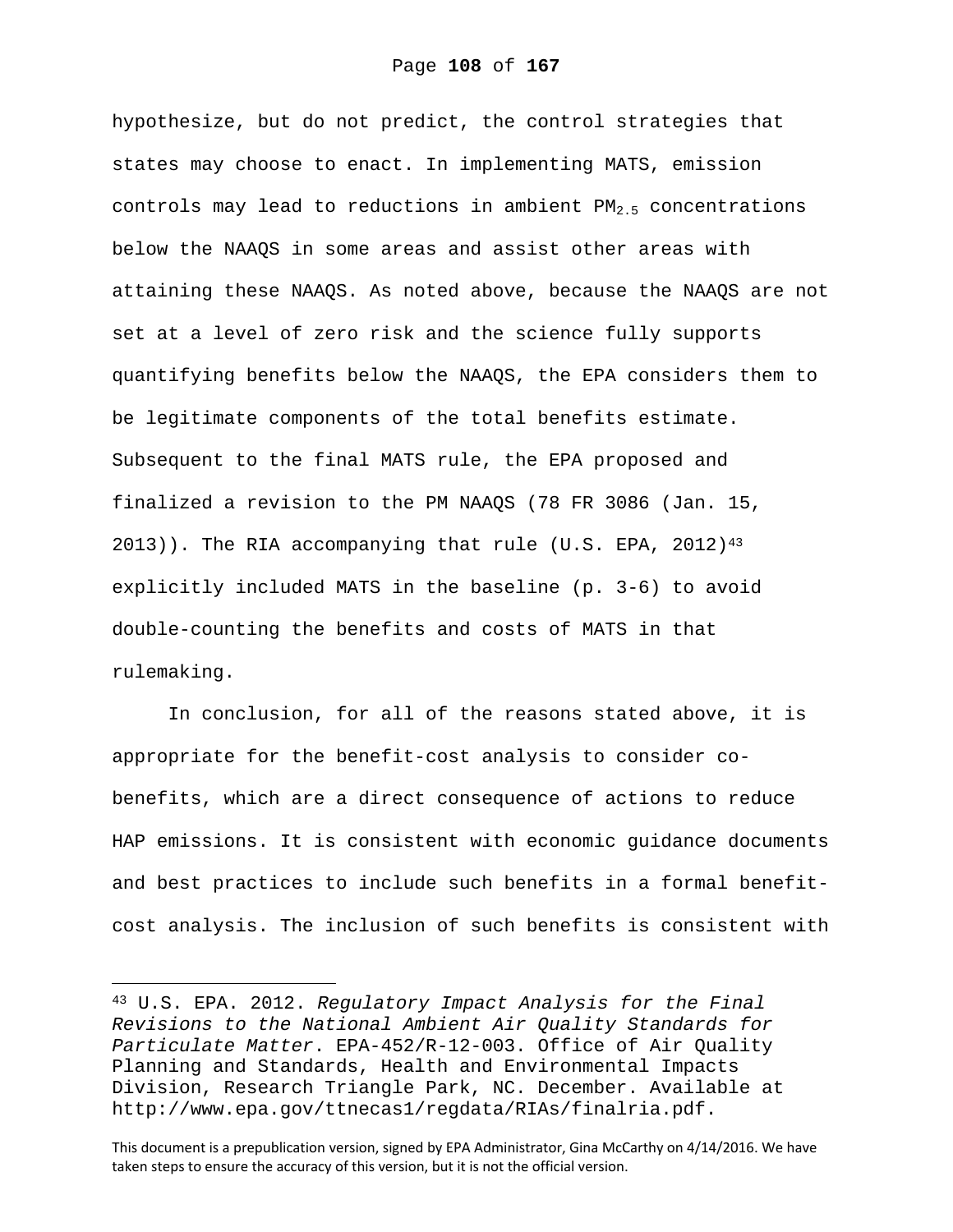the underlying science. In addition, including such benefits is consistent with statutory requirements in CAA section  $112(n)(1)(A)$  and the legislative history for the CAA section 112(d) maximum achievable control technology or MACT program. The final MATS RIA demonstrates that the quantified and monetized benefits and the unquantified benefits of the rule significantly outweighed the costs of the rule; thus, that analysis fully and independently supports the EPA's determination that it is appropriate to regulate HAP emissions from EGUs.

## *2. Monetized HAP benefits*

i

**Comment:** Several commenters stated that the quantified and monetized mercury benefits in the MATS RIA vastly understated the full benefits from reducing mercury emissions and that there are many categories of unquantified HAP benefits. These commenters supported this conclusion by submitting recent research to the docket for this rulemaking, including studies that quantify additional categories of benefits not included the MATS RIA. Each of these cited studies<sup>44</sup> indicate that the

This document is a prepublication version, signed by EPA Administrator, Gina McCarthy on 4/14/2016. We have taken steps to ensure the accuracy of this version, but it is not the official version.

<sup>44</sup> Giang, Amanda, and Noelle E. Selin. 2016. "Benefits of Mercury Controls for the United States." *Proceedings of the National Academy of Sciences* 113 (2): 286–291. Docket ID No. EPA-HQ-OAR-2009-0234-20544.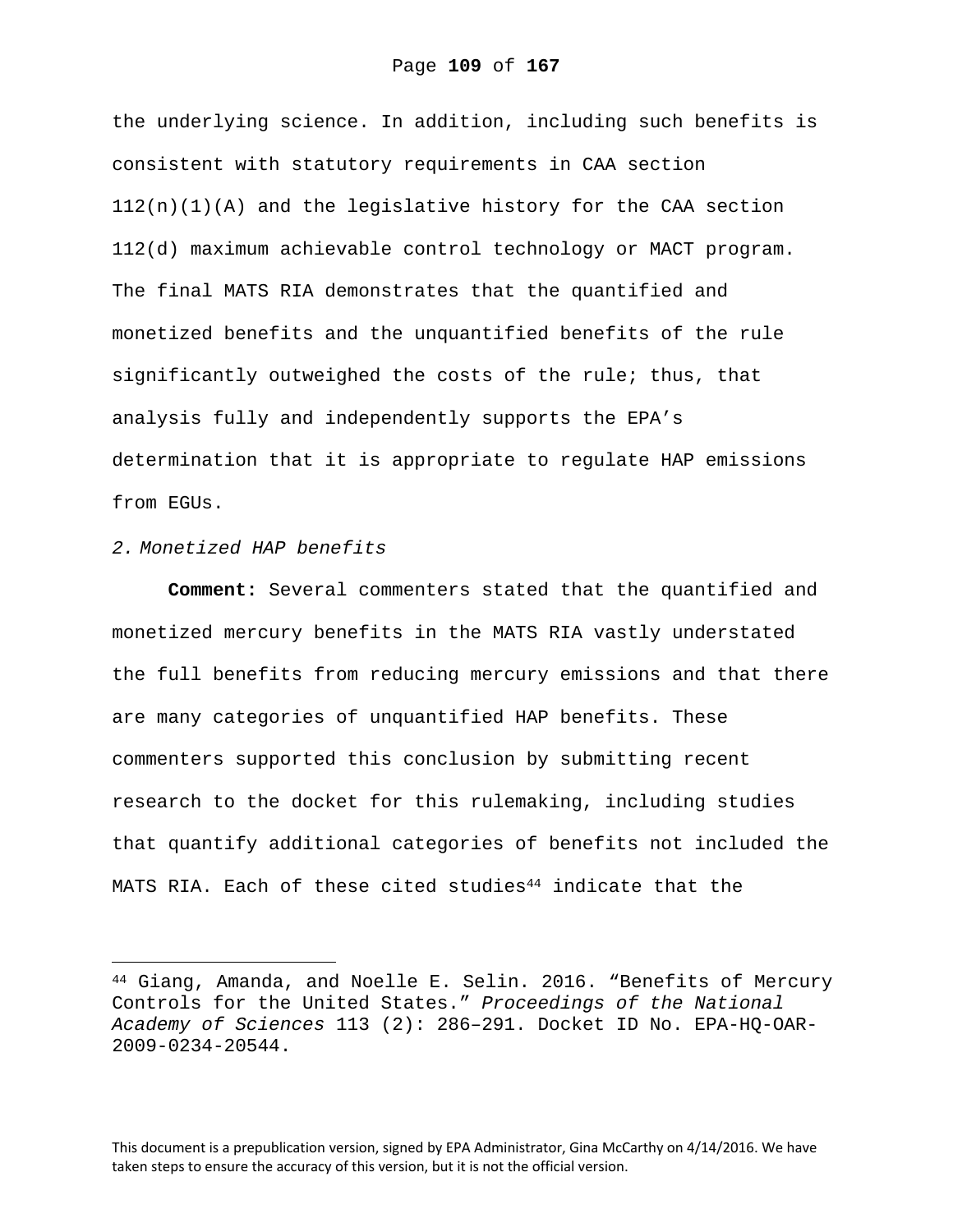monetized mercury benefits from MATS could be in the hundreds of millions to billions of dollars per year. For example, the cited Giang and Selin (2016) study found that the monetized mercury benefits from implementation of MATS would exceed \$3.7 billion (in 2005 dollars) per year in lifetime benefits for affected individuals and \$1.1 billion per year in economy-wide benefits. Additional commenters stated that new studies (*e.g.*, Zhang *et al.* (2016), Castro and Sherwell, 2015; Drevnick *et al.*, 2012; Evers *et al.*, 2007; Hutcheson *et al.*, 2014; Cross *et al.*,  $2015$ )<sup>45</sup> demonstrate that reductions in mercury deposition to U.S.

Rice, Glenn E, James K Hammitt, and John S Evans. 2010. "A Probabilistic Characterization of the Health Benefits of Reducing Methyl Mercury Intake in the United States." *Environmental Science & Technology* 44 (13) (July 1): 5216–24. Docket ID No. EPA-HQ-OAR-2009-0234-19897.

i<br>Li

NESCAUM. 2005. *Economic Valuation of Human Health Benefits of Controlling Mercury Emissions from U.S. Coal-Fired Power Plants*. Available at:

http://www.nescaum.org/documents/rpt050315mercuryhealth.pdf. 45 Zhang *et al.* 2016. "Observed decrease in atmospheric mercury explained by global decline in anthropogenic emissions." *PNAS*  113 (3): 526–531. Docket ID No. EPA-HQ-OAR-2009-0234-20558, Exhibit 4.

Castro, M.S. and J. Sherwell. 2015. "Effectiveness of emission controls to reduce the atmospheric concentrations of mercury." *Envtl. Sci. Tech.* 49(24): 14000-14007.

Drevnick, P.E., *et al.* 2007. "Spatial and temporal patterns of mercury accumulation in lacustrine sediments across the Great Lakes region." *Environmental Pollution* 161: 252-260.

Evers, D.C., *et al.* 2007. "Biological mercury hotspots in the northeastern United States and southeastern Canada." *Bioscience* 57(1): 29-43. Docket ID No. EPA-HQ-OAR-2009-0234-20559, Exhibit  $I-22$ .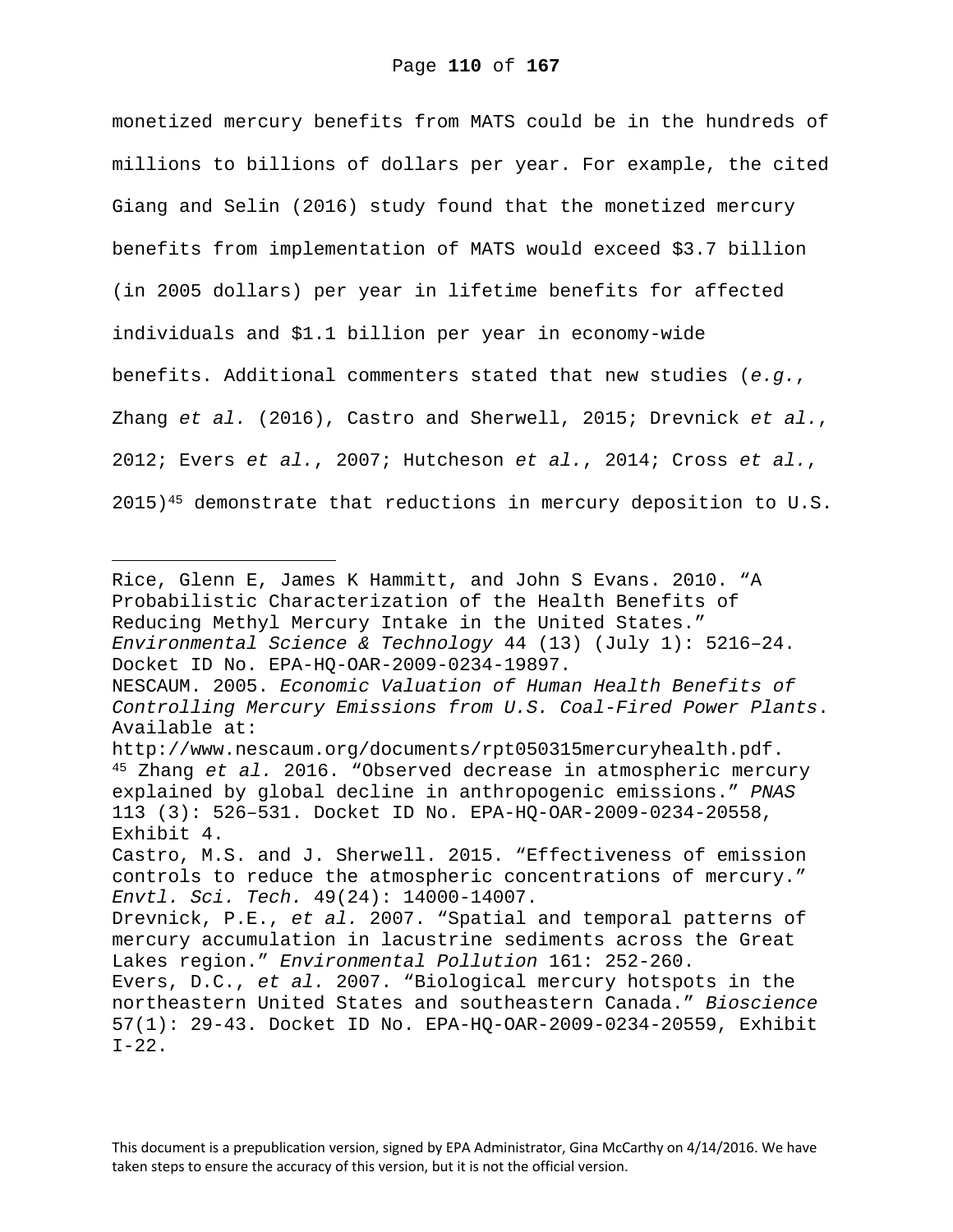ecosystems and resulting human and ecological exposures were underestimated in the MATS RIA.

Several commenters agreed that consideration of unquantified benefits is appropriate and consistent with economic principles and best practices, executive guidance on regulatory review, and longstanding EPA practice under administrations of both parties. These commenters noted that it is important to account for the full range of benefits associated with the action, including benefits that cannot be monetized due to lack of data. For example, several commenters noted that the monetized mercury benefits in the MATS RIA did not capture the breadth and severity of the hazards that mercury poses to wildlife and the ecosystem services that wildlife provides, including benefits to fish, sensitive bird species, marine mammals, and amphibian populations. Several commenters asserted that because the monetized benefits in the MATS RIA do not cover all of the benefits from reducing HAP emitted from power plants, a formal benefit-cost comparison is incomplete and potentially misleading. However, these commenters concluded that recent scientific findings on the quantified and unquantified

i<br>Li

Hutcheson, M.S., *et al.* 2014. "Temporal and spatial trends in freshwater fish tissue mercury concentrations associated with mercury emissions reductions." *Envtl. Sci. Tech.* 48: 2193-2202. Cross, F.A., *et al.* 2015. "Decadal declines of mercury in adult bluefish (1972-2011) from the mid-Atlantic coast of the U.S.A." *Envtl. Sci. Tech.* 49: 9064-9072.

This document is a prepublication version, signed by EPA Administrator, Gina McCarthy on 4/14/2016. We have taken steps to ensure the accuracy of this version, but it is not the official version.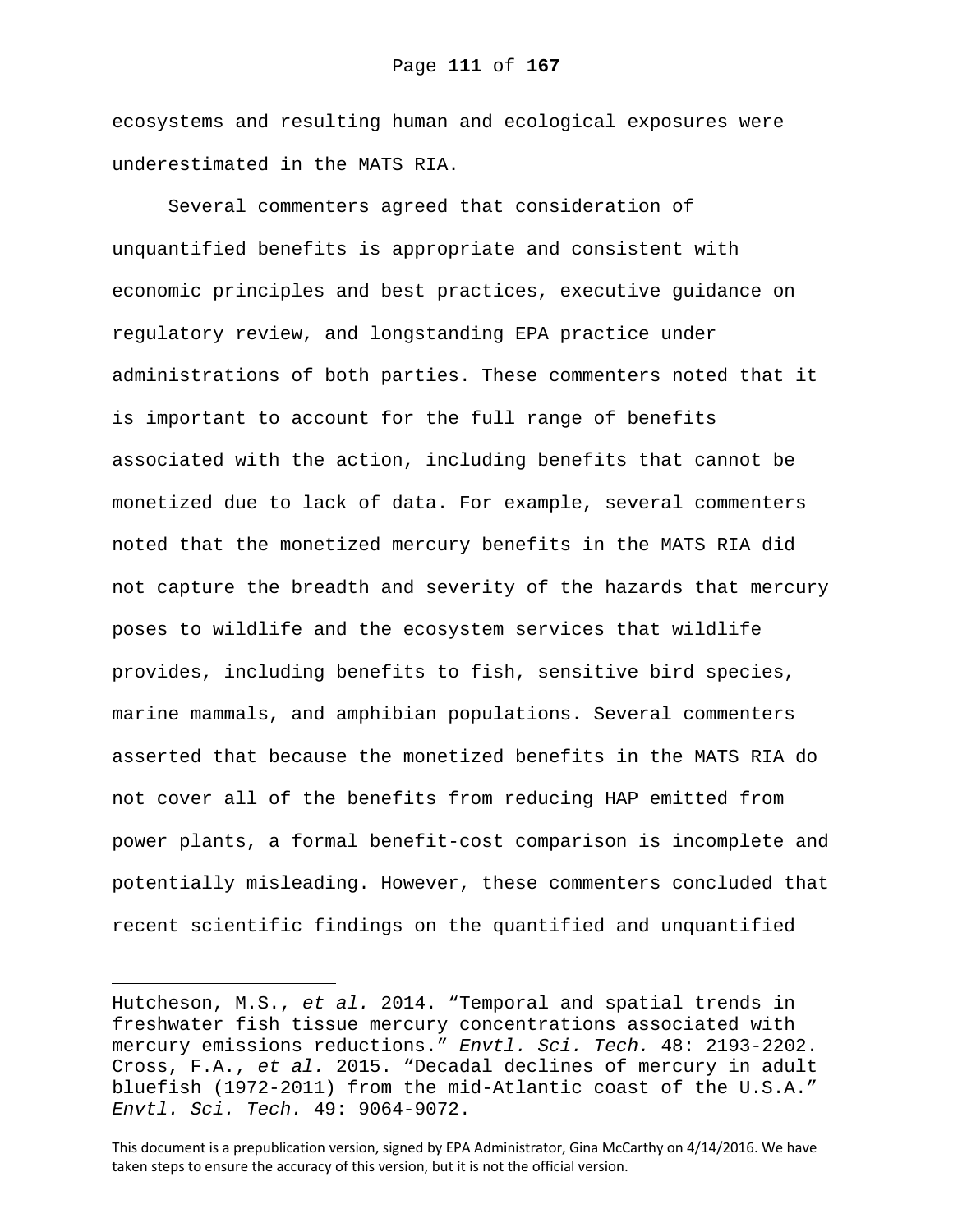benefits of reducing HAP exposure supports the EPA's determination that it is appropriate to regulate HAP from power plants after considering the costs.

However, numerous other commenters asserted that the \$4 to \$6 million in monetized mercury benefits in the RIA were the only real benefits attributable to MATS, and thus the rule is not justified because these small benefits do not exceed the projected \$9.6 billion in costs.

**Response**: For all of the reasons discussed above in Sections IV.A.1 and IV.B.1, the EPA disagrees with commenters that the only benefits that should be included in a benefit-cost analysis are the HAP-specific monetized benefits. When all of the benefits are properly considered, the monetized benefits of MATS far outweigh the costs.

Further, the EPA agrees with the commenters stating that the monetized mercury health benefits in the MATS RIA significantly underestimate the HAP health benefits associated with MATS. In the MATS RIA, the EPA could only quantify and monetize a small subset of the health and environmental benefits attributable to reducing mercury and none of the health and environmental benefits attributable to reductions in other HAP. As noted in the proposed supplemental finding (80 FR 75040), the monetized mercury benefits did not account for "(1) benefits from reducing adverse health effects on brain and nervous system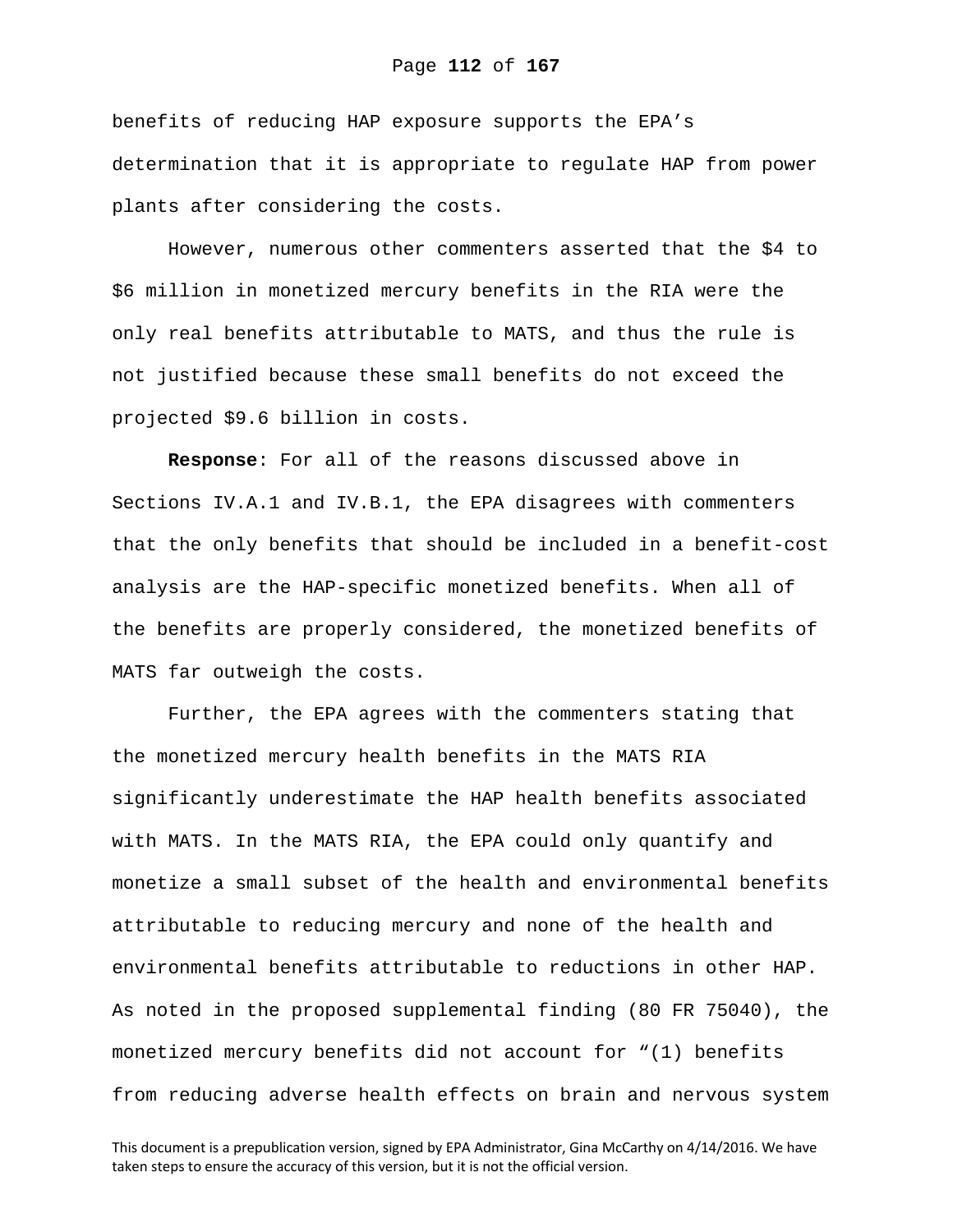development beyond IQ loss; (2) benefits for consumers of commercial (store-bought) fish (*i.e.*, the largest pathway to mercury exposure in the  $U.S.$ ); (3) benefits for consumers of self-caught fish from oceans, estuaries or large lakes such as the Great Lakes; (4) benefits for the populations most affected by mercury emissions (*e.g.*, children of women who consume subsistence-level amounts of fish during pregnancy); (5) benefits to children exposed to mercury after birth; and (6) environmental benefits from reducing adverse effects on birds and mammals that consume fish." This is because data and methods for monetizing these benefits are largely unavailable in scientific literature, including gaps in toxicological data, uncertainties in extrapolating results from high-dose animal experiments to estimate human effects at lower doses, limited monitoring data, difficulties in tracking diseases such as cancer that have long latency periods, and insufficient economic research to support the valuation of the health impacts often associated with exposure to individual HAP. However, the EPA acknowledges the submission of new research from several commenters that further corroborates the EPA's conclusion that the HAP benefits are underestimated in the MATS RIA and demonstrates the potential extent of that underestimation. See Section 3-3 of the RTC for the supplemental finding for additional details regarding new studies cited by commenters.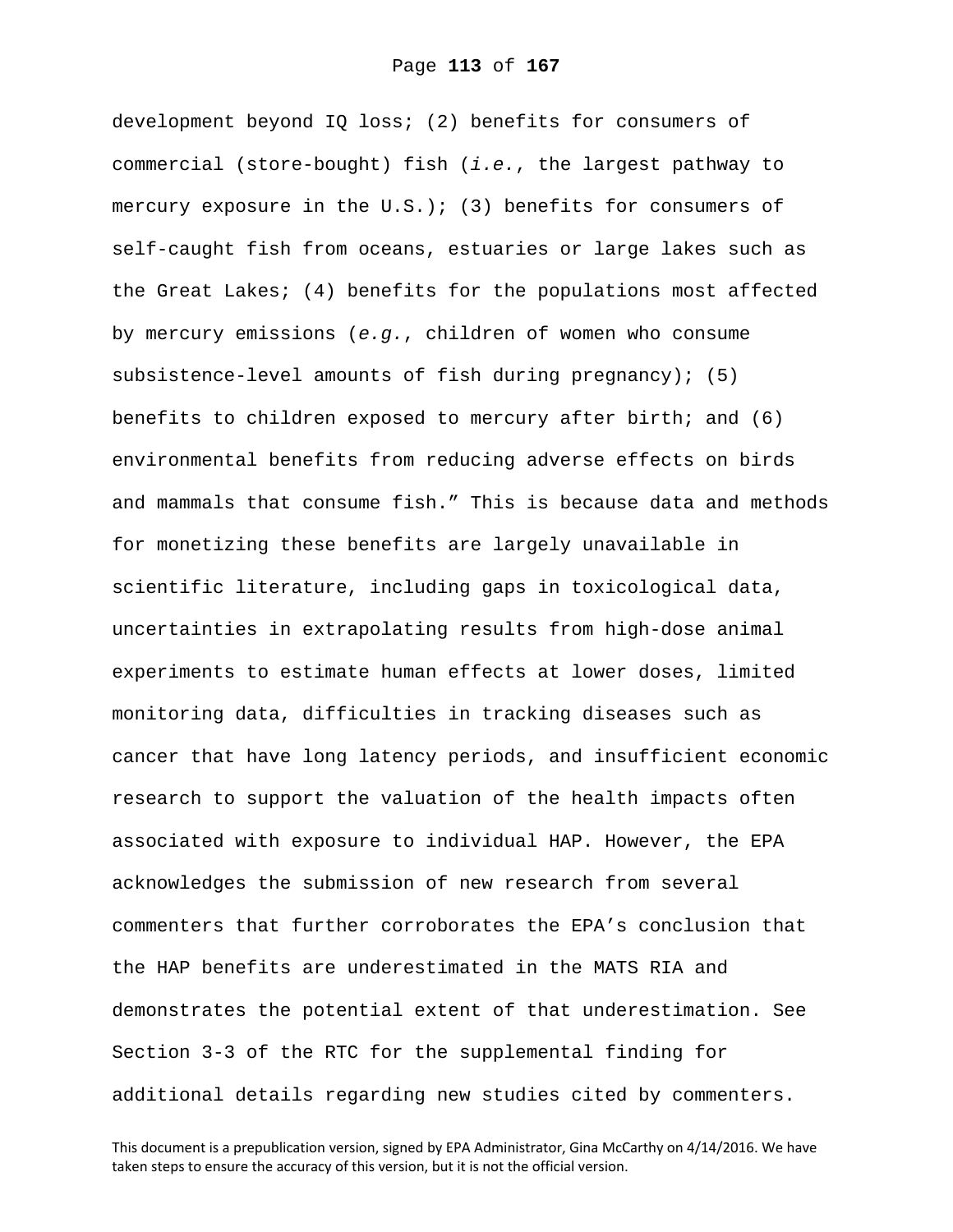The EPA also agrees that consideration of unquantified benefits is appropriate and consistent with economic principles and best practices, executive guidance on regulatory review, and longstanding EPA practice. The EPA agrees that it is important to recognize the full range of impacts associated with an action in a benefit-cost analysis, including those impacts that cannot be quantified or monetized due to a lack of data, for which the MATS RIA accounted qualitatively.

Although the MATS RIA did not quantify and monetize all of the benefits that would result from reducing HAP emissions, the EPA maintains that the benefits of this rule (both quantified and unquantified) are substantial and far outweigh the costs, which independently supports the determination that regulating HAP emissions from EGUs is appropriate.

## *3. Impacts to Tribes*

**Comment:** One commenter representing several federallyrecognized Indian tribes and inter-tribal organizations strongly agreed that a formal benefit-cost analysis is not a preferred approach to considering whether the costs of compliance are reasonable. The commenter stated that the EPA's inclusion of non-quantifiable benefits in the proposed supplemental finding is essential to the commenter's support of the agency's methodology because the benefits of MATS are difficult to monetize - and in the case of the impacts to American Indian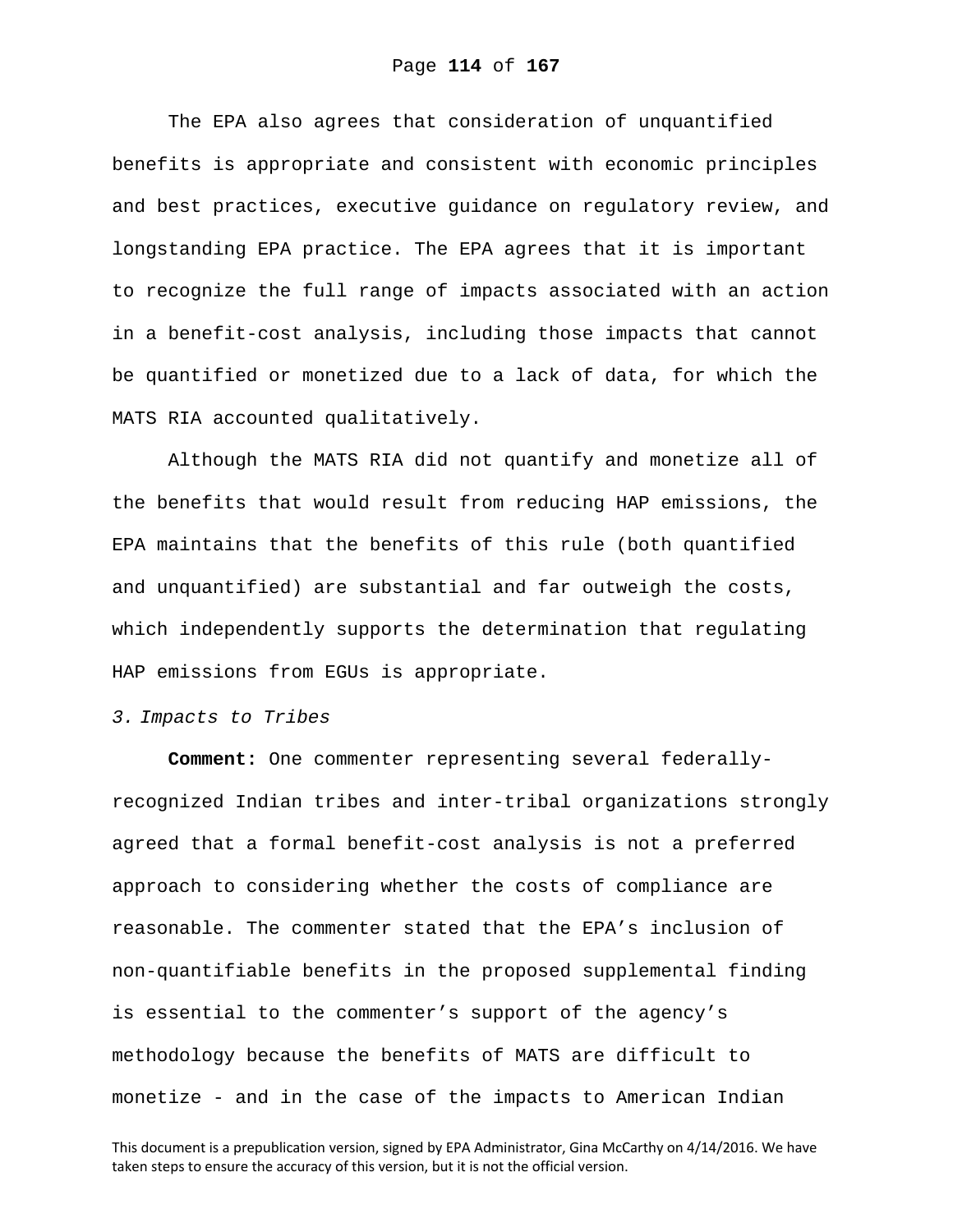culture - are impossible to monetize. The commenter stated that benefits of MATS to American Indians are fundamentally different in kind than the economic costs the rule imposes on coal- and oil-fired EGU operators and ratepayers and provided examples of substantial non-quantitative benefits of MATS that are unique to tribal communities. The commenter stated that American Indians are disproportionately impacted by mercury emissions because many are subsistence fishers that rely on locally-caught fish for daily sustenance and consume fish at far higher rates than the general population. The commenter stated that American Indians are therefore at unusually high risk for neurodevelopmental disorders, cardiovascular disease, autoimmune disorders, infertility, and other adverse health effects from methylmercury exposure, the impacts of which the EPA could not monetize. In addition to health concerns, the commenter describes how methylmercury contamination threatens longstanding Indian cultural traditions and critical social practices of fishing and fish consumption that are central to many tribes' cultural identity. The commenter explained that tribes are often connected to particular waters for cultural, spiritual, or other reasons (and others' fishing rights are limited to certain grounds by treaty), so they cannot simply move their fishing to another location to avoid mercury contamination. In addition, mercury fish advisories harm Indian subsistence and fishing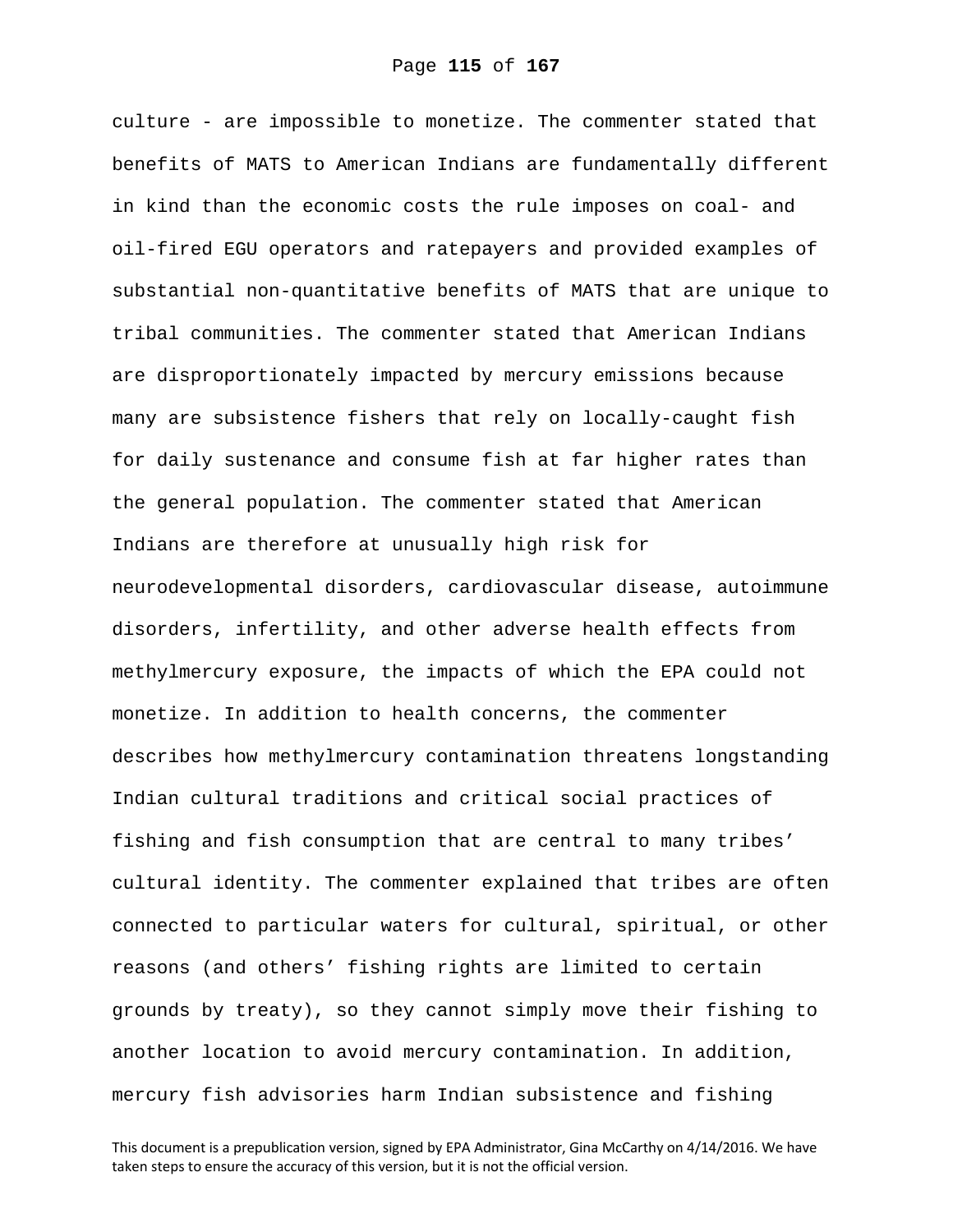economies, including commercial harvests and tourist revenues. The commenter states that MATS provides critical protections for Indian health, fishing rights, and traditional cultures that helps the United States fulfill its legal duties to protect tribal rights and resources of American Indians and tribes.

**Response:** The EPA acknowledges the supportive comments of the Indian tribes and inter-tribal organizations. The EPA shares the tribes' concerns about the potential impact of mercury emissions on tribes and agrees that tribes are likely to be affected differently by mercury contamination compared to the general population. The EPA acknowledges the importance of subsistence fishing and fishing cultures to numerous tribes and agrees that those who traditionally consume fish at higher rates than the general population are disproportionately exposed to higher levels of mercury. The EPA is committed to honoring and respecting tribal treaty rights by ensuring that its actions do not conflict with those rights, and by implementing its programs to enhance protection of treaty rights where there is discretion to do so. The EPA believes that MATS will substantially reduce emissions of mercury in the U.S. and that this reduction will benefit communities with subsistence fishing lifeways, including American Indians and Alaska Natives. The EPA also acknowledges that it was unable to monetize many of the benefits of MATS and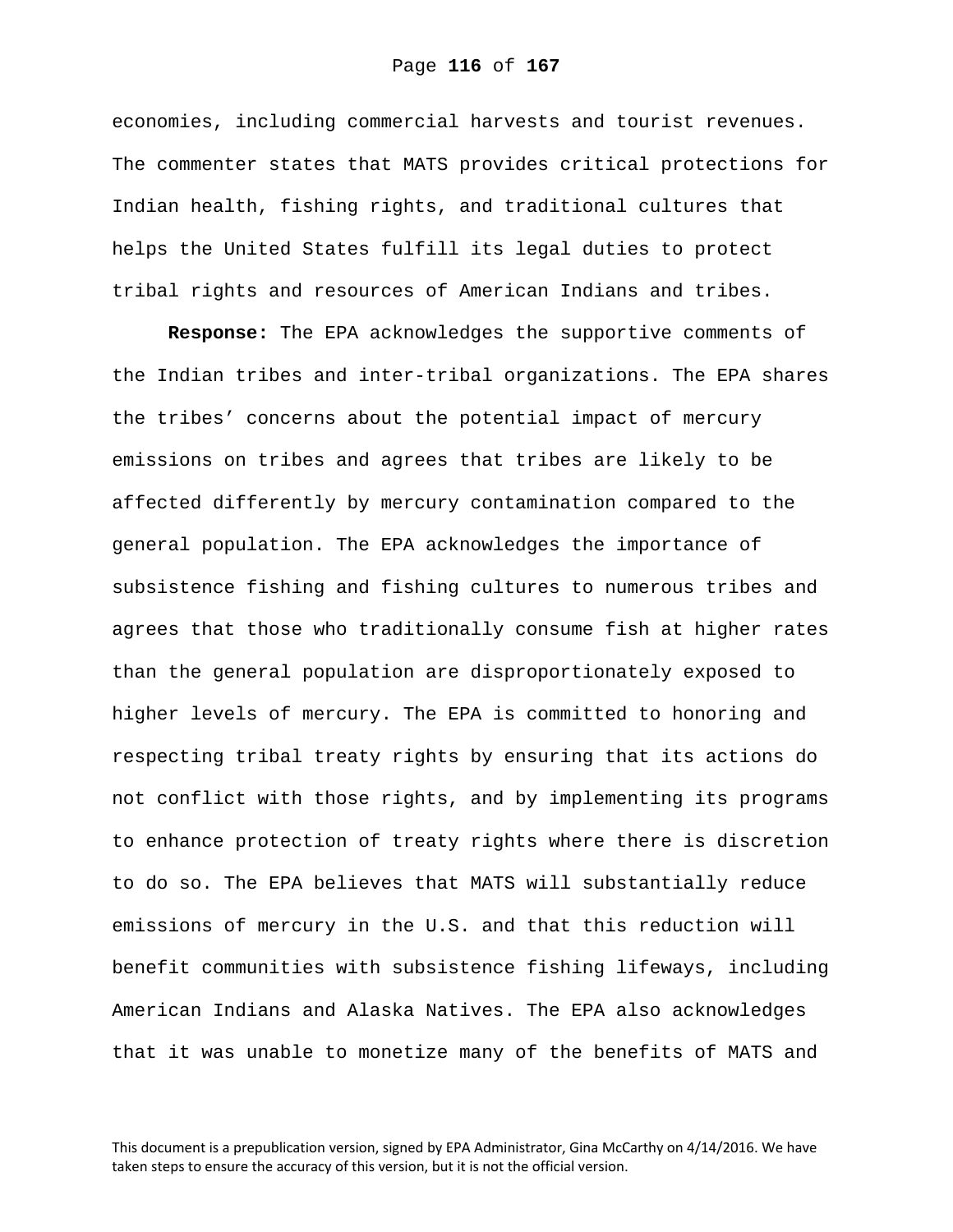recognizes the difficulty in attempting to quantify or monetize impacts to American Indian culture.

## C. Comments on the Legal Interpretation of CAA Section  $112(n)(1)$

**Comment:** Some states, tribes, industries, environmental organizations, and health organizations, and others generally supported the EPA's interpretation of the statute as set forth in the proposed supplemental finding and Legal Memorandum. Some commenters expressly agree that the purpose of CAA section 112 is to achieve prompt, permanent and ongoing reductions in HAP emissions from stationary sources to reduce the inherent risks associated with exposure to such emissions. Some commenters further agreed that these goals apply to HAP emissions from EGUs and that the EPA determined a reasonable approach to incorporating cost into the appropriate and necessary finding in light of the statute and the *Michigan* decision. Several of these commenters specifically agreed that cost should not be the predominant or overriding factor in the appropriate and necessary finding.

**Response:** The EPA agrees that the interpretation of the statute and the *Michigan* decision set forth in the companion Legal Memorandum is reasonable. As stated above and in detail below, the EPA stands by the interpretation in the Legal Memorandum in this final action.

**Comment:** Some state and industry commenters disagreed with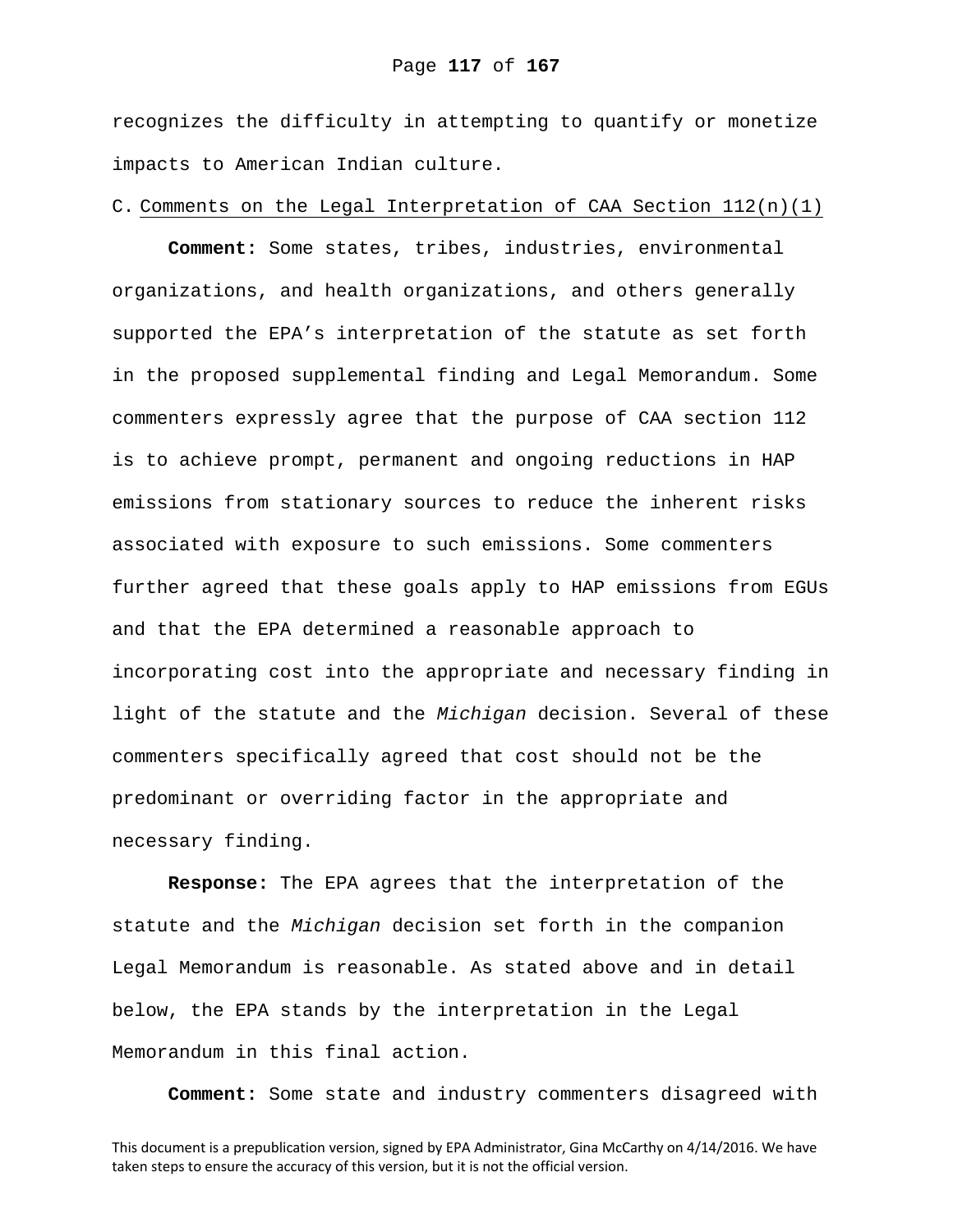several aspects of the EPA's interpretation of CAA section 112 and its reading of the Supreme Court's decision in *Michigan*. Several commenters argued that the Supreme Court's decision in *Michigan*, in essence, requires the EPA to discard all aspects of the EPA's prior appropriate and necessary finding. These commenters implicitly suggest that the *Michigan* decision by itself invalidates aspects of the finding unrelated to EPA's erroneous conclusion that it was not required to consider cost under  $112(n)(1)(A)$ . These commenters argued that the agency must disregard or reevaluate all of its prior findings concerning the hazards to public health and the environment posed by HAP emissions from EGUs. They also argued that the EPA must reconsider all of its prior interpretations of CAA section  $112(n)(1)$ , including its conclusion that CAA section  $112(n)(1)$ is a listing provision and not a regulatory provision.

For example, these commenters asserted the Supreme Court's decision in *Michigan* requires the EPA to consider the potential cost of regulating HAP emissions from EGUs under statutory provisions other than CAA section  $112(d)$ . Among the approaches that the commenters asserted the EPA *must* consider are regulation of HAP emissions under CAA sections  $112(n)$ ,  $112(f)$ , and 111(d). At least one commenter also asserted that the EPA must determine whether the cost of regulation of HAP emissions by the individual states would be more cost effective than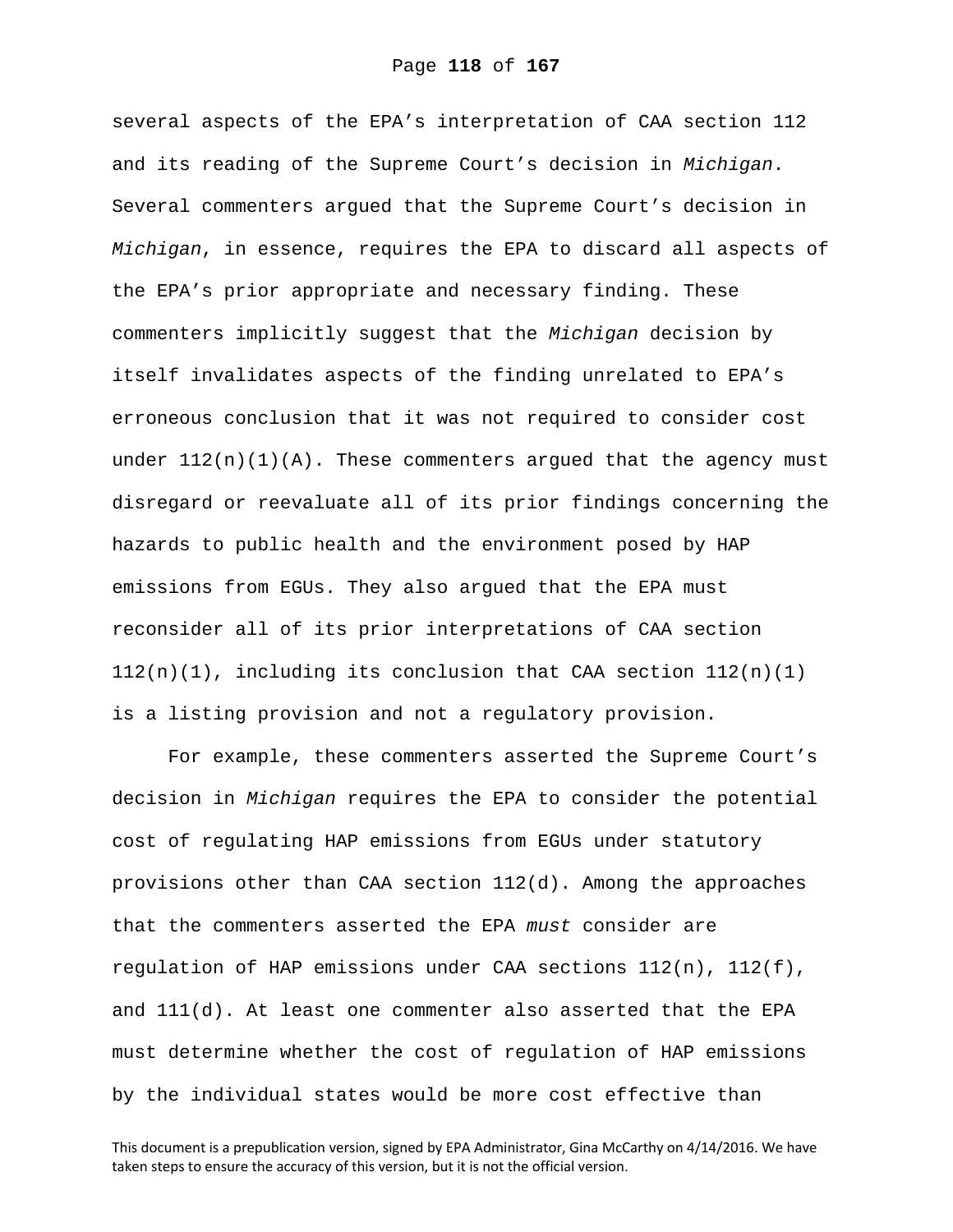regulation of HAP emissions from EGUs under the CAA at all. No commenter suggested a specific mechanism for regulating under those other authorities or for determining the cost of such regulation. They appear to suggest, however, that the EPA must compare the cost of these undefined approaches to regulating HAP against the potential cost of standards under CAA section 112(d), and that the EPA must regulate under the least cost option or only to the level necessary to address the identified risks.

As support for their positions, commenters point to the Supreme Court's *Michigan* decision; to the CAA section 112(n) Revision Rule and the Clean Air Mercury Rule (CAMR); to the requirement in CAA section  $112(n)(1)(A)$  to consider "alternative control strategies" for emissions of HAP that warrant regulation and to regulate EGUs "under this section [112]"; and to statements in the legislative history. Specifically as concerning the citation to the requirement to consider "alternative control strategies", commenters asserted that the EPA improperly interpreted the requirement when conducting the CAA section  $112(n)(1)(A)$  Utility Study that was issued in 1998, and that if the EPA had properly conducted the Utility Study, it would have had the information necessary to conduct these additional analyses.

Some commenters also challenged the EPA's prior findings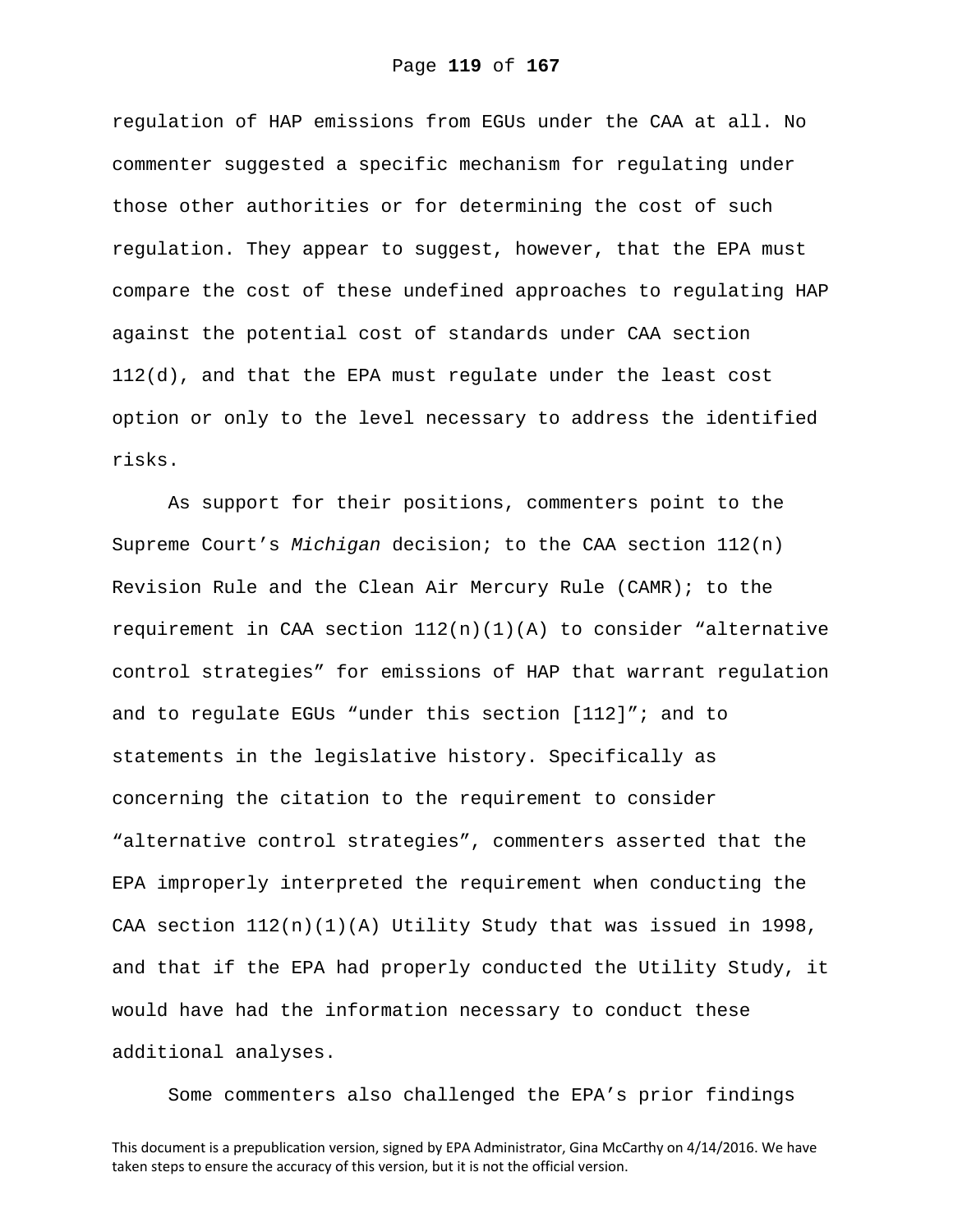that HAP emissions from EGUs pose hazards to public health and the environment, specifically the findings for mercury, nonmercury metal HAP, and acid gas HAP. Some of these commenters also acknowledged that the Supreme Court only addressed the requirement to consider the cost of regulation in the threshold finding and did not disturb any other findings or legal conclusions in the MATS rule or the *White Stallion* decision. The commenters also resubmitted many comments previously submitted on the proposed MATS rule and addressed in the D.C. Circuit Court challenge to the MATS standards in *White Stallion*. In addition, the comments raised issues that were submitted in petitions for reconsideration on the MATS final rule and that were denied by the agency. $46$  The comments included arguments that the risk threshold of 1-in-1 million is not reasonable, that the EPA cannot base the appropriate and necessary finding on environmental risks, and that the volume of HAP emissions is not a legitimate basis for listing, even when the sources are emitting at major source levels.

The same commenters also argued that the EPA must evaluate the cost of regulating each HAP individually and may only regulate those HAP for which a specific finding is made and then

i

<sup>46 80</sup> FR 24218; "Denial of Petitions for Reconsideration of Certain Issues: MATS and Utility NSPS" (March 2015). Docket ID No. EPA-HQ-OAR-2009-0234-20493.

This document is a prepublication version, signed by EPA Administrator, Gina McCarthy on 4/14/2016. We have taken steps to ensure the accuracy of this version, but it is not the official version.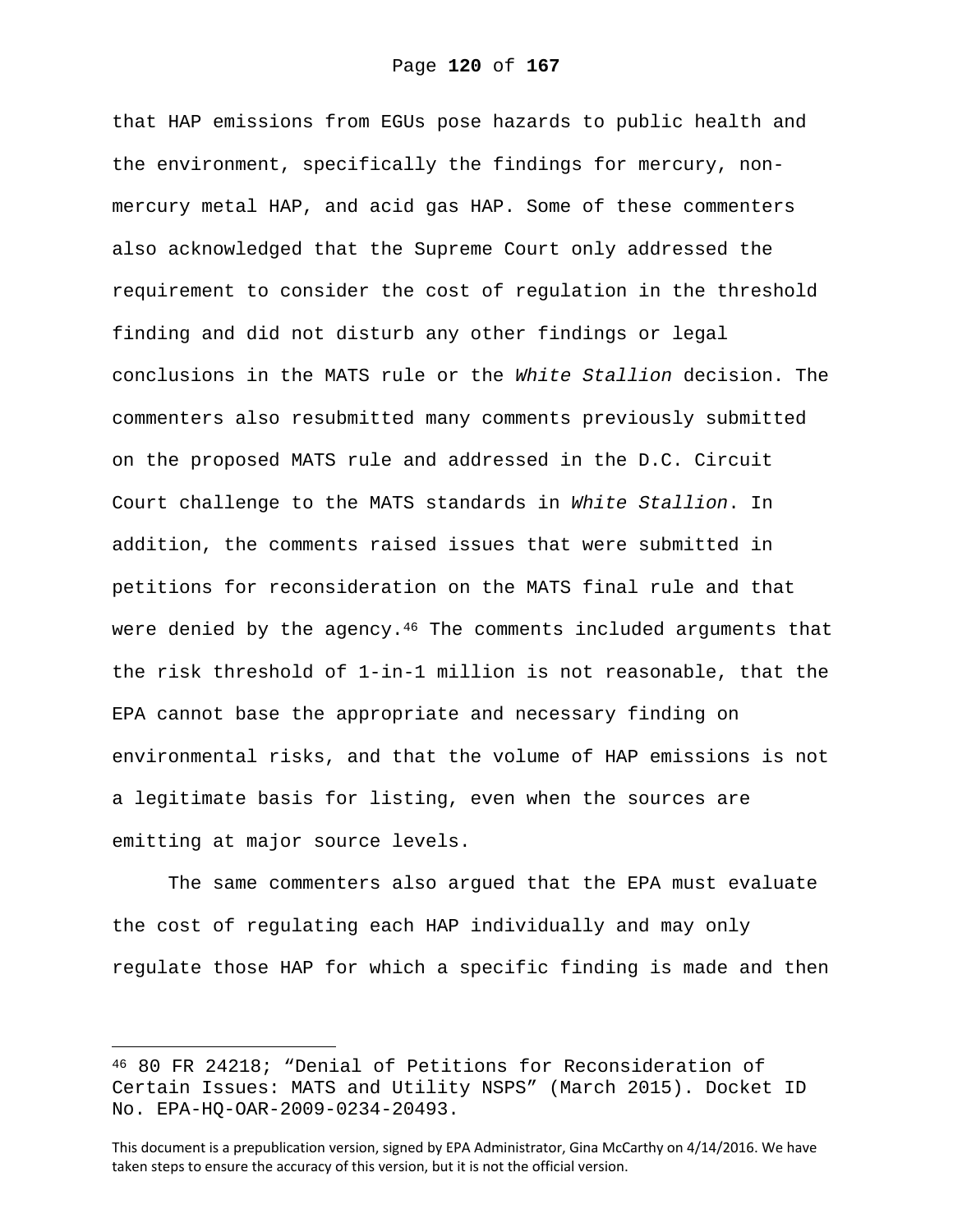only to the level of regulation that is required to address the identified risk. The commenters maintained that the EPA must separately consider the cost of regulation of each HAP emitted by EGUs under various approaches (as identified above) before regulating any of the HAP at all, and certainly before regulating all the EGU HAP under CAA section 112(d).

Commenters also argued that CAA section  $112(n)(1)(A)$  is not a listing provision as the EPA states in the proposal. Legal Memorandum Accompanying at 2, 11-12. The commenters argued that CAA section  $112(n)(1)(A)$  does not mention listing because listing is only a precondition to regulation under CAA section 112(d), and that the EPA was not required or even authorized to regulate EGUs under that subsection. The commenters asserted that whether to list EGUs is not the question raised by CAA section  $112(n)(1)(A)$ . Instead, the commenters asserted, the question is whether additional regulation of EGU HAP emissions under CAA section 112 is "appropriate and necessary." The commenters argued that the statutory question calls for a decision to authorize or to preclude specific regulation of EGU HAP emissions under CAA section 112. One commenter further asserted that the Supreme Court's opinion in *Michigan* confirms that *New Jersey v. EPA*, 517 F.3d 574 (D.C. Cir. 2008), was wrongly decided on this point. The commenter asserted that the *New Jersey* holding cannot stand because the D.C. Circuit Court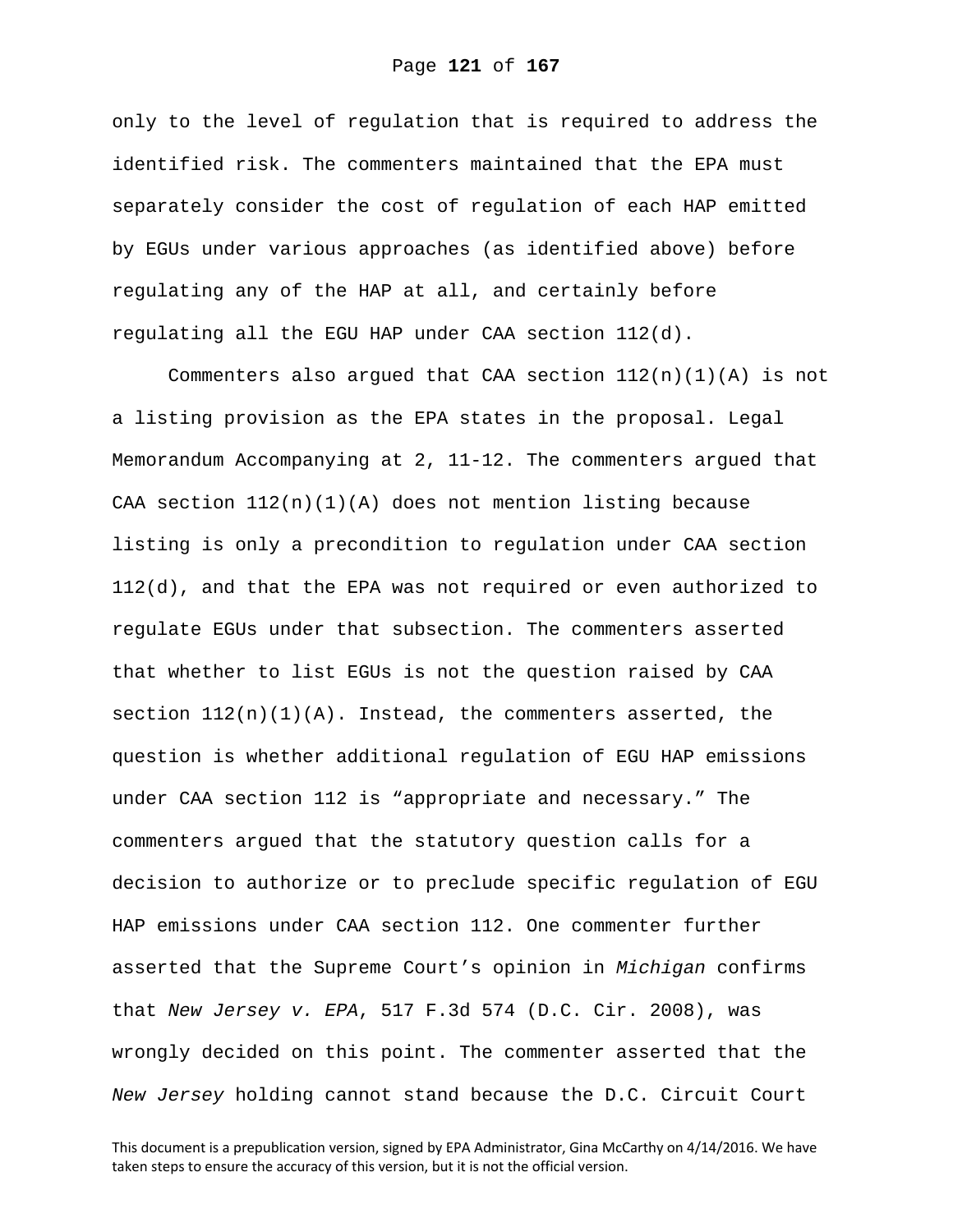found that even if the "appropriate and necessary" CAA section 112(n) finding and CAA section 112(c) listing of EGUs were erroneous, the EPA could only remove EGUs from the list of source categories regulated under CAA section 112(d) if it followed the delisting requirements of CAA section  $112(c)(9)$ . *Id*. at 583. The commenter maintained that holding cannot stand because, according to the commenter, the Supreme Court's opinion makes clear that the "appropriate and necessary" finding is the gateway to deciding to regulate EGU HAP emissions under CAA section 112, and if that finding is not made, then regulation cannot be imposed. *See Michigan*, 135 S. Ct. at 2707.

Commenters further maintained that CAA section  $112(n)(1)(A)$  requires the EPA to decide whether regulation of HAP emissions from EGUs "under this section" is "appropriate and necessary" after considering a study that addresses "hazards to public health" that remain "after imposition of the requirements of this chapter," and "alternative control strategies for emissions which may warrant regulation." Commenters characterized the EPA's first task as a requirement to find whether a residual public health hazard is posed by specific EGU HAP emissions remaining after those emissions have been reduced under other provisions of the Act. Commenters also asserted that, if the EPA finds that any remaining EGU HAP emissions pose a hazard, then the EPA must determine how and

This document is a prepublication version, signed by EPA Administrator, Gina McCarthy on 4/14/2016. We have taken steps to ensure the accuracy of this version, but it is not the official version.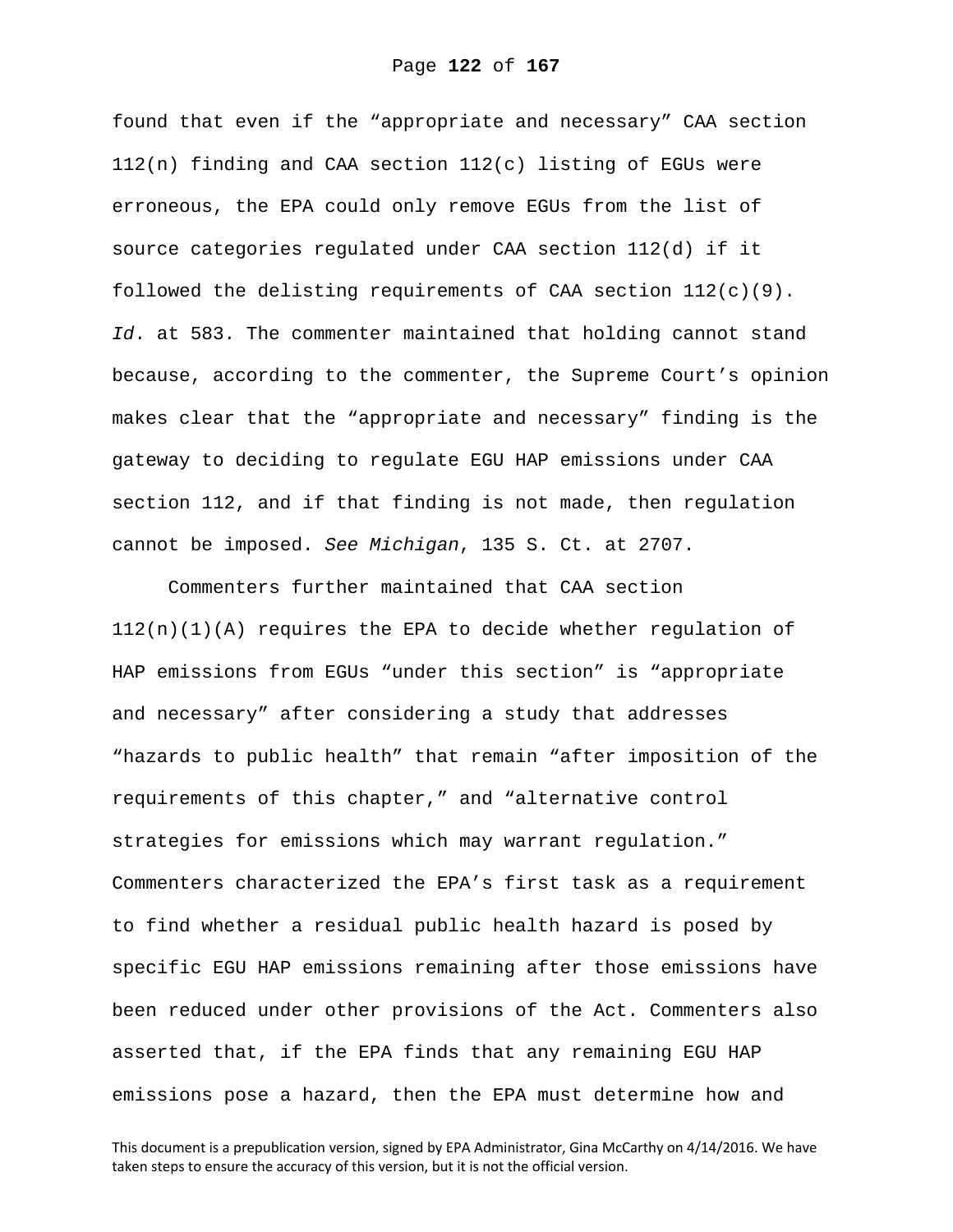ultimately whether to regulate those emissions "under this section [112]." Commenters argued that the EPA must therefore calculate a "preliminary estimate" of the costs of the specific form of CAA section 112 regulation that it is considering. Commenters also maintained that the EPA's interpretation of the statute – which the commenters characterized as mandating regulation under CAA section 112(d) if the EPA finds that one HAP emitted by one EGU is found to pose either a residual health or environmental risk – is no longer valid because of the *Michigan* decision.

Commenters also asserted that CAA section  $112(n)(1)(A)$  is, on its face, a residual risk regulatory provision and, as such, it requires the EPA to make a risk management decision regarding whether health risks exist, and if so, the degree to which they need to be reduced further. The commenters maintained that regulation must necessarily depend on what remaining risks, if any, are identified, that certain HAP should only be regulated to the extent necessary to address the risks and only if the monetized HAP-specific benefits exceed the costs of standards, and that the EPA must undertake this analysis before regulating each HAP individually. Commenters asserted that the statute allows the EPA to regulate only those HAP from EGUs that do pose some risk, and then only to the extent "appropriate" (from a cost point of view) and "necessary" (from a risk reduction point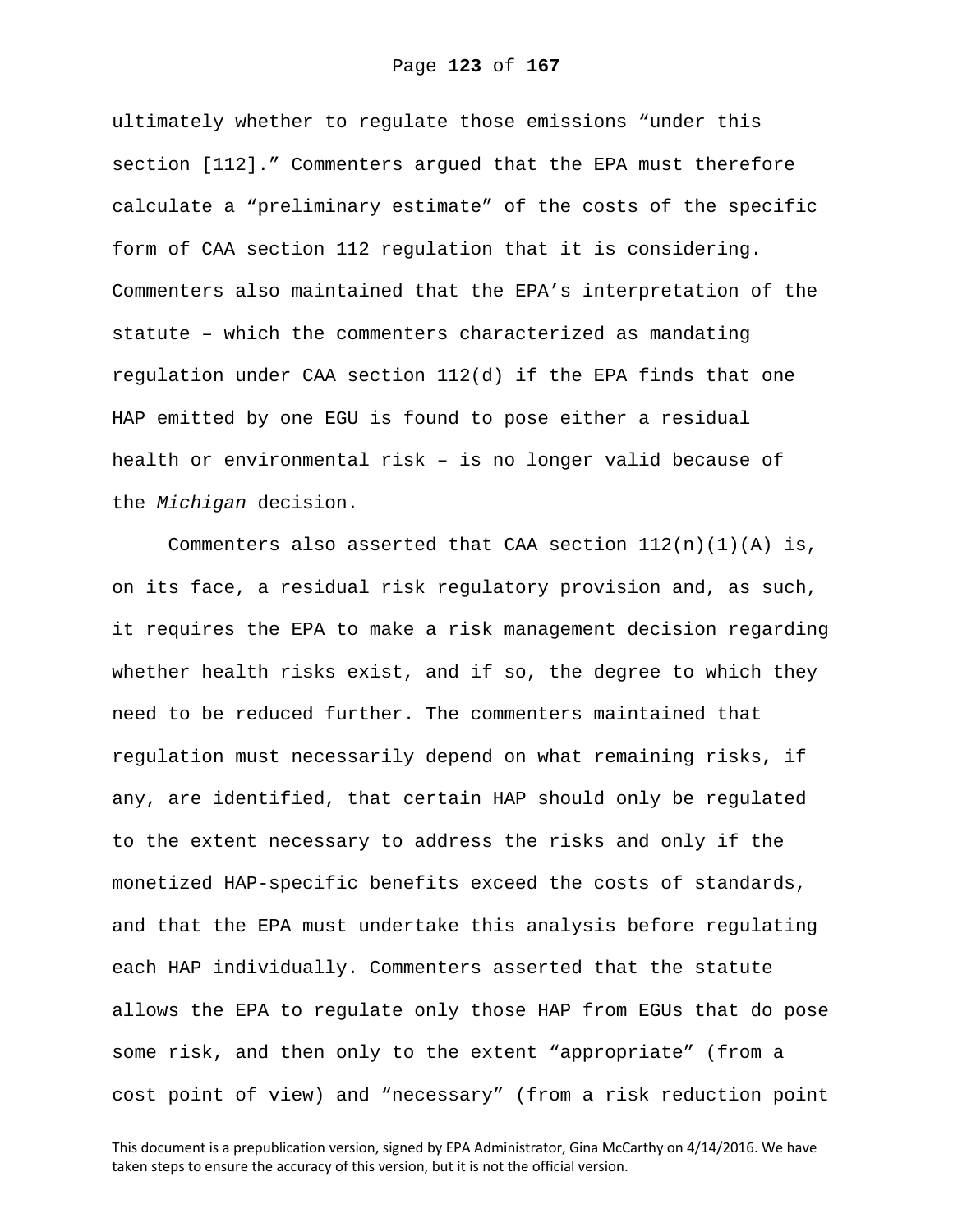of view). The commenters argued that the EPA's approach impermissibly uses the risk allegedly associated with one HAP to regulate another HAP. The commenters maintain that the EPA must instead evaluate different regulatory approaches available to it in order to determine costs and benefits on an individual HAP basis. The commenters concluded that the EPA cannot interpret the statute to permit regulation of all HAP under CAA section  $112(d)(2)-(3)$  because that approach results in high HAP control costs for *no* HAP benefit, at least for some pollutants (*e.g.*, acid gases), according to the comments.

For acid gas HAP, the commenters appear to maintain that the EPA could potentially use CAA section 112(d) to regulate, but that the nature of such regulation must change to satisfy the *Michigan* decision. For example, some commenters asserted that the agency could impose less costly health-based emissions limits for acid gas HAP. The commenters point to other CAA section 112 standards that include CAA section  $112(d)(4)$  healthbased emissions limits for the acid gases, including the recently promulgated CAA section  $112(d)(4)$  standards for hydrogen chloride, hydrogen fluoride, and chlorine for the Brick and Structural Clay Products Manufacturing and Clay Ceramics Manufacturing source categories as support for their position. 80 FR 65470-71 (Oct. 26, 2015).

**Response:** The EPA does not agree with these comments. For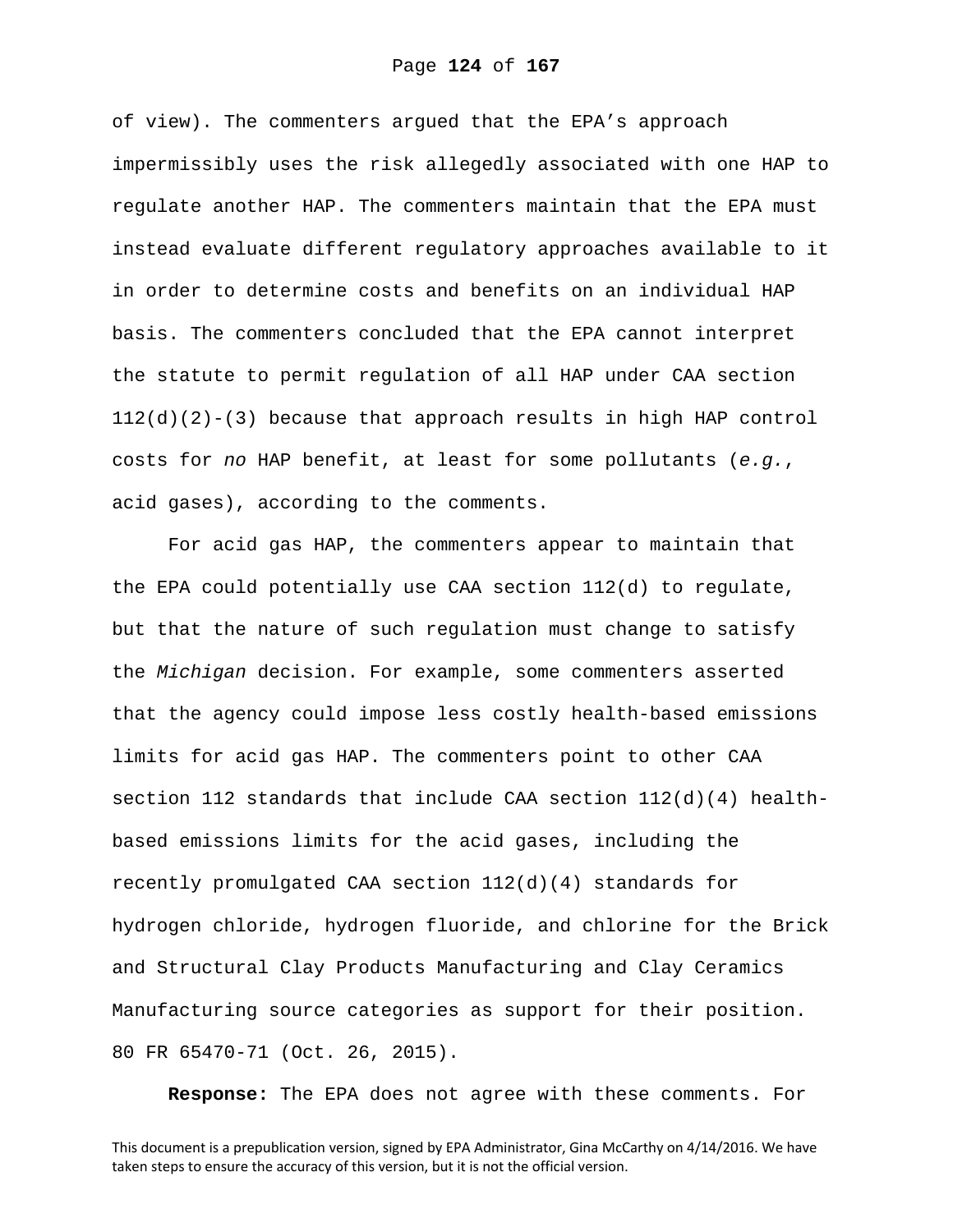the reasons set forth below, the EPA stands by the interpretation of the statute and the *Michigan* decision set forth in the companion Legal Memorandum.

These comments focus on several primary arguments: 1) the *Michigan* decision rendered invalid all aspects of the EPA's interpretation of CAA section  $112(n)(1)(A)$  as set forth in the MATS record and the portions of the *White Stallion* decision upholding the EPA's interpretation; 2) the EPA cannot satisfy its obligation to consider cost without evaluating alternatives to regulating HAP emissions from EGUs under CAA section  $112(d)$ ; and 3) that the requirement to consider cost renders invalid and/or insufficient the EPA's prior analyses of the significant hazards posed by HAP emissions from EGUs as well as the EPA's specific findings regarding the risks to public health and the environment. The EPA explains below why we disagree with these arguments.

*1. The Michigan decision does not disturb aspects of the EPA's interpretation of CAA section 112(n)(1)(A) that are unrelated to its prior conclusion that cost need not be considered.* 

Many of the comments in opposition to the EPA's interpretation of the statute are largely, if not wholly, premised on the position that the Supreme Court's decision in *Michigan* that the EPA must consider cost in the appropriate and necessary finding rendered invalid, in all respects, the EPA's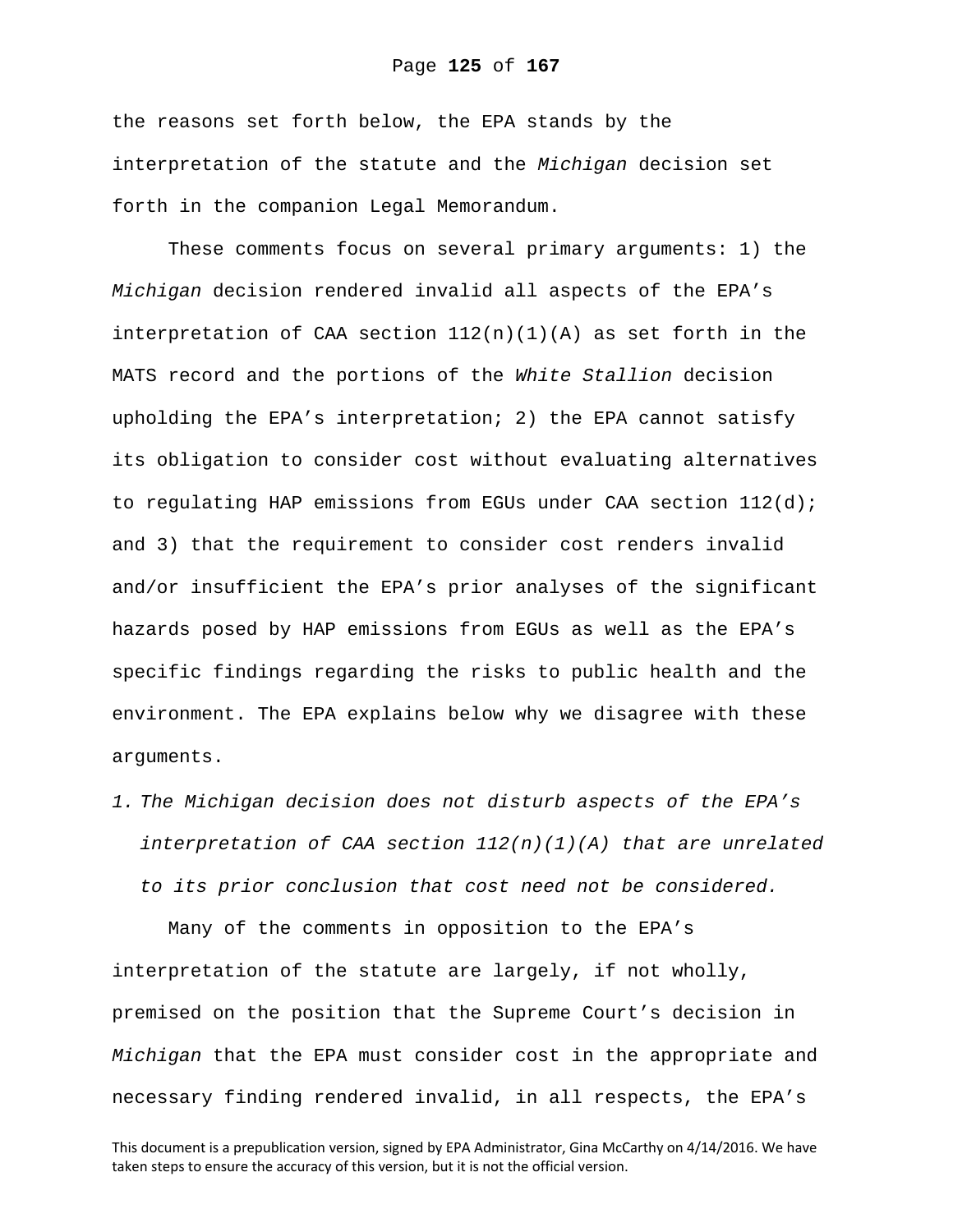prior interpretation of CAA section  $112(n)(1)(A)$  and also the specific findings that supported the appropriate and necessary finding in the original 2000 listing and in the reaffirmation of that finding in the MATS rulemaking.<sup>47</sup> In essence, many of the comments opposed to the proposed supplemental finding are premised on a belief that the Supreme Court decision in *Michigan* invalidated interpretations and analyses presented in the MATS rule that were unrelated to the EPA's erroneous decision not to consider cost when evaluating whether regulation is appropriate and necessary. That premise and the assertions on which it is based lack merit.

We note that many of the commenters opposed to the proposed

 $\overline{\phantom{0}}$ 

This document is a prepublication version, signed by EPA Administrator, Gina McCarthy on 4/14/2016. We have taken steps to ensure the accuracy of this version, but it is not the official version.

 $47$  The record in support of the appropriate and necessary finding is extensive and includes: 1) the three studies requires by CAA section  $112(n)(1)$  and the additional NAS study of methylmercury directed in the appropriations report for the EPA's fiscal year 1999 appropriations; 2) the 2000 Finding, 65 FR 79825 (December 20, 2000) (Finding it appropriate and necessary to regulate HAP emissions from coal- and oil-fired EGUs and adding such units to the CAA section 112(c) list of sources that must be regulated under CAA section  $112(d)$ ; 3) the Proposed MATS rule, 76 FR 24976, 24980-25020 (May 3, 2011) (The EPA affirmed the 2000 Finding was valid at the time it was made based on the available information, and reaffirmed that it remains appropriate and necessary to regulate HAP emissions from EGUs based on new information and analyses in the proposed MATS rule); and 4) the Final MATS rule, 77 FR 9304, 9310-9366 (February 16, 2012) (reaffirming the appropriate and necessary finding and denying a petition to delist coal- and oil-fired EGUs from the CAA section 112(c) list).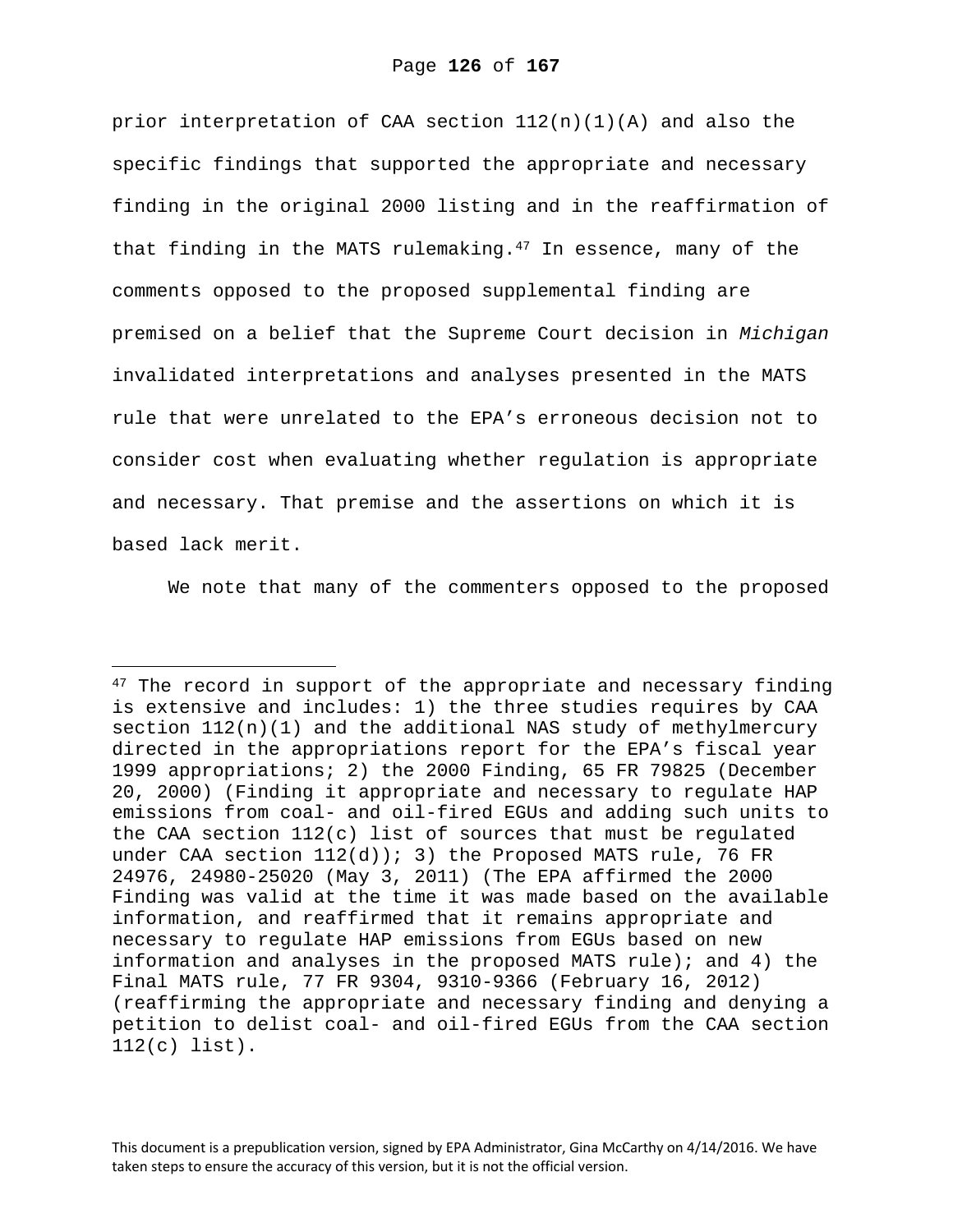supplemental finding were parties to the *Michigan* case. The Court granted certiorari to consider one issue: whether it was reasonable for the EPA to refuse to consider cost when making the section  $112(n)(1)(A)$  "appropriate and necessary" finding. *Michigan*, 135 S. Ct. at 2704. The Court held that the EPA was obligated to consider cost, but emphasized that "it will be up to the Agency to decide (as always, within the limits of reasonable interpretation) how to account for cost." 135 S. Ct. at 2711.48 It thus remanded the rule to the D.C. Circuit Court

i

<sup>48</sup> In addition, the Supreme Court specifically stated in the *Michigan* decision that "EPA has interpreted the Act to mean that power plants become subject to regulation on the same terms as ordinary major and area sources, see 77 *Fed. Reg.* 9330 (2012), and we assume without deciding that it was correct to do so." *Id.* at 2705. This statement indicates that the Court did not intend for the *Michigan* decision to call into question legal interpretations, such as those relating to the terms on which power plants are to be regulated if an appropriate and necessary finding is made, that are beyond the scope of the grant of certiorari. All aspects of the agency's interpretation of section  $112(n)(1)(A)$  were commented on during the MATS rulemaking and many were challenged and unanimously affirmed in the D.C. Circuit's *White Stallion* decision. The parties could have petitioned, and in one case did petition, the Supreme Court to review those other decisions. The Supreme Court explicitly limited its grant of certiorari and addressed only one question, leaving all other aspects of the *White Stallion* decision in place. It would not be reasonable to interpret the Supreme Court's decision in *Michigan* as reaching beyond the scope of the grant of certiorari to address issues that were decided by the EPA in the MATS rulemaking, and either not litigated in the lower court or unanimously upheld by that court in the *White Stallion* decision.

This document is a prepublication version, signed by EPA Administrator, Gina McCarthy on 4/14/2016. We have taken steps to ensure the accuracy of this version, but it is not the official version.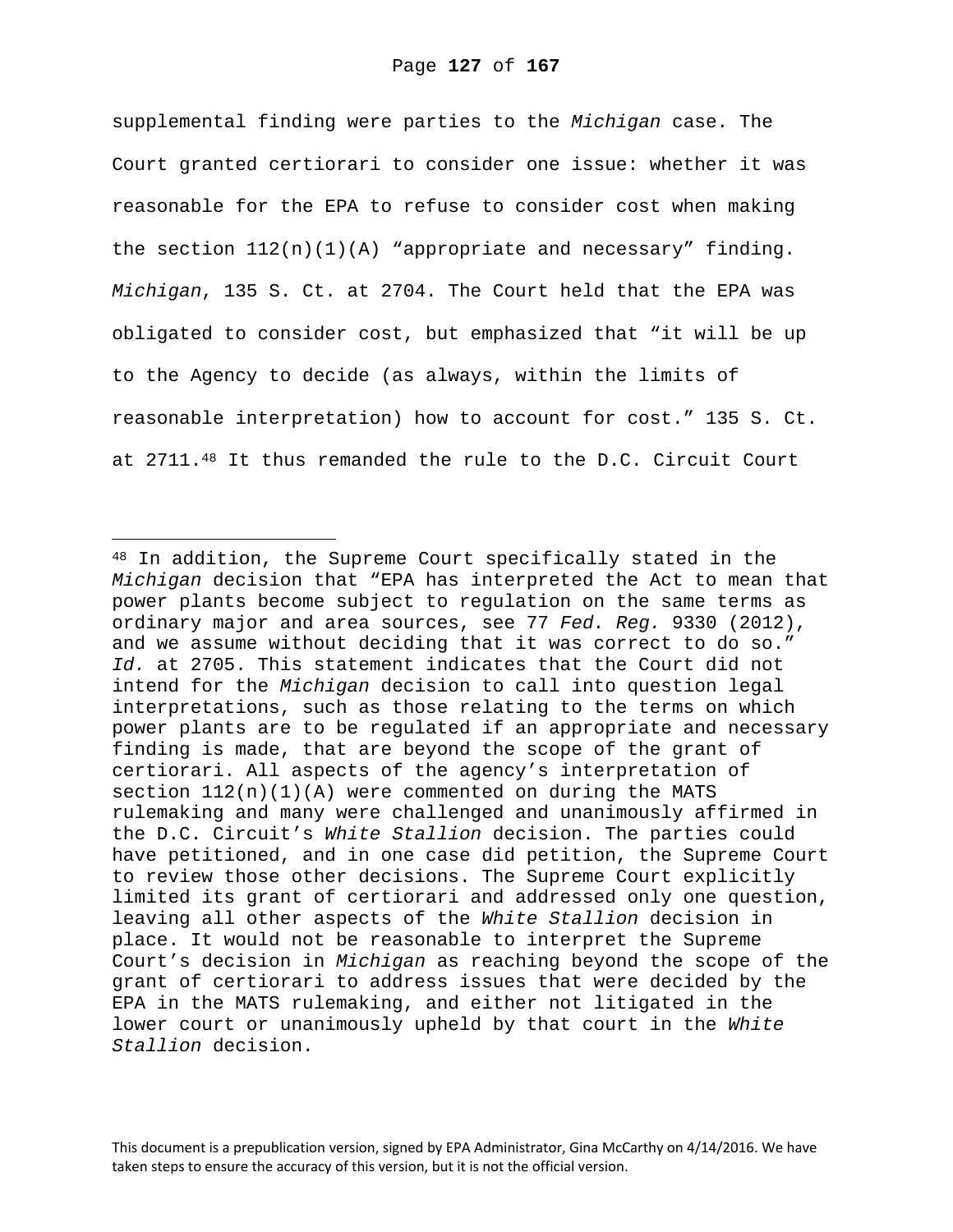"for further proceedings consistent with this opinion." *Id*. at 2712.49

In sum, the *Michigan* decision obligates the EPA to take cost into account when deciding whether regulation is appropriate and necessary but does not disturb other legal interpretations and technical findings made by the agency in support of the appropriate and necessary finding. The interpretation set forth in the Legal Memorandum reasonably incorporates a consideration of cost into the appropriate and necessary finding. The EPA's legal interpretation of CAA section  $112(n)(1)(A)$  was, with the exception of the cost issue, unanimously upheld by the D.C. Circuit Court, and undisturbed by the Supreme Court decision. The agency thus used that legal structure as the starting point for the incorporation of cost into the appropriate and necessary finding. See *White Stallion Energy Center, LLC v. EPA*, 748 F.3d 1222 (D.C. Cir. 2014) (Judge Kavanaugh dissented only on the issue of cost). The commenters

i

<sup>49</sup> On remand, the D.C. Circuit considered competing motions to govern the proceedings. Some states and industry asked for vacatur while the EPA, other states, industry groups and environmental NGOs asked the court to remand without vacatur. On December 15, 2015, the same D.C. Circuit panel that had originally heard the challenges to the MATS rule in the *White Stallion* case unanimously decided to remanded the proceeding to the EPA without vacatur of the rule. *White Stallion Energy Center, LLC v. EPA*, No. 12-1100 (Dec. 15, 2015)(order granting remand without vacatur). Docket ID No. EPA-HQ-OAR-2009-0234- 20567.

This document is a prepublication version, signed by EPA Administrator, Gina McCarthy on 4/14/2016. We have taken steps to ensure the accuracy of this version, but it is not the official version.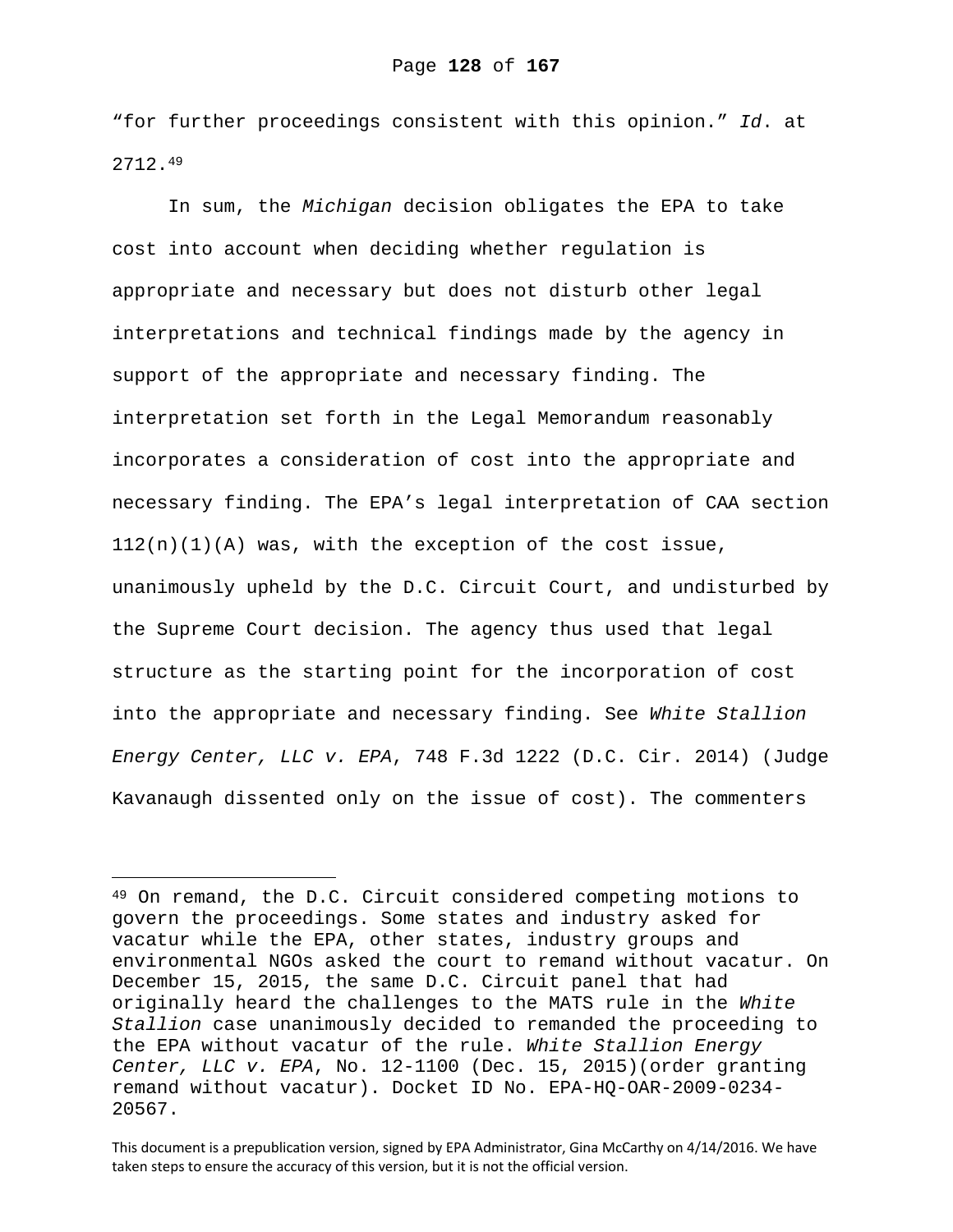opposed to the EPA's interpretation make conclusory statements that the prior interpretations are rendered invalid because the EPA must consider cost in the appropriate and necessary finding. However, none of the commenters opposed to the agency's interpretation demonstrate in any substantive way that the agency's interpretation in the Legal Memorandum is unreasonable, and in developing the interpretation the agency considered not only the *Michigan* decision, but also the purpose of the 1990 amendments to CAA section 112 to obtain prompt, permanent and ongoing reductions in HAP emissions; the structure and context of the statute; and the long rulemaking and litigation history at issue in this case. The commenters did not clearly articulate an alternative to the EPA's reasoned interpretation of the role of cost in the appropriate and necessary finding; thus, the EPA finds no reason to revise the interpretations set forth in the proposed supplemental finding and the companion Legal Memorandum.

Furthermore, while not expressly stated, the commenters appear to assume that the EPA could never justify the cost of the MATS rule and that no analysis of whether the costs of the rule are reasonable would even be relevant. The Administrator disagrees and believes the EPA should evaluate and consider the cost of the MATS rule. Furthermore, having concluded that the cost of MATS is reasonable under several metrics and that the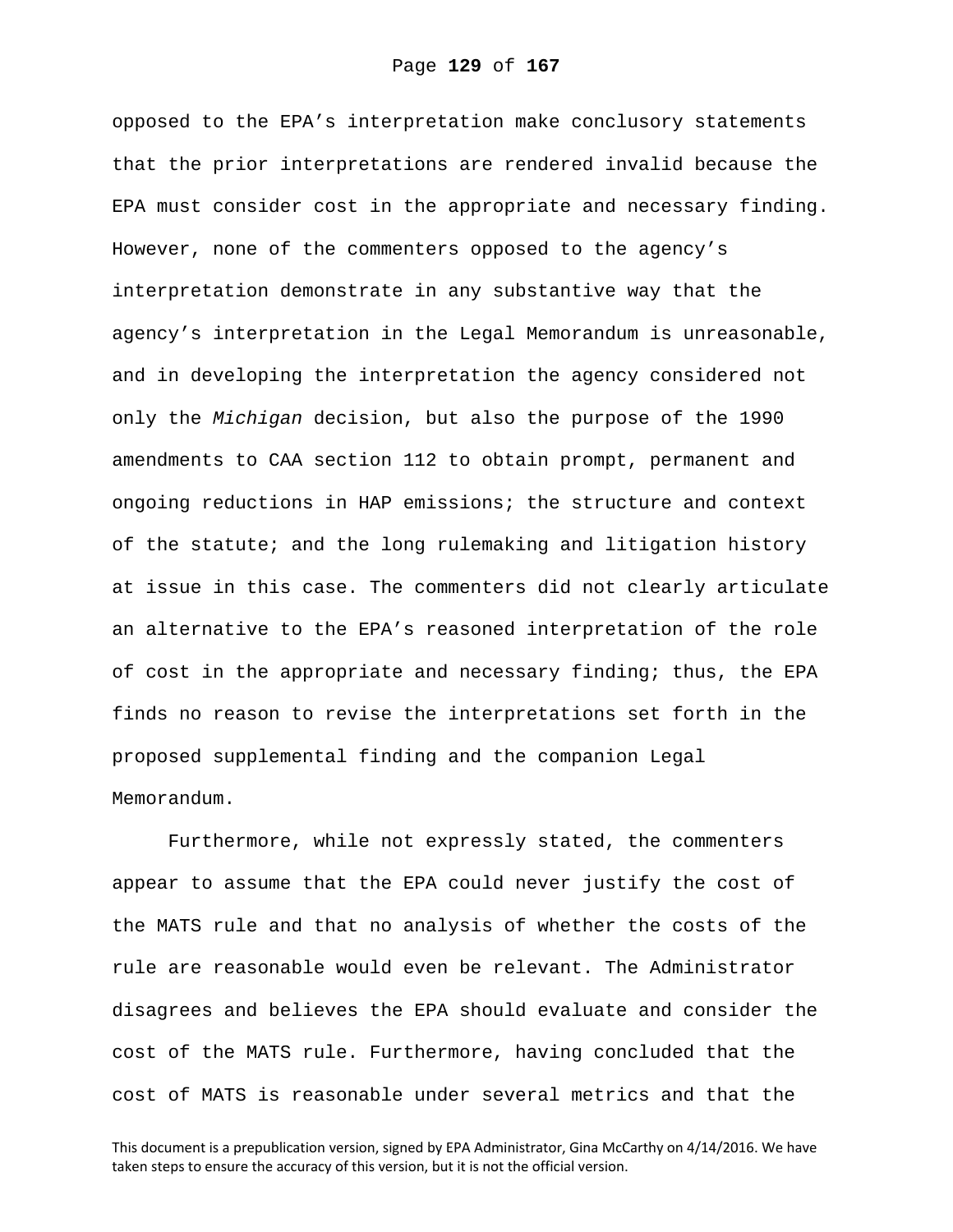rule will not impair the ability of the industry to provide reliable electricity, the Administrator believes she must consider those conclusions. In light of those conclusions and the findings that HAP emissions pose significant hazards to public health and the environment that will not be addressed through imposition of the other requirements of the CAA, the Administrator concludes in this final notice that regulation is appropriate and necessary.50 The EPA went through an extensive process that spanned approximately 20 years before finally establishing standards for HAP emissions from EGUs in 2012. The agency took comment on its legal interpretations and on its findings that HAP emissions from EGUs pose hazards to public health and the environment. Many of those interpretations and findings were challenged in the D.C. Circuit Court in petitions to review MATS, and some were not. With the exception of the cost issue, the challenges were unanimously rejected by that

i

<sup>50</sup> In light of *New Jersey v. EPA*, 517 F.3d 574 (D.C. Cir. 2008), the EPA may only remove coal and oil-fired EGUs from the CAA section 112(c) list if it demonstrates that the delisting criteria in CAA section 112(c)(9) have been met. A finding by the EPA that regulation of these sources is not appropriate or necessary would not be a sufficient basis for the EPA to remove EGUs from the CAA section  $112(c)$  list, but the D.C. Circuit Court could vacate the rule upon review if the court concluded the agency's revised finding was unreasonable.

This document is a prepublication version, signed by EPA Administrator, Gina McCarthy on 4/14/2016. We have taken steps to ensure the accuracy of this version, but it is not the official version.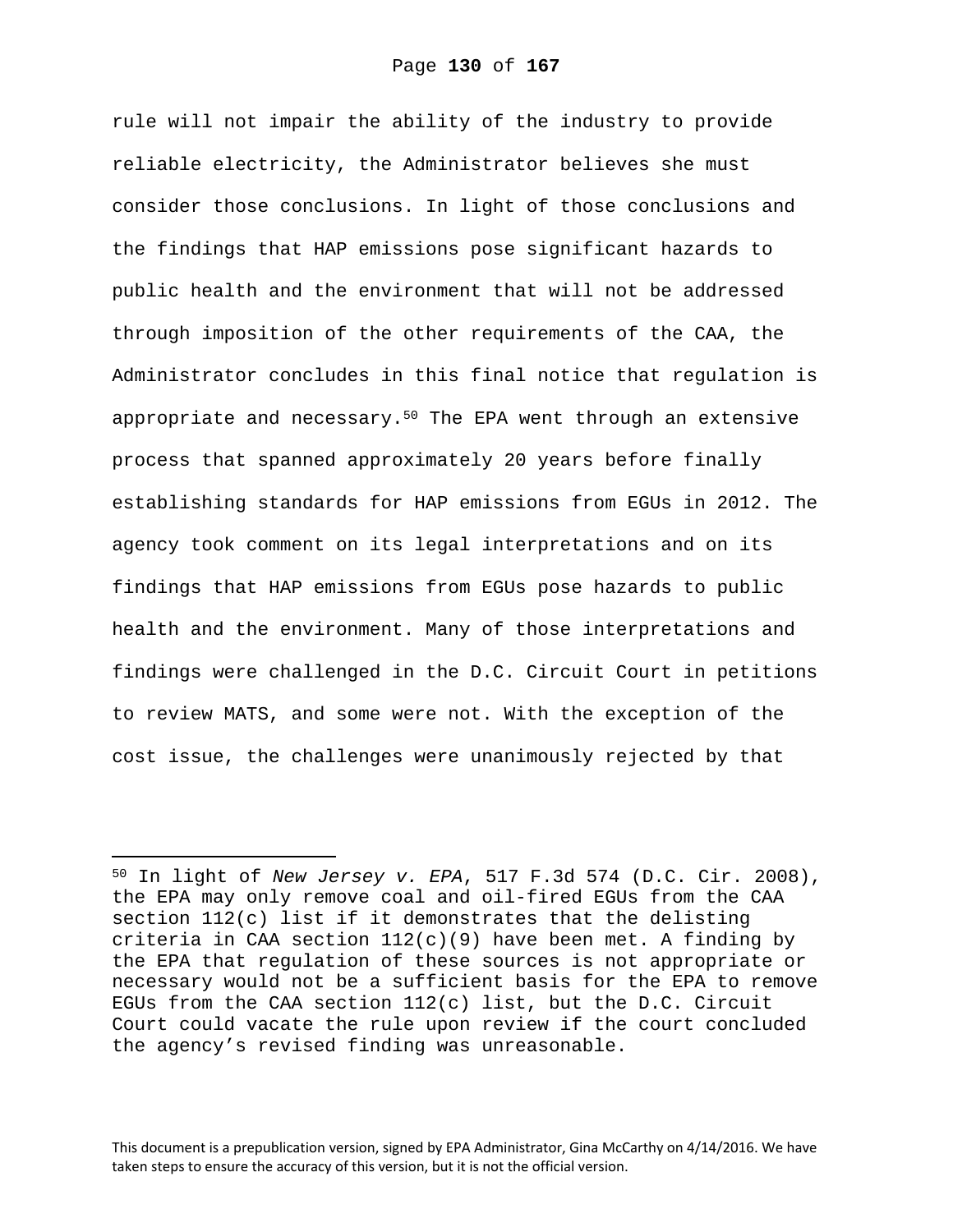Court in the *White Stallion* decision.<sup>51</sup>

i<br>Li

The EPA's approach to evaluating cost is also supported by the *Michigan* decision wherein the Court directed the agency to "consider cost -- including, most importantly, cost of compliance -- before deciding whether regulation is appropriate and necessary." 135 S. Ct. 2711. The "cost of compliance" at issue in that case was the cost of MATS, and, as the EPA finds that the costs associated with the rule are reasonable under several different metrics, the agency cannot and should not ignore those conclusions. The *Michigan* decision itself does not, as some commenters appear to suggest, draw any conclusions regarding whether the cost of MATS is reasonable, or otherwise undermine the EPA's conclusion that the costs are reasonable. In addition, the EPA does not rely on this conclusion alone to support a determination that regulation is appropriate and necessary. Instead, as explained in greater detail in the proposed notice and this final action, the EPA's conclusion that the cost of MATS is reasonable is but one of the factors the

<sup>51</sup> Judge Kavanaugh dissented on the cost issue but otherwise joined the majority on all other challenges to the appropriate and necessary finding and HAP standards, including the EPA's decision to decline to establish a health based emission limit for acid gas HAP under section  $112(d)(4)$  and to establish a more stringent beyond-the-floor standard for Hg from certain coalfired EGUs. The fact that Judge Kavanaugh dissented on the cost issue alone suggests that it is separate and distinct and that a decision that cost must be taken into consideration does not upend the other holdings in *White Stallion*.

This document is a prepublication version, signed by EPA Administrator, Gina McCarthy on 4/14/2016. We have taken steps to ensure the accuracy of this version, but it is not the official version.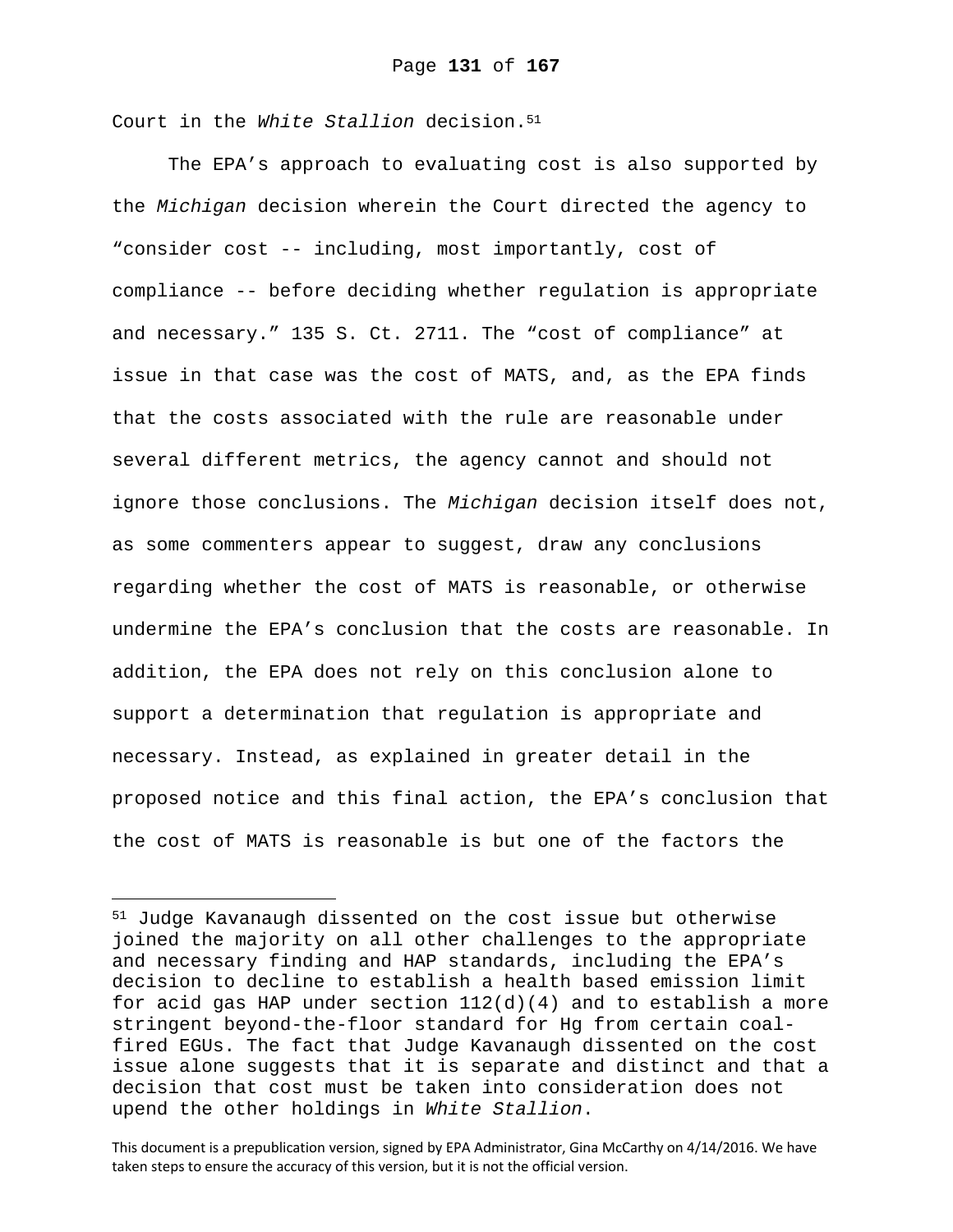agency considers when determining whether regulation is appropriate and necessary.

*2. Cost considerations can reasonably be incorporated as an additional factor to be considered under CAA section 112(n)(1)(A) without disturbing the EPA's prior interpretation of the statutory structure.* 

The agency has reversed its prior conclusion that cost need not be considered when making an appropriate and necessary finding and adopted a new interpretation of the role of cost in that finding. That new interpretation is consistent with the *Michigan* decision and the EPA's non-cost-related interpretations of CAA section  $112(n)(1)(A)$  that went through notice and comment during the MATS rulemaking and were upheld in *White Stallion*. The commenters appear to assume, without much explanation, that the requirement to consider cost renders the EPA's prior interpretation unreasonable because, according to the commenters, the approach set forth in the proposed supplemental finding did not, in their view, give sufficient weight to cost. The commenters seek to overturn several of the EPA's prior conclusions regarding CAA section  $112(n)(1)(A)$  such as: 1) the appropriate and necessary finding can be based on a finding that significant hazards to public health and/or the environment remain after imposition of the requirements of the Act; 2) the finding can be based on an identified hazard for any one HAP;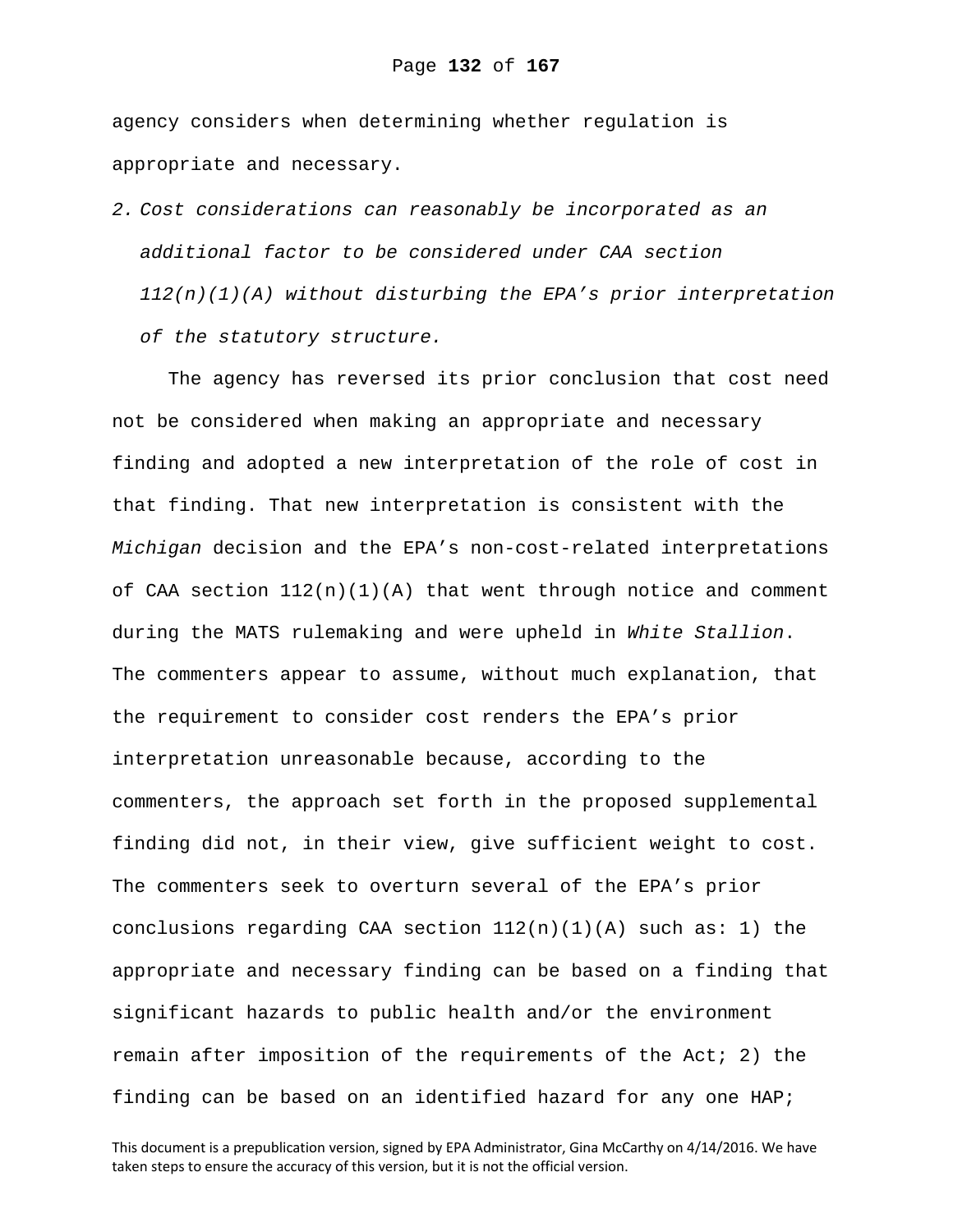and 3) the most reasonable approach to regulating HAP emissions from EGUs is listing under CAA section 112(c) and regulation under CAA section 112(d) after a finding that regulation is appropriate and necessary. The *Michigan* decision does not undermine the legitimacy of any prior interpretation except the conclusion that cost need not be considered. It was thus reasonable for the EPA to take these prior conclusions into consideration when determining the manner in which to incorporate a consideration of cost into the appropriate and necessary finding.

The EPA discussed the *Michigan* decision in the proposed supplemental finding and explained how cost can be reasonably incorporated into the statutory structure that was otherwise unanimously affirmed by the D.C. Circuit. Thus, the agency expressly stated in the proposed supplemental finding that it was not reopening or requesting comment on issues beyond its proposed approach to incorporating a consideration of cost as an additional factor into the appropriate and necessary finding. 80 FR 75028. Comments on other interpretations are therefore outside the scope of this rulemaking. Nonetheless, the EPA explains below why it disagrees with the comments and also addresses the specific arguments raised by the commenters in support of their positions.

As background, the EPA issued MATS in response to the *New*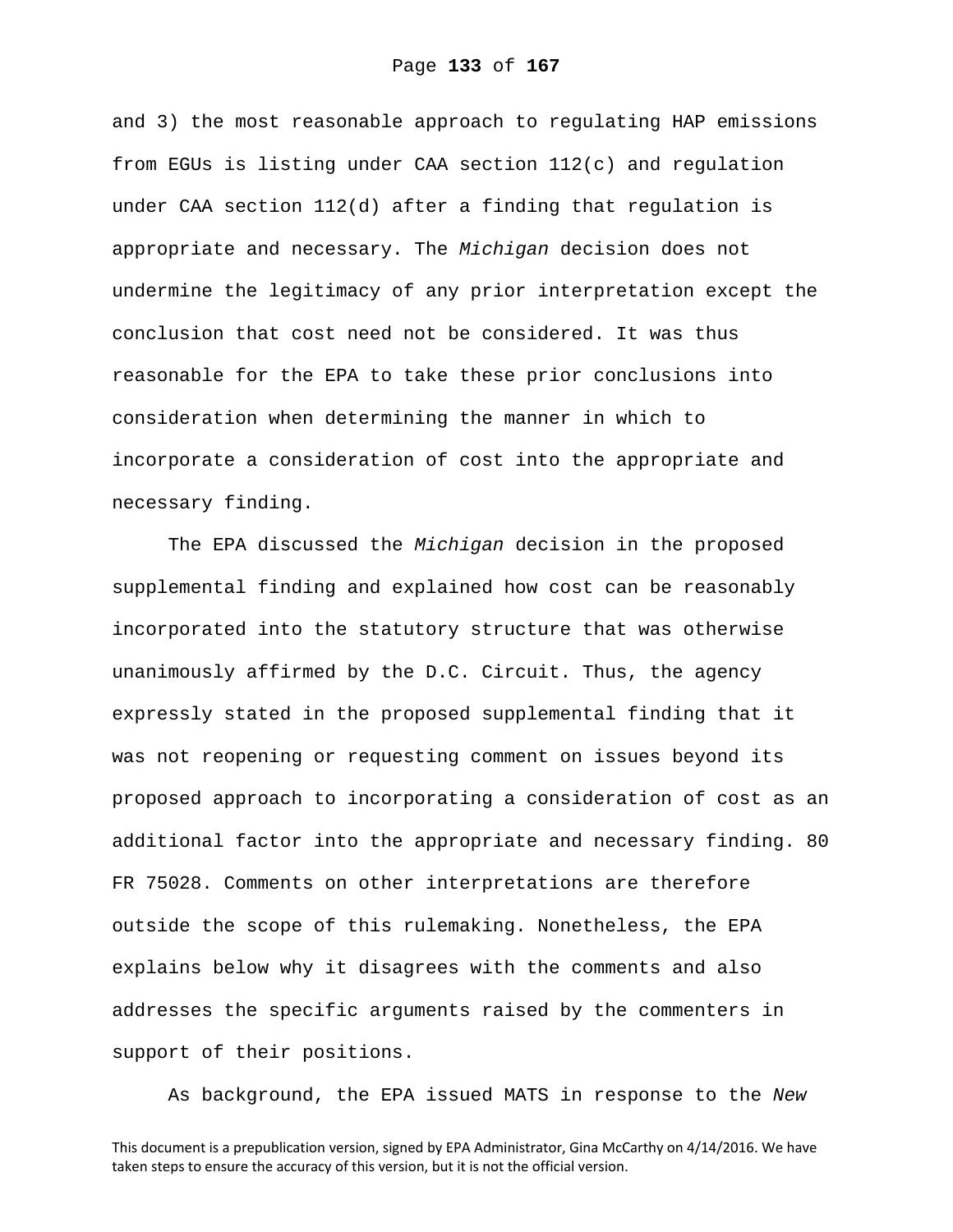*Jersey* decision vacating the EPA's CAA Section 112(n) Revision Rule removing coal- and oil-fired EGUs from the CAA section 112(c) list and CAMR regulating such units under CAA section 111(d) instead of CAA section 112(d). *New Jersey v. EPA*, 517 F.3d 574 (D.C. Cir. 2008) (vacating the delisting action as inconsistent with the statute because the EPA did not comply with the requirements for delisting in CAA section  $112(c)(9)$ , and also vacating CAMR because the EPA stated that the rule could not be legally supported if EGUs remained on the CAA section 112(c) list). The *New Jersey* court did not address the legal interpretations of CAA section  $112(n)(1)(A)$  nor the conclusions that HAP emissions from EGUs did not pose a hazard to public health that supported the appropriate and necessary finding.52

The EPA recognized in MATS that it must reevaluate the prior interpretations of the statute and the technical findings concerning the hazards to public health from HAP emissions from EGUs as part of the appropriate and necessary finding. In the process of reviewing the conclusions in the Section 112(n)

i

This document is a prepublication version, signed by EPA Administrator, Gina McCarthy on 4/14/2016. We have taken steps to ensure the accuracy of this version, but it is not the official version.

 $52$  Several commenters wrongly asserted that the Section 112(n) Revision Rule was based on a determination that it was neither appropriate nor necessary to regulate HAP emissions because of cost. In fact, the EPA concluded that cost need not be considered in that revised finding because the agency concluded that HAP emissions from EGUs did not pose a hazard to public health warranting regulation based on the agency's interpretations of the statute in the 112(n) Revision Rule.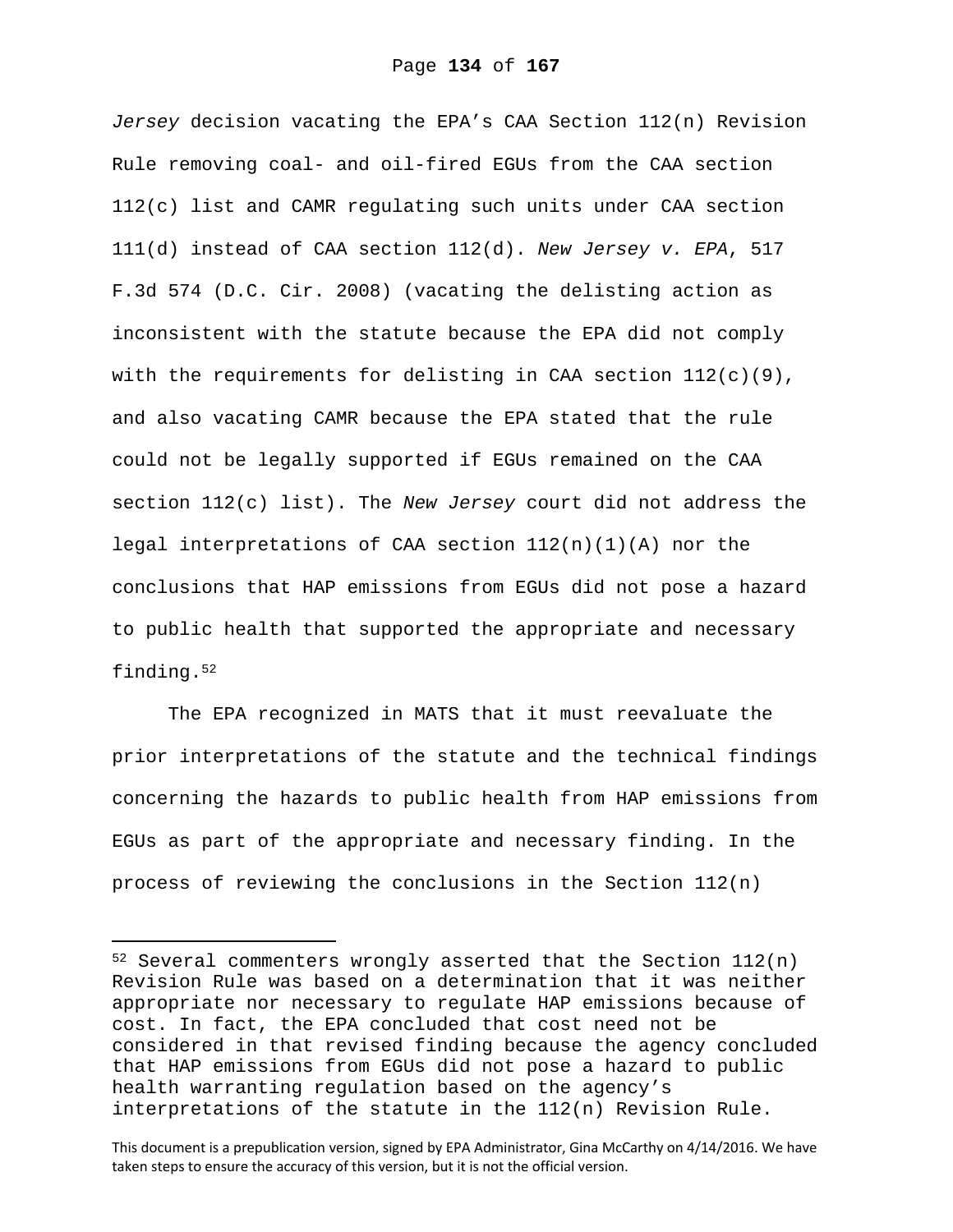Revision Rule, the EPA determined that the interpretations contained in that rule should be revised to better reflect the structure and intent of the statute and concluded that the prior technical findings were either insufficient (*e.g.*, for mercury) or essentially absent (*e.g.*, non-mercury metal HAP and acid gas HAP). Thus, the agency addressed in detail how it intended to interpret the statute going forward, how the interpretation of the statute in MATS was consistent with the 2000 Finding, and how the new interpretation differed from the interpretation in the Section 112(n) Revision Rule. *See* 76 FR 24986-24998. The agency received numerous comments on the interpretations and the EPA responded to those comments in the final MATS rule and the RTC document. *See* 77 FR 9319-9336; see also MATS RTC, Vol. I.53 In affirming all of the changes in interpretation, the *White Stallion* court found that the agency has authority to change its interpretation of CAA section  $112(n)(1)(A)$  as long as "the policy is permissible under the statute, that there are good reasons for it, and that the agency believes it to be better."

 $\overline{\phantom{0}}$ 

<sup>53</sup> The commenters do not in any meaningful way attempt to demonstrate why the prior reasoned interpretations are suddenly unreasonable because of cost. The agency maintains the lack of specificity and failure to explain more fully why those prior interpretations must be rejected because of cost is a significant flaw in the comments. *See* CAA section 307(d)(7)(B) ("Only an objection to a rule or procedure which was raised with reasonable specificity during the period for public comment … may be raised during judicial review.").

This document is a prepublication version, signed by EPA Administrator, Gina McCarthy on 4/14/2016. We have taken steps to ensure the accuracy of this version, but it is not the official version.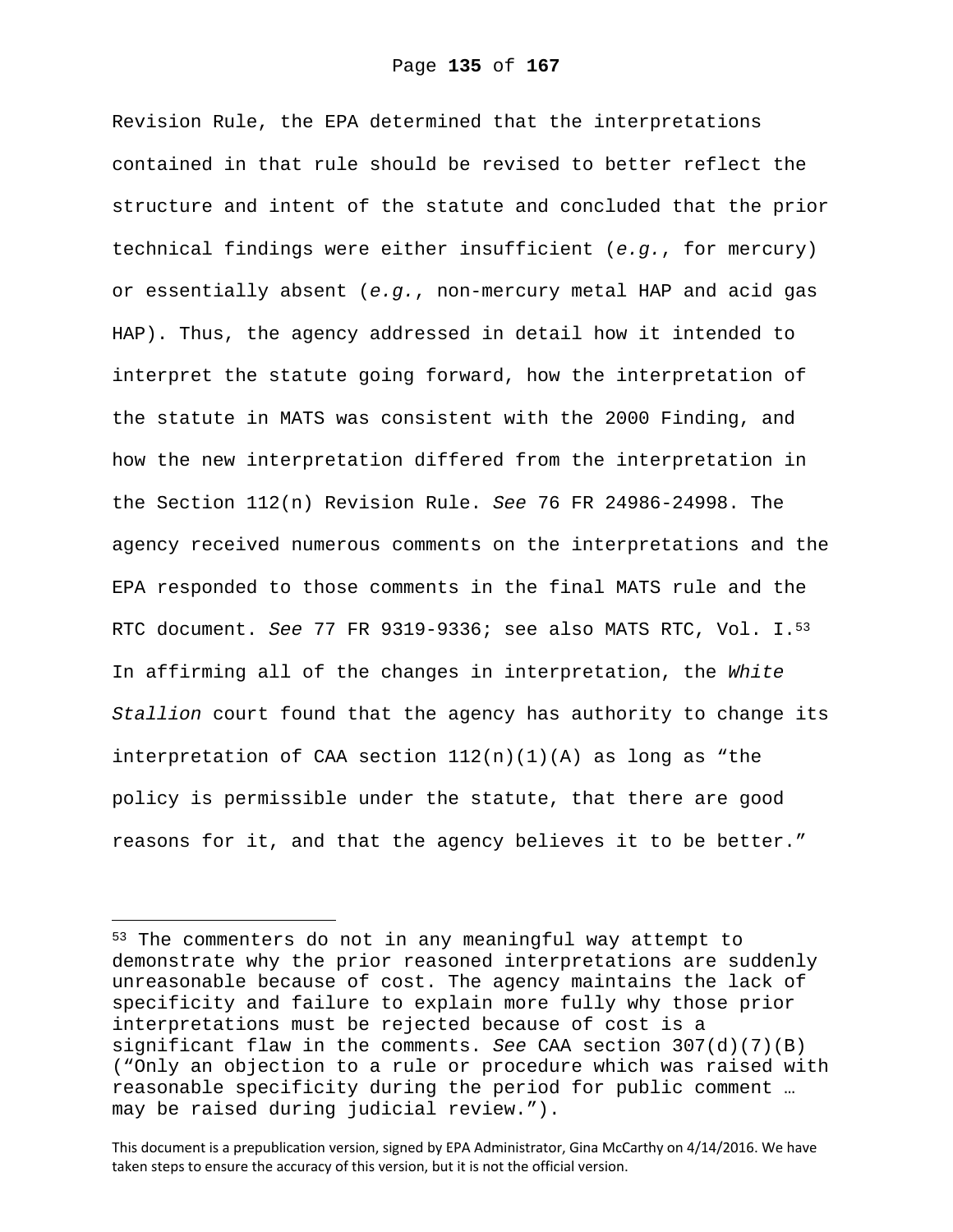*White Stallion*, 748 F.3d at 1235. Stated another way, a change is prohibited unless the agency determines that the alternative is legally permissible, that there is a good reason for the change, and that the alternative interpretation is better. *Id.* As explained further below, the commenters' suggested alternatives may not be reasonably supported under the terms of the statute. In addition, the EPA neither believes there are good reasons to adopt the alternatives offered nor finds that they would better address the identified risks and further the goals of the statute. The commenters appear to (and in at least one case expressly) place cost above all other considerations and the agency does not see "good reasons" for adopting that interpretation above our own in the comments, in the statute, or in the legislative history. *See* Legal Memorandum. There is no basis for concluding that any of these alternative approaches are mandatory, and the agency does not believe they are "better" than the approach we set forth in the MATS rule and the proposal notice. Among other things, as discussed below, the alternatives offered by commenters lack structure, are not easily supported by the statutory language, and do not further the statutory goals better than the EPA's approach.

Under the commenters' approaches, the EPA would be required to make specific separate cost findings for each HAP, but only if the EPA has determined that the HAP at issue poses a hazard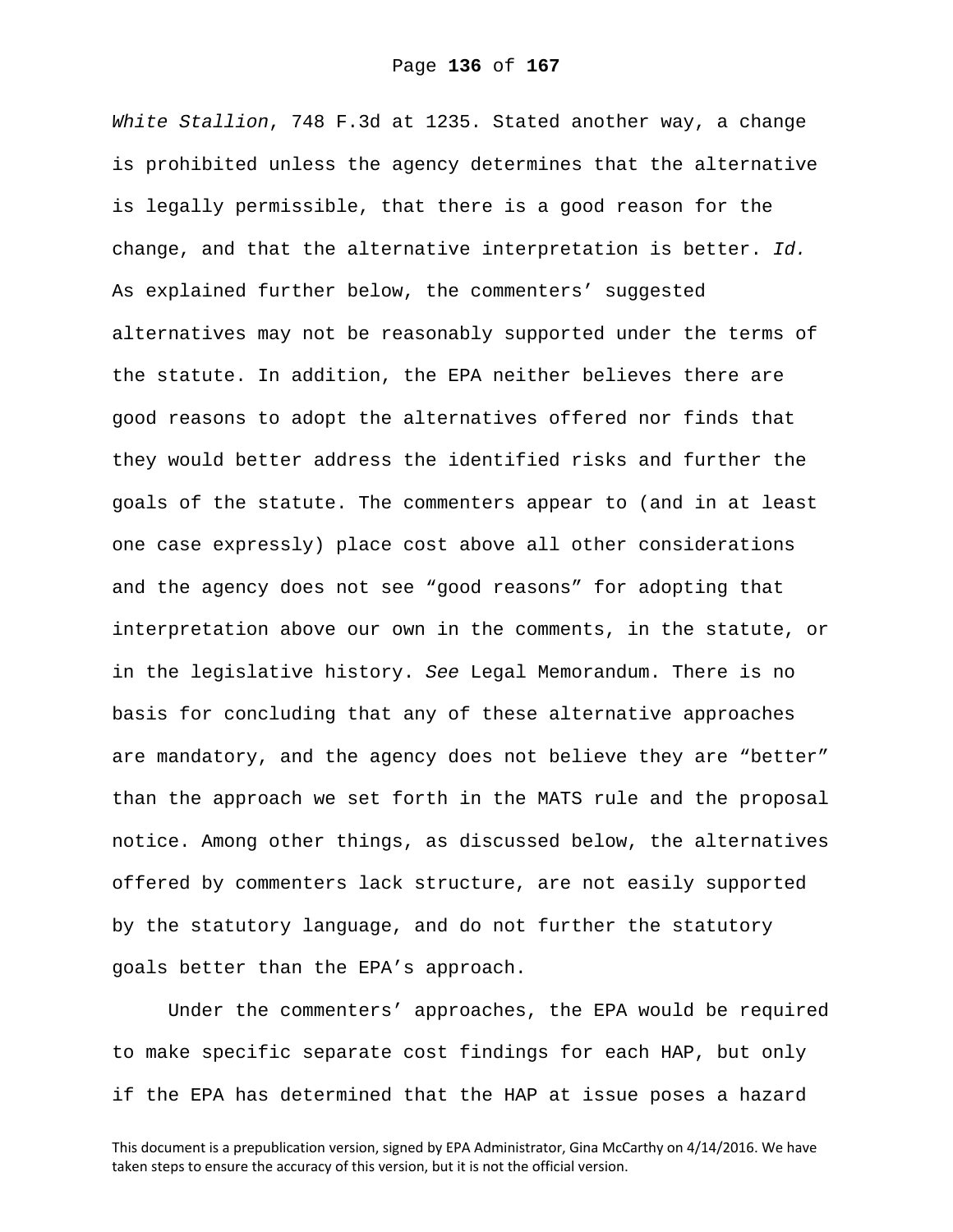to public health (not the environment). The commenters argued that the *Michigan* decision mandates this approach, but it does not. The Supreme Court did not disturb the EPA's prior conclusions (which were upheld in *White Stallion*) that the appropriate and necessary finding can be based on a finding that any one HAP emitted by EGUs poses a hazard to public health *or* the environment, that the statute contemplates that regulation under CAA section 112 will occur by listing pursuant to CAA section 112(c) based on the appropriate and necessary finding, and that EGUs are regulated like other sources once listed. In fact, the Supreme Court specifically limited its grant of certiorari and did not, as some petitioners had requested, grant certiorari on the question of whether the EPA "may regulate EGU HAP emissions that pose no hazard to public health." See UARG Petition for Writ of Certiorari, July 14, 2014.<sup>54</sup> The request for certiorari on this question focused on the lower court's conclusion that it was permissible for the EPA to regulate acid gas HAP from EGUs absent specific conclusions regarding public health hazards associated with such emissions from EGUs. The Supreme Court also explicitly acknowledged and did not disturb the conclusion that once the agency finds it appropriate and necessary to regulate HAP emissions from EGUs, power plants are

i<br>Li

<sup>54</sup> Docket ID No. EPA-HQ-OAR-2009-0234-20563.

This document is a prepublication version, signed by EPA Administrator, Gina McCarthy on 4/14/2016. We have taken steps to ensure the accuracy of this version, but it is not the official version.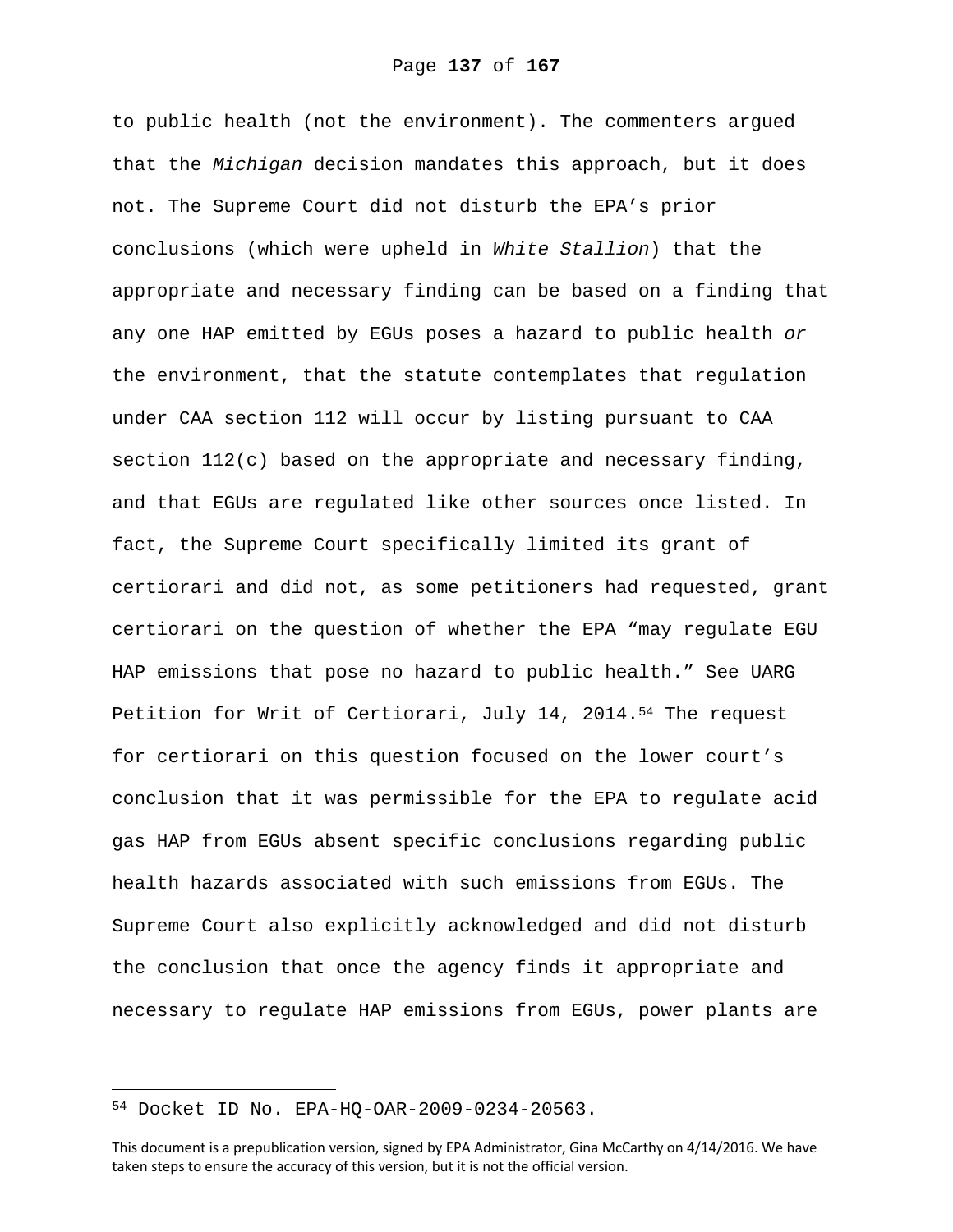regulated like other sources. *See Michigan* at 2705. The approach selected by the EPA is consistent with these undisturbed prior conclusions, and nothing in *Michigan* mandates that the EPA take a different approach now.

The rationale for these conclusions is valid and in no way undermined by the conclusion that the EPA must incorporate cost considerations into the appropriate and necessary finding. The EPA stated in MATS that "the use of the terms section, subsection, and subparagraph in section  $112(n)(1)(A)$ demonstrates that Congress was consciously distinguishing the various provisions of section 112 in directing EPA's action under section  $112(n)(1)(A)$ . Congress directed the agency to regulate utilities "under this section" not "under this subparagraph  $[112(n)]$ ," and accordingly EGUs should be regulated under section 112 in the same manner as other categories for which the statute requires regulation." *See* Final MATS, 77 FR 9326. The agency also cited the *New Jersey* case wherein the D.C. Circuit Court found that CAA section  $112(n)(1)$  "governs how the Administrator decides whether to list EGUs" and that once listed, EGUs are subject to the requirements of section 112. *Id. citing New Jersey*, 517 F.3d at 583 The *New Jersey* court expressly noted that "where Congress wished to exempt EGUs from specific requirements of section 112, it said so explicitly," noting that "section  $112(c)(6)$  expressly exempts EGUs from the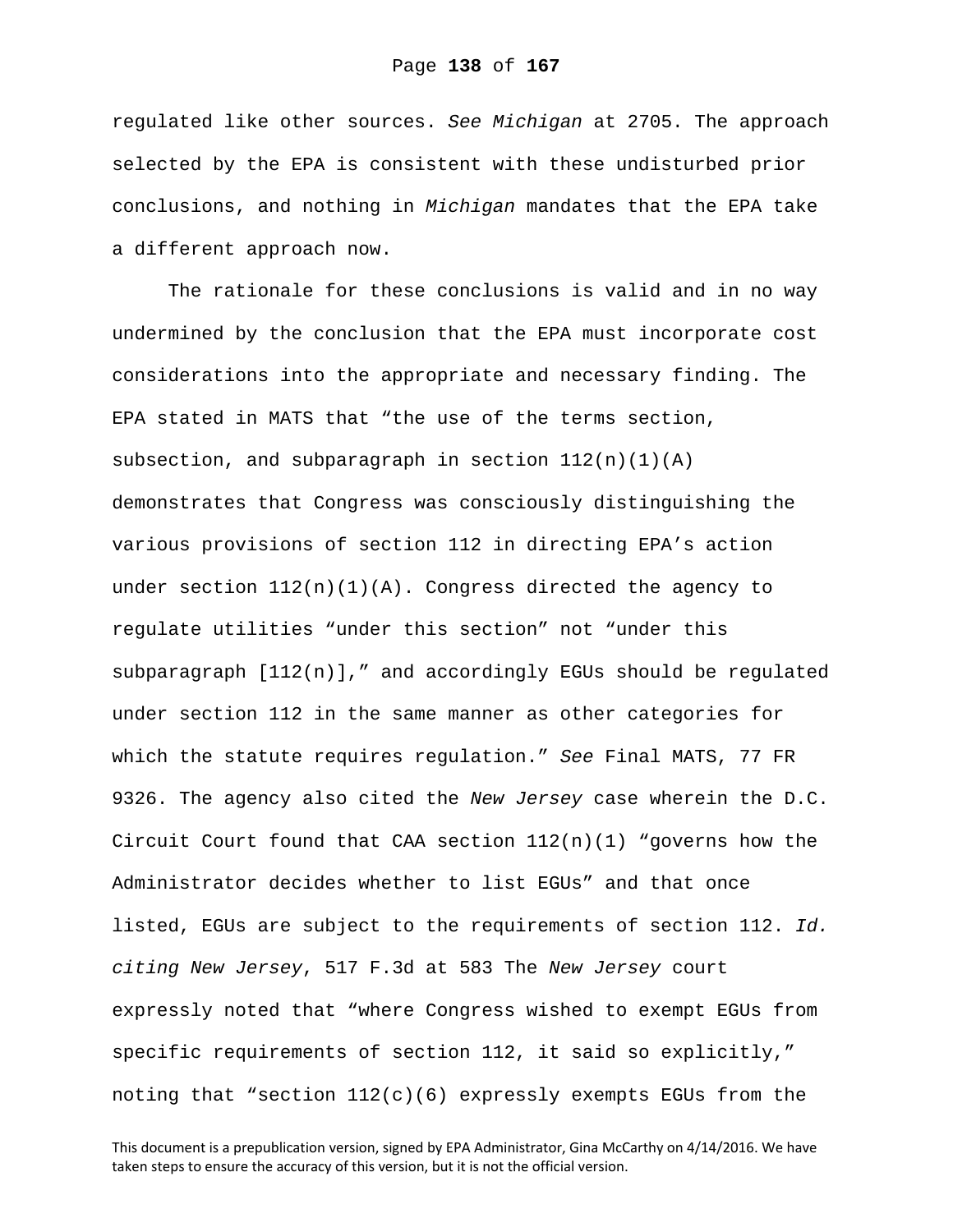strict deadlines imposed on other sources of certain pollutants." *Id*. The EPA concluded that "Congress did not exempt EGUs from the other requirements of section 112, and, once listed, the EPA is reasonably regulating EGUs pursuant to the standard-setting provisions in section 112(d), as it does for all other listed source categories." Id.

During the MATS rulemaking, the EPA explicitly considered and rejected comments suggesting that the agency could regulate under CAA section 112(n)(1), and neither the EPA's conclusion nor its rationale are affected by the *Michigan* decision. As the agency explained "even assuming for the sake of argument, that we could issue standards under section 112(n)(1), we would decline to do so because there is nothing in section  $112(n)(1)(A)$  that provides any guidance as to how such standards should be developed." Id. The EPA noted that "[a]ny mechanism we devised, absent explicit statutory support, would likely receive less deference than a CAA section 112(d) standard issued in the same manner in which the Agency issues standards for other listed source categories." Id.55 A requirement to consider cost

i

<sup>55</sup> Several commenters asserted that the EPA indicated that it must regulate HAP emissions from EGUs under CAA section 112(d), but this argument is contradicted by the quoted statement from the final rule explaining that any other mechanism would likely receive less deference. The EPA maintained in the MATS rule that

This document is a prepublication version, signed by EPA Administrator, Gina McCarthy on 4/14/2016. We have taken steps to ensure the accuracy of this version, but it is not the official version.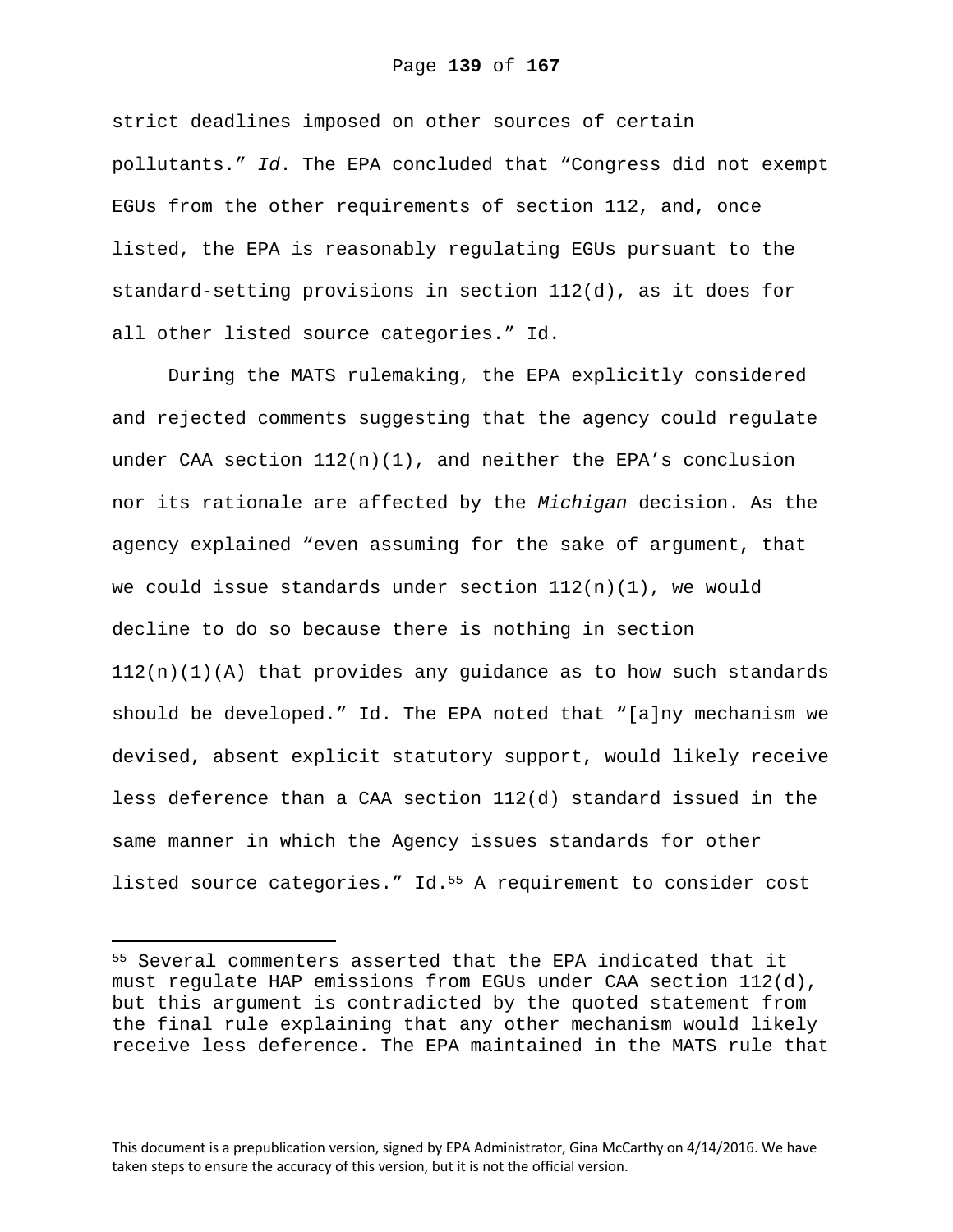does not change these conclusions.

The *White Stallion* court upheld the EPA's determination to regulate under CAA section 112(d) and held:

EPA acted properly in regulating EGUs under § 112(d). Section  $112(n)(1)(A)$  directs the Administrator to "regulate electric steam generating units under this section, if the Administrator finds such regulation is appropriate and necessary." CAA § 112(n)(1)(A). EPA reasonably interprets the phrase "under this section" to refer to the entirety of *section 112*. *See Desert Citizens Against Pollution v. EPA*, 699 F.3d 524 (D.C. Cir. 2012). Under section 112, the statutory framework for regulating HAP sources appears in §  $112(c)$ , which covers listing, and § 112(d), which covers standard-setting. *See* CAA § 112(c), 112(d). This court has previously noted that "where Congress wished to exempt EGUs from specific requirements of section 112, it said so explicitly." New Jersey, 517 F.3d at 583. *EPA reasonably concluded that the framework set forth in § 112(c) and § 112(d) -- rather than another, hypothetical framework not elaborated in the statute – provided the appropriate mechanism for regulating EGUs under § 112 after the "appropriate and necessary" determination was made.* Therefore, EPA's interpretation is entitled to deference and must be upheld.

*White Stallion*, 748 F.3d at 1243-44 (*emphasis added*).

The *White Stallion* court also addressed, and rejected,

arguments that the EPA erred by regulating all HAP emissions

from EGUs:

 $\overline{\phantom{0}}$ 

Although the petitioners attempt to distinguish *National Lime* on grounds that it concerned "major sources" rather than EGUs, they have not provided any compelling reason why

the best reading of the statute was that an affirmative appropriate and necessary finding should be followed by listing under CAA section  $112(c)$  and regulation under CAA section 112(d). *See e.g.*, 77 FR 9326. The EPA did not, however, identify an alternative approach to regulation "under this section [112]" that is as reasonable or defensible as the approach we followed, and the commenters have not provided any.

This document is a prepublication version, signed by EPA Administrator, Gina McCarthy on 4/14/2016. We have taken steps to ensure the accuracy of this version, but it is not the official version.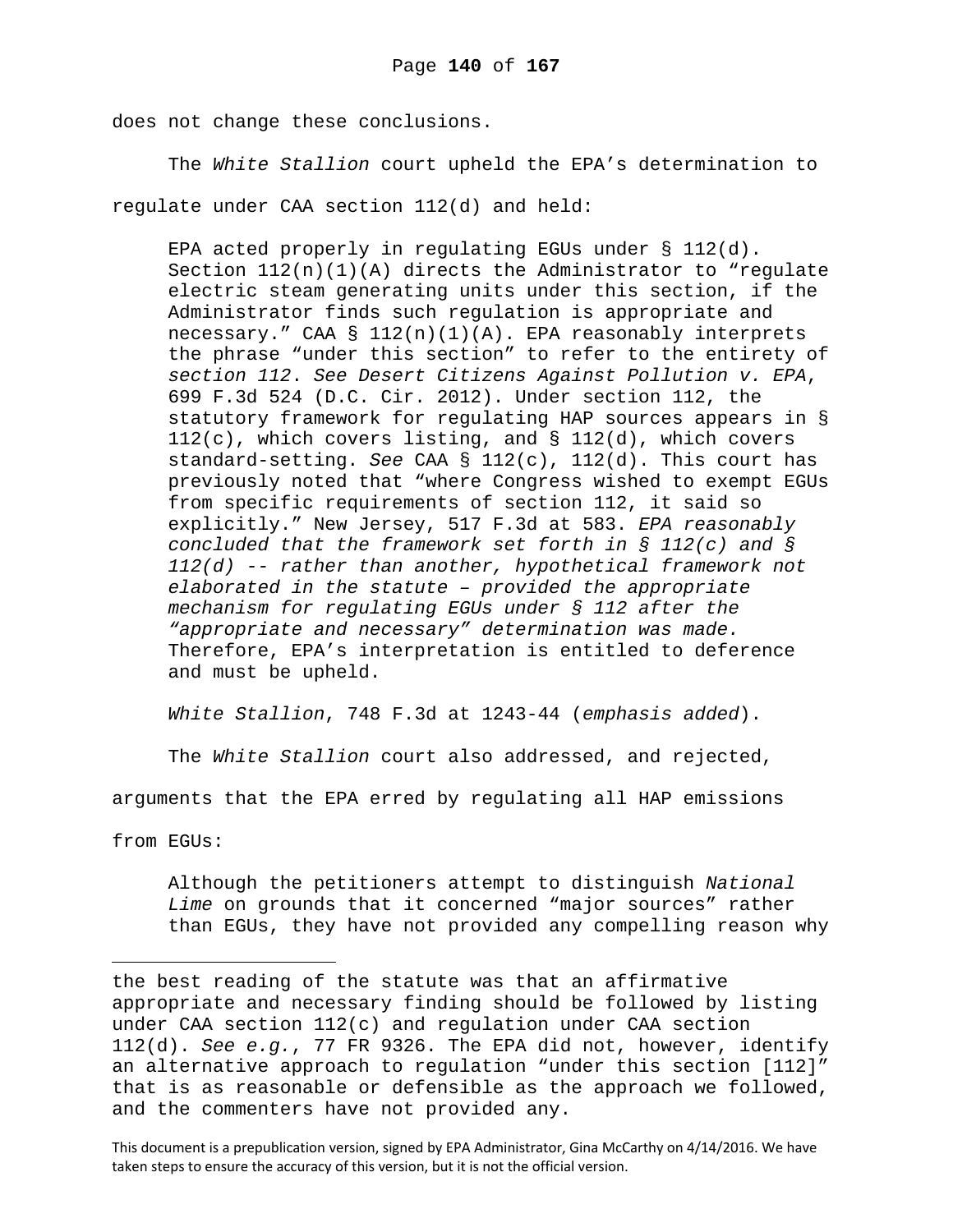EGUs should not be regulated the same way as other sources once EPA has determined that regulation under § 112 is "appropriate and necessary." It also bears emphasis that the plain text of  $\S$  112(n)(1)(A) directs the Administrator to "regulate electric utility steam generating units" - not to regulate their emissions as petitioners suggest. This source based approach to regulating EGUs HAPs was affirmed in *New Jersey*, 517 F.3d at 582, which held that EGUs could not be delisted without demonstrating that EGUs, as a category, satisfied the delisting criteria set forth in  $\S$  112(c)(9). The notion that EPA must "pick and choose" among HAPs in order to regulate only those substances it deems most harmful is at odds with the court's precedent.

*White Stallion*, 748 F.3d at 1244-45.56

i

There is no basis for commenters' assertion that these interpretations are rendered unreasonable or otherwise invalid

<sup>56</sup> The findings in the *White Stallion* are premised in part on the holding in the *New Jersey* decision and those findings undermine many of the commenters' arguments against the EPA's interpretation of the proper role of cost in the appropriate and necessary finding. This fact explains why the commenters opposed to EPA's interpretation argue that the *Michigan* decision demonstrates that the *New Jersey* decision was wrongly decided. The commenters are incorrect in their assertions and certain commenters petitioned the Supreme Court for certiorari to review the *New Jersey* decision, and the request was denied. The commenters point to no legal precedent for their position and rely instead on a convoluted argument associated with the EPA's inability to delist a listed sources category without complying with CAA section  $112(c)(9)$ . However, the commenters failed to acknowledge that the EPA is not the only entity that can remove a source category from the section  $112(c)$  list, and the other entity, in this case the D.C. Circuit Court, is not required to comply with the section  $112(c)(9)$  requirements. CAA Section 112(e)(4) of the statute clearly authorizes judicial review of any listing decision pursuant to section 307(d) when the EPA issues section 112(d) standards. The courts thus have authority to determine that a listing was improper and to vacate any such listing. In this manner, an improper source category listing could be corrected.

This document is a prepublication version, signed by EPA Administrator, Gina McCarthy on 4/14/2016. We have taken steps to ensure the accuracy of this version, but it is not the official version.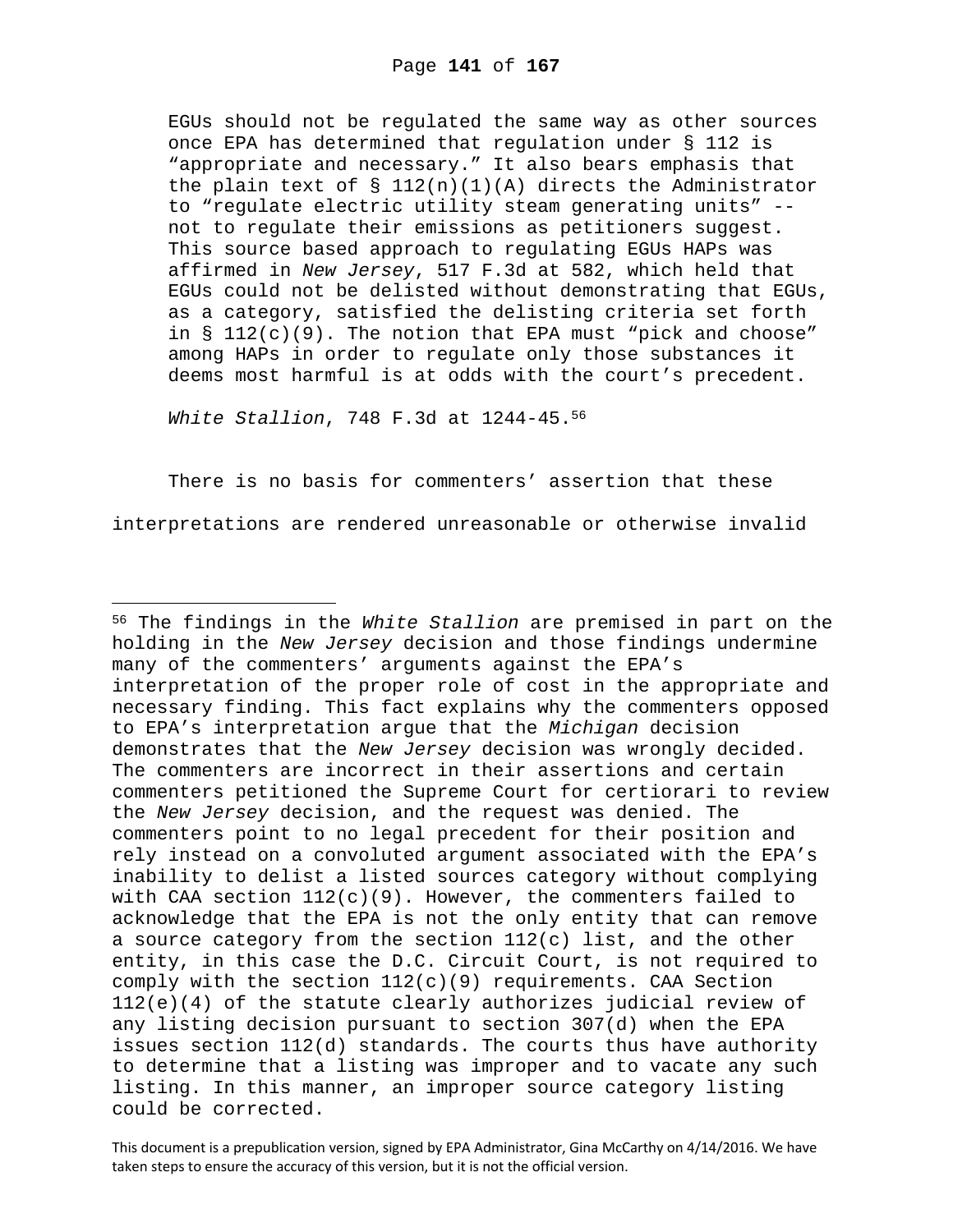by the requirement that the EPA consider cost as part of the appropriate and necessary determination. Moreover, the agency's incorporation of a consideration of cost into the prior interpretation is reasonable, supported by the statutory text and context of the provision, and consistent with the purpose of the statute. *See* Legal Memorandum.

*3. The EPA is not required to consider the potential cost of alternative approaches to regulating HAP emissions from EGUs before finding that regulation is appropriate and necessary.* 

As explained above, commenters maintain that listing under CAA section  $112(c)$  and requlation under CAA section  $112(d)$  is not reasonable for EGUs and that the EPA must instead look to other provisions of the statute to develop a regulatory approach that is only as costly as necessary to address specifically identified hazards to public health (hazards to the environment would not be sufficient to justify regulation of any HAP according to many commenters opposed to the agency's interpretation). The commenters point to various provisions including CAA sections  $112(n)(1)$ ,  $112(f)$ , and  $111(d)$ , and to the potential for state action, $57$  and the commenters assert that the

i<br>Li

<sup>&</sup>lt;sup>57</sup> The comments suggesting that the EPA must consider potential state action prior to making the appropriate and necessary finding is in direct conflict with CAA section  $112(n)(1)(A)$ .

This document is a prepublication version, signed by EPA Administrator, Gina McCarthy on 4/14/2016. We have taken steps to ensure the accuracy of this version, but it is not the official version.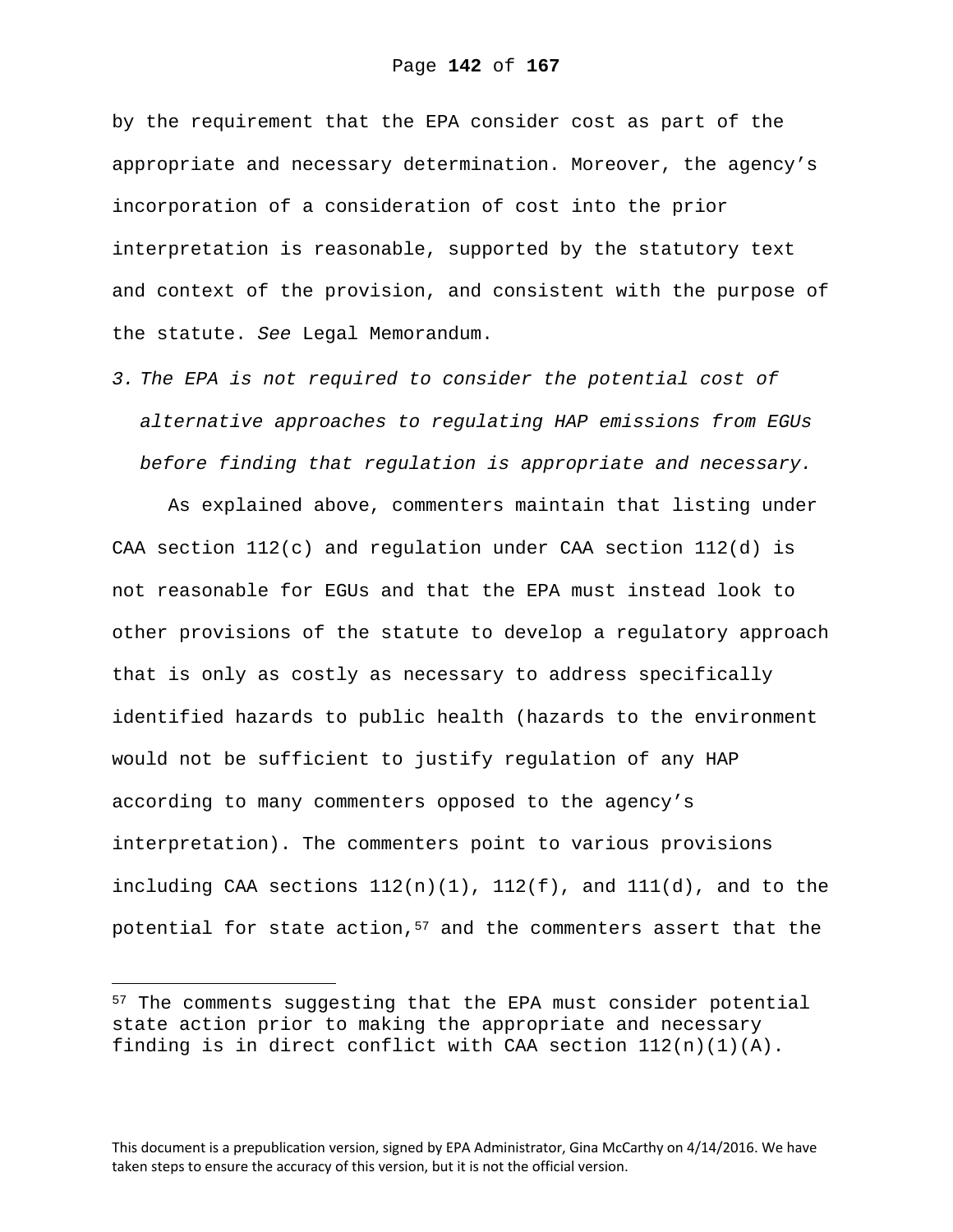EPA must consider all these different approaches for each HAP, in addition to, or instead of, evaluating the cost reasonableness of MATS. The EPA does not agree that these alternative approaches are mandated by the *Michigan* decision or by the statute for the reasons above and as explained further below.

As an initial matter, the commenters do not suggest a clear framework for developing standards under those alternative approaches and the statute does not provide one. The D.C. Circuit stated that the EPA is not required to adopt a "hypothetical framework not elaborated in the statute"; thus, even if HAP emissions could theoretically be regulated under the alternative provisions of the CAA identified by the comments, the agency could reasonably decline to adopt those alternative approaches in lieu of the reasonable approach affirmed in *White Stallion*. *See* 748 F.3d at 1244.

The lack of a statutory framework for the alternative approaches suggested by commenters would frustrate if not wholly undermine the agency's ability to achieve prompt, permanent and

 $\overline{\phantom{0}}$ 

This document is a prepublication version, signed by EPA Administrator, Gina McCarthy on 4/14/2016. We have taken steps to ensure the accuracy of this version, but it is not the official version.

That provision only requires the agency to consider the potential impact of CAA requirements on HAP emissions from EGUs when determining whether hazards to public health remain "after imposition of the requirements of this chapter [the CAA]." See CAA section  $112(n)(1)(A)$ . In light of this limitation, we do not believe the agency could reasonably defer federal regulation of HAP emissions from EGUs because of potential state action.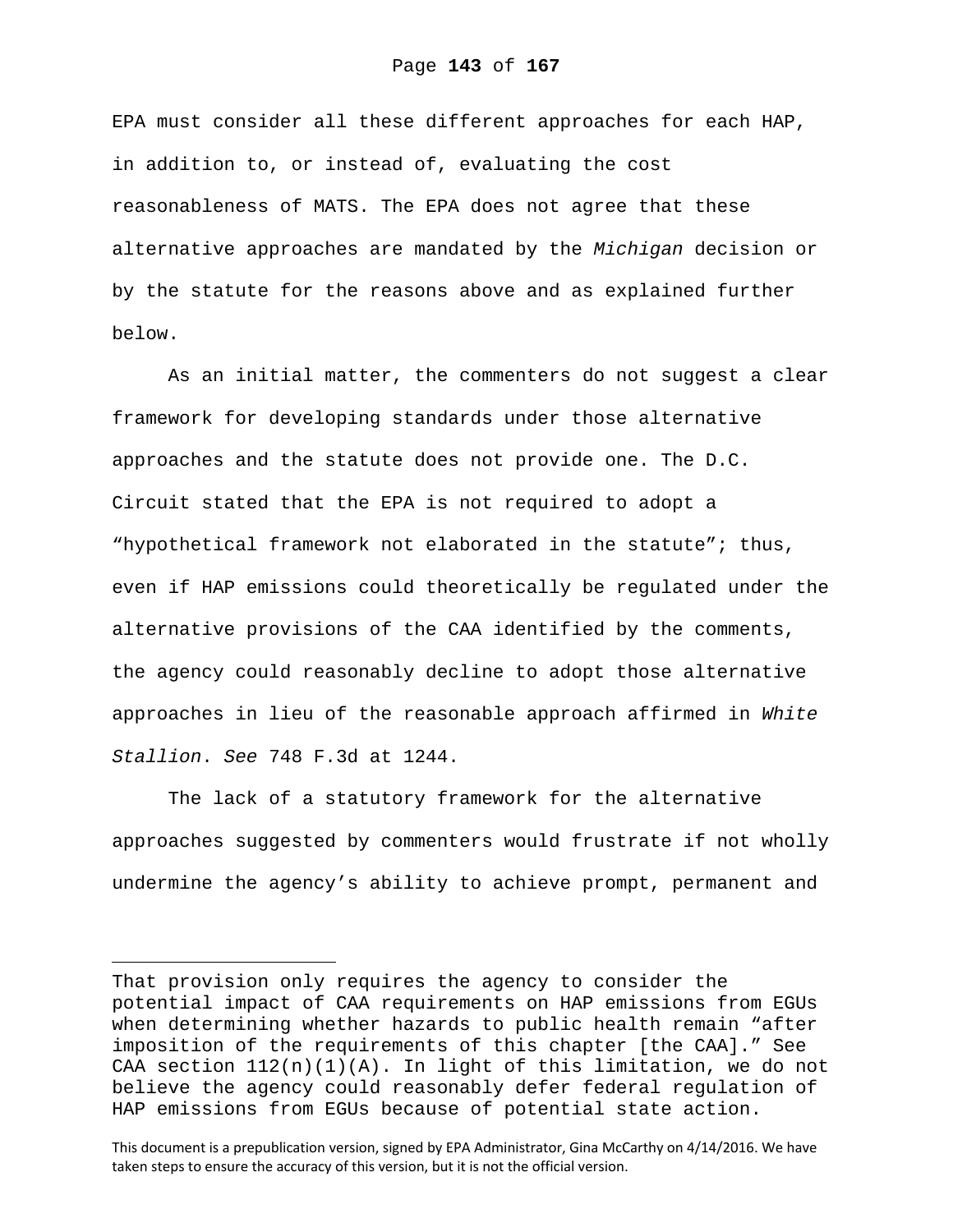ongoing reductions in HAP emissions from EGUs after completion of the studies, thus unduly frustrating the purpose of CAA section 112. As the EPA explained in the Legal Memorandum, CAA section  $112(n)(1)$  required the agency to conduct the three studies that Congress thought most relevant to a determination of whether to regulate HAP emissions from EGUs within 4 years of the 1990 amendments to ensure that the EPA would have the information required to make the appropriate and necessary finding. Legal Memorandum at 13-18. The EPA maintains that this direction ensured that the agency could list and regulate HAP emissions from EGUs if warranted. Conversely, the commenters' different and supposedly mandated approaches would make it virtually impossible to obtain prompt reductions in HAP emissions,58 and none of the approaches would require ongoing

i<br>Li

<sup>58</sup> We note that collectively the comments would mandate a significant process after the agency completes the section 112(n) studies that would necessarily delay potential regulation indefinitely. Even if we assume that the commenters would argue that EPA need not take the time to evaluate the cost of standards under section 112(d) (*i.e.*, the MATS HAP standards), a position with which we disagree as explained above, the different approaches to considering cost under the different provisions would be difficult for a number of reasons, including the fact that there are no defined mechanisms for setting the level of the standard and there is no indication in the comments when the EPA would be authorized to conclude that sufficient alternatives had been evaluated. Even if only one of the alternative approaches were chosen, because there are no defined standards, commenters could provide endless alternative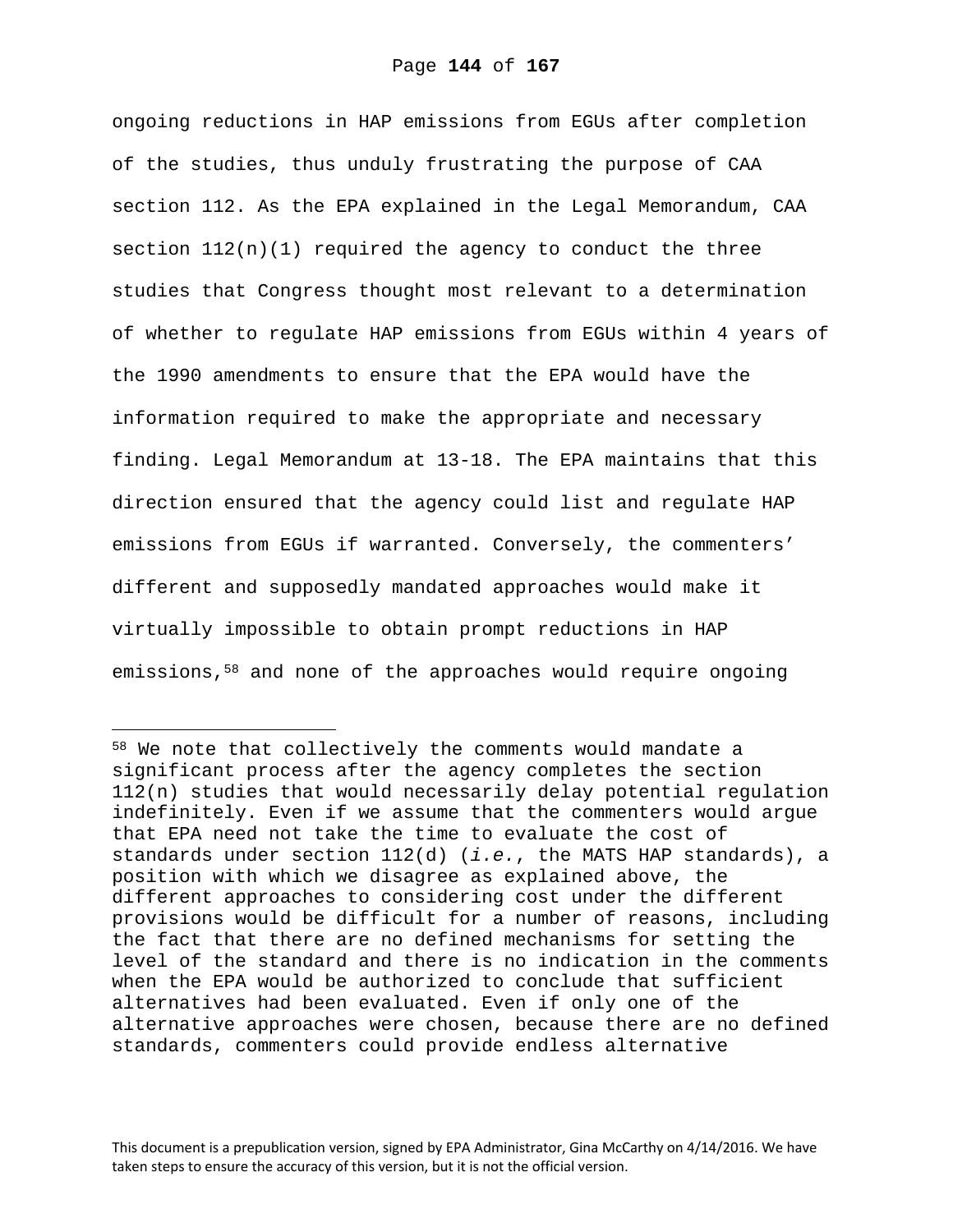evaluation of HAP emissions from EGUs. In addition, because of the legal uncertainty surrounding the alternative approaches, the potential for loss in court makes the risk that the standards will not be permanent arguably unacceptable.

We next address the commenters' assertion that the EPA could regulate under CAA section 112(f) and that such an approach is proper because CAA section  $112(n)(1)(A)$  is a residual risk provision.59 As a legal matter, the commenters have failed to explain how the EPA could jump to regulation

i

<sup>59</sup> The characterization of CAA section  $112(n)(1)(A)$  as a residual risk provision of a kind with the CAA section 112(f) residual risk program is not reasonable. As indicated in the Legal Memorandum, the only EGU specific regulatory program enacted in the 1990 amendments to the CAA was the title IV acid rain program (ARP). The ARP was a trading program directed at the reduction in  $SO_2$  and  $NO_X$ . Conversely, under CAA section  $112(f)$ , the EPA evaluates whether a residual risk from HAP emissions remains within 8 years of implementation of section  $112(d)(2)$ MACT standards. *See* CAA section 112(f)(2)(A). The requirement to comply with a trading program that does not require controls on any particular source or for any HAP does not in any meaningful way compare to the application of MACT standards that require reductions in all HAP emitted from a source category. As explained throughout the MATS rulemaking, CAA section 112(n)(1)(A) was included in the CAA in large part because EGUs were uniquely affected by the ARP and there was a belief that ARP trading program and other CAA programs applicable to all major stationary sources (*e.g.*, NSR, PSD, haze) might address any risks associated with HAP emissions from EGUs. CAA section  $112(n)(1)(A)$  required the EPA to estimate potential HAP risk after implementation of the ARP and other programs, and the EPA found unacceptable risks remain in 2000 and again in 2012, more than 20 years after the CAA amendments.

This document is a prepublication version, signed by EPA Administrator, Gina McCarthy on 4/14/2016. We have taken steps to ensure the accuracy of this version, but it is not the official version.

approaches with different costs and benefits. The EPA declines to interpret the statute in ways that are not mandated by the statute and that we believe would frustrate the purpose of the statute.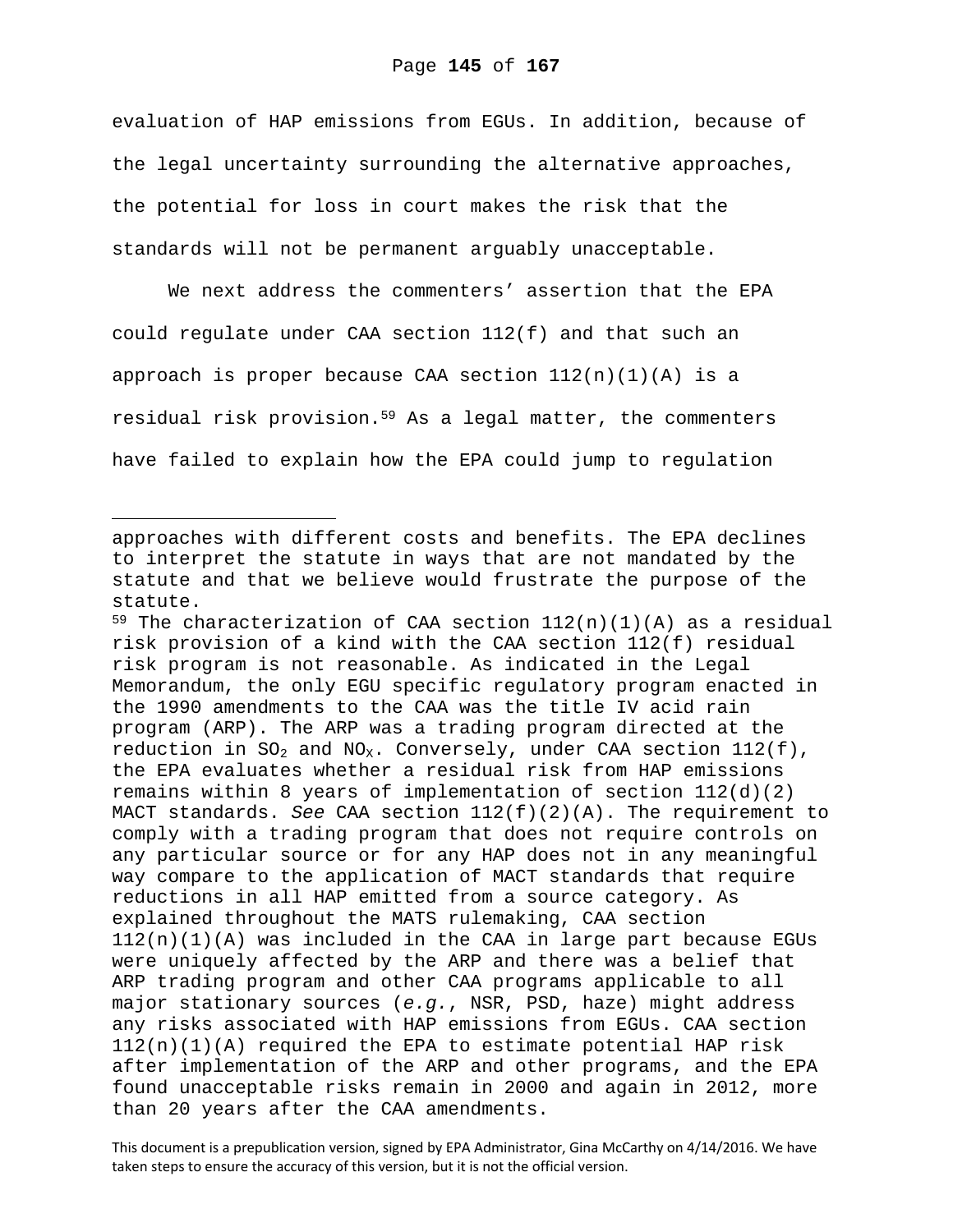under CAA section  $112(f)(2)$  when that provision, on its face, only applies after promulgation of CAA section 112(d) standards. See CAA section  $112(f)(2)(A)$  (requiring review "within 8 years after promulgation of standards . . . pursuant to subsection (d) of this section"). In addition, CAA section  $112(f)(2)$  embodies the failed approach to regulating HAP that existed prior to the 1990 amendments wherein the agency listed as HAP only those air pollutants that the agency determined pose a risk and then regulate sources of those identified HAP based solely on the risk to human health. *See* Legal Memorandum at 9. As explained in the Legal Memorandum, the statute was completely revised in 1990 to ensure that there would be prompt, permanent and ongoing reductions in HAP emissions from stationary sources that meet the listing criteria. *Id.* at 6-7. CAA section 112(d) contains the statutory mechanism adopted to ensure prompt reductions and the risk approach incorporated into CAA section 112(f) was explicitly relegated to secondary status. *Id.* at 6-11. Under this statutory scheme, the risk analysis is conducted when standards are reviewed and no provision authorizes setting standards, in the first instance, based on a CAA section 112(f) risk analysis. In addition, the fact that CAA section  $112(n)(1)(A)$  uses the terms "section, "subsection" and "subparagraph" in a very careful and deliberate manner is an indication that Congress consciously directed the EPA to the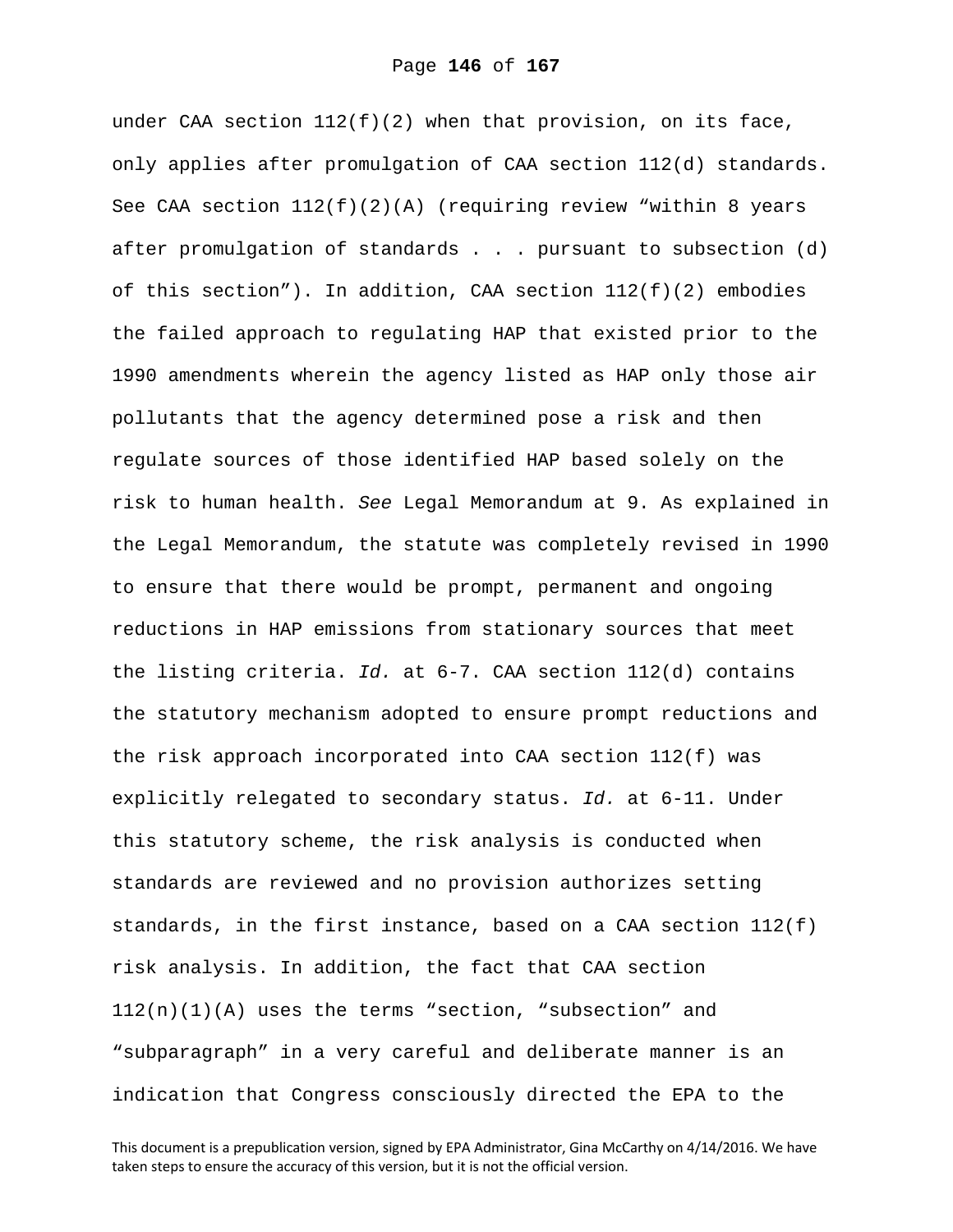relevant provisions of CAA section 112. If Congress intended the EPA to regulate under CAA section 112(f), it could have directed the EPA to that provision; in fact, however, the statute directs the agency to regulate under CAA section 112 as a whole.

Commenters' challenges based on the legislative history are equally misplaced. The EPA has reviewed the legislative history cited by the commenters and the agency does not agree that it mandates or even supports the commenters' assertions concerning the proper consideration of cost. Commenters on the MATS rule used much of the same legislative history to argue against the non-cost related aspects of EPA's interpretation of CAA section  $112(n)(1)(A)$ , and the agency explained why the legislative history did not undermine the EPA's interpretation or compel a different approach. *See e.g.*, 77 FR 9320-9323. The *Michigan* decision did not rely on the legislative history at all in its opinion, much less adopt the commenters' interpretation of that history. Instead, the Supreme Court relied on the context of the statute, specifically citing the requirement to consider cost in the Mercury Study required pursuant to CAA section  $112(n)(1)(B)$ . *See Michigan*, 135 S. Ct. at 2708 and 2710. For these reasons, and after review of the additional legislative history cited, the EPA confirms that the legislative history does not mandate a particular approach to considering cost pursuant to section 112(n)(1)(A). *See* RTC, Chapter 1 (providing additional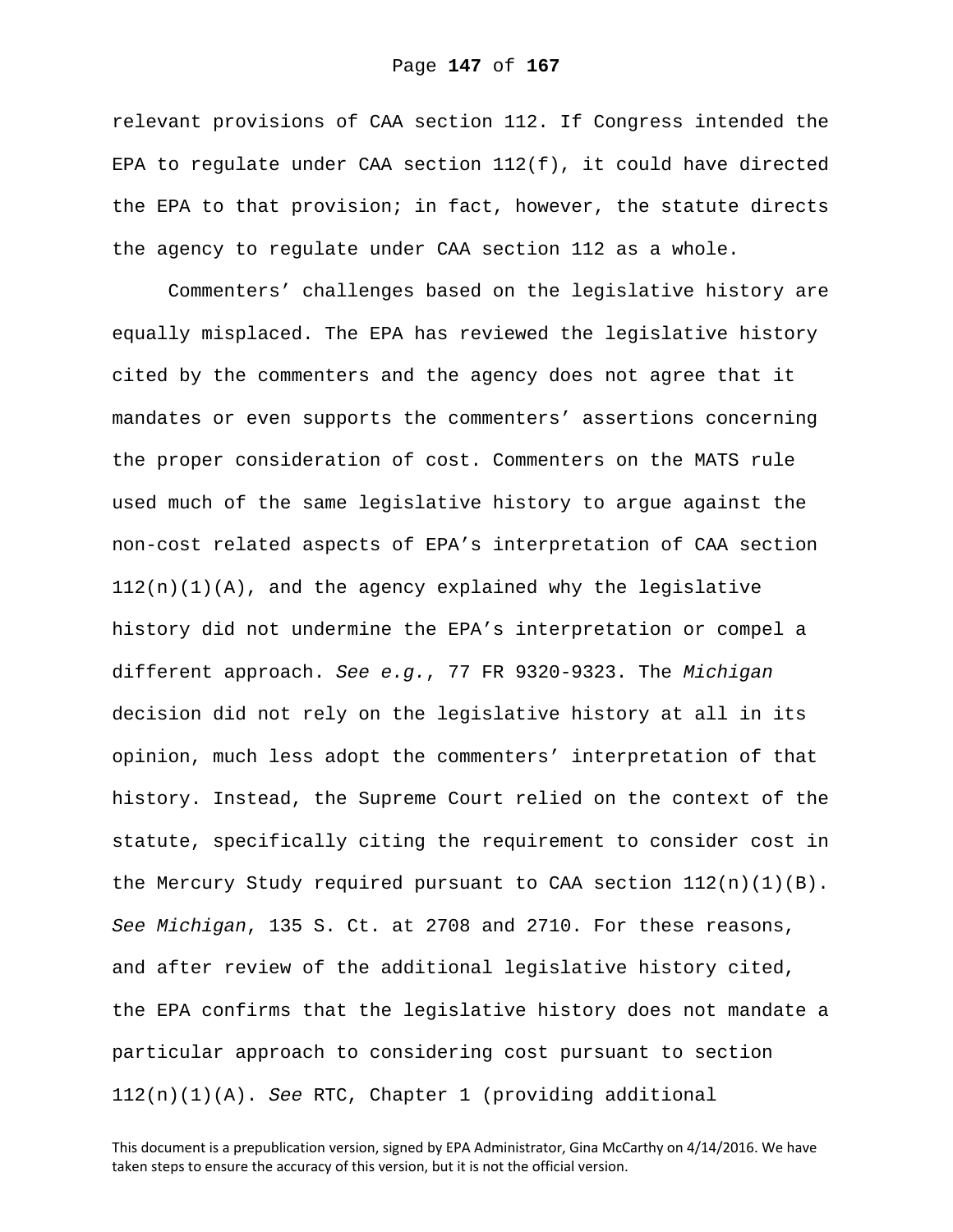discussion of the legislative history cited by commenters).

Commenters also argue that the direction to conduct the Utility Study in CAA section  $112(n)(1)(A)$  required the agency to consider regulation of HAP under other CAA authorities and that the agency incorrectly interpreted the scope of the study. Specifically, the commenters assert that the requirement to "develop and describe … alternative control strategies" for HAP emissions was a requirement to devise alternative regulatory approaches (other than CAA section 112(d)) for reducing HAP emissions from EGUs and further required the agency to evaluate the comparative cost of the different approaches. The commenters argue that if the EPA had done what it was "supposed" to do in the study, it would have had the information commenters maintain is necessary to properly consider cost. The commenters' argument is flawed for several reasons. First, a natural reading of the statute does not support the type of analysis the commenters suggest is mandated and the legislative history does not support that conclusion either. In addition, the EPA completed the Utility Study in 1998 and to comply with the requirement to consider alternative control strategies the agency considered mechanisms to reduce HAP from EGUs before, during, and after combustion. *See* Utility Study, Chapter 13. The Utility Study was the last of the CAA section 112(n)(1) studies completed and Congress never indicated that the agency erred in the conduct of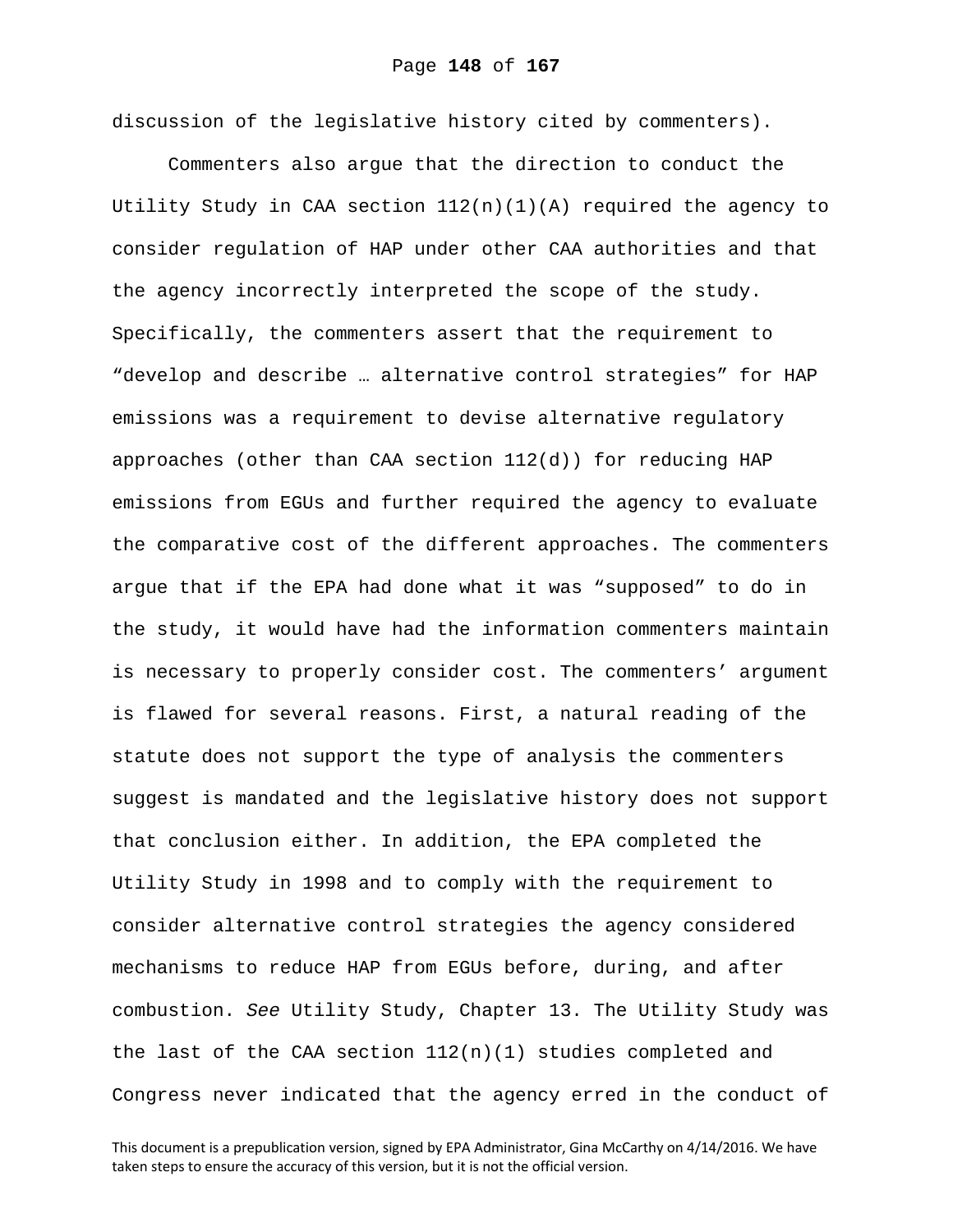that study. Conversely, in the EPA's Fiscal Year 1999 appropriations report, Congress did direct the agency to fund a NAS study to determine a reference dose for methylmercury, which is essentially the same study that was required in CAA section  $112(n)(1)(C)$ , and the appropriations report stated that the EPA should not make the appropriate and necessary finding until after consideration of the NAS study. *See* Legal Memorandum, *citing* H.R. Conf. Rep. No 105-769, at 281-82 (1998). The fact that Congress specifically requested more information in relation to one of the CAA section  $112(n)(1)$  studies undermines the commenters' position that the EPA erred in the conduct of the Utility Study. Finally, the commenters fail to note that CAA section  $112(n)(1)(A)$ , unlike CAA section  $112(n)(1)(B)$ , did not require the agency to consider the cost of the alternative control strategies that the agency identified, thus further undermining their position that EPA erred in its conduct of the Utility Study. Congress could have explicitly required the EPA to consider the costs of alternative control strategies under CAA section  $112(n)(1)(A)$ . The fact that it did not do so is significant, particularly in light of the fact that it did include such a requirement in the very next subsection. For all these reasons, we reject the contention that the EPA erred in the conduct of the Utility Study.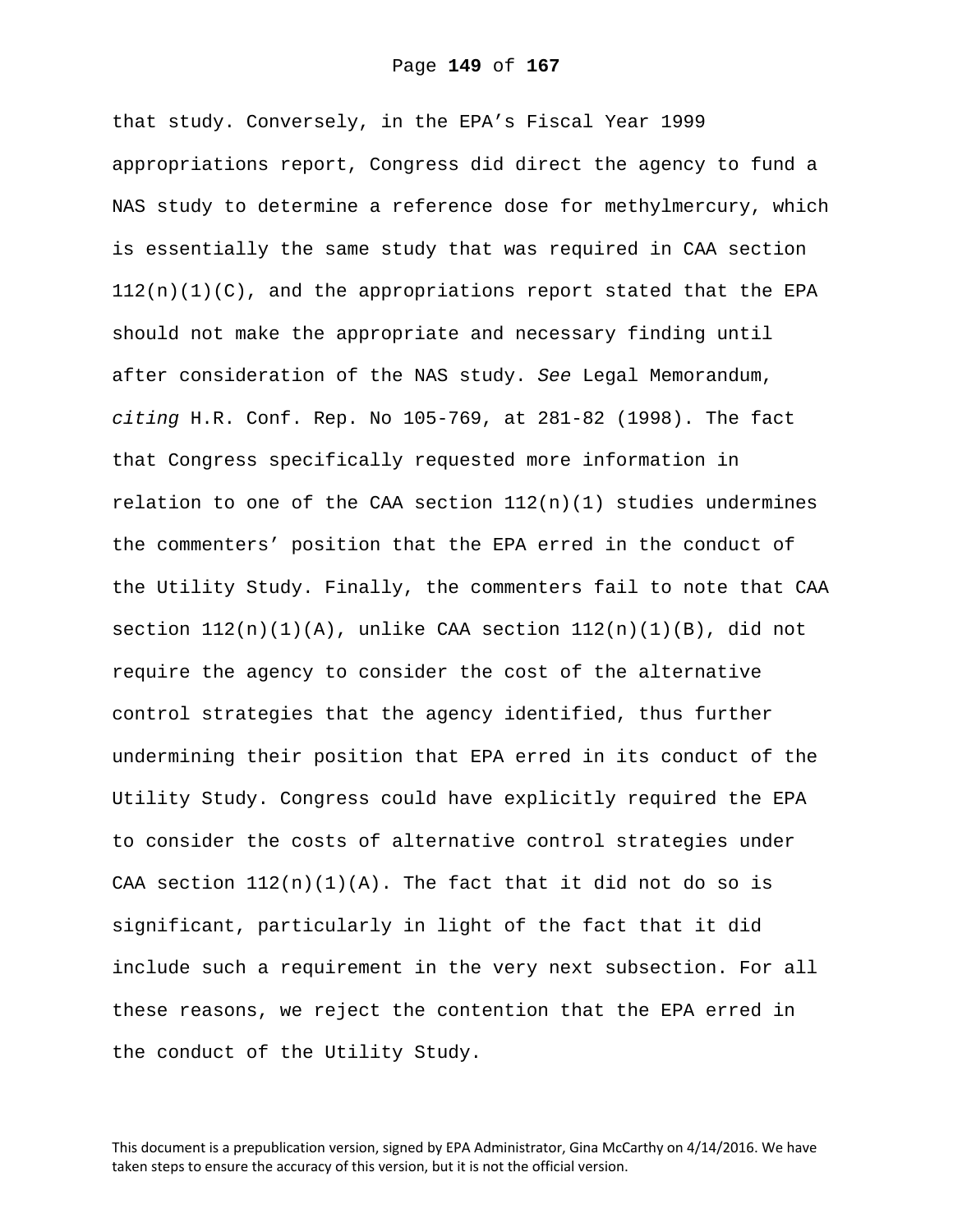*4. The Michigan decision does not affect the EPA's prior analyses and conclusions regarding the risks of HAP and its prior findings of hazards to public health and the environment from EGU HAP emissions.* 

The commenters challenge either expressly or impliedly the legal and technical bases on which the agency determined that HAP emissions from EGUs pose hazards to public health and the environment. Specifically, the commenters state that environmental harms cannot form the basis for a finding that it is appropriate to regulate HAP emissions from EGUs, that the 1 in-1 million standard is not reasonable, that HAP volume (particularly major source levels) is not a basis for determining risk, and that the agency has not demonstrated that a sufficient risk exists to warrant regulation of HAP emissions from EGUs. While we believe these comments are outside the scope of the proposed supplemental finding because they raise issues unrelated to cost, we respond briefly below.

As to the consideration of environmental harms and the 1 in-1 million standard, the *White Stallion* court unanimously affirmed the reasonableness of these standards for evaluating whether it is appropriate to regulate HAP emissions from EGUs. *White Stallion*, 748 F.3d at 1236 (finding that "EPA reasonably relied on the § 112(c)(9) delisting criteria [including the 1 in-1 million standard] to inform the interpretation of the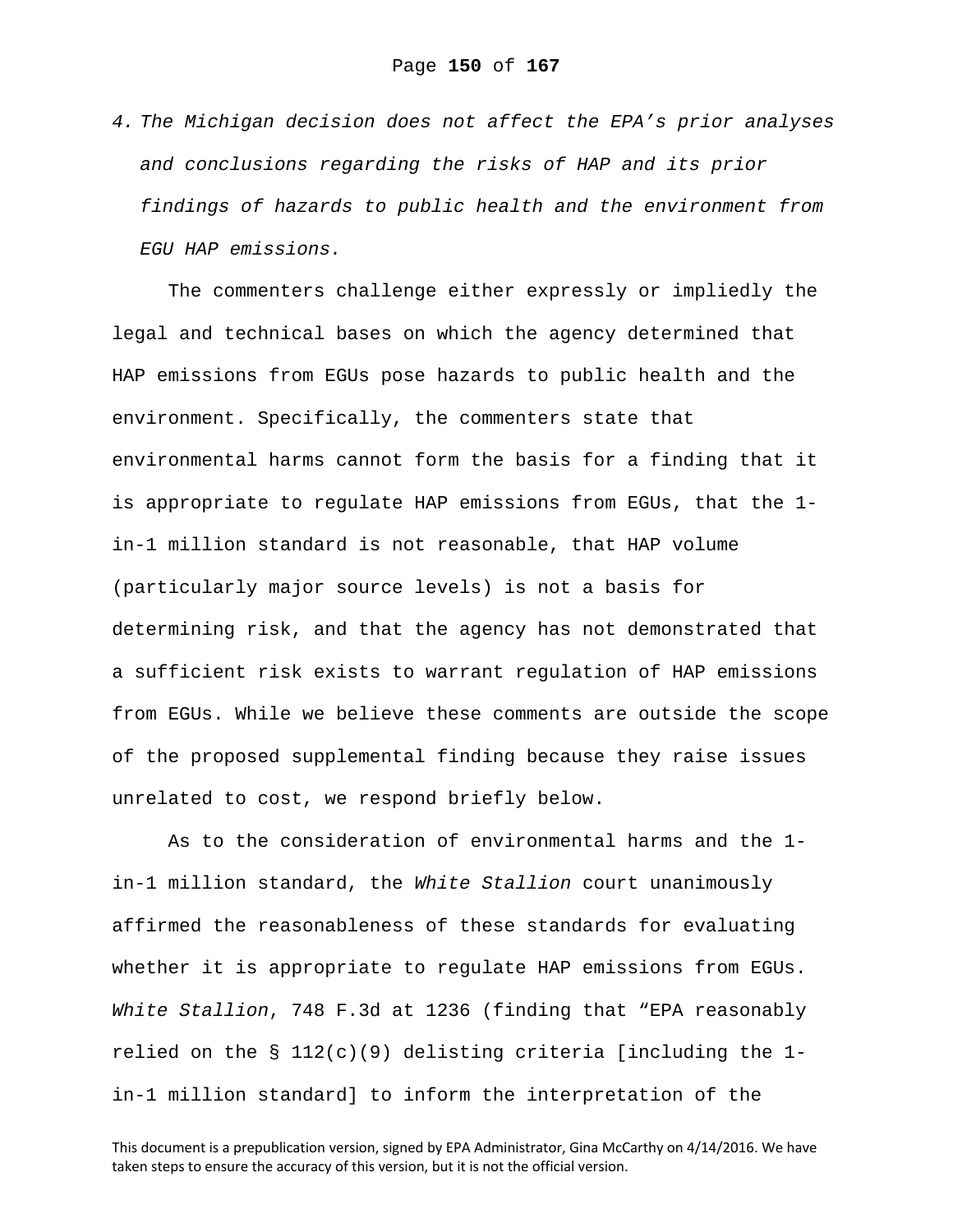undefined statutory term 'hazard to public health.'"), and 748 F.3d at 1242 (finding that "[i]n the absence of any limiting text, and considering the context (including  $\S 112(n)(1)(B)$ ) and purpose of the CAA, the EPA reasonably concluded that it could consider environmental harms in making its 'appropriate and necessary' determination."). The *Michigan* decision indirectly confirms that environmental harms are a valid basis for the finding because it is CAA section  $112(n)(1)(B)$  that the Supreme Court cites as the context that demonstrates costs are relevant to the appropriate finding. The *Michigan* decision noted that the EPA used CAA section  $112(n)(1)(B)$  to justify (in part) the consideration of environmental harms in support of the appropriate finding so it was unreasonable in the majority's view to ignore costs, which were also a required consideration under that provision. *Michigan*, 135 S. Ct. at 2708. It is unreasonable to conclude based on the *Michigan* decision that the statute requires a consideration of cost and precludes in any way a consideration of environmental impacts. *Id*. ("*Chevron* allows agencies to choose among reasonable interpretations of a statute; it does not license interpretive gerrymandering under which an agency keeps parts of statutory context it likes while throwing away parts it does not.").

Commenters note that the *White Stallion* court specifically declined to determine "whether environmental effects *alone* would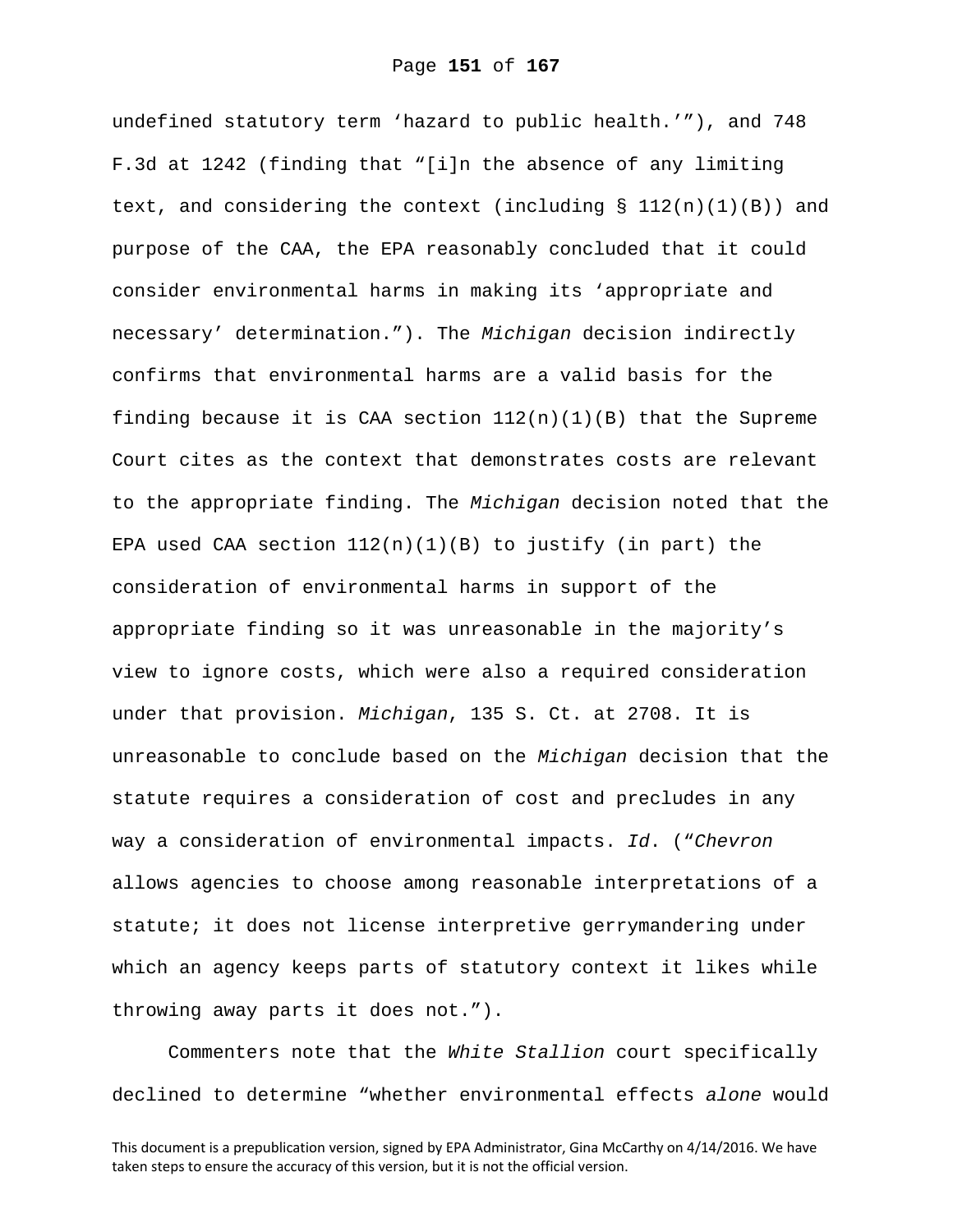allow the EPA to regulate EGUs under § 112, because EPA did not base its decision *solely* on environmental effects", and they argue that because the agency must consider cost, the appropriate finding for acid gas HAP cannot stand because it was based only on environmental effects.60 748 F.3d at 1242. Initially, we note that the commenters are not correct that the appropriate finding for acid gas HAP was based solely on environmental effects, as it was also based on the major source status of almost all EGUs and the concern about the potential for these emissions to add to the already high atmospheric levels of other chronic respiratory toxicants. *See, e.g.,* 76 FR

i

<sup>60</sup> The commenters' argument against regulating acid gas HAP does not apply to the non-mercury metal HAP risk assessment because that assessment found a hazard to public health, and commenters agreed that hazards to public health form a valid basis for the appropriate finding. For this reason, the commenters instead attempt to reargue issues raised and responded to in the MATS rule and the agency's response to petitions for reconsideration. See 80 FR 24218 (April 30, 2015) (providing notice of the document titled "Denials of Petitions for Reconsideration of Certain Issues: MATS and Utility NSPS", March 2015. Docket ID No. EPA-HQ-OAR-2009-0234-20493). Specifically, the commenters cited data submitted after the final MATS rule was issued as supporting their conclusion that non-mercury metal HAP do not pose a significant risk. The EPA responded to the petitions in the reconsideration denials document, and certain commenters are currently challenging the agency's denial of that petition for reconsideration in the DC Circuit Court. For these reasons, the specific arguments challenging the sufficiency of the finding are outside the scope of this action and they require no additional response.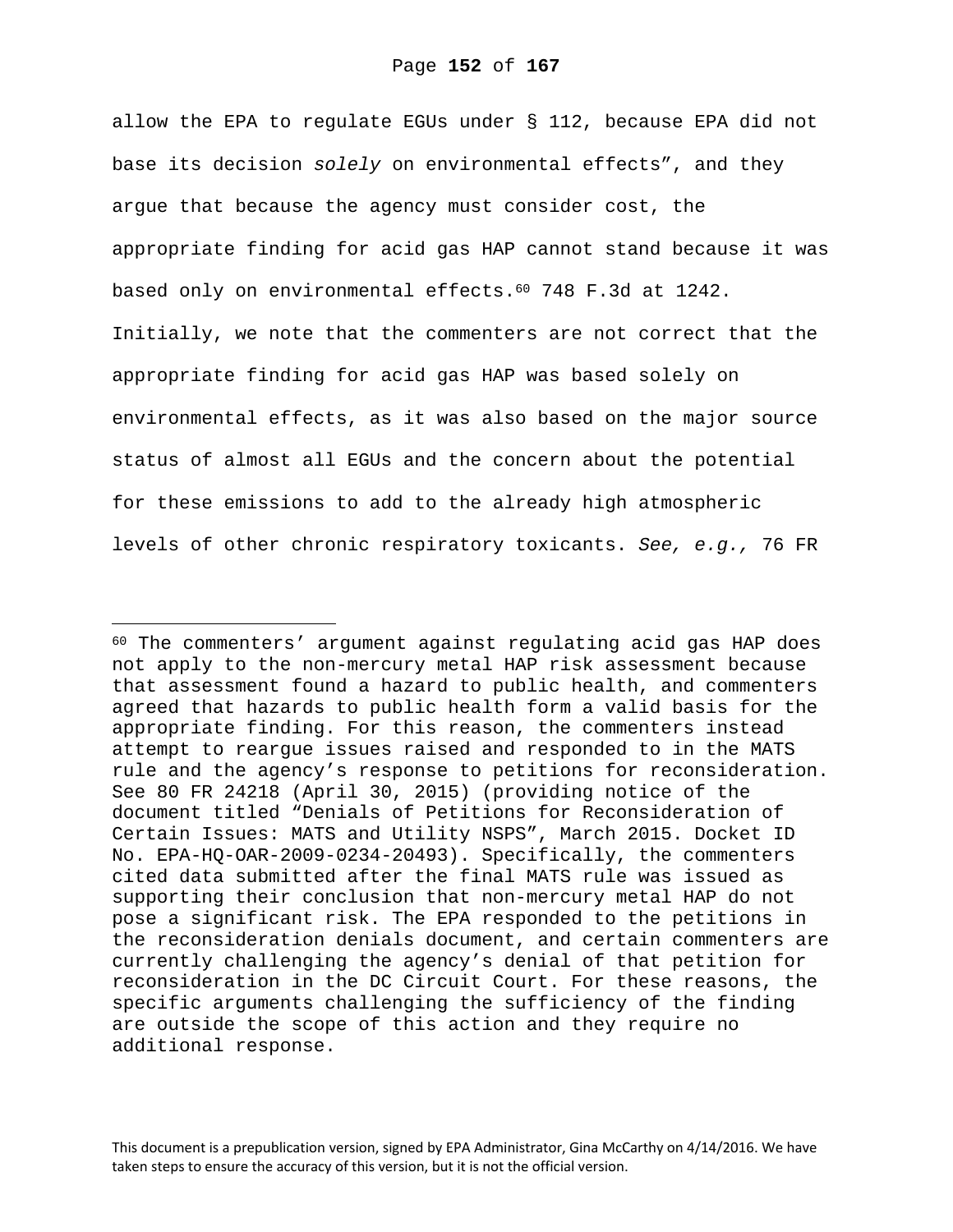25015-16; 77 FR 9363. More importantly, as with all of these comments, the arguments are based on an assumption that the EPA's prior interpretations of the act are invalid (*e.g.*, that the EPA will list under CAA section 112(c) and regulate under CAA section 112(d) if we determine regulation is appropriate and necessary; that the EPA can base the finding on a hazard from one HAP), and we explain above why the consideration of cost does not mandate or otherwise support a change in the agency's interpretation in the MATS rule, as supplemented by the Legal Memorandum.<sup>61</sup>

i<br>Li

<sup>&</sup>lt;sup>61</sup> Though some commenters acknowledged that the findings from the lower court were not disturbed, they appear to ignore the fact that the *White Stallion* court unanimously found that the hazards to public health from mercury emissions alone supported the appropriate finding. 748 F.3d at 1245. The commenters' attempt to use the limited nature of the *White Stallion* decision (*i.e.*, find the determination sufficiently supported by the mercury health risks alone) as a justification for rearguing the merits of the other technical findings the EPA cited in support of the conclusion that regulation of HAP emissions from EGUs is appropriate and necessary (*e.g.*, the non-mercury metal HAP related health findings, the mercury-related environmental findings, the acid gas HAP-related environmental findings, and the finding that the volume of HAP from EGUs support the decision to regulate). The commenters have not shown in any way how a consideration of cost necessarily implicates the actual development of the specific risks finding in the MATS record, and the agency explained in the Legal Memorandum that cost plays no role in those analyses. See Legal Memorandum at 10-11. Instead, cost is a factor only if the agency has first concluded that HAP emissions from EGUs pose a hazard to public health or the environment that will not be addressed through imposition of the other requirements of the act. Id. For these reasons,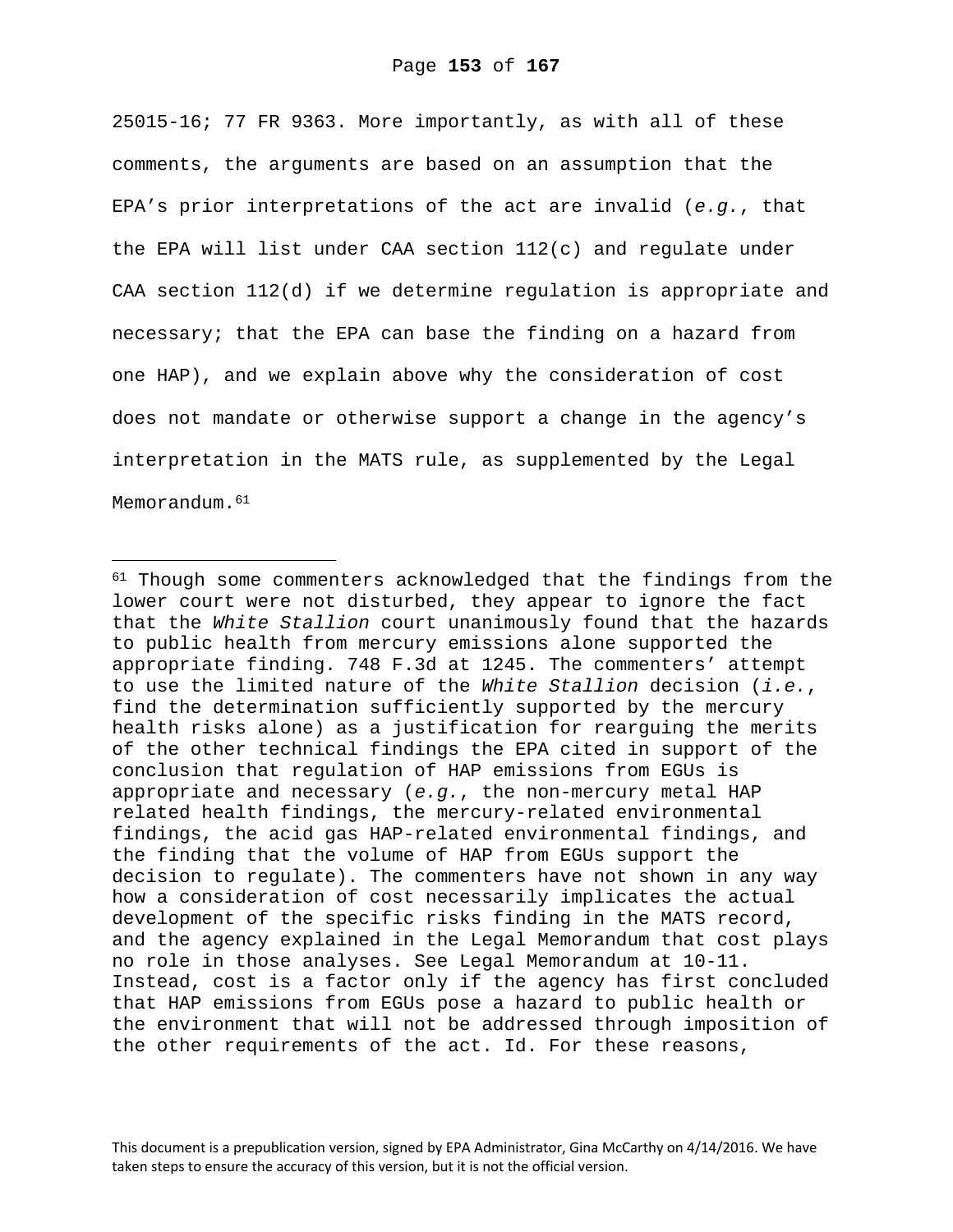Concerning the consideration of the volume of HAP emissions in the appropriate finding, the EPA explained in the Legal Memorandum why volume of HAP is relevant to the appropriate finding because one of the goals of the CAA is to obtain permanent reductions in the volume of HAP emissions from major stationary sources. *See, e.g.*, Legal Memorandum at 17. The commenters do not directly address the EPA's argument and instead state that CAA section  $112(n)(1)(A)$  clearly prohibits the consideration of the volume of HAP as a basis for regulating HAP emissions from EGUs.62 The commenters' next point to acid gas HAP specifically and argue that the EPA cannot consider major source levels of those HAP because CAA section 112(n)(1)(A) was enacted in part because of the Acid Rain Program and if Congress wanted to regulate major source levels of HAP from EGUs it would simply have directed the agency to

i

neither the requirement to consider cost nor issues related to the manner in which the EPA incorporated cost into the appropriate and necessary finding, has any impact on the health and environmental findings, and commenters' challenges are thus beyond the scope of this rulemaking.

<sup>&</sup>lt;sup>62</sup> The commenters appear to assume that the EPA was concerned only with the volume of acid gas HAP emissions from EGUs. In fact, the EPA determined that EGUs emitted almost half of all U.S. anthropogenic emissions of mercury, and more than half of all U.S. anthropogenic emissions of selenium, hydrogen chloride, hydrogen fluoride, and arsenic, along with significant volumes of other HAP such as nickel. The agency maintains it would be unreasonable not to at least consider the significant contribution of HAP emissions from EGUs in light of the statutory goals as discussed in the MATS record and the Legal Memorandum.

This document is a prepublication version, signed by EPA Administrator, Gina McCarthy on 4/14/2016. We have taken steps to ensure the accuracy of this version, but it is not the official version.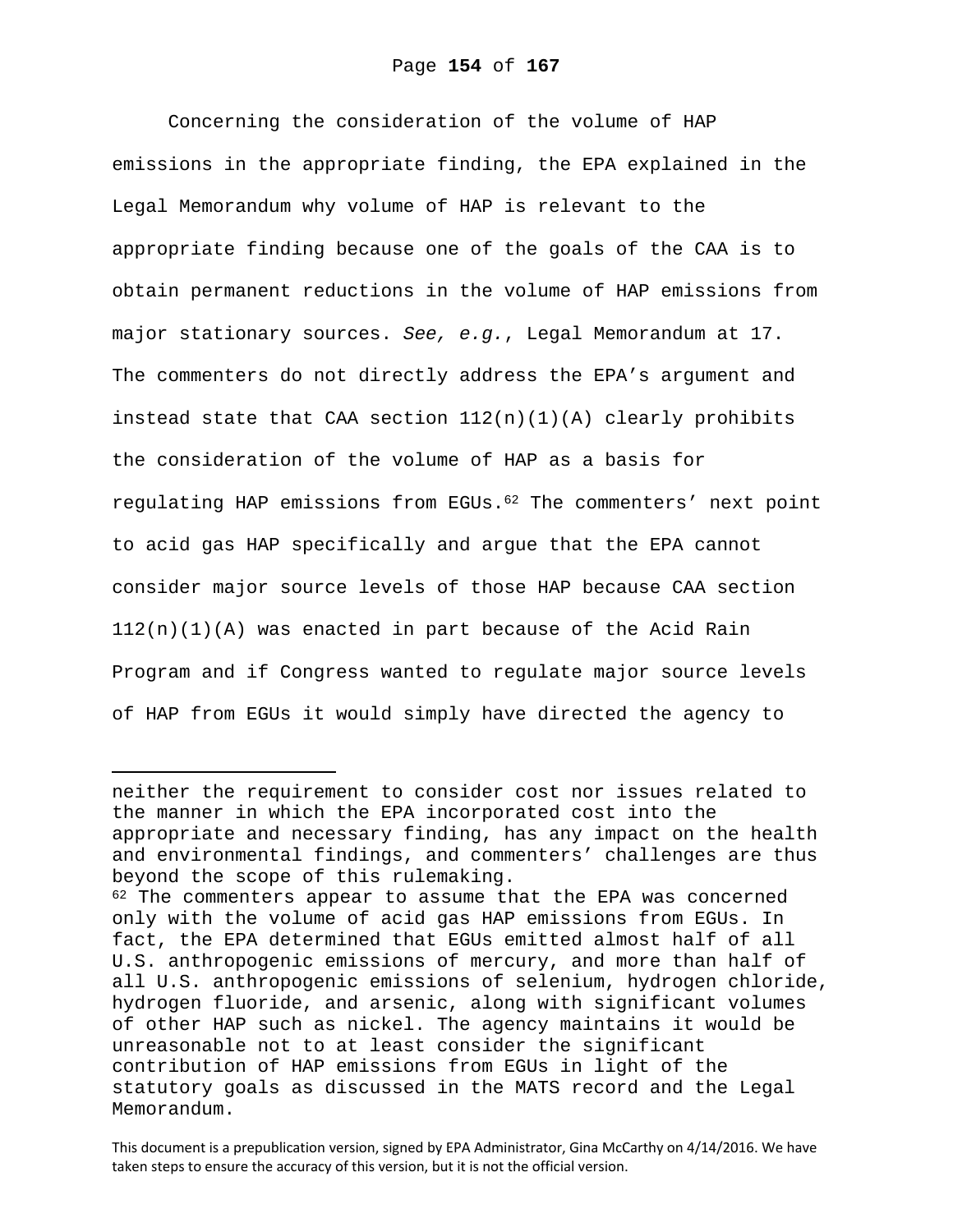list and regulate EGUs. That argument is unpersuasive as Congress could have just as easily prohibited the EPA from regulating acid gas HAP emissions from EGUs if that was the intent. In addition, the EPA does not believe the commenters' interpretation is better than the agency's in light of the overall context of the CAA and the purpose of the 1990 CAA amendments. The history of CAA section 112(n)(1)(A) suggests that it was included due to uncertainty about whether the Acid Rain Program in Title IV and other CAA programs would sufficiently reduce HAP emissions from EGUs and Congress' interest in better understanding the impact of such reductions on risk before authorizing regulation of HAP emissions from EGUs under CAA section 112. The Acid Rain Program required significant reductions in EGU  $SO_2$  emissions and, as explained in the MATS record, other acid gases (*e.g.*, hydrogen chloride and hydrogen fluoride) are removed from flue gas more easily than  $SO<sub>2</sub>$  such that control of that pollutant could potentially address the acid gas HAP emissions, and to a lesser extent mercury and non-mercury metal HAP emissions. In fact, as the record reflects, the Acid Rain Program led to the installation of far fewer controls than estimated at a cost that was considerably below estimates at the time of promulgation. As a result the co-benefit HAP reductions attributable to the Acid Rain Program and other CAA programs were limited. The EPA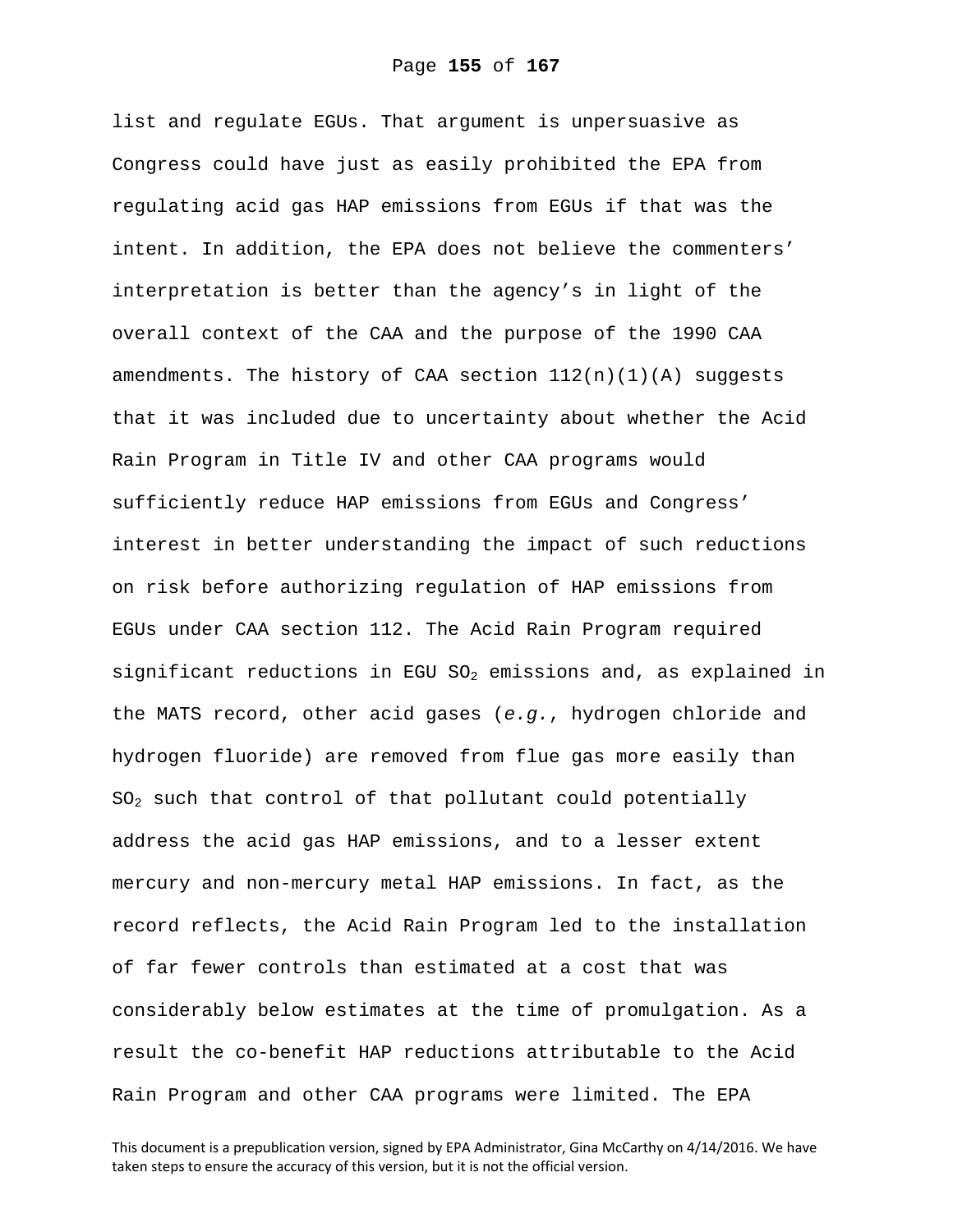believes adopting the commenters' interpretation that the agency must ignore the volume of HAP from EGUs would potentially undermine one of the purposes of CAA section 112, and we therefore decline to adopt that interpretation in the absence of express statutory support. For all these reasons, we maintain our position from the MATS rule that the volume of HAP emissions from EGUs, including acid gas HAP emissions, may form the basis for finding that HAP emissions from EGUs pose a hazard to public health and the environment that is appropriate to regulate. *See e.g.* Legal Memorandum at 10-11.

The EPA also disagrees with commenters' assertion that the acid gas HAP that are emitted from EGUs do not warrant regulation under CAA section 112. CAA Section 112(b) identifies the HAP that Congress determined warrant regulation under CAA section 112. Congress also provided a mechanism to remove pollutants from the CAA section 112(b) list. *See* CAA section 112(b)(3). If such HAP are not harmful to human health or the environment as the commenters contend, they may petition the Administrator to remove those pollutants from the CAA section 112(b) list. If the EPA grants such a petition, the agency would not be required to regulate such emissions from EGUs or any other sources. Absent such an action, the EPA must regulate all HAP on the CAA section 112(b) list. *See e.g., Sierra Club v. EPA*, 479 F.3d 875, 883 (D.C. Cir. 2007); *Nat'l Lime Ass'n v.*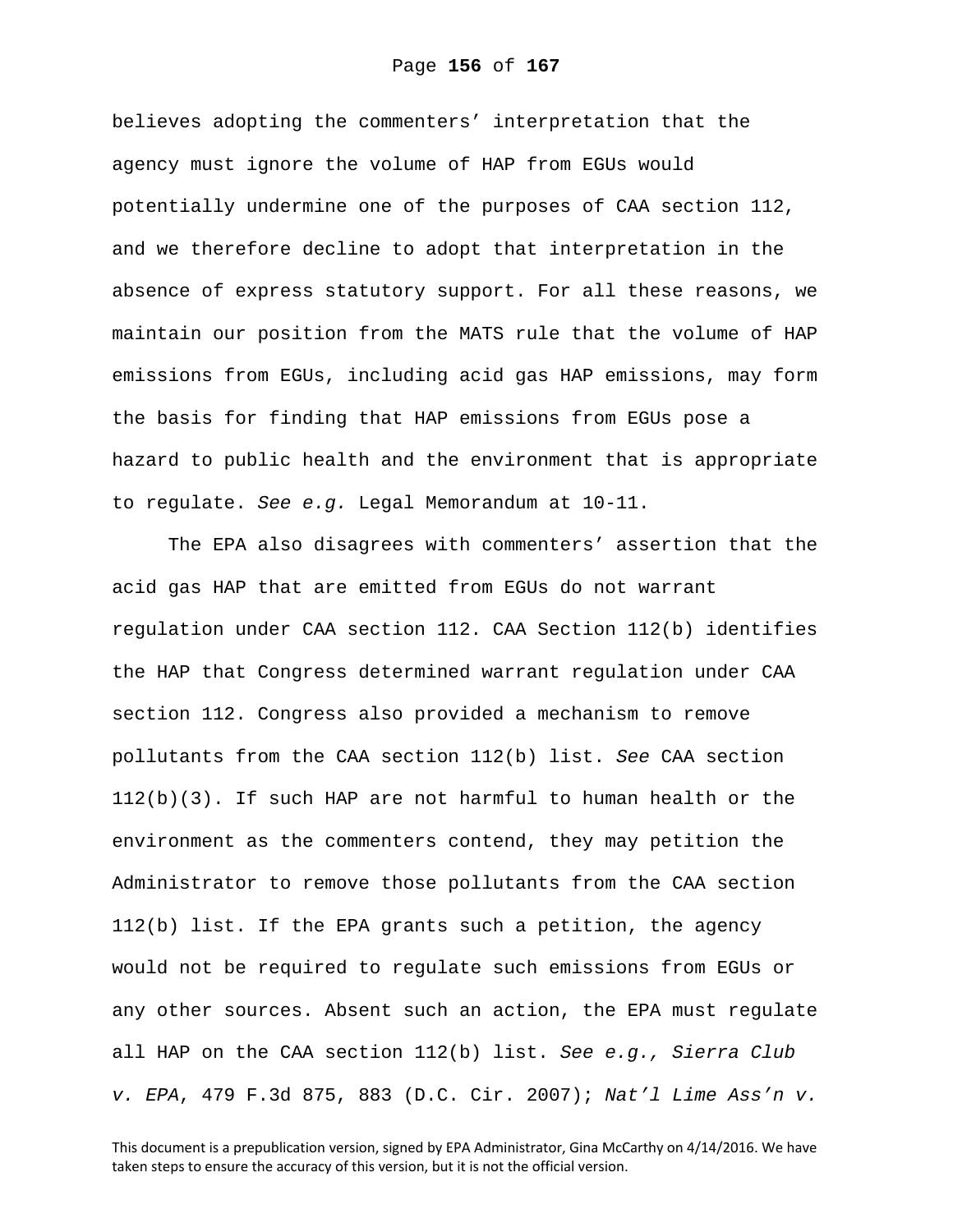*EPA*, 233 F.3d 625, 634 (D.C. Cir. 2000).

Finally, the agency also does not agree that it may establish a standard under CAA section  $112(d)(4)$ , which allows the agency to factor health thresholds into its decisions on standards in cases where health thresholds have been established for pollutants, simply based on cost and the *Michigan* decision. The EPA considered and rejected the establishment of a CAA section  $112(d)(4)$  standard in the MATS rulemaking. In the proposed MATS rule, the EPA stated its basis for declining to establish a CAA section  $112(d)(4)$  standard, which included concern over the combination of EGU acid gases with other acid gases emitted from other sources, and the agency requested data that would support the establishment of such standard. The commenters on the MATS rule objected to the determination but provided no data to support their position. The agency's decision was challenged in *White Stallion*, and the DC Circuit unanimously rejected those challenges. *White Stallion*, 748 F.3d at 1248. While the commenters again renew their arguments, they still have not provided the information that the agency indicated in the MATS proposal (in May 2011) was necessary to establish a CAA section  $112(d)(4)$  standard for acid gas HAP from EGUs with their comments on the cost proposal.

D. Comments on Topics that are Beyond the Limited Scope of the

This document is a prepublication version, signed by EPA Administrator, Gina McCarthy on 4/14/2016. We have taken steps to ensure the accuracy of this version, but it is not the official version.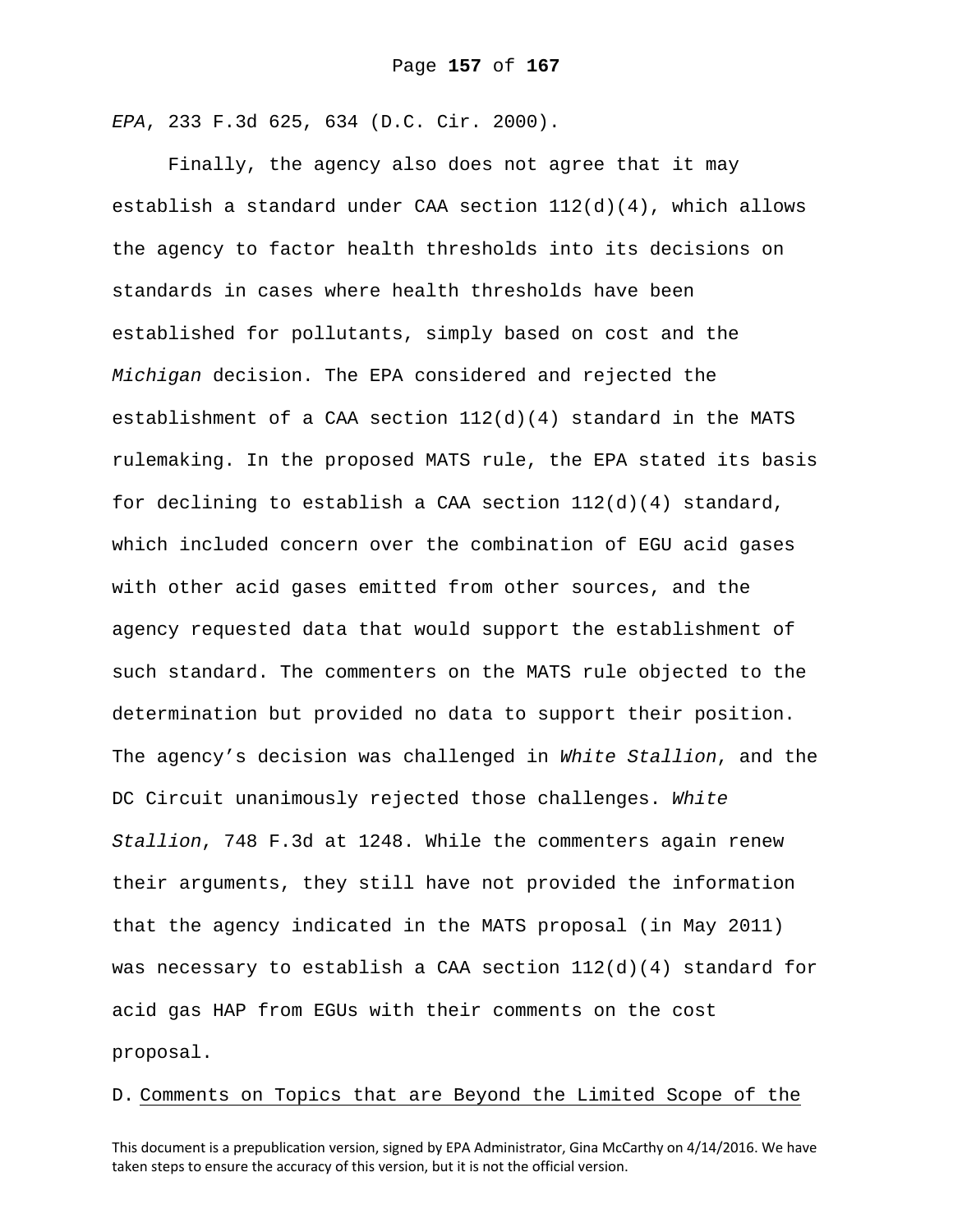### Supplemental Finding

Because of the limited nature of the Supreme Court's remand, the EPA only solicited comments on its consideration of cost in its proposal reaffirming the appropriate determination. We explained that analyses presented in the proposed notice and in the accompanying Legal Memorandum did not affect or alter other aspects of the appropriate and necessary interpretation or finding or the CAA section 112(d) emission standards promulgated in MATS. The EPA also clearly explained that the analyses in the proposed supplemental finding did not, in any way, alter the RIA prepared for the final MATS.

Therefore, we clearly stated that we would not accept comment on the scientific or technical aspects of the prior findings or the analyses supporting our conclusions regarding the hazards to public health and environmental benefits from HAP emissions from EGUs. These findings include that mercury and other HAP emissions pose significant hazards to public health and the environment, that EGUs are the largest emitter of many HAP, that effective control strategies for HAP emissions are available, and that HAP hazards remain after implementation of other CAA provisions.

The EPA did not open for comment or propose to revise any other aspects of the appropriate and necessary interpretation or finding, or the MATS standards themselves, as part of the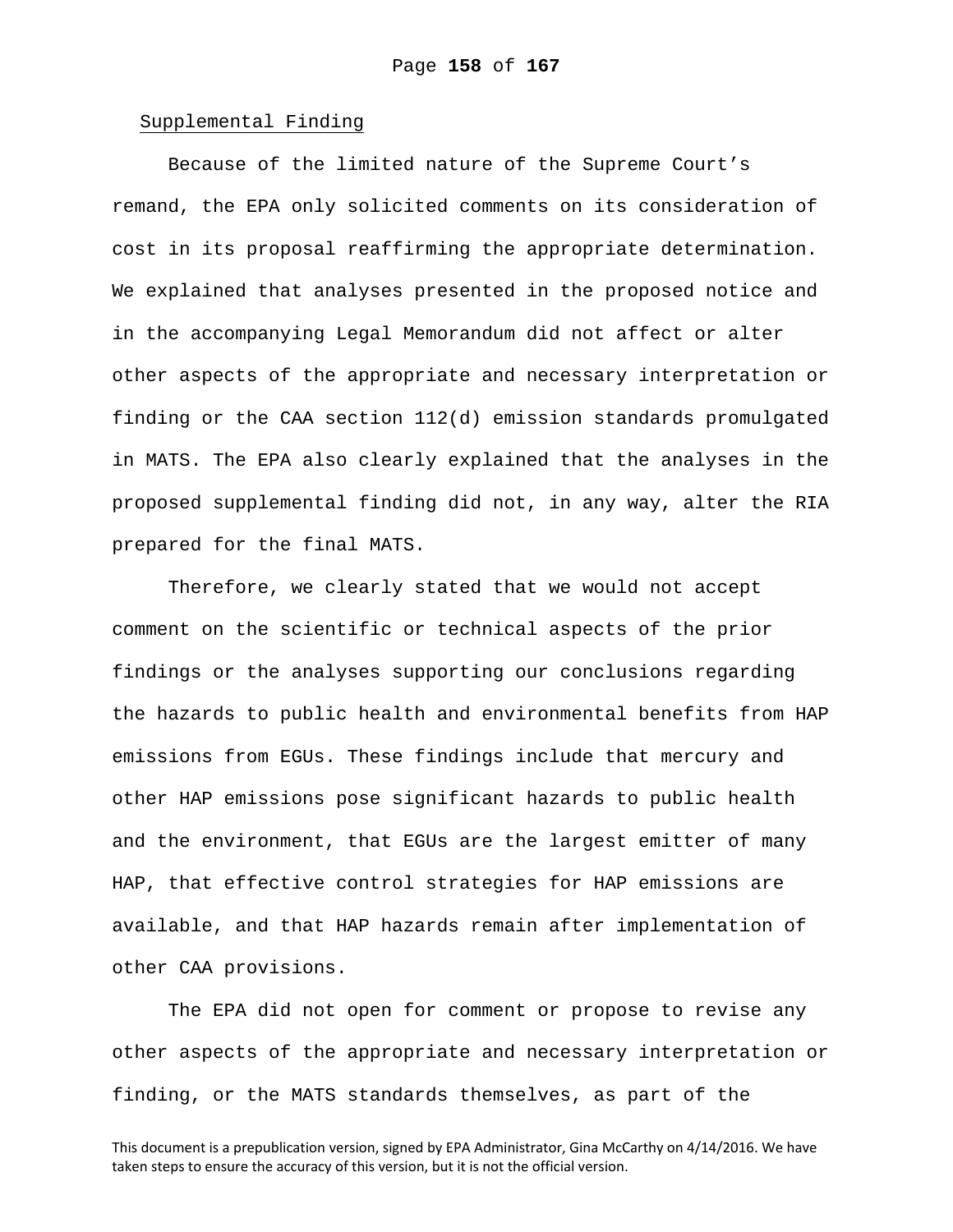proposed action. The final MATS standards were supported by an extensive administrative record and based on available control technologies and other practices already used by the bettercontrolled and lower-emitting EGUs, and the EPA previously concluded that the standards are achievable and reduce hazards to public health and the environment from HAP emitted by EGUs. 76 FR 24976 (MATS proposal); 77 FR 9304 (MATS final). Further, the public had ample opportunity to comment on all aspects of the CAA section 112(d) standards, the RIA, and the appropriate and necessary finding beyond the consideration of cost; and the EPA responded to all of the significant comments.  $63$ 

The Supreme Court's decision in *Michigan* neither called into question nor reversed the portions of the D.C. Circuit Court's opinion unanimously rejecting all other challenges to the appropriate and necessary interpretation and finding and the HAP emission standards that the EPA promulgated in the final MATS rule. Industry, states, environmental organizations, and public health organizations challenged many aspects of the EPA's appropriate and necessary finding and the MATS emissions standards, including: (1) the EPA's reliance on the CAA section

 $\overline{\phantom{0}}$ 

<sup>63 77</sup> FR 3919-62; 77 FR 9386-9423; U.S. EPA. 2011. *EPA's Responses to Public Comments on EPA's National Emission Standards for Hazardous Air Pollutants from Coal- and Oil-Fired Electric Utility Steam Generating Units*. December 2011. Volumes 1 and 2. Docket ID No. EPA-HQ-OAR-2009-0234-20126.

This document is a prepublication version, signed by EPA Administrator, Gina McCarthy on 4/14/2016. We have taken steps to ensure the accuracy of this version, but it is not the official version.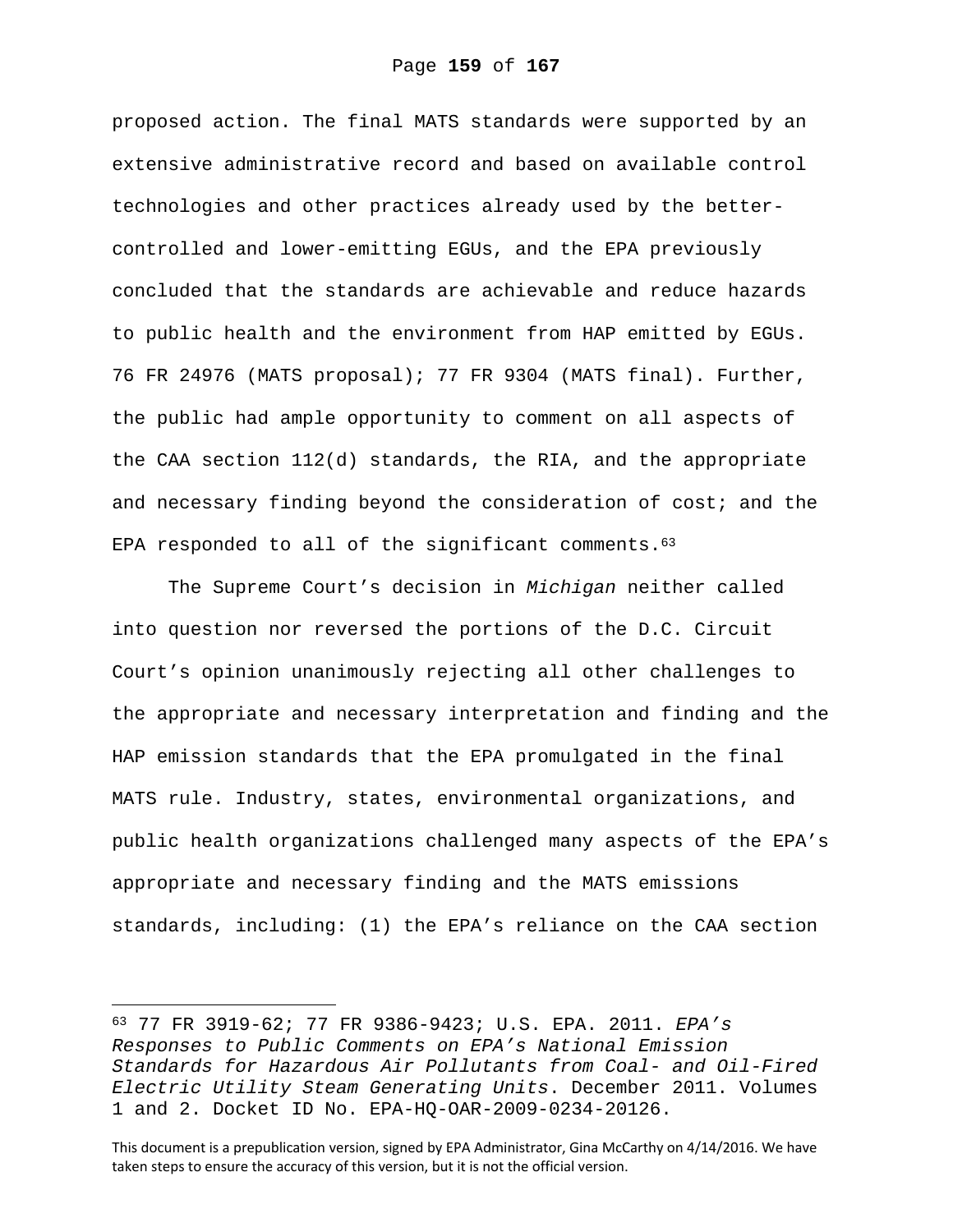$112(c)(9)$  delisting criteria for determining the level of risk worth regulating; (2) the EPA's decision not to consider cost in making the appropriate and necessary determination and listing of EGUs; (3) the EPA's use of identified environmental harms as a basis for finding it appropriate and necessary to regulate HAP emissions from EGUs; (4) the EPA's consideration of the cumulative impacts of HAP emissions from EGUs and other sources in determining whether EGUs pose a hazard to public health or the environment; (5) the EPA's regulation of EGUs pursuant to CAA section  $112(d)$  after adding EGUs to the CAA section  $112(c)$ list pursuant to the appropriate and necessary finding; (6) the EPA's determination that all HAP from EGUs should be regulated; (7) the EPA's technical basis for concluding that EGUs pose a hazard to public health or the environment; (8) the EPA's determination to regulate all EGUs as defined in CAA section 112(a)(8) in the same manner whether or not the individual units are located at major or area sources of HAP; (9) the EPA's emissions standards for mercury and acid gas HAP, including the EPA's decision not to set health-based emission standards for acid gas HAP; (10) the EPA's use of certified data submitted by regulated parties; (11) the EPA's denial of a delisting petition filed by an industry trade group; (12) the EPA's decision not to subcategorize a certain type of EGU; and (13) the EPA's decision to allow EGUs to average HAP emissions among certain EGUs. The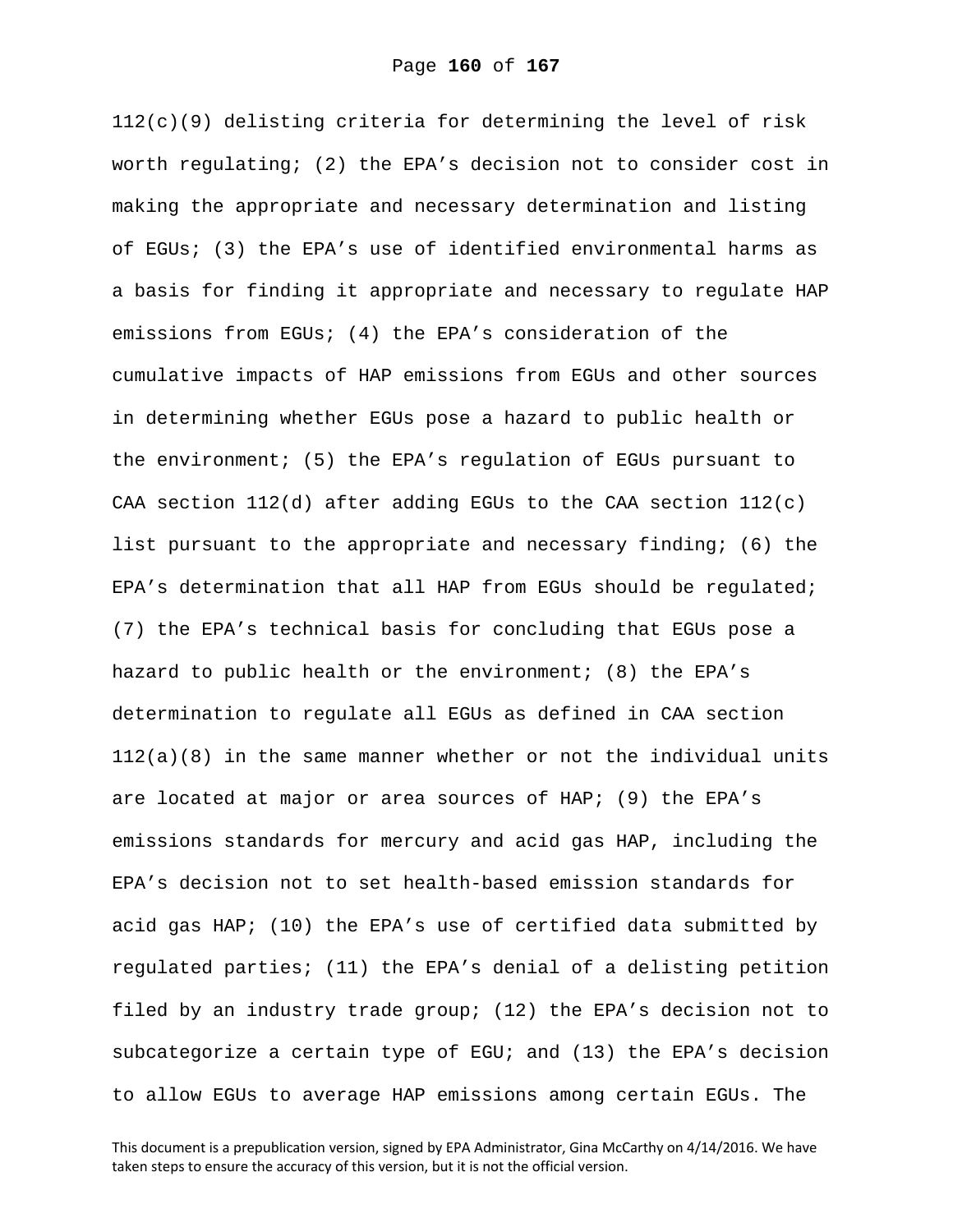D.C. Circuit Court denied all challenges to the CAA section  $112(n)(1)(A)$  appropriate and necessary finding and to the CAA section 112(d) MATS rule, and, with the exception of the cost issue relevant to the CAA section  $112(n)(1)(A)$  finding, all the challenges were unanimously rejected. For that reason, the EPA clearly explained in the proposed supplemental finding that it was not soliciting comment nor revisiting, in any way, those final actions that were unanimously upheld in *White Stallion Energy Center v. EPA*, 748 F.3d 1222 (April 15, 2014). 80 FR 75028-29.

The EPA further clarified that reference or citation to any final decision, interpretation, or conclusion in the MATS record does not constitute a re-opening of the issue or an invitation to comment on the underlying decision in which the EPA considered some cost of MATS (*e.g.*, in CAA section 112(d) beyond-the-floor analyses either establishing or declining to establish a standard more stringent than the MACT floor).

Despite the very clear direction that the EPA provided in the proposal and solicitation, numerous commenters submitted comments that were beyond the limited scope identified in the proposed supplemental finding. In many cases, the submissions contained comments on issues that the EPA had considered in Petitions for Reconsideration (80 FR 24218) or that had been upheld in *White Stallion* and not disturbed by the Supreme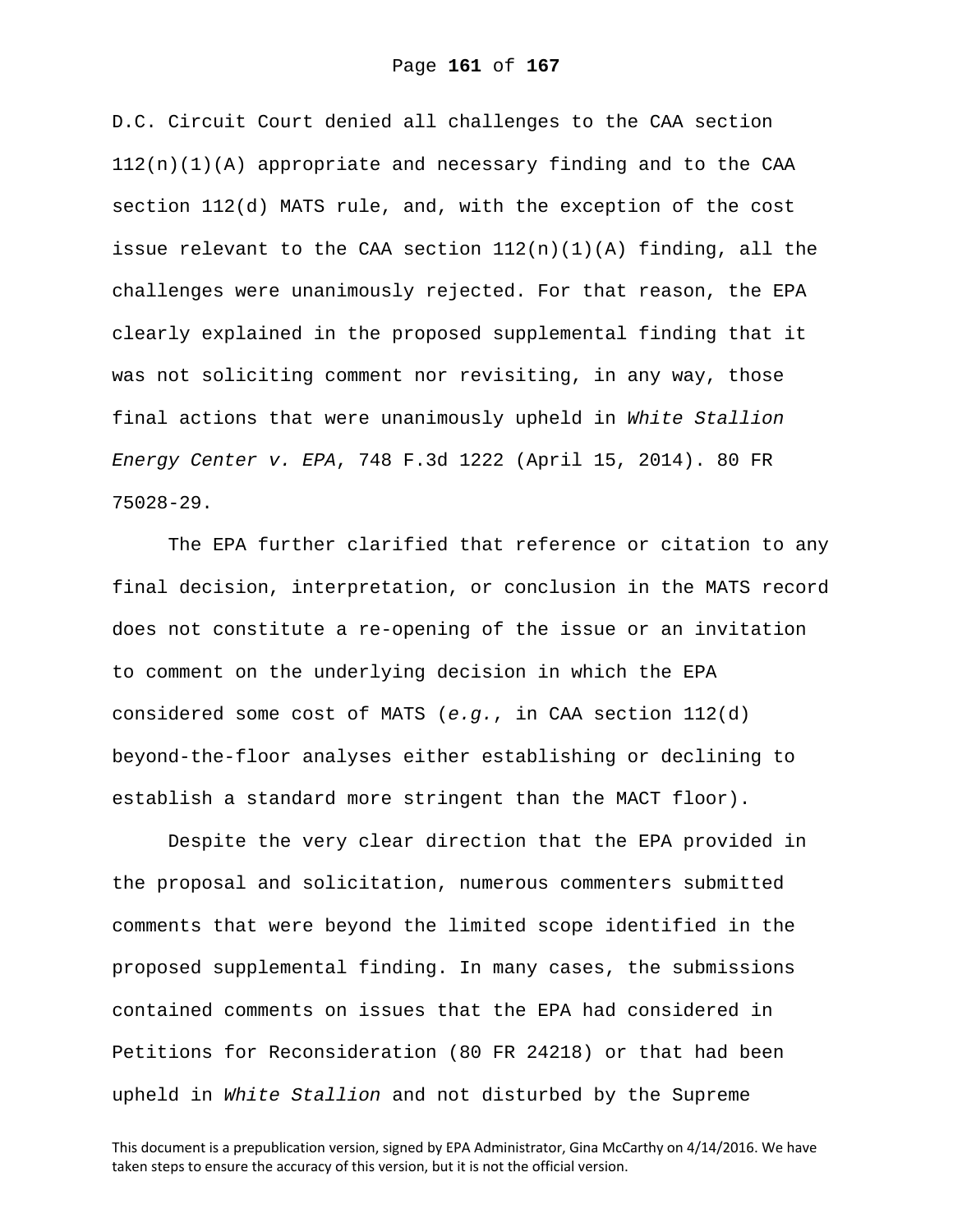Court's decision in *Michigan*. Those comments are noted in Section 5.0 of the Response to Comments document. However, the EPA has no obligation to respond to comments beyond the scope of the rulemaking and the EPA has not provided extensive responses to such comments.

# **V. Statutory and Executive Order Reviews**

Additional information about these statues and Executive Orders can be found at https://www.epa.gov/lawsregulations/laws-and-executive-orders.

A. Executive Order 12866: Regulatory Planning and Review and Executive Order 13563: Improving Regulation and regulatory Review

This action is a significant regulatory action that was submitted to OMB for review because it "raises novel legal or policy issues arising out of legal mandates." Any changes made in response to OMB recommendations have been documented in the docket. The EPA does not project any incremental costs or benefits associated with this supplemental finding because this action does not impose standards or other requirements on affected sources.

B. Paperwork Reduction Act (PRA)

This document is a prepublication version, signed by EPA Administrator, Gina McCarthy on 4/14/2016. We have taken steps to ensure the accuracy of this version, but it is not the official version.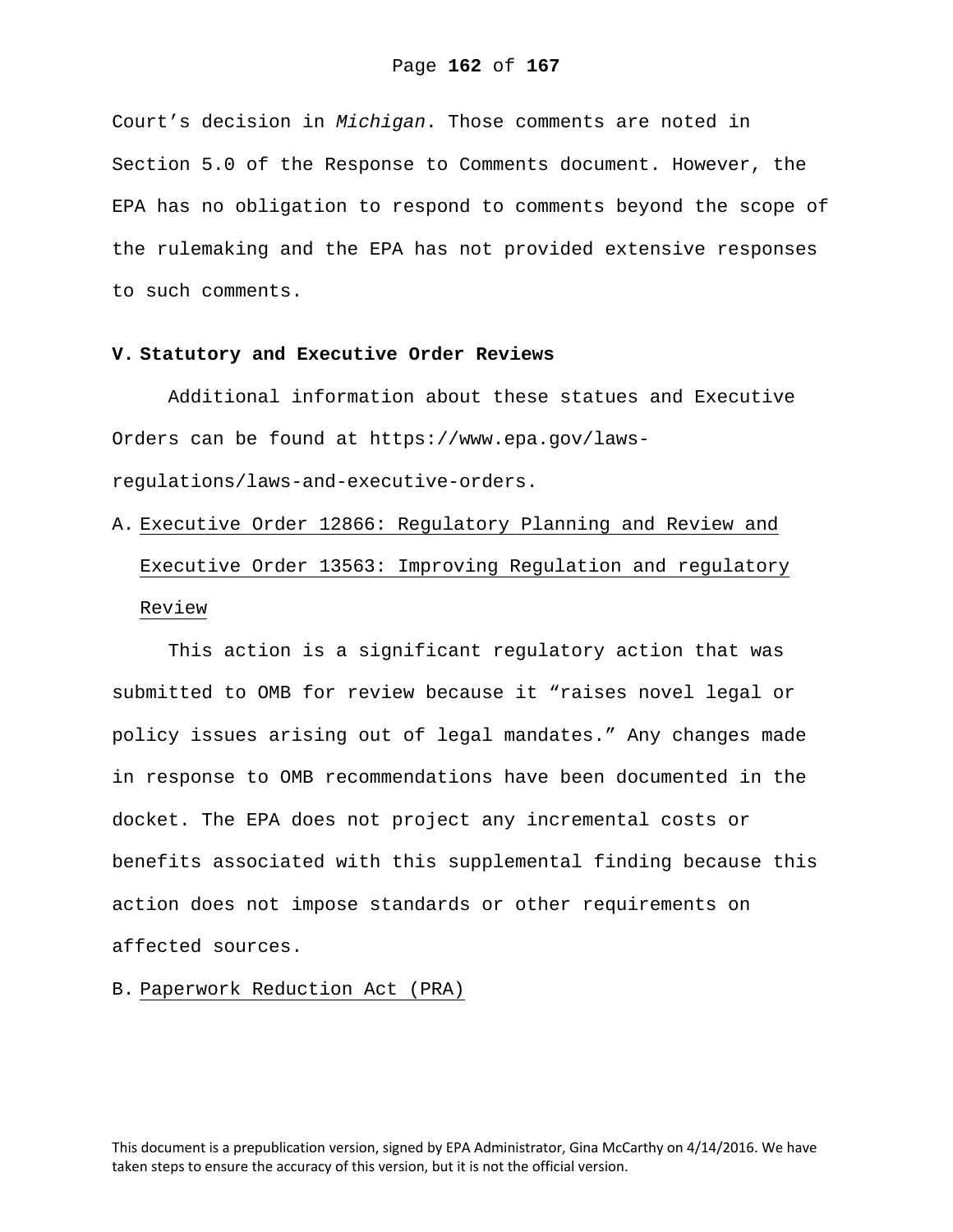This action does not impose an information collection burden under the PRA. There are no information collection requirements in this action.

### C. Regulatory Flexibility Act (RFA)

I certify that this action will not have a significant economic impact on a substantial number of small entities under the RFA. This action will not impose any requirements on small entities. The EPA does not project any incremental costs or benefits associated with this supplemental finding because this action does not impose standards or other requirements on affected sources.

### D. Unfunded Mandates Reform Act (UMRA)

This action does not contain any unfunded mandate as described in UMRA, 2 U.S.C. 1531–1538, and does not significantly or uniquely affect small governments. The action imposes no enforceable duty on any state, local, or tribal governments or the private sector.

#### E. Executive Order 13132: Federalism

This action does not have federalism implications. It will not have substantial direct effects on the states, on the relationship between the national government and the states, or on the distribution of power and responsibilities among the various levels of government.

## F. Executive Order 13175: Consultation and Coordination with

This document is a prepublication version, signed by EPA Administrator, Gina McCarthy on 4/14/2016. We have taken steps to ensure the accuracy of this version, but it is not the official version.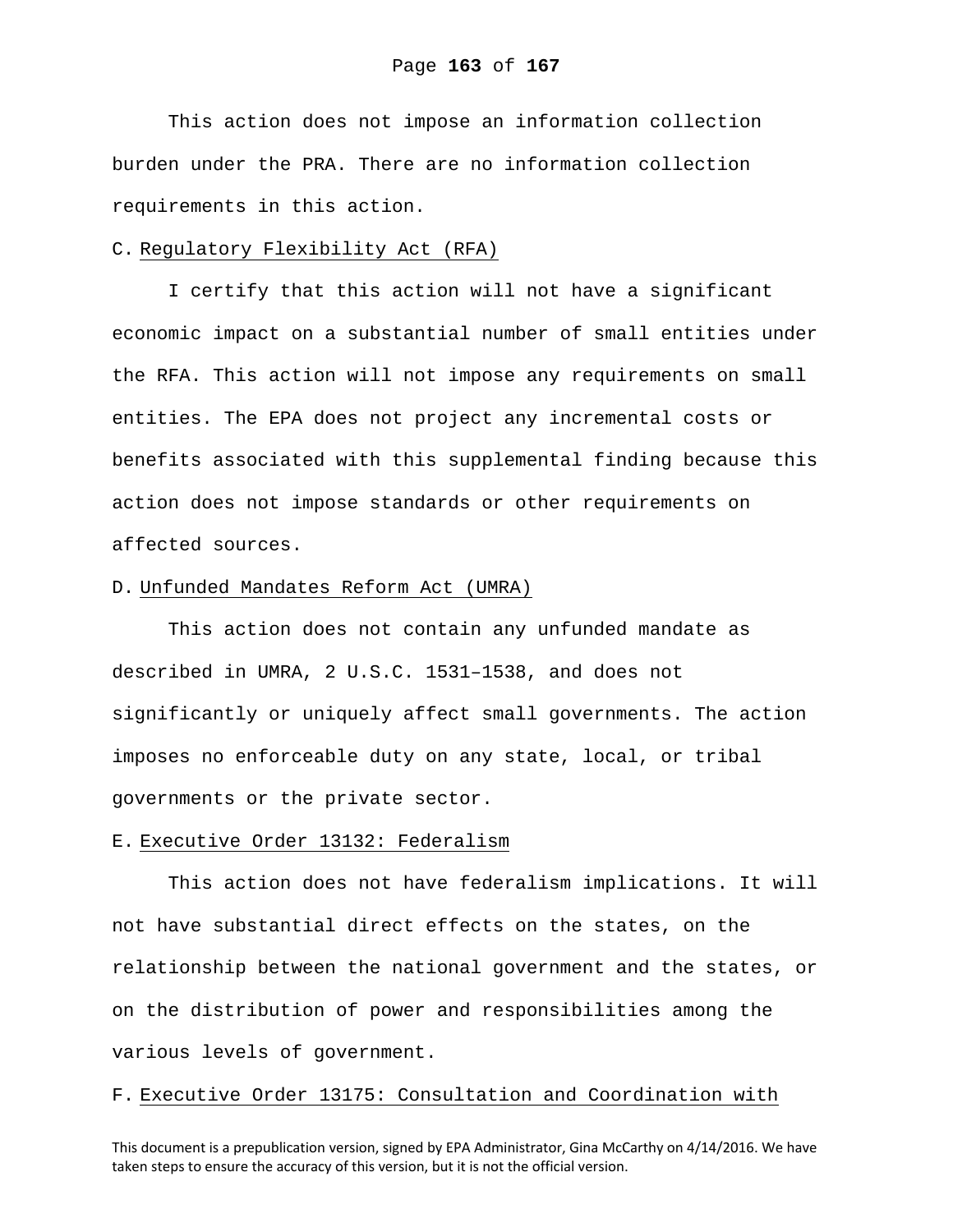### Indian Tribal Governments

This action does not have tribal implications as specified in Executive Order 13175. It would neither impose substantial direct compliance costs on tribal governments, nor preempt Tribal law. Thus, Executive Order 13175 does not apply to this action.

# G. Executive Order 13045: Protection of Children from Environmental Health Risks and Safety Risks

The EPA interprets Executive Order 13045 as applying only to those regulatory actions that concern environmental health or safety risks that the EPA has reason to believe may disproportionately affect children, per the definition of "covered regulatory action" in section 2-202 of the Executive Order. This action is not subject to Executive Order 13045 because it does not concern an environmental health risk or safety risk.

# H. Executive Order 13211: Actions Concerning Regulations that Significantly Affect Energy Supply, Distribution, or Use

This action is not a "significant energy action" because it is not likely to have a significant adverse effect on the supply, distribution, or use of energy. This action is not anticipated to have notable impacts on emissions, costs, or energy supply decisions for the affected electric utility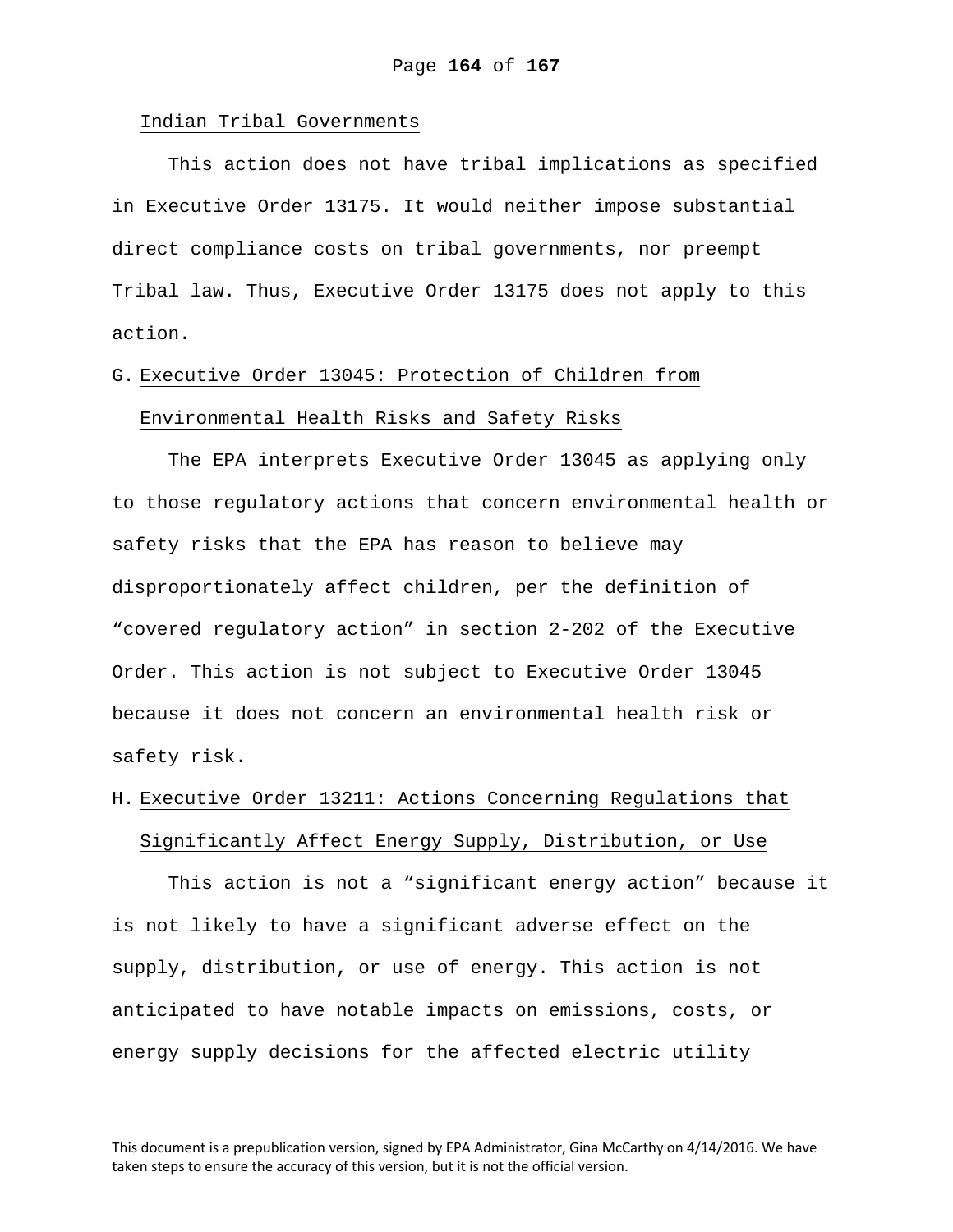industry as this action does not impose standards or other requirements on affected sources.

# I. National Technology Transfer and Advancement Act (NTTAA)

This action does not involve technical standards.

# J. Executive Order 12898: Federal Actions to Address Environmental Justice in Minority Populations and Low-Income Populations

The EPA believes the human health or environmental risk addressed by this action will **not** have potential disproportionately high and adverse human health or environmental effects on minority, low-income, or indigenous populations because it is limited in scope and only considers the cost of whether it is appropriate to regulate HAP emissions from EGUs.

### K. Congressional Review Act (CRA)

This action is subject to the CRA, and the EPA will submit a rule report to each House of the Congress and to the Comptroller General of the United States. This action is not a "major rule" as defined by 5 U.S.C. 804(2).

### L. Determination Under CAA Section 307(d)

Pursuant to CAA section  $307(d)(1)(V)$ , the Administrator determines that this action is subject to provisions of section 307(d). Section 307(d) establishes procedural requirements specific to rulemaking under the CAA. CAA section  $307(d)(1)(V)$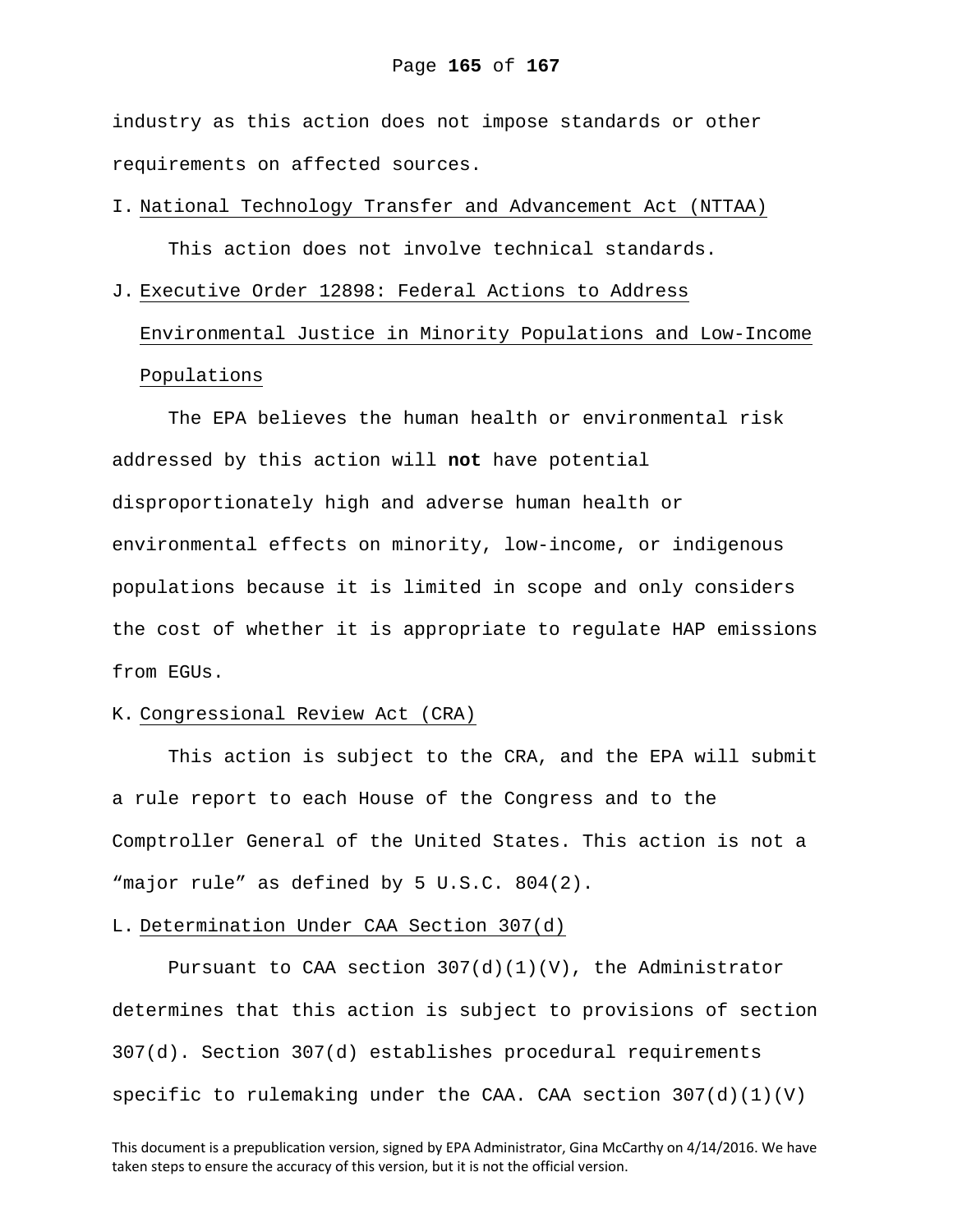provides that the provisions of CAA section 307(d) apply to "such other actions as the Administrator may determine."